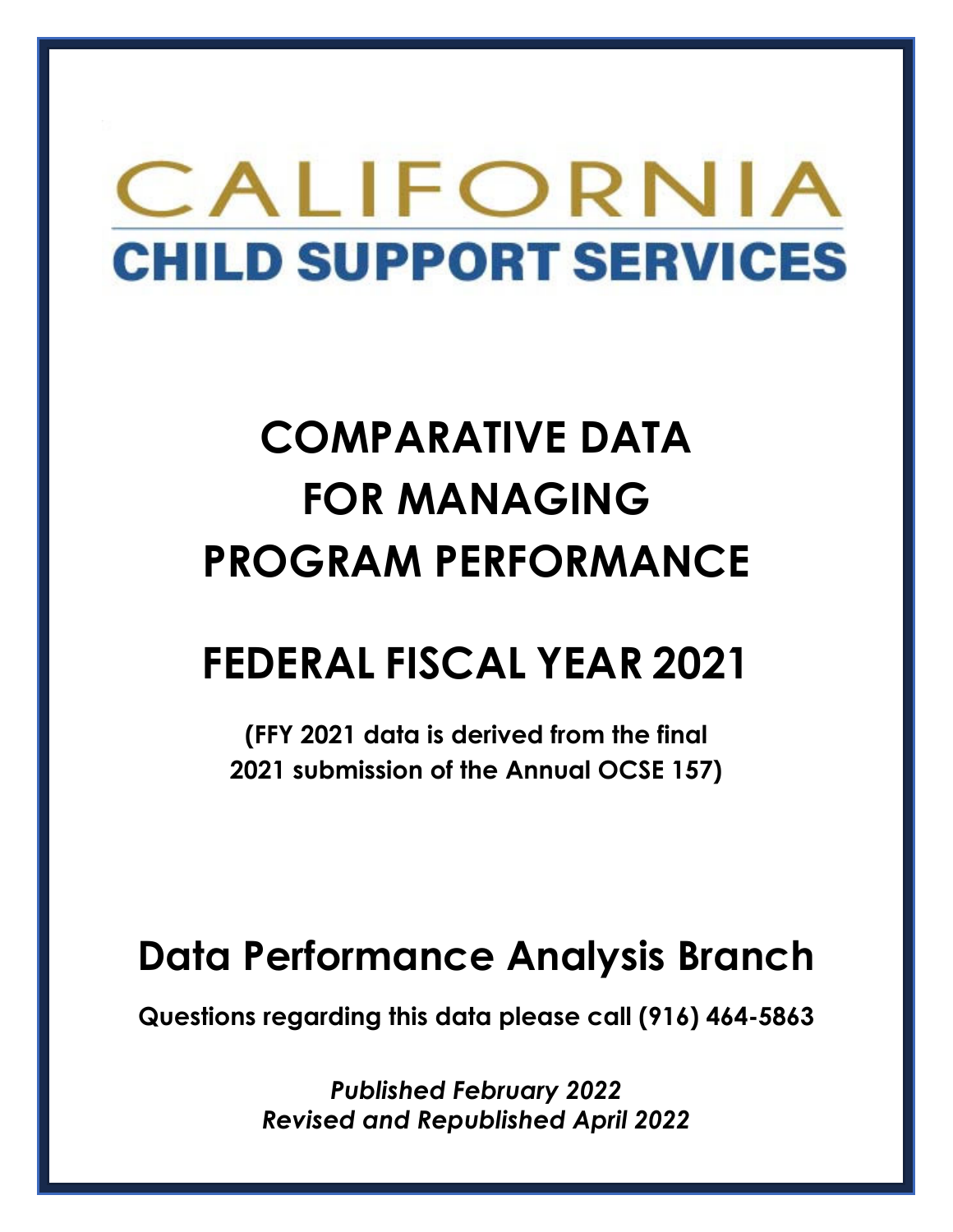### Comparative Data Tables for Managing Program Performance Federal Fiscal Year 2021 - Annual Report

#### **1. Performance Data for LCSAs**

| FFY 2020 and 2021                          |              |
|--------------------------------------------|--------------|
| Comparison of Federal Performance Measures | Table 01.1.1 |
| Comparison of State Performance Measures   | Table 01.2   |

FFY 2021

| Summary of Federal Performance Measures             | Table 1     |
|-----------------------------------------------------|-------------|
| Federal Performance Measures Ranked and Averaged    | Table 1a    |
| <b>Statewide Paternity Establishment Percentage</b> | Table 1.1   |
| IV-D Paternity Establishment Percentage             | Table 1.1.1 |
| Cases with Support Orders Established               | Table 1.2   |
| <b>Collections on Current Support</b>               | Table 1.3   |
| Cases with Collections on Arrears                   | Table 1.4   |
| <b>Cost Effectiveness</b>                           | Table 1.5   |
| <b>Summary of State Performance Measures</b>        | Table 1.6   |

#### **2. Cases**

|                                           | FFY 2020 and 2021 |
|-------------------------------------------|-------------------|
| Change in Statewide Cases                 | Table 02.1        |
| Change in Local Agency Cases by Case Type | Table 02.2        |
|                                           | FFY 2021          |
| Local Agency Cases by Case Type           | Table 2.1         |
| Children in IV-D Cases                    | Table 2.7         |

#### **3. Support Orders**

|                                                                                                                                     | FFY 2021           |
|-------------------------------------------------------------------------------------------------------------------------------------|--------------------|
| Service of Summons and Complaint                                                                                                    | Table 3.3          |
| Statewide Comparison of Support Orders Established                                                                                  | Table 3.4          |
| Support Orders Established During Report Period                                                                                     | Table 3.5          |
| Support Orders Established by Default Using Presumed Income                                                                         | Table 3.7          |
| Cases with Support Orders Established with Medical Support Ordered                                                                  | <b>Table 3.9.1</b> |
| Cases with Support Orders Established with Medical Support Ordered and Provided                                                     | Table 3.9.2        |
| Statewide Comparison of Cases with Support Orders Established, Health Insurance<br>Ordered and Health Insurance Provided as Ordered | Table 3.10.2       |
| Cases with Support Orders Established by Default Using Presumed Income                                                              | Table 3.12         |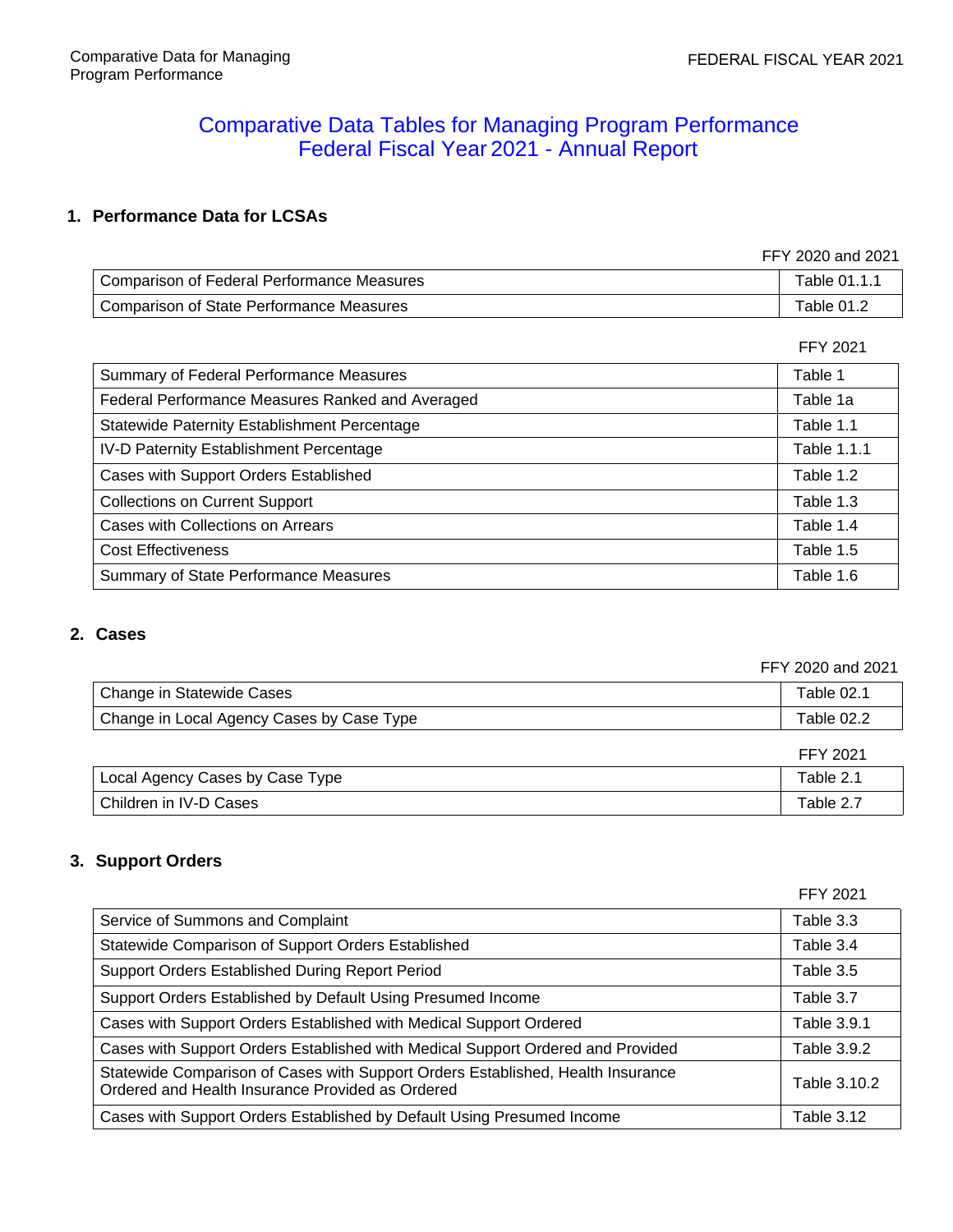#### **4. Collections**

FFY 2020 and 2021

| Statewide Comparison of Distributed Collections | Table $04.1$ |
|-------------------------------------------------|--------------|
| Change in Local Agency Distributed Collections  | Table 04.2   |

|                                                                                   | <b>FFY 2021</b> |
|-----------------------------------------------------------------------------------|-----------------|
| Local Agency Distributed Collections by Case Type                                 | Table 4.1.1     |
| Local Agency Distributed Collections per Case                                     | Table 4.2       |
| Distributed Collections per Case with a Collection                                | Table 4.3       |
| Local Agency Collections Received by Source                                       | Table 4.4.1     |
| Local Agency Interstate Collections - Collected for Other States                  | Table 4.7       |
| Local Agency Cases with Support Orders Established with a Collection              | Table 4.9       |
| Local Agency Cases with Support Orders Established with a Collection by Case Type | Table 4.9.1     |
| Percent of Cases with a Collection                                                | Table 4.10      |

#### **5. Undistributed Collections**

|                                                            | <b>FFY 2021</b> |
|------------------------------------------------------------|-----------------|
| Statewide Comparison of Undistributed Collections to Cases | Table $5.1$     |

#### **6. Current Support**

|                                                        | FFY 2021  |
|--------------------------------------------------------|-----------|
| Local Agency Cases with Collections of Current Support | Table 6.4 |

#### **7. Arrears**

| Local Agency Arrears Due by Case Type | Fable 7.2 |
|---------------------------------------|-----------|

#### **8. Customer Service and Other Measures**

|                                            | FFY 2021              |
|--------------------------------------------|-----------------------|
| Comparison of Received Complaints to Cases | $\mathsf{Table\ 8.1}$ |

#### **9. LCSA**

|                                                            | FFY 2021  |
|------------------------------------------------------------|-----------|
| Cases and Distributed Collections per Full-Time Equivalent | Table 9.4 |

| ◢<br>חכ<br>c<br>∕ |  |
|-------------------|--|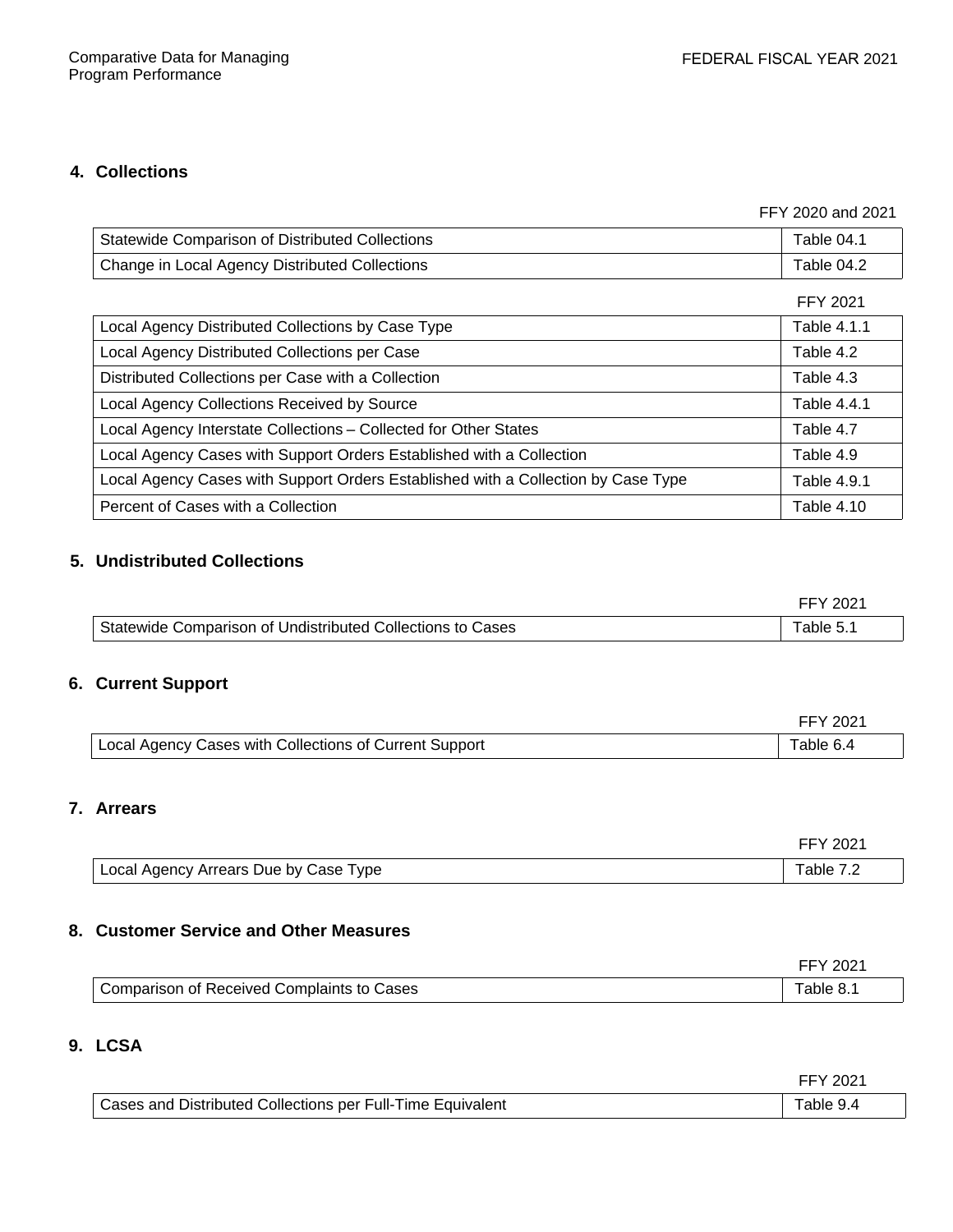#### **TABLE 01.1.1 COMPARISON OF FEDERAL PERFORMANCE MEASURES AS CALCULATED IN SUPPORTING TABLES FEDERAL FISCAL YEARS 2020 and 2021**

|                         |                                       | Percentage (PEP) | IV-D Paternity Establishment | Cases with<br>Support Orders Established |                | Collections on<br><b>Current Support</b> |                | Cases with Collections<br>on Arrears |                | <b>Cost Effectiveness</b> |                |  |
|-------------------------|---------------------------------------|------------------|------------------------------|------------------------------------------|----------------|------------------------------------------|----------------|--------------------------------------|----------------|---------------------------|----------------|--|
|                         |                                       | FFY 2020         | FFY 2021                     | FFY 2020                                 | FFY 2021       | FFY 2020                                 | FFY 2021       | FFY 2020                             | FFY 2021       | FFY 2020                  | FFY 2021       |  |
|                         |                                       |                  | From Table 1.1.1             |                                          | From Table 1.2 |                                          | From Table 1.3 |                                      | From Table 1.4 |                           | From Table 1.5 |  |
|                         | <b>STATEWIDE</b>                      | 100.6%           | 100.8%                       | 92.1%                                    | 92.8%          |                                          | 66.5%          | 78.7%                                |                | \$2.74                    |                |  |
|                         |                                       |                  |                              |                                          |                | 66.5%                                    |                |                                      | 74.5%          |                           | \$2.68         |  |
|                         | Los Angeles                           | 98.2             | 99.0                         | 90.4                                     | 90.8           | 62.9                                     | 62.8           | 74.6                                 | 70.9           | 2.83                      | 2.71           |  |
| ම                       | San Bernardino                        | 102.8            | 100.1                        | 89.2                                     | 90.8           | 65.7                                     | 65.9           | 79.4                                 | 75.4           | 4.57                      | 4.51           |  |
| Very Large              | Riverside                             | 99.1             | 103.4                        | 91.0                                     | 92.4           | 61.0                                     | 62.3           | 77.7                                 | 73.0           | 5.27                      | 4.28           |  |
|                         | Sacramento                            | 99.4             | 100.0                        | 93.2                                     | 93.6           | 67.2                                     | 66.8           | 80.7                                 | 76.3           | 3.96                      | 3.92           |  |
|                         | Orange                                | 99.9             | 100.1                        | 93.8                                     | 94.3           | 68.2                                     | 67.8           | 77.3                                 | 73.2           | 3.53                      | 3.75           |  |
|                         | San Diego                             | 99.4             | 99.7                         | 86.9                                     | 88.1           | 70.8                                     | 70.1           | 82.1                                 | 76.8           | 4.07                      | 4.09           |  |
|                         | <b>Total</b>                          | 99.5             | 100.0                        | 90.6                                     | 91.4           | 65.1                                     | 65.1           | 77.5                                 | 73.4           | 3.57                      | 3.45           |  |
|                         | Fresno                                | 101.8            | 101.4                        | 94.0                                     | 94.4           | 59.9                                     | 61.3           | 78.3                                 | 72.9           | 4.11                      | 4.14           |  |
|                         | Kern                                  | 101.4            | 100.6                        | 90.2                                     | 92.2           | 61.3                                     | 61.1           | 76.5                                 | 70.8           | 4.48                      | 4.42           |  |
|                         | San Joaquin                           | 99.5             | 100.0                        | 91.9                                     | 92.4           | 67.2                                     | 66.9           | 80.2                                 | 75.3           | 4.16                      | 4.04           |  |
| $\circledcirc$          | Santa Clara                           | 99.9             | 101.7                        | 94.3                                     | 95.2           | 69.2                                     | 68.1           | 81.9                                 | 78.5           | 2.84                      | 2.77           |  |
|                         | Alameda                               | 100.8            | 101.3                        | 94.0                                     | 93.5           | 68.6                                     | 67.8           | 82.6                                 | 77.9           | 3.81                      | 3.76           |  |
| Large                   | Stanislaus                            | 103.2            | 101.7                        | 96.2                                     | 96.8           | 66.3                                     | 66.2           | 79.5                                 | 75.8           | 4.12                      | 4.35           |  |
|                         | Contra Costa                          | 101.0            | 100.0                        | 94.7                                     | 95.6           | 72.2                                     | 72.5           | 81.8                                 | 77.6           | 4.03                      | 4.07           |  |
|                         | Tulare                                | 102.7            | 106.6                        | 95.6                                     | 93.1           | 74.7                                     | 74.5           | 80.5                                 | 77.4           | 3.03                      | 2.95           |  |
|                         | Ventura                               | 102.1            | 102.8                        | 95.1                                     | 95.9           | 68.5                                     | 68.9           | 81.3                                 | 77.1           | 3.54                      | 3.96           |  |
|                         | <b>Total</b>                          | 101.3            | 101.5                        | 93.5                                     | 94.1           | 66.7                                     | 66.6           | 79.8                                 | 75.2           | 3.75                      | 3.77           |  |
|                         | Solano                                | 103.6            | 102.6                        | 94.9                                     | 96.1           | 68.6                                     | 68.2           | 81.4                                 | 77.8           | 3.61                      | 3.28           |  |
|                         | Merced/Mariposa                       | 104.9            | 102.9                        | 92.6                                     | 93.4           | 65.3                                     | 65.6           | 77.3                                 | 73.8           | 3.53                      | 3.65           |  |
|                         | Monterey                              | 104.0            | 103.2                        | 95.2                                     | 96.2           | 66.8                                     | 66.6           | 76.5                                 | 74.1           | 4.08                      | 4.15           |  |
|                         | Sonoma                                | 106.1            | 104.5                        | 95.9                                     | 96.2           | 72.6                                     | 72.3           | 81.7                                 | 77.5           | 2.80                      | 2.80           |  |
|                         | Santa Barbara                         | 104.2            | 104.1                        | 95.5                                     | 95.1           | 67.9                                     | 68.2           | 79.9                                 | 76.6           | 3.43                      | 3.27           |  |
|                         | San Francisco                         | 100.9            | 98.6                         | 92.4                                     | 92.6           | 72.7                                     | 73.4           | 82.7                                 | 78.6           | 2.10                      | 2.12           |  |
| Medium (14)             | Shasta                                | 100.4            | 99.4                         | 93.5                                     | 94.7           | 72.3                                     | 73.0           | 82.1                                 | 79.0           | 3.05                      | 3.25           |  |
|                         | <b>Butte</b>                          | 101.7            | 101.7                        | 95.8                                     | 95.7           | 63.1                                     | 63.8           | 79.9                                 | 75.2           | 3.34                      | 3.32           |  |
|                         | Imperial                              | 99.1             | 100.0                        | 91.2                                     | 90.8           | 70.2                                     | 70.3           | 77.9                                 | 73.8           | 4.94                      | 5.12           |  |
|                         | San Mateo                             | 100.1            | 100.0                        | 94.9                                     | 95.8           | 71.4                                     | 71.9           | 80.1                                 | 76.2           | 2.86                      | 2.52           |  |
|                         | Kings                                 | 105.1            | 102.3                        | 93.8                                     | 93.8           | 72.8                                     | 73.3           | 80.8                                 | 78.1           | 4.04                      | 3.83           |  |
|                         | Placer                                | 105.0            | 104.5                        | 96.9                                     | 97.6           | 76.2                                     | 76.2           | 84.4                                 | 81.2           | 4.29                      | 4.30           |  |
|                         | Yolo                                  | 100.3            | 101.2                        | 94.8                                     | 95.3           | 72.4                                     | 74.3           | 80.4                                 | 77.9           | 3.64                      | 2.75           |  |
|                         | Santa Cruz/San Benito<br><b>Total</b> | 101.5<br>102.9   | 100.1<br>102.0               | 92.2<br>94.2                             | 92.7<br>94.7   | 69.0<br>69.8                             | 68.8<br>70.0   | 79.6<br>80.1                         | 77.2<br>76.6   | 2.75<br>3.34              | 3.04<br>3.26   |  |
|                         | Madera                                | 111.1            | 108.8                        | 94.2                                     | 94.8           | 66.0                                     | 65.7           | 79.7                                 | 76.3           | 4.17                      | 4.02           |  |
|                         |                                       | 104.7            | 103.5                        | 94.0                                     | 94.3           | 68.6                                     | 68.1           | 82.5                                 | 77.4           | 3.01                      | 2.60           |  |
|                         | Humboldt/Trinity<br>El Dorado         | 101.5            | 101.4                        | 97.7                                     | 97.3           | 72.9                                     | 72.6           | 81.4                                 | 77.6           | 3.33                      | 3.19           |  |
|                         | Marin                                 | 104.8            | 100.8                        | 96.5                                     | 95.8           | 77.4                                     | 79.2           | 73.4                                 | 70.2           | 4.16                      | 4.35           |  |
|                         | Ama/Alp/Cala/Tuol                     | 104.6            | 103.0                        | 96.6                                     | 97.1           | 75.1                                     | 73.6           | 82.5                                 | 78.9           | 2.86                      | 3.10           |  |
|                         | Sutter                                | 105.8            | 104.8                        | 91.7                                     | 92.2           | 70.2                                     | 69.4           | 81.6                                 | 76.7           | 3.98                      | 4.71           |  |
| Small $(11)$            | Yuba                                  | 103.3            | 102.8                        | 89.8                                     | 90.8           | 66.3                                     | 67.0           | 81.7                                 | 76.8           | 2.30                      | 2.27           |  |
|                         | Mendocino                             | 101.6            | 101.5                        | 93.0                                     | 94.1           | 69.3                                     | 69.2           | 81.1                                 | 75.7           | 2.88                      | 2.37           |  |
|                         | San Luis Obispo                       | 112.3            | 112.6                        | 95.6                                     | 94.5           | 73.0                                     | 72.2           | 84.7                                 | 79.5           | 3.73                      | 3.33           |  |
|                         | Tehama                                | 105.7            | 102.8                        | 93.6                                     | 94.0           | 66.6                                     | 66.4           | 81.3                                 | 77.1           | 4.00                      | 3.69           |  |
|                         | Napa                                  | 105.4            | 102.6                        | 95.4                                     | 96.5           | 72.1                                     | 72.5           | 81.9                                 | 78.1           | 2.77                      | 2.77           |  |
|                         | <b>Total</b>                          | 106.0            | 104.7                        | 94.5                                     | 94.8           | 71.2                                     | 71.0           | 81.0                                 | 76.8           | 3.32                      | 3.22           |  |
|                         | Sierra/Nevada                         | 103.9            | 104.4                        | 96.7                                     | 95.2           | 76.1                                     | 76.0           | 83.5                                 | 81.6           | 3.16                      | 3.06           |  |
|                         | Siskiyou/Modoc                        | 104.8            | 102.7                        | 95.0                                     | 94.0           | 68.1                                     | 69.6           | 77.1                                 | 75.4           | 2.64                      | 2.58           |  |
|                         | Lake                                  | 108.9            | 107.4                        | 93.3                                     | 93.7           | 61.3                                     | 61.4           | 80.8                                 | 76.1           | 2.38                      | 2.26           |  |
| Small <sub>(9)</sub>    | Del Norte                             | 106.0            | 103.3                        | 94.8                                     | 94.4           | 59.4                                     | 61.7           | 76.5                                 | 69.6           | 2.08                      | 1.91           |  |
|                         | Glenn                                 | 106.5            | 106.9                        | 96.6                                     | 96.8           | 64.5                                     | 64.3           | 77.8                                 | 73.9           | 4.53                      | 4.86           |  |
|                         | Lassen                                | 109.1            | 105.1                        | 93.2                                     | 93.9           | 65.5                                     | 66.9           | 77.7                                 | 70.3           | 3.17                      | 2.90           |  |
|                         | Inyo/Mono                             | 102.7            | 103.4                        | 97.0                                     | 97.2           | 69.7                                     | 67.6           | 77.7                                 | 72.2           | 2.68                      | 2.57           |  |
| Very                    | Plumas                                | 105.6            | 105.3                        | 97.2                                     | 97.8           | 75.4                                     | 72.8           | 83.3                                 | 80.3           | 3.61                      | 3.60           |  |
|                         | Colusa                                | 112.9            | 104.1                        | 91.2                                     | 90.9           | 69.0                                     | 69.5           | 79.4                                 | 78.5           | 3.67                      | 3.90           |  |
|                         | <b>Total</b>                          | 106.4            | 104.8                        | 95.0                                     | 94.7           | 67.6                                     | 67.8           | 79.2                                 | 75.1           | 2.88                      | 2.78           |  |
|                         | Alpine                                | 94.1             | 86.7                         | 100.0                                    | 100.0          | 51.6                                     | 40.2           | 76.7                                 | 71.0           | n/a                       | n/a            |  |
|                         | Amador                                | 104.3            | 102.8                        | 96.6                                     | 97.7           | 77.6                                     | 75.5           | 84.5                                 | 80.2           | n/a                       | n/a            |  |
|                         | Calaveras                             | 106.6            | 106.5                        | 96.3                                     | 96.6           | 72.1                                     | 70.4           | 81.3                                 | 76.6           | n/a                       | n/a            |  |
|                         | Humboldt                              | 104.3            | 104.4                        | 93.8                                     | 94.2           | 69.0                                     | 68.1           | 83.4                                 | 77.2           | n/a                       | n/a            |  |
| Regionalized LCSAs (16) | Inyo                                  | 100.7            | 100.6                        | 96.7                                     | 97.9           | 67.5                                     | 66.8           | 76.6                                 | 71.7           | n/a                       | n/a            |  |
|                         | Mariposa                              | 99.7             | 101.6                        | 92.8                                     | 90.0           | 69.4                                     | 72.5           | 80.5                                 | 75.5           | n/a                       | n/a            |  |
|                         | Merced                                | 105.1            | 102.9                        | 92.6                                     | 93.5           | 65.1                                     | 65.4           | 77.2                                 | 73.8           | n/a                       | n/a            |  |
|                         | Modoc                                 | 111.6            | 105.2                        | 87.7                                     | 90.7           | 67.7                                     | 67.2           | 67.1                                 | 70.3           | n/a                       | n/a            |  |
|                         | Mono                                  | 109.7            | 112.9                        | 98.5                                     | 94.4           | 75.7                                     | 69.9           | 82.4                                 | 74.5           | n/a                       | n/a            |  |
|                         | Nevada                                | 103.9            | 104.2                        | 96.8                                     | 95.2           | 75.9                                     | 75.9           | 83.4                                 | 81.6           | n/a                       | n/a            |  |
|                         | San Benito                            | 103.7            | 102.2                        | 93.2                                     | 94.4           | 73.0                                     | 71.1           | 81.9                                 | 77.5           | n/a                       | n/a            |  |
|                         | Santa Cruz                            | 100.5            | 99.2                         | 91.8                                     | 92.0           | 67.3                                     | 67.8           | 78.8                                 | 77.1           | n/a                       | n/a            |  |
|                         | Sierra                                | 102.6            | 110.5                        | 93.5                                     | 93.2           | 84.1                                     | 76.7           | 84.2                                 | 82.4           | n/a                       | n/a            |  |
|                         | Siskiyou                              | 104.0            | 102.3                        | 95.8                                     | 94.3           | 68.2                                     | 69.9           | 78.1                                 | 76.0           | n/a                       | n/a            |  |
|                         | Trinity                               | 108.2            | 95.2                         | 95.4                                     | 95.4           | 64.8                                     | 67.9           | 78.2                                 | 78.8           | n/a                       | n/a            |  |
|                         | Tuolumne                              | 103.6            | 100.8                        | 96.8                                     | 97.2           | 75.8                                     | 75.2           | 82.4                                 | 79.9           | n/a                       | n/a            |  |

SOURCE: OCSE 157 Lines 1, 2, 5a, 6, 24, 25, 28, 29; OCSE 34 Lines 4b, 4c, 8, 11; and OCSE 396 Lines 1c (A+C), 7 (A+C) 4/21/2022

Total: Represents the total of the scores in the Caseload Grouping

Note: The formula for IV-D PEP is line 6 divided by line 5a. The formula for Cases with Support Orders Established is line 2 divided by line 1. The formula for Collections on Current Support is line 25 divided by line 28.

This table was updated on April 22, 2022 due to a revision of the cost-effectiveness expenditure data.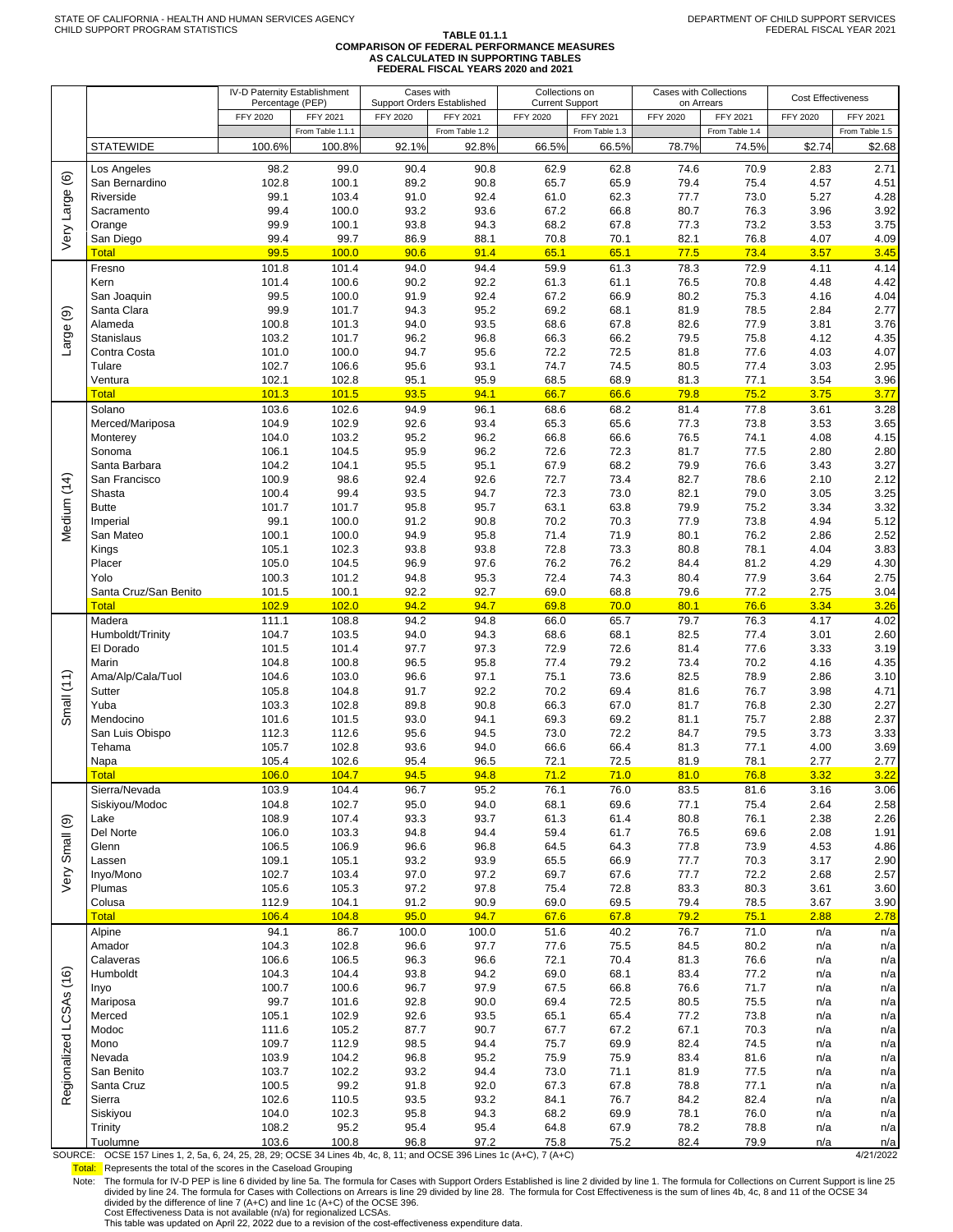#### **TABLE 01.2 COMPARISON OF STATE PERFORMANCE MEASURES AS CALCULATED IN SUPPORTING TABLES FEDERAL FISCAL YEARS 2020 and 2021**

|                    |                               |              |                                                                           |                 |                                                                        |              | I LULINAL I IJUAL TLAINJ 2020 GIIU 2021                                      |              |                                                                                                                                         |              |                                                                                                                               |                 |                                                         |
|--------------------|-------------------------------|--------------|---------------------------------------------------------------------------|-----------------|------------------------------------------------------------------------|--------------|------------------------------------------------------------------------------|--------------|-----------------------------------------------------------------------------------------------------------------------------------------|--------------|-------------------------------------------------------------------------------------------------------------------------------|-----------------|---------------------------------------------------------|
|                    |                               |              | Percent of Cases with<br><b>Collections of Current</b><br>Support (SPM 1) |                 | Average Amount<br>Distributed per Case<br>with a Collection<br>(SPM 2) | (SPM 3)      | Percent of Cases with a<br>Support Order Established<br>During Report Period |              | Percent of Cases<br>Requiring a Support Order<br>with Alleged Fathers or<br>Obligors Served with a<br>Summons and Complaint<br>(SPM 5A) |              | Percent of Cases with<br><b>Support Orders</b><br><b>Established with Medical</b><br>Support Ordered and<br>Provided (SPM 5B) |                 | Complaints per Ten<br><b>Thousand Cases</b><br>(SPM 5C) |
|                    |                               | FFY 2020     | FFY 2021                                                                  | <b>FFY 2020</b> | FFY 2021                                                               | FFY 2020     | <b>FFY 2021</b>                                                              | FFY 2020     | FFY 2021                                                                                                                                | FFY 2020     | FFY 2021                                                                                                                      | <b>FFY 2020</b> | FFY 2021                                                |
|                    |                               |              | From Table 6.4                                                            |                 | From Table 4.3                                                         |              | From Table 3.5                                                               |              | From Table 3.3                                                                                                                          |              | From Table 3.9.2                                                                                                              |                 | From Table 8.1                                          |
|                    | <b>STATEWIDE</b>              | 88.1%        | 87.3%                                                                     | \$3,709         | \$3,801                                                                | 30.0%        | 33.5%                                                                        | 28.9%        | 29.4%                                                                                                                                   | 38.3%        | 37.2%                                                                                                                         |                 |                                                         |
|                    | Los Angeles                   | 84.1         | 83.5                                                                      | 3,886           | 4,007                                                                  | 24.6         | 27.5                                                                         | 26.7         | 25.0                                                                                                                                    | 31.2         | 29.8                                                                                                                          | 11.873          | 11.352                                                  |
| $\circlede$        | San Bernardino                | 89.0         | 88.9                                                                      | 3,514           | 3,588                                                                  | 24.9         | 30.1                                                                         | 27.5         | 28.7                                                                                                                                    | 42.0         | 40.7                                                                                                                          | 4.917           | 6.055                                                   |
|                    | Riverside                     | 86.9         | 86.0                                                                      | 3,686           | 3,773                                                                  | 25.4         | 31.5                                                                         | 29.2         | 30.3                                                                                                                                    | 36.8         | 33.9                                                                                                                          | 5.718           | 3.354                                                   |
|                    | Sacramento                    | 89.2         | 89.1                                                                      | 3,287           | 3,382                                                                  | 30.1         | 32.7                                                                         | 28.1         | 28.9                                                                                                                                    | 29.4         | 27.2                                                                                                                          | 3.036           | 2.977                                                   |
| Very Large         | Orange                        | 87.4         | 86.4                                                                      | 4,333           | 4,426                                                                  | 33.4         | 37.9                                                                         | 31.2         | 30.5                                                                                                                                    | 38.9         | 37.6                                                                                                                          | 2.656           | 4.186                                                   |
|                    | San Diego<br><b>Total</b>     | 91.6<br>87.0 | 89.7<br>86.4                                                              | 4,248<br>3,826  | 4,305<br>3,921                                                         | 21.7<br>25.6 | 28.1<br>29.8                                                                 | 18.3<br>26.7 | 24.7<br>27.0                                                                                                                            | 58.9<br>37.0 | 58.8<br>35.6                                                                                                                  | 5.177<br>7.273  | 4.076<br>6.968                                          |
|                    | Fresno                        | 86.1         | 85.1                                                                      | 2,935           | 3,010                                                                  | 34.3         | 37.6                                                                         | 32.3         | 36.7                                                                                                                                    | 41.2         | 39.9                                                                                                                          | 3.957           | 2.128                                                   |
|                    | Kern                          | 85.5         | 84.2                                                                      | 3,142           | 3,196                                                                  | 26.5         | 35.2                                                                         | 22.6         | 31.9                                                                                                                                    | 37.5         | 37.6                                                                                                                          | 3.700           | 2.246                                                   |
|                    | San Joaquin                   | 88.8         | 88.3                                                                      | 3,527           | 3,640                                                                  | 31.7         | 33.6                                                                         | 30.3         | 28.9                                                                                                                                    | 36.7         | 37.0                                                                                                                          | 3.026           | 4.701                                                   |
| ම                  | Santa Clara                   | 90.3         | 88.4                                                                      | 4,179           | 4,245                                                                  | 31.5         | 39.5                                                                         | 34.2         | 33.4                                                                                                                                    | 44.1         | 44.0                                                                                                                          | 1.047           | 0.000                                                   |
|                    | Alameda                       | 88.8         | 87.6                                                                      | 4,274           | 4,481                                                                  | 42.1         | 35.6                                                                         | 37.7         | 31.7                                                                                                                                    | 43.0         | 42.2                                                                                                                          | 2.691           | 3.077                                                   |
| Large              | <b>Stanislaus</b>             | 88.6         | 88.4                                                                      | 3,513           | 3,685                                                                  | 46.5         | 46.3                                                                         | 40.7         | 38.9                                                                                                                                    | 33.6         | 33.8                                                                                                                          | 6.353           | 3.757                                                   |
|                    | Contra Costa                  | 90.6         | 89.1                                                                      | 4,277           | 4,387                                                                  | 31.7         | 48.9                                                                         | 24.3         | 30.8                                                                                                                                    | 45.2         | 43.4                                                                                                                          | 3.852           | 4.441                                                   |
|                    | Tulare                        | 93.0<br>89.9 | 92.9<br>89.3                                                              | 3,114           | 3,089                                                                  | 45.2         | 33.0                                                                         | 41.3         | 30.9                                                                                                                                    | 35.0         | 33.7                                                                                                                          | 6.415           | 5.433                                                   |
|                    | Ventura<br>Total              | 88.4         | 87.4                                                                      | 4,004<br>3,584  | 4,026<br>3.669                                                         | 37.9<br>33.8 | 44.7<br>37.6                                                                 | 36.2<br>30.8 | 38.1<br>33.1                                                                                                                            | 39.2<br>39.5 | 38.0<br>38.9                                                                                                                  | 9.106<br>4.102  | 10.086<br>3.432                                         |
|                    | Solano                        | 90.2         | 90.4                                                                      | 3,748           | 3,801                                                                  | 48.5         | 53.0                                                                         | 44.2         | 43.5                                                                                                                                    | 42.8         | 42.3                                                                                                                          | 6.175           | 8.710                                                   |
|                    | Merced/Mariposa               | 87.5         | 85.8                                                                      | 2,900           | 2,962                                                                  | 33.1         | 39.4                                                                         | 33.2         | 36.1                                                                                                                                    | 30.9         | 35.5                                                                                                                          | 4.501           | 1.976                                                   |
|                    | Monterey                      | 86.1         | 86.5                                                                      | 4,179           | 4,304                                                                  | 49.0         | 54.5                                                                         | 36.4         | 33.6                                                                                                                                    | 38.2         | 37.2                                                                                                                          | 5.121           | 5.303                                                   |
|                    | Sonoma                        | 90.2         | 90.1                                                                      | 3,873           | 3,962                                                                  | 54.1         | 55.0                                                                         | 45.3         | 48.1                                                                                                                                    | 44.4         | 42.2                                                                                                                          | 5.786           | 4.000                                                   |
|                    | Santa Barbara                 | 89.2         | 89.1                                                                      | 3,785           | 3,816                                                                  | 47.6         | 41.8                                                                         | 30.5         | 30.2                                                                                                                                    | 37.5         | 37.3                                                                                                                          | 5.289           | 7.368                                                   |
|                    | San Francisco                 | 92.4         | 90.5                                                                      | 3,736           | 3,839                                                                  | 32.7         | 34.5                                                                         | 33.5         | 25.0                                                                                                                                    | 45.6         | 45.3                                                                                                                          | 0.000           | 0.000                                                   |
|                    | Shasta                        | 92.1         | 90.9                                                                      | 2,758           | 2,830                                                                  | 29.3         | 38.2                                                                         | 21.3         | 24.2                                                                                                                                    | 34.1         | 33.7                                                                                                                          | 9.951           | 5.445                                                   |
| Medium (14)        | <b>Butte</b>                  | 87.4<br>88.1 | 86.8<br>87.9                                                              | 2,780           | 2,857                                                                  | 40.5         | 36.5                                                                         | 29.6         | 23.8                                                                                                                                    | 41.2         | 39.3                                                                                                                          | 8.452           | 3.330                                                   |
|                    | Imperial<br>San Mateo         | 90.8         | 89.0                                                                      | 3,892<br>4,890  | 3,891<br>5,073                                                         | 31.4<br>42.2 | 34.2<br>46.1                                                                 | 25.8<br>38.4 | 34.5<br>40.4                                                                                                                            | 40.8<br>39.5 | 40.5<br>39.5                                                                                                                  | 6.209<br>0.000  | 2.117<br>0.000                                          |
|                    | Kings                         | 91.8         | 91.3                                                                      | 3,059           | 3,074                                                                  | 47.6         | 40.7                                                                         | 42.5         | 33.8                                                                                                                                    | 47.1         | 45.3                                                                                                                          | 2.289           | 2.364                                                   |
|                    | Placer                        | 93.1         | 92.7                                                                      | 5,044           | 5,225                                                                  | 54.0         | 56.1                                                                         | 46.9         | 54.2                                                                                                                                    | 46.0         | 44.6                                                                                                                          | 0.000           | 0.000                                                   |
|                    | Yolo                          | 90.0         | 90.5                                                                      | 3,347           | 3,483                                                                  | 39.4         | 37.2                                                                         | 37.5         | 33.4                                                                                                                                    | 39.3         | 37.1                                                                                                                          | 16.606          | 14.349                                                  |
|                    | Santa Cruz/San Benito         | 88.7         | 87.5                                                                      | 3,993           | 4,111                                                                  | 29.9         | 31.3                                                                         | 23.6         | 19.4                                                                                                                                    | 38.9         | 38.1                                                                                                                          | 7.478           | 6.270                                                   |
|                    | Total                         | 89.5         | 88.9                                                                      | 3.687           | 3.775                                                                  | 40.9         | 42.4                                                                         | 34.6         | 33.9                                                                                                                                    | 39.9         | 39.6                                                                                                                          | 5.441           | 4.359                                                   |
|                    | Madera                        | 87.6         | 88.1                                                                      | 2,923           | 2,913                                                                  | 53.8         | 50.9                                                                         | 38.1         | 32.4                                                                                                                                    | 42.4         | 40.4                                                                                                                          | 3.110           | 1.577                                                   |
|                    | Humboldt/Trinity              | 89.2<br>91.6 | 88.6<br>91.2                                                              | 2,841           | 2,788                                                                  | 36.9         | 38.9                                                                         | 23.2         | 25.6                                                                                                                                    | 42.1         | 39.7                                                                                                                          | 3.433           | 10.576<br>7.992                                         |
|                    | El Dorado<br>Marin            | 93.2         | 91.2                                                                      | 3,593<br>4,499  | 3,716<br>5,190                                                         | 62.6<br>30.4 | 50.0<br>33.2                                                                 | 49.8<br>27.0 | 34.6<br>29.5                                                                                                                            | 41.0<br>44.3 | 38.7<br>42.8                                                                                                                  | 0.000<br>0.000  | 2.778                                                   |
|                    | Ama/Alp/Cala/Tuol             | 92.0         | 91.7                                                                      | 3,527           | 3,501                                                                  | 52.9         | 53.5                                                                         | 40.8         | 40.1                                                                                                                                    | 41.5         | 40.4                                                                                                                          | 6.212           | 6.628                                                   |
| Small $(11)$       | Sutter                        | 89.7         | 88.8                                                                      | 3,142           | 3,267                                                                  | 32.5         | 32.1                                                                         | 28.2         | 27.3                                                                                                                                    | 39.3         | 37.1                                                                                                                          | 0.000           | 0.000                                                   |
|                    | Yuba                          | 86.2         | 87.9                                                                      | 3,048           | 3,123                                                                  | 22.2         | 30.2                                                                         | 19.5         | 26.5                                                                                                                                    | 42.0         | 41.7                                                                                                                          | 2.690           | 5.713                                                   |
|                    | Mendocino                     | 91.0         | 88.9                                                                      | 2,823           | 2,957                                                                  | 28.3         | 37.5                                                                         | 26.1         | 32.7                                                                                                                                    | 33.4         | 31.5                                                                                                                          | 0.000           | 0.000                                                   |
|                    | San Luis Obispo               | 93.4         | 90.2                                                                      | 4,650           | 4,820                                                                  | 54.8         | 45.4                                                                         | 41.6         | 35.4                                                                                                                                    | 48.5         | 46.1                                                                                                                          | 2.650           | 2.610                                                   |
|                    | Tehama                        | 87.8         | 87.3                                                                      | 2,785           | 2,840                                                                  | 41.1         | 39.7                                                                         | 31.9         | 28.1                                                                                                                                    | 40.0         | 38.6                                                                                                                          | 0.000           | 3.079                                                   |
|                    | Napa                          | 89.7         | 90.5                                                                      | 4,094           | 4,226                                                                  | 54.7         | 58.0                                                                         | 32.9         | 32.7                                                                                                                                    | 47.4         | 44.8                                                                                                                          | 6.508           | 0.000                                                   |
|                    | <b>Total</b><br>Sierra/Nevada | 90.1<br>91.4 | 89.5<br>91.9                                                              | 3,441<br>3,501  | 3,549<br>3,524                                                         | 43.0<br>56.5 | 42.3<br>40.8                                                                 | 32.4<br>44.8 | 30.8<br>39.0                                                                                                                            | 42.1<br>41.0 | 40.2<br>39.2                                                                                                                  | 2.309<br>3.785  | 4.183<br>3.959                                          |
|                    | Siskiyou/Modoc                | 86.4         | 88.4                                                                      | 2,456           | 2,619                                                                  | 46.7         | 34.0                                                                         | 36.8         | 25.0                                                                                                                                    | 37.1         | 37.4                                                                                                                          | 0.000           | 0.000                                                   |
|                    | Lake                          | 88.0         | 89.3                                                                      | 2,931           | 3,045                                                                  | 41.0         | 37.9                                                                         | 42.5         | 33.4                                                                                                                                    | 38.3         | 34.5                                                                                                                          | 11.605          | 0.000                                                   |
| Small (9)          | Del Norte                     | 84.9         | 83.7                                                                      | 2,151           | 2,249                                                                  | 44.8         | 36.7                                                                         | 34.5         | 29.4                                                                                                                                    | 46.0         | 41.9                                                                                                                          | 0.000           | 9.906                                                   |
|                    | Glenn                         | 85.5         | 84.7                                                                      | 3,042           | 3,201                                                                  | 57.9         | 58.0                                                                         | 53.0         | 46.0                                                                                                                                    | 38.9         | 35.2                                                                                                                          | 0.000           | 0.000                                                   |
|                    | Lassen                        | 84.9         | 86.9                                                                      | 2,741           | 2,948                                                                  | 51.3         | 51.5                                                                         | 41.9         | 44.4                                                                                                                                    | 43.8         | 41.6                                                                                                                          | 0.000           | 0.000                                                   |
| Very               | Inyo/Mono                     | 88.8         | 87.4                                                                      | 3,382           | 3,271                                                                  | 54.4         | 55.4                                                                         | 29.1         | 50.0                                                                                                                                    | 32.8         | 32.2                                                                                                                          | 0.000           | 9.634                                                   |
|                    | Plumas                        | 92.3         | 92.6                                                                      | 3,444           | 3,448                                                                  | 65.2         | 62.2                                                                         | 51.5         | 55.6                                                                                                                                    | 39.1         | 35.5                                                                                                                          | 12.920          | 0.000                                                   |
|                    | Colusa<br><b>Total</b>        | 91.2<br>87.8 | 90.7<br>88.3                                                              | 3,920<br>2,936  | 3,945<br>3,035                                                         | 34.2<br>48.5 | 35.3<br>42.6                                                                 | 29.7<br>40.6 | 35.3<br>36.4                                                                                                                            | 30.0<br>39.4 | 29.9<br>37.1                                                                                                                  | 0.000<br>3.180  | 0.000<br>2.663                                          |
|                    | Alpine                        | 70.0         | 90.9                                                                      | 1,858           | 2,223                                                                  | 100.0        | 100.0                                                                        | 100.0        | 200.0                                                                                                                                   | 43.8         | 46.7                                                                                                                          | 0.000           | 0.000                                                   |
|                    | Amador                        | 93.6         | 94.9                                                                      | 4,102           | 3,932                                                                  | 59.6         | 67.9                                                                         | 47.5         | 39.5                                                                                                                                    | 43.2         | 42.8                                                                                                                          | 0.000           | 0.000                                                   |
|                    | Calaveras                     | 90.8         | 89.6                                                                      | 3,520           | 3,564                                                                  | 50.8         | 55.4                                                                         | 42.9         | 42.0                                                                                                                                    | 40.1         | 37.7                                                                                                                          | 6.930           | 7.326                                                   |
| (16)               | Humboldt                      | 89.3         | 88.7                                                                      | 2,817           | 2,790                                                                  | 36.2         | 37.5                                                                         | 23.3         | 25.5                                                                                                                                    | 42.7         | 40.4                                                                                                                          | 3.986           | 12.014                                                  |
|                    | Inyo                          | 87.3         | 85.6                                                                      | 3,161           | 3,095                                                                  | 49.2         | 58.8                                                                         | 25.4         | 49.0                                                                                                                                    | 33.0         | 32.3                                                                                                                          | 0.000           | 11.905                                                  |
|                    | Mariposa                      | 94.4         | 93.3                                                                      | 3,062           | 3,205                                                                  | 29.2         | 16.5                                                                         | 30.6         | 10.6                                                                                                                                    | 35.9         | 31.6                                                                                                                          | 0.000           | 0.000                                                   |
|                    | Merced                        | 87.3         | 85.5                                                                      | 2,894           | 2,953                                                                  | 33.2         | 40.3                                                                         | 33.3         | 37.2                                                                                                                                    | 30.6         | 35.7                                                                                                                          | 4.697           | 2.063                                                   |
|                    | Modoc<br>Mono                 | 80.5<br>93.2 | 84.6<br>93.3                                                              | 2,863           | 3,264                                                                  | 30.9<br>75.0 | 34.1<br>47.8                                                                 | 20.0         | 19.5<br>52.2                                                                                                                            | 48.9<br>32.1 | 45.7<br>32.0                                                                                                                  | 0.000<br>0.000  | 0.000<br>0.000                                          |
|                    | Nevada                        | 91.4         | 91.8                                                                      | 4,267<br>3,534  | 3,978<br>3,571                                                         | 57.5         | 40.2                                                                         | 43.8<br>45.8 | 39.7                                                                                                                                    | 40.9         | 39.0                                                                                                                          | 3.923           | 4.102                                                   |
|                    | San Benito                    | 90.0         | 90.2                                                                      | 4,101           | 4,223                                                                  | 37.0         | 45.4                                                                         | 30.0         | 27.8                                                                                                                                    | 42.1         | 40.8                                                                                                                          | 0.000           | 17.261                                                  |
|                    | Santa Cruz                    | 88.1         | 86.4                                                                      | 3,951           | 4,067                                                                  | 27.4         | 26.3                                                                         | 21.3         | 16.3                                                                                                                                    | 37.6         | 37.0                                                                                                                          | 10.282          | 2.154                                                   |
| Regionalized LCSAs | Sierra                        | 91.7         | 97.1                                                                      | 2,605           | 2,262                                                                  | 33.3         | 50.0                                                                         | 22.2         | 28.6                                                                                                                                    | 43.4         | 45.7                                                                                                                          | 0.000           | 0.000                                                   |
|                    | Siskiyou                      | 87.1         | 88.8                                                                      | 2,418           | 2,555                                                                  | 50.2         | 33.9                                                                         | 40.5         | 26.0                                                                                                                                    | 35.7         | 36.3                                                                                                                          | 0.000           | 0.000                                                   |
|                    | Trinity                       | 88.1         | 87.6                                                                      | 2,974           | 2,773                                                                  | 42.9         | 50.0                                                                         | 22.9         | 26.6                                                                                                                                    | 36.7         | 33.0                                                                                                                          | 0.000           | 0.000                                                   |
|                    | Tuolumne                      | 92.1         | 91.3                                                                      | 3,277           | 3,266                                                                  | 50.0         | 43.0                                                                         | 34.7         | 37.8                                                                                                                                    | 41.6         | 40.8                                                                                                                          | 8.901           | 9.533                                                   |

SOURCE: OCSE 157 Lines 1, 2, 2e, 12, 17, 18, 21a; CS 1257 Lines 43, 44, 45; OCSE 34 Lines 4b, 4c, 8, 11; and CRTS Complaint Activity Report 4/21/2022

Total: Represents the total of the scores in the Caseload Grouping

Note: The formula for SPM 1 is line 45 divided by line 44. The formula for SPM 2 is the sum of lines 4b, 4c, 8 and 11 of the OCSE 34 divided by line 18 of the OCSE 157. The formula for SPM 3 is line 17<br>divided by the sum o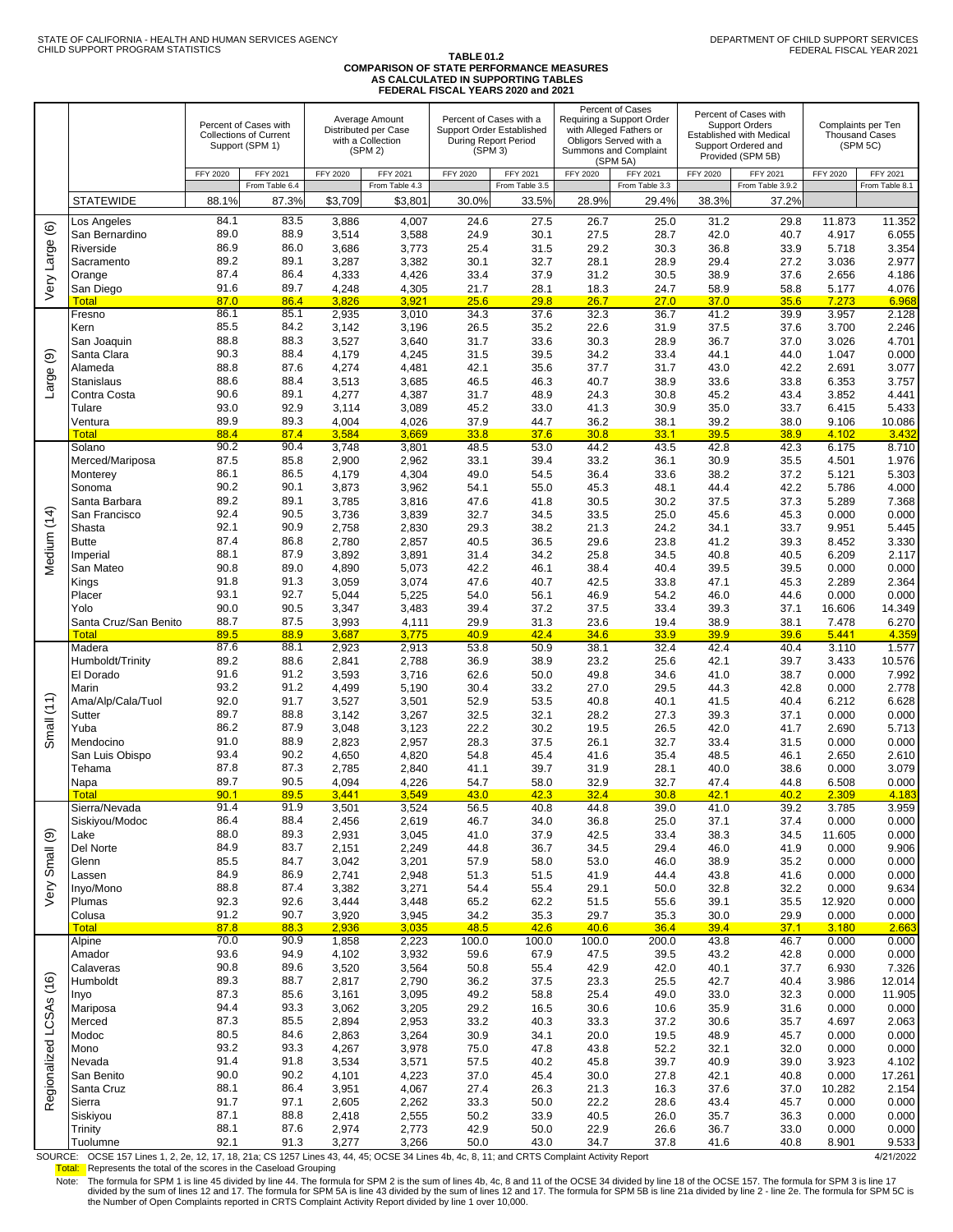| SUMMARY OF FEDERAL PERFORMANCE MEASURES |
|-----------------------------------------|
| AS CALCULATED IN SUPPORTING TABLES      |
| <b>FEDERAL FISCAL YEAR 2021</b>         |

|                         |                               | <b>IV-D Paternity</b><br>Establishment<br>Percentage (PEP) | Cases with Support<br><b>Orders Established</b> | Collections on<br><b>Current Support</b> | Cases with Collections<br>on Arrears | Cost<br>Effectiveness    |
|-------------------------|-------------------------------|------------------------------------------------------------|-------------------------------------------------|------------------------------------------|--------------------------------------|--------------------------|
|                         | <b>STATEWIDE</b>              | From Table 1.1.1<br>100.8%                                 | From Table 1.2<br>92.8%                         | From Table 1.3<br>66.5%                  | From Table 1.4<br>74.5%              | From Table 1.5<br>\$2.68 |
|                         | Los Angeles                   | 99.0                                                       | 90.8                                            | 62.8                                     | 70.9                                 | 2.71                     |
| $\widehat{\circ}$       | San Bernardino                | 100.1                                                      | 90.8                                            | 65.9                                     | 75.4                                 | 4.51                     |
|                         | Riverside<br>Sacramento       | 103.4<br>100.0                                             | 92.4<br>93.6                                    | 62.3<br>66.8                             | 73.0<br>76.3                         | 4.28<br>3.92             |
| Very Large              | Orange                        | 100.1                                                      | 94.3                                            | 67.8                                     | 73.2                                 | 3.75                     |
|                         | San Diego                     | 99.7                                                       | 88.1                                            | 70.1                                     | 76.8                                 | 4.09                     |
|                         | Total<br>Fresno               | 100.0<br>101.4                                             | 91.4<br>94.4                                    | 65.1<br>61.3                             | 73.4<br>72.9                         | 3.45<br>4.14             |
|                         | Kern                          | 100.6                                                      | 92.2                                            | 61.1                                     | 70.8                                 | 4.42                     |
|                         | San Joaquin                   | 100.0                                                      | 92.4                                            | 66.9                                     | 75.3                                 | 4.04                     |
| ම                       | Santa Clara<br>Alameda        | 101.7<br>101.3                                             | 95.2<br>93.5                                    | 68.1<br>67.8                             | 78.5<br>77.9                         | 2.77<br>3.76             |
| Large                   | Stanislaus                    | 101.7                                                      | 96.8                                            | 66.2                                     | 75.8                                 | 4.35                     |
|                         | Contra Costa                  | 100.0                                                      | 95.6                                            | 72.5                                     | 77.6                                 | 4.07                     |
|                         | Tulare<br>Ventura             | 106.6<br>102.8                                             | 93.1<br>95.9                                    | 74.5<br>68.9                             | 77.4<br>77.1                         | 2.95<br>3.96             |
|                         | Total                         | 101.5                                                      | 94.1                                            | 66.6                                     | 75.2                                 | 3.77                     |
|                         | Solano                        | 102.6                                                      | 96.1                                            | 68.2                                     | 77.8                                 | 3.28                     |
|                         | Merced/Mariposa<br>Monterey   | 102.9<br>103.2                                             | 93.4<br>96.2                                    | 65.6<br>66.6                             | 73.8<br>74.1                         | 3.65<br>4.15             |
|                         | Sonoma                        | 104.5                                                      | 96.2                                            | 72.3                                     | 77.5                                 | 2.80                     |
|                         | Santa Barbara                 | 104.1                                                      | 95.1                                            | 68.2                                     | 76.6                                 | 3.27                     |
| Medium (14)             | San Francisco<br>Shasta       | 98.6<br>99.4                                               | 92.6<br>94.7                                    | 73.4<br>73.0                             | 78.6<br>79.0                         | 2.12<br>3.25             |
|                         | <b>Butte</b>                  | 101.7                                                      | 95.7                                            | 63.8                                     | 75.2                                 | 3.32                     |
|                         | Imperial                      | 100.0                                                      | 90.8                                            | 70.3                                     | 73.8                                 | 5.12                     |
|                         | San Mateo                     | 100.0                                                      | 95.8                                            | 71.9                                     | 76.2                                 | 2.52                     |
|                         | Kings<br>Placer               | 102.3<br>104.5                                             | 93.8<br>97.6                                    | 73.3<br>76.2                             | 78.1<br>81.2                         | 3.83<br>4.30             |
|                         | Yolo                          | 101.2                                                      | 95.3                                            | 74.3                                     | 77.9                                 | 2.75                     |
|                         | Santa Cruz/San Benito         | 100.1                                                      | 92.7                                            | 68.8                                     | 77.2                                 | 3.04                     |
|                         | <b>Total</b><br>Madera        | 102.0<br>108.8                                             | 94.7<br>94.8                                    | 70.0<br>65.7                             | 76.6<br>76.3                         | 3.26<br>4.02             |
|                         | Humboldt/Trinity              | 103.5                                                      | 94.3                                            | 68.1                                     | 77.4                                 | 2.60                     |
|                         | El Dorado                     | 101.4                                                      | 97.3                                            | 72.6                                     | 77.6                                 | 3.19                     |
|                         | Marin<br>Ama/Alp/Cala/Tuol    | 100.8<br>103.0                                             | 95.8<br>97.1                                    | 79.2<br>73.6                             | 70.2<br>78.9                         | 4.35<br>3.10             |
| Small (11)              | Sutter                        | 104.8                                                      | 92.2                                            | 69.4                                     | 76.7                                 | 4.71                     |
|                         | Yuba                          | 102.8                                                      | 90.8                                            | 67.0                                     | 76.8                                 | 2.27                     |
|                         | Mendocino<br>San Luis Obispo  | 101.5<br>112.6                                             | 94.1<br>94.5                                    | 69.2<br>72.2                             | 75.7<br>79.5                         | 2.37<br>3.33             |
|                         | Tehama                        | 102.8                                                      | 94.0                                            | 66.4                                     | 77.1                                 | 3.69                     |
|                         | Napa                          | 102.6                                                      | 96.5                                            | 72.5                                     | 78.1                                 | 2.77                     |
|                         | <b>Total</b><br>Sierra/Nevada | 104.7<br>104.4                                             | 94.8<br>95.2                                    | 71.0<br>76.0                             | 76.8<br>81.6                         | 3.22<br>3.06             |
|                         | Siskiyou/Modoc                | 102.7                                                      | 94.0                                            | 69.6                                     | 75.4                                 | 2.58                     |
|                         | Lake                          | 107.4                                                      | 93.7                                            | 61.4                                     | 76.1                                 | 2.26                     |
| Very Small (9)          | Del Norte<br>Glenn            | 103.3<br>106.9                                             | 94.4<br>96.8                                    | 61.7<br>64.3                             | 69.6<br>73.9                         | 1.91<br>4.86             |
|                         | Lassen                        | 105.1                                                      | 93.9                                            | 66.9                                     | 70.3                                 | 2.90                     |
|                         | Inyo/Mono                     | 103.4                                                      | 97.2                                            | 67.6                                     | 72.2                                 | 2.57                     |
|                         | Plumas<br>Colusa              | 105.3<br>104.1                                             | 97.8<br>90.9                                    | 72.8<br>69.5                             | 80.3<br>78.5                         | 3.60<br>3.90             |
|                         | <b>Total</b>                  | 104.8                                                      | 94.7                                            | 67.8                                     | 75.1                                 | 2.78                     |
|                         | Alpine                        | 86.7                                                       | 100.0                                           | 40.2                                     | 71.0                                 | n/a                      |
|                         | Amador<br>Calaveras           | 102.8<br>106.5                                             | 97.7<br>96.6                                    | 75.5<br>70.4                             | 80.2<br>76.6                         | n/a<br>n/a               |
|                         | Humboldt                      | 104.4                                                      | 94.2                                            | 68.1                                     | 77.2                                 | n/a                      |
|                         | Inyo                          | 100.6                                                      | 97.9                                            | 66.8                                     | 71.7                                 | n/a                      |
|                         | Mariposa<br>Merced            | 101.6<br>102.9                                             | 90.0<br>93.5                                    | 72.5<br>65.4                             | 75.5<br>73.8                         | n/a                      |
|                         | Modoc                         | 105.2                                                      | 90.7                                            | 67.2                                     | 70.3                                 | n/a<br>n/a               |
| Regionalized LCSAs (16) | Mono                          | 112.9                                                      | 94.4                                            | 69.9                                     | 74.5                                 | n/a                      |
|                         | Nevada                        | 104.2                                                      | 95.2                                            | 75.9                                     | 81.6                                 | n/a                      |
|                         | San Benito<br>Santa Cruz      | 102.2<br>99.2                                              | 94.4<br>92.0                                    | 71.1<br>67.8                             | 77.5<br>77.1                         | n/a<br>n/a               |
|                         | Sierra                        | 110.5                                                      | 93.2                                            | 76.7                                     | 82.4                                 | n/a                      |
|                         | Siskiyou                      | 102.3                                                      | 94.3                                            | 69.9                                     | 76.0                                 | n/a                      |
|                         | Trinity<br>Tuolumne           | 95.2<br>100.8                                              | 95.4<br>97.2                                    | 67.9<br>75.2                             | 78.8<br>79.9                         | n/a<br>n/a               |
|                         |                               |                                                            |                                                 |                                          |                                      |                          |

SOURCE: OCSE 157 Lines 1, 2, 5a, 6, 24, 25, 28, 29; OCSE 34 Lines 4b, 4c, 8, 11; and OCSE 396 Lines 1c (A+C), 7 (A+C) 4/21/2022

Total: Represents the total of the scores in the Caseload Grouping

Note: The formula for IV-D PEP is line 6 divided by line 5a. The formula for Cases with Support Orders Established is line 2 divided by line 1. The formula for Collections on<br>Current Support is line 25 divided by line 24.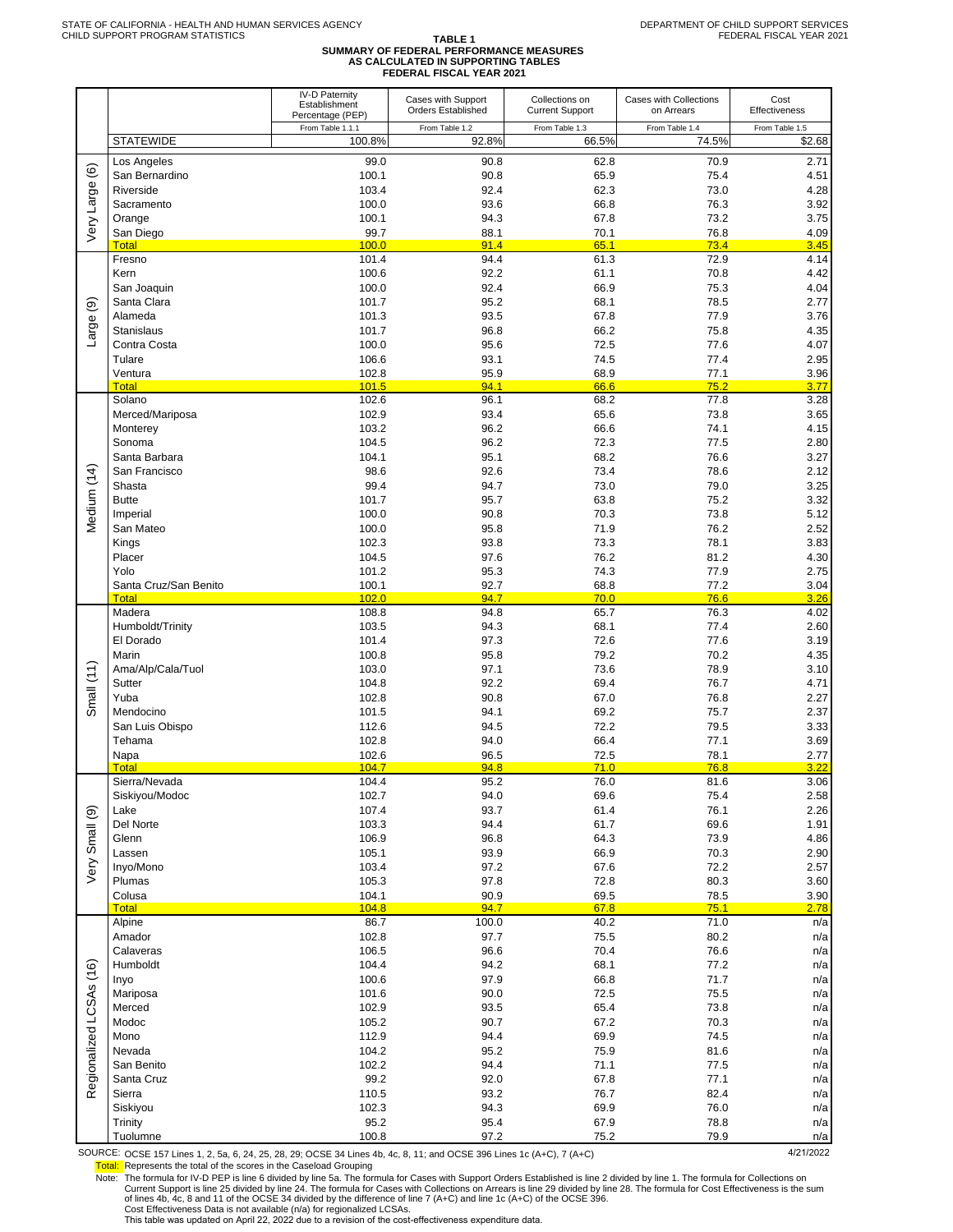#### **TABLE 1a FEDERAL PERFORMANCE MEASURES RANKED AND AVERAGED AS CALCULATED IN SUPPORTING TABLES FEDERAL FISCAL YEAR 2021**

|                       | <b>IV-D Paternity</b><br>Establishment<br>Percentage (PEP) | Rank           |                       | Cases with<br>Support<br>Orders<br>Established | Rank           |                       | Collections<br>on Current<br>Support | Rank           |                       | Cases with<br>Collections on<br>Arrears | Rank           |                       | Cost<br>Effectiveness | Rank           |                         | Average<br>Score | Rank<br>(High to<br>Low) |
|-----------------------|------------------------------------------------------------|----------------|-----------------------|------------------------------------------------|----------------|-----------------------|--------------------------------------|----------------|-----------------------|-----------------------------------------|----------------|-----------------------|-----------------------|----------------|-------------------------|------------------|--------------------------|
|                       | From Table 1.1.1                                           |                |                       | From Table 1.2                                 |                |                       | From Table 1.3                       |                |                       | From Table 1.4                          |                |                       | From Table 1.5        |                |                         |                  |                          |
| <b>STATEWIDE</b>      | 100.8%                                                     |                |                       | 92.8%                                          |                |                       | 66.5%                                |                |                       | 74.5%                                   |                |                       | \$2.68                |                |                         |                  |                          |
| Alameda               | 101.3                                                      | 34             | Alameda               | 93.5                                           | 35             | Alameda               | 67.8                                 | 29             | Alameda               | 77.9                                    | 13             | Alameda               | 3.76                  | 20             | Placer                  | 4.8              | $\overline{1}$           |
| Ama/Alp/Cala/Tuol     | 103.0                                                      | 19             | Ama/Alp/Cala/Tuol     | 97.1                                           | 5              | Ama/Alp/Cala/Tuol     | 73.6                                 | 6              | Ama/Alp/Cala/Tuol     | 78.9                                    | 6              | Ama/Alp/Cala/Tuol     | 3.10                  | 31             | Plumas                  | 8.8              | $\overline{2}$           |
| <b>Butte</b>          | 101.7                                                      | 28             | <b>Butte</b>          | 95.7                                           | 15             | <b>Butte</b>          | 63.8                                 | 43             | <b>Butte</b>          | 75.2                                    | 36             | <b>Butte</b>          | 3.32                  | 26             | Sierra/Nevada           | 13.2             | 3                        |
| Colusa                | 104.1                                                      | 12             | Colusa                | 90.9                                           | 44             | Colusa                | 69.5                                 | 20             | Colusa                | 78.5                                    | 9              | Colusa                | 3.90                  | 18             | Ama/Alp/Cala/Tuol       | 13.4             | $\overline{4}$           |
| Contra Costa          | 100.0                                                      | 44             | Contra Costa          | 95.6                                           | 16             | Contra Costa          | 72.5                                 | 12             | Contra Costa          | 77.6                                    | 16             | Contra Costa          | 4.07                  | 13             | San Luis Obispo         | 13.6             | 5                        |
| Del Norte             | 103.3                                                      | 17             | Del Norte             | 94.4                                           | 24             | Del Norte             | 61.7                                 | 46             | Del Norte             | 69.6                                    | 49             | Del Norte             | 1.91                  | 49             | Sonoma                  | 17.2             | 6                        |
| El Dorado             | 101.4                                                      | 33             | El Dorado             | 97.3                                           | 3              | El Dorado             | 72.6                                 | 11             | El Dorado             | 77.6                                    | 15             | El Dorado             | 3.19                  | 30             | El Dorado               | 18.4             | $\overline{7}$           |
| Fresno                | 101.4                                                      | 32             | Fresno                | 94.4                                           | 25             | Fresno                | 61.3                                 | 48             | Fresno                | 72.9                                    | 43             | Fresno                | 4.14                  | 11             | <b>Glenn</b>            | 18.6             | 8                        |
| Glenn                 | 106.9                                                      | $\overline{4}$ | Glenn                 | 96.8                                           | $\overline{7}$ | Glenn                 | 64.3                                 | 42             | Glenn                 | 73.9                                    | 38             | Glenn                 | 4.86                  | $\overline{2}$ | Vapa                    | 18.8             | 9                        |
| Humboldt/Trinity      | 103.5                                                      | 14             | Humboldt/Trinity      | 94.3                                           | 27             | Humboldt/Trinity      | 68.1                                 | 27             | Humboldt/Trinity      | 77.4                                    | 19             | Humboldt/Trinity      | 2.60                  | 41             | /entura                 | 18.8             | $\overline{9}$           |
| Imperial              | 100.0                                                      | 43             | Imperial              | 90.8                                           | 45             | mperial               | 70.3                                 | 17             | Imperial              | 73.8                                    | 40             | Imperial              | 5.12                  | $\mathbf{1}$   | (ings                   | 19.2             | 11                       |
| Inyo/Mono             | 103.4                                                      | 16             | Inyo/Mono             | 97.2                                           | $\overline{4}$ | nyo/Mono              | 67.6                                 | 31             | Inyo/Mono             | 72.2                                    | 44             | Inyo/Mono             | 2.57                  | 43             | <b>Tulare</b>           | 19.6             | 12                       |
| Kern                  | 100.6                                                      | 37             | Kern                  | 92.2                                           | 42             | Kern                  | 61.1                                 | 49             | Kern                  | 70.8                                    | 46             | Kern                  | 4.42                  | 5              | Sutter                  | 20.0             | 13                       |
| Kings                 | 102.3                                                      | 27             | Kings                 | 93.8                                           | 32             | Kings                 | 73.3                                 | 8              | Kings                 | 78.1                                    | 10             | Kings                 | 3.83                  | 19             | Contra Costa            | 20.2             | 14                       |
| Lake                  | 107.4                                                      | 3              | Lake                  | 93.7                                           | 33             | _ake                  | 61.4                                 | 47             | .ake                  | 76.1                                    | 30             | _ake                  | 2.26                  | 47             | Colusa                  | 20.6             | 15                       |
| Lassen                | 105.1                                                      | $\overline{7}$ | Lassen                | 93.9                                           | 31             | .assen                | 66.9                                 | 33             | Lassen                | 70.3                                    | 47             | _assen                | 2.90                  | 35             | Solano                  | 20.6             | 15                       |
| Los Angeles           | 99.0                                                       | 48             | Los Angeles           | 90.8                                           | 48             | Los Angeles           | 62.8                                 | 44             | Los Angeles           | 70.9                                    | 45             | Los Angeles           | 2.71                  | 40             | Marin                   | 20.8             | 17                       |
| Madera                | 108.8                                                      | $\overline{2}$ | Madera                | 94.8                                           | 21             | Madera                | 65.7                                 | 40             | Madera                | 76.3                                    | 28             | Madera                | 4.02                  | 15             | Aadera                  | 21.2             | 18                       |
| Marin                 | 100.8                                                      | 36             | Marin                 | 95.8                                           | 13             | Marin                 | 79.2                                 | 1              | Marin                 | 70.2                                    | 48             | Marin                 | 4.35                  | 6              | olo/                    | 21.6             | 19                       |
| Mendocino             | 101.5                                                      | 31             | Mendocino             | 94.1                                           | 28             | Mendocino             | 69.2                                 | 22             | Mendocino             | 75.7                                    | 32             | Mendocino             | 2.37                  | 45             | <b>Monterey</b>         | 22.0             | 20                       |
| Merced/Mariposa       | 102.9                                                      | 20             | Merced/Mariposa       | 93.4                                           | 36             | Merced/Mariposa       | 65.6                                 | 41             | Merced/Mariposa       | 73.8                                    | 39             | Merced/Mariposa       | 3.65                  | 23             | <b>Stanislaus</b>       | 22.2             | 21                       |
| Monterey              | 103.2                                                      | 18             | Monterey              | 96.2                                           | 9              | Monterey              | 66.6                                 | 36             | Monterey              | 74.1                                    | 37             | Monterey              | 4.15                  | 10             | Shasta                  | 22.4             | 22                       |
| Napa                  | 102.6                                                      | 25             | Napa                  | 96.5                                           | 8              | Napa                  | 72.5                                 | 13             | Napa                  | 78.1                                    | 11             | Napa                  | 2.77                  | 37             | Santa Barbara           | 22.6             | 23                       |
| Orange                | 100.1                                                      | 40             | Orange                | 94.3                                           | 26             | Orange                | 67.8                                 | 30             | Orange                | 73.2                                    | 41             | Orange                | 3.75                  | 21             | Santa Clara             | 24.4             | 24                       |
| Placer                | 104.5                                                      | 10             | Placer                | 97.6                                           | $\overline{2}$ | Placer                | 76.2                                 | $\overline{2}$ | Placer                | 81.2                                    | $\overline{2}$ | Placer                | 4.30                  | 8              | <b>lumboldt/Trinity</b> | 25.6             | 25                       |
| Plumas                | 105.3                                                      | 6              | Plumas                | 97.8                                           | $\mathbf{1}$   | Plumas                | 72.8                                 | 10             | Plumas                | 80.3                                    | 3              | Plumas                | 3.60                  | 24             | <b>Nameda</b>           | 26.2             | 26                       |
| Riverside             | 103.4                                                      | 15             | Riverside             | 92.4                                           | 40             | Riverside             | 62.3                                 | 45             | Riverside             | 73.0                                    | 42             | Riverside             | 4.28                  | 9              | <b>Tehama</b>           | 26.2             | 26                       |
| Sacramento            | 100.0                                                      | 41             | Sacramento            | 93.6                                           | 34             | Sacramento            | 66.8                                 | 35             | Sacramento            | 76.3                                    | 27             | Sacramento            | 3.92                  | 17             | nyo/Mono                | 27.6             | 28                       |
| San Bernardino        | 100.1                                                      | 38             | San Bernardino        | 90.8                                           | 47             | San Bernardino        | 65.9                                 | 39             | San Bernardino        | 75.4                                    | 34             | San Bernardino        | 4.51                  | $\overline{4}$ | San Mateo               | 29.0             | 29                       |
| San Diego             | 99.7                                                       | 46             | San Diego             | 88.1                                           | 49             | San Diego             | 70.1                                 | 18             | San Diego             | 76.8                                    | 23             | San Diego             | 4.09                  | 12             | mperial                 | 29.2             | 30                       |
| San Francisco         | 98.6                                                       | 49             | San Francisco         | 92.6                                           | 39             | San Francisco         | 73.4                                 | $\overline{7}$ | San Francisco         | 78.6                                    | $\overline{7}$ | San Francisco         | 2.12                  | 48             | Butte                   | 29.6             | 31                       |
| San Joaquin           | 100.0                                                      | 45             | San Joaquin           | 92.4                                           | 41             | San Joaquin           | 66.9                                 | 34             | San Joaquin           | 75.3                                    | 35             | San Joaquin           | 4.04                  | 14             | San Diego               | 29.6             | 31                       |
| San Luis Obispo       | 112.6                                                      | $\overline{1}$ | San Luis Obispo       | 94.5                                           | 23             | San Luis Obispo       | 72.2                                 | 15             | San Luis Obispo       | 79.5                                    | $\overline{4}$ | San Luis Obispo       | 3.33                  | 25             | Siskiyou/Modoc          | 29.6             | 31                       |
| San Mateo             | 100.0                                                      | 42             | San Mateo             | 95.8                                           | 14             | San Mateo             | 71.9                                 | 16             | San Mateo             | 76.2                                    | 29             | San Mateo             | 2.52                  | 44             | San Francisco           | 30.0             | 34                       |
| Santa Barbara         | 104.1                                                      | 13             | Santa Barbara         | 95.1                                           | 20             | Santa Barbara         | 68.2                                 | 26             | Santa Barbara         | 76.6                                    | 26             | Santa Barbara         | 3.27                  | 28             | Riverside               | 30.2             | 35                       |
| Santa Clara           | 101.7                                                      | 30             | Santa Clara           | 95.2                                           | 18             | Santa Clara           | 68.1                                 | 28             | Santa Clara           | 78.5                                    | 8              | Santa Clara           | 2.77                  | 38             | assen                   | 30.6             | 36                       |
| Santa Cruz/San Benito | 100.1                                                      | 39             | Santa Cruz/San Benito | 92.7                                           | 38             | Santa Cruz/San Benito | 68.8                                 | 24             | Santa Cruz/San Benito | 77.2                                    | 20             | Santa Cruz/San Benito | 3.04                  | 33             | Sacramento              | 30.8             | 37                       |
| Shasta                | 99.4                                                       | 47             | Shasta                | 94.7                                           | 22             | Shasta                | 73.0                                 | 9              | Shasta                | 79.0                                    | $\sqrt{5}$     | Shasta                | 3.25                  | 29             | Santa Cruz/San Benito   | 30.8             | 37                       |
| Sierra/Nevada         | 104.4                                                      | 11             | Sierra/Nevada         | 95.2                                           | 19             | Sierra/Nevada         | 76.0                                 | 3              | Sierra/Nevada         | 81.6                                    | $\overline{1}$ | Sierra/Nevada         | 3.06                  | 32             | Mendocino               | 31.6             | 39                       |
| Siskiyou/Modoc        | 102.7                                                      | 24             | Siskivou/Modoc        | 94.0                                           | 30             | Siskiyou/Modoc        | 69.6                                 | 19             | Siskiyou/Modoc        | 75.4                                    | 33             | Siskivou/Modoc        | 2.58                  | 42             | Orange                  | 31.6             | 39                       |
| Solano                | 102.6                                                      | 26             | Solano                | 96.1                                           | 11             | Solano                | 68.2                                 | 25             | Solano                | 77.8                                    | 14             | Solano                | 3.28                  | 27             | Fresno                  | 31.8             | 41                       |
| Sonoma                | 104.5                                                      | 9              | Sonoma                | 96.2                                           | 10             | Sonoma                | 72.3                                 | 14             | Sonoma                | 77.5                                    | 17             | Sonoma                | 2.80                  | 36             | Merced/Mariposa         | 31.8             | 41                       |
| Stanislaus            | 101.7                                                      | 29             | Stanislaus            | 96.8                                           | 6              | <b>Stanislaus</b>     | 66.2                                 | 38             | Stanislaus            | 75.8                                    | 31             | Stanislaus            | 4.35                  | $\overline{7}$ | .ake                    | 32.0             | 43                       |
| Sutter                | 104.8                                                      | 8              | Sutter                | 92.2                                           | 43             | Sutter                | 69.4                                 | 21             | Sutter                | 76.7                                    | 25             | Sutter                | 4.71                  | 3              | San Bernardino          | 32.4             | 44                       |
| Tehama                | 102.8                                                      | 21             | Tehama                | 94.0                                           | 29             | Tehama                | 66.4                                 | 37             | Tehama                | 77.1                                    | 22             | Tehama                | 3.69                  | 22             | San Joaquin             | 33.8             | 45                       |
| Tulare                | 106.6                                                      | 5              | Tulare                | 93.1                                           | 37             | Tulare                | 74.5                                 | $\overline{4}$ | Tulare                | 77.4                                    | 18             | Tulare                | 2.95                  | 34             | ruba                    | 34.2             | 46                       |
| Ventura               | 102.8                                                      | 22             | ∕entura               | 95.9                                           | 12             | /entura               | 68.9                                 | 23             | /entura               | 77.1                                    | 21             | √entura               | 3.96                  | 16             | (ern                    | 35.8             | 47                       |
| Yolo                  | 101.2                                                      | 35             | Yolo                  | 95.3                                           | 17             | Yolo                  | 74.3                                 | 5              | Yolo                  | 77.9                                    | 12             | Yolo                  | 2.75                  | 39             | Del Norte               | 37.0             | 48                       |
| Yuba                  | 102.8                                                      | 23             | Yuba                  | 90.8                                           | 46             | Yuba                  | 67.0                                 | 32             | Yuba                  | 76.8                                    | 24             | Yuba                  | 2.27                  | 46             | Los Angeles             | 45.0             | 49                       |

SOURCE: OCSE 157 Lines 1, 2, 5a, 6, 24, 25, 28, 29; OCSE 34 Lines 4b, 4c, 8, 11; and OCSE 396 Lines 1c (A+C), 7 (A+C)

Note: The formula for IV-D PEP is line 6 divided by line 5a. The formula for Cases with Support Orders Established is line 2 divided by line 1. The formula for Collections on Current Support is line 25 divided by line 24. on Arrears is line 29 divided by line 28. The formula for Cost Effectiveness is the sum of lines 4b, 4c, 8 and 11 of the OCSE 34 divided by the difference of line 7 (A+C) and line 1c (A+C) of the OCSE 396. The Average Scor the rank assigned for the five Federal Performance Measures for each LCSA then dividing by five.

This table was updated on April 22, 2022 due to a revision of the cost-effectiveness expenditure data.

4/21/2022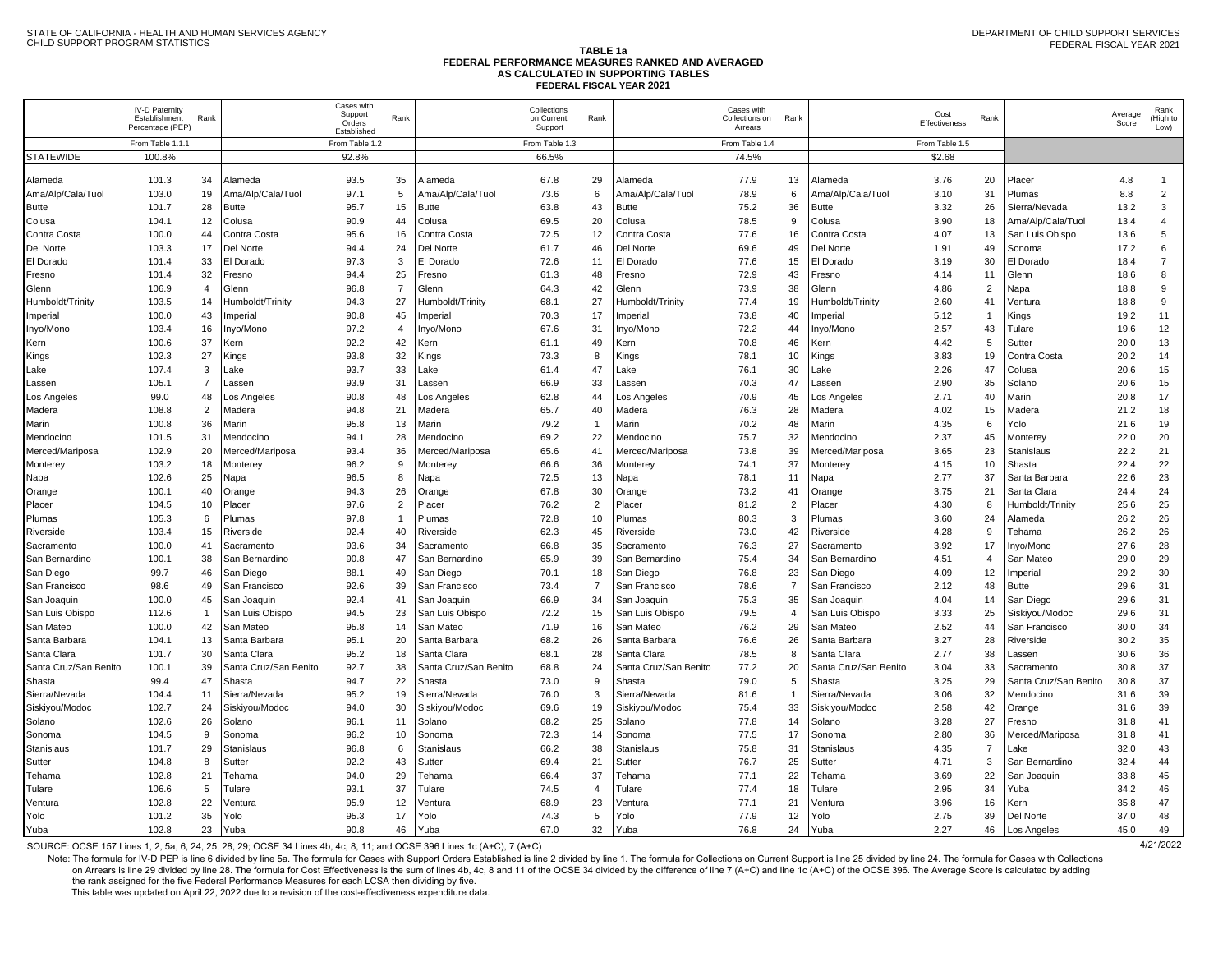#### TABLE 1.1 STATEWIDE PATERNITY ESTABLISHMENT PERCENTAGE USING UNDUPLICATED AGGREGATE COUNT DATA FEDERAL FISCAL YEAR 2021

|                         |                                                                                                                                                                                                                                                                                                                                                                                                                                                                                                                                                                                                                                                         | Paternities in the<br><b>IV-D Program</b><br>Established<br>Judicially | <b>Voluntary Paternity</b><br>Acknowledgments<br>(POP Declarations)            | Family Law<br>Judgments (FLJs)                                            | <b>Total Paternities</b><br><b>Established During</b><br>the Year              | Births to<br>Unwed<br>Parents<br>(CY 2020)                                     | <b>Statewide Paternity</b><br>Establishment<br>Percentage (PEP)      |  |  |  |  |  |
|-------------------------|---------------------------------------------------------------------------------------------------------------------------------------------------------------------------------------------------------------------------------------------------------------------------------------------------------------------------------------------------------------------------------------------------------------------------------------------------------------------------------------------------------------------------------------------------------------------------------------------------------------------------------------------------------|------------------------------------------------------------------------|--------------------------------------------------------------------------------|---------------------------------------------------------------------------|--------------------------------------------------------------------------------|--------------------------------------------------------------------------------|----------------------------------------------------------------------|--|--|--|--|--|
|                         | <b>STATEWIDE</b>                                                                                                                                                                                                                                                                                                                                                                                                                                                                                                                                                                                                                                        | (Line 16)<br>18,367                                                    | (Line 10)<br>134,710                                                           | <b>FLJs</b><br>301                                                        | (Line $10 +$ Line $16 +$ FLJs)<br>153,378                                      | (VR Data)<br>162.243                                                           | 94.5%                                                                |  |  |  |  |  |
| ම<br>Very Large         | Los Angeles<br>San Bernardino<br>Riverside<br>Sacramento<br>Orange<br>San Diego<br><b>Total</b>                                                                                                                                                                                                                                                                                                                                                                                                                                                                                                                                                         | 5,614<br>1,584<br>1,283<br>936<br>763<br>1,106<br>11,286               | 36,422<br>9,741<br>7,754<br>4,893<br>8,183<br>9,018<br>76,011                  | 45<br>14<br>78<br>11<br>10<br>20<br>178                                   | 42,081<br>11,339<br>9,115<br>5,840<br>8,956<br>10,144<br>87,475                | 43,933<br>11,870<br>10,148<br>6,006<br>9,362<br>11,257<br>92,576               | 95.8<br>95.5<br>89.8<br>97.2<br>95.7<br>90.1<br>94.5                 |  |  |  |  |  |
|                         | Fresno<br>Kern                                                                                                                                                                                                                                                                                                                                                                                                                                                                                                                                                                                                                                          | 827                                                                    | 6,176                                                                          | 4                                                                         | 7,007                                                                          | 7,839                                                                          | 89.4                                                                 |  |  |  |  |  |
| ම<br>Large              | San Joaquin<br>Santa Clara<br>Alameda<br>Stanislaus<br>Contra Costa<br>Tulare<br>Ventura<br><b>Total</b>                                                                                                                                                                                                                                                                                                                                                                                                                                                                                                                                                | 1,105<br>500<br>343<br>430<br>255<br>369<br>275<br>217<br>4,321        | 5,004<br>3,127<br>4,913<br>4,017<br>3,636<br>2,515<br>2,836<br>2,652<br>34,876 | 10<br>$\overline{7}$<br>3<br>4<br>$\overline{2}$<br>4<br>9<br>19<br>62    | 6,119<br>3,634<br>5,259<br>4,451<br>3,893<br>2,888<br>3,120<br>2,888<br>39,259 | 6,876<br>3,798<br>5,449<br>5,031<br>4,116<br>2,965<br>3,248<br>3,014<br>42,336 | 89.0<br>95.7<br>96.5<br>88.5<br>94.6<br>97.4<br>96.1<br>95.8<br>92.7 |  |  |  |  |  |
|                         | Solano<br>Merced/Mariposa                                                                                                                                                                                                                                                                                                                                                                                                                                                                                                                                                                                                                               | 228<br>243                                                             | 1,599<br>1,359                                                                 | $\overline{2}$<br>5                                                       | 1,829<br>1,607                                                                 | 1,826<br>1,631                                                                 | 100.2                                                                |  |  |  |  |  |
| Vledium (14)            | Monterey<br>Sonoma<br>Santa Barbara<br>San Francisco<br>Shasta<br><b>Butte</b>                                                                                                                                                                                                                                                                                                                                                                                                                                                                                                                                                                          | 228<br>163<br>183<br>111<br>99<br>73                                   | 2,216<br>1,450<br>2,459<br>1,824<br>736<br>954                                 | $\mathbf{1}$<br>6<br>0<br>$\overline{\mathbf{c}}$<br>4<br>5               | 2,445<br>1,619<br>2,642<br>1,937<br>839<br>1,032                               | 2,485<br>1,610<br>2,583<br>2,340<br>903<br>1,116                               | 98.4<br>100.6<br>102.3<br>82.8<br>92.9<br>92.5                       |  |  |  |  |  |
|                         | Imperial<br>San Mateo                                                                                                                                                                                                                                                                                                                                                                                                                                                                                                                                                                                                                                   | 269<br>76                                                              | 648<br>643                                                                     | $\overline{\mathbf{c}}$<br>3                                              | 919<br>722                                                                     | 1,106<br>618                                                                   | 83.1<br>116.8                                                        |  |  |  |  |  |
|                         | Kings<br>Placer<br>Yolo<br>Santa Cruz/San Benito<br><b>Total</b>                                                                                                                                                                                                                                                                                                                                                                                                                                                                                                                                                                                        | 108<br>73<br>68<br>64<br>1.986                                         | 1,057<br>1,848<br>504<br>1,108<br>18.405                                       | $\overline{\mathbf{c}}$<br>1<br>1<br>4<br>38                              | 1,167<br>1,922<br>573<br>1,176<br>20,429                                       | 1,211<br>2,100<br>572<br>1,216<br>21,317                                       | 96.4<br>91.5<br>100.2<br>96.7<br>95.8                                |  |  |  |  |  |
|                         | Madera<br>Humboldt/Trinity                                                                                                                                                                                                                                                                                                                                                                                                                                                                                                                                                                                                                              | 141<br>58                                                              | 384<br>638                                                                     | $\mathbf 0$<br>1                                                          | 525<br>697                                                                     | 476<br>692                                                                     | 110.3                                                                |  |  |  |  |  |
|                         | El Dorado<br>Marin<br>Ama/Alp/Cala/Tuol<br>Sutter                                                                                                                                                                                                                                                                                                                                                                                                                                                                                                                                                                                                       | 40<br>16<br>50<br>64                                                   | 283<br>479<br>341<br>12                                                        | $\mathbf 0$<br>$\overline{\mathbf{c}}$<br>1<br>1                          | 323<br>497<br>392<br>77                                                        | 309<br>414<br>337<br>$\overline{4}$                                            | 104.5<br>120.0                                                       |  |  |  |  |  |
| Small $(11)$            | Yuba<br>Mendocino<br>San Luis Obispo<br>Tehama<br>Napa                                                                                                                                                                                                                                                                                                                                                                                                                                                                                                                                                                                                  | 61<br>36<br>48<br>46<br>37                                             | 737<br>465<br>646<br>220<br>268                                                | $\overline{\mathbf{c}}$<br>$\overline{\mathbf{c}}$<br>5<br>3<br>$\pmb{0}$ | 800<br>503<br>699<br>269<br>305                                                | 843<br>471<br>720<br>264<br>306                                                | 94.9<br>106.8<br>97.1<br>101.9<br>99.7                               |  |  |  |  |  |
|                         | <b>Total</b><br>Sierra/Nevada                                                                                                                                                                                                                                                                                                                                                                                                                                                                                                                                                                                                                           | 597<br>21                                                              | 4,473<br>240                                                                   | 17<br>$\pmb{0}$                                                           | 5,087<br>261                                                                   | 4,836<br>321                                                                   | 105.2                                                                |  |  |  |  |  |
| ම<br>Small              | Siskiyou/Modoc<br>Lake<br>Del Norte<br>Glenn                                                                                                                                                                                                                                                                                                                                                                                                                                                                                                                                                                                                            | 33<br>40<br>24<br>25                                                   | 162<br>226<br>110<br>1                                                         | $\pmb{0}$<br>$\overline{2}$<br>1                                          | 195<br>268<br>135<br>27                                                        | 174<br>280<br>131<br>1                                                         | 95.7<br>103.1                                                        |  |  |  |  |  |
| Very                    | Lassen<br>Inyo/Mono                                                                                                                                                                                                                                                                                                                                                                                                                                                                                                                                                                                                                                     | 26<br>13                                                               | 80<br>86                                                                       | 0<br>1                                                                    | 106<br>100                                                                     | 117<br>116                                                                     | 90.6<br>86.2                                                         |  |  |  |  |  |
|                         | Plumas<br>Colusa<br><b>Total</b>                                                                                                                                                                                                                                                                                                                                                                                                                                                                                                                                                                                                                        | 5<br>14<br><u> 201</u>                                                 | 38<br>$\overline{2}$<br>945                                                    | 0<br>1<br>$6\phantom{1}6$                                                 | 43<br>17<br>1,152                                                              | 36<br>2<br>1,178                                                               | 119.4<br>97.8                                                        |  |  |  |  |  |
|                         | Alpine<br>Amador<br>Calaveras                                                                                                                                                                                                                                                                                                                                                                                                                                                                                                                                                                                                                           | $\mathbf{1}$<br>9<br>23                                                | 1<br>131<br>5                                                                  | $\pmb{0}$<br>0<br>1                                                       | $\boldsymbol{2}$<br>140<br>29                                                  | 1<br>126<br>4                                                                  | 111.1                                                                |  |  |  |  |  |
|                         | Humboldt<br>Inyo                                                                                                                                                                                                                                                                                                                                                                                                                                                                                                                                                                                                                                        | 52<br>10                                                               | 634<br>64                                                                      | 0<br>1                                                                    | 686<br>75                                                                      | 692<br>85                                                                      | 99.1<br>88.2                                                         |  |  |  |  |  |
| Regionalized LCSAs (16) | Mariposa<br>Merced<br>Modoc                                                                                                                                                                                                                                                                                                                                                                                                                                                                                                                                                                                                                             | 3<br>240<br>2                                                          | $\overline{2}$<br>1,357<br>0                                                   | 0<br>5<br>0                                                               | 5<br>1,602<br>$\overline{\mathbf{c}}$                                          | 0<br>1,631<br>2                                                                | 98.2                                                                 |  |  |  |  |  |
|                         | Mono<br>Nevada                                                                                                                                                                                                                                                                                                                                                                                                                                                                                                                                                                                                                                          | 3<br>20                                                                | 22<br>240                                                                      | 0<br>0                                                                    | 25<br>260                                                                      | 31<br>321                                                                      | 80.6<br>81.0                                                         |  |  |  |  |  |
|                         | San Benito<br>Santa Cruz                                                                                                                                                                                                                                                                                                                                                                                                                                                                                                                                                                                                                                | 25<br>39                                                               | 186<br>922                                                                     | 0<br>4                                                                    | 211<br>965                                                                     | 199<br>1,017                                                                   | 106.0<br>94.9                                                        |  |  |  |  |  |
|                         | Sierra<br>Siskiyou                                                                                                                                                                                                                                                                                                                                                                                                                                                                                                                                                                                                                                      | 1<br>31                                                                | 0<br>162                                                                       | 0<br>0                                                                    | 1<br>193                                                                       | 0<br>172                                                                       | 112.2                                                                |  |  |  |  |  |
|                         | <b>Trinity</b><br>6<br>4<br>1<br>11<br>0<br>204<br>221<br>206<br>Tuolumne<br>17<br>0<br>107.3<br>SOURCE: OCSE 157 Lines 10 (Unduplicated Aggregate Count - FFY), 16 (Unduplicated Aggregate Count - FFY), FLJs (Unduplicated Aggregate Count - FFY); and                                                                                                                                                                                                                                                                                                                                                                                                |                                                                        |                                                                                |                                                                           |                                                                                |                                                                                |                                                                      |  |  |  |  |  |
|                         | Vital Records (VR) (Unduplicated Aggregate Count - CY)<br><b>Total:</b> Represents the total of the scores in the Caseload Grouping<br>Note: The formula for Statewide PEP is the sum of lines 10, 16 and FLJs divided by the previous year's data received from VR. Due to adjustments made to the OCSE 157, line 16<br>statewide total count was reduced by 24. Therefore, the sum of the individual LCSA data for line 16 and line 10 + line 16 + FLJs will not equal the statewide total.<br>* No activity reported by VR or no birthing hospital for the LCSA or an individual county in a regionalized LCSA; therefore, PEP cannot be calculated. |                                                                        |                                                                                |                                                                           |                                                                                |                                                                                | 4/21/2022                                                            |  |  |  |  |  |

Note: The formula for Statewide PEP is the sum of lines 10, 16 and FLJs divided by the previous year's data received from VR. Due to adjustments made to the OCSE 157, line 16 statewide total count was reduced by 24. Theref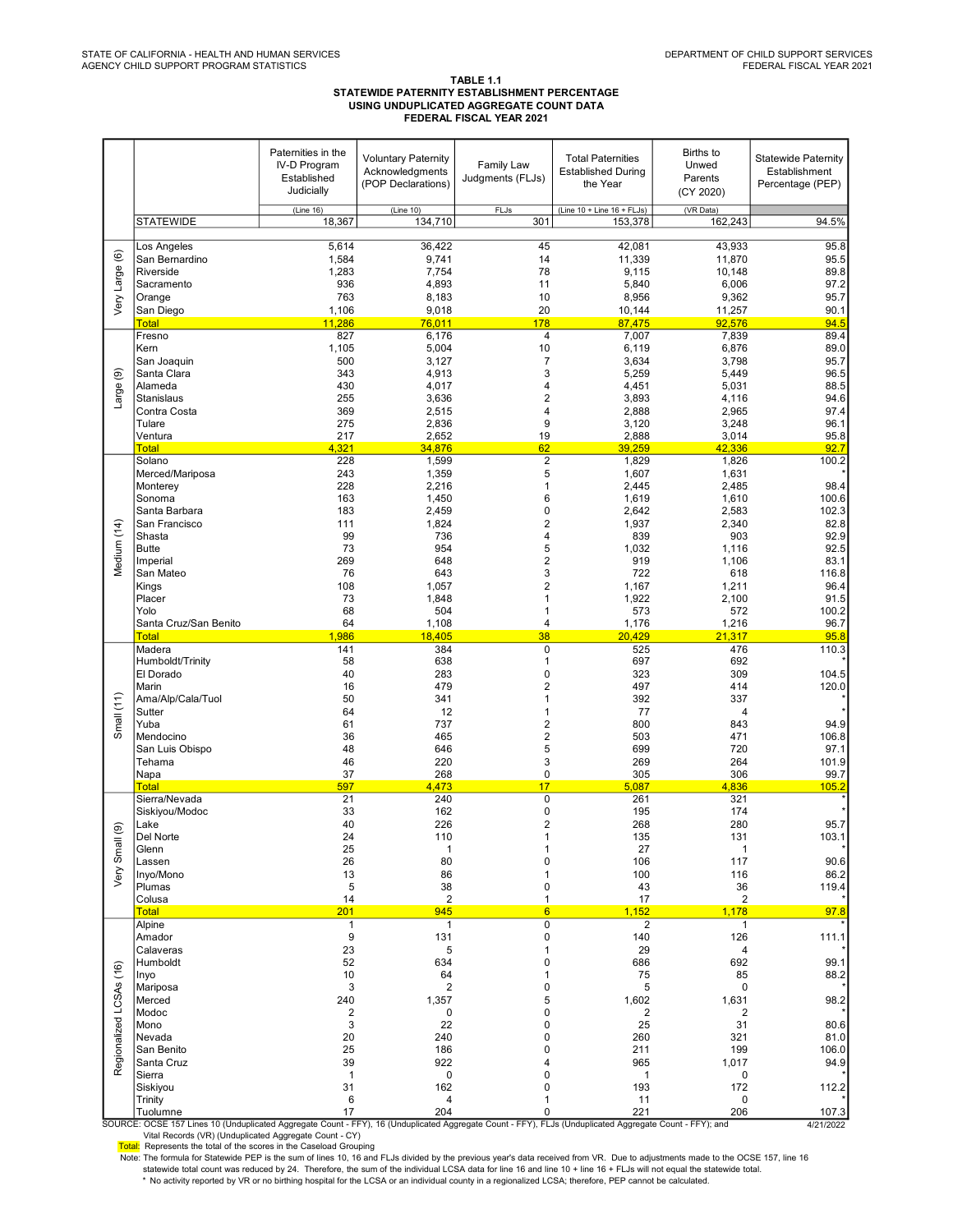### **TABLE 1.1.1 IV-D PATERNITY ESTABLISHMENT PERCENTAGE USING POINT-IN-TIME AND UNDUPLICATED AGGREGATE COUNT DATA FEDERAL FISCAL YEAR 2021**

| (Line 6)<br>(Line 5a)<br><b>STATEWIDE</b><br>799,276<br>792,864<br>100.8%<br>Los Angeles<br>184,811<br>186,598<br>99.0<br>Very Large (6)<br>San Bernardino<br>77,339<br>77,267<br>100.1<br>Riverside<br>58,421<br>56,522<br>103.4<br>48,499<br>48,476<br>100.0<br>Sacramento<br>Orange<br>40,688<br>40,654<br>100.1<br>42,797<br>99.7<br>San Diego<br>42,680<br><b>Total</b><br>452,438<br>452,314<br>100.0<br>44,545<br>43,941<br>101.4<br>Fresno<br>40,692<br>40,434<br>100.6<br>Kern<br>San Joaquin<br>26,181<br>26,193<br>100.0<br>Santa Clara<br>17,416<br>17,127<br>101.7<br>ම<br>Alameda<br>101.3<br>20,435<br>20,171<br>Large<br>17,080<br>16,790<br>Stanislaus<br>101.7<br>Contra Costa<br>18,279<br>18,287<br>100.0<br>17,063<br>16,005<br>Tulare<br>106.6<br>Ventura<br>12,987<br>12,633<br>102.8<br><b>Total</b><br>214,678<br>211,581<br>101.5<br>Solano<br>9,765<br>9,520<br>102.6<br>Merced/Mariposa<br>11,806<br>11,477<br>102.9<br>10,426<br>10,105<br>103.2<br>Monterey<br>Sonoma<br>6,379<br>6,103<br>104.5<br>Santa Barbara<br>8,155<br>7,832<br>104.1<br>San Francisco<br>6,092<br>6,179<br>98.6<br>Medium (14)<br>5,501<br>99.4<br>Shasta<br>5,470<br><b>Butte</b><br>5,289<br>5,199<br>101.7<br>7,571<br>100.0<br>Imperial<br>7,570<br>San Mateo<br>5,212<br>5,214<br>100.0<br>6,494<br>6,345<br>Kings<br>102.3<br>Placer<br>3,888<br>3,722<br>104.5<br>Yolo<br>3,841<br>3,796<br>101.2<br>Santa Cruz/San Benito<br>4,496<br>4,492<br>100.1<br><b>Total</b><br>94,885<br>93,054<br>102.0<br>Madera<br>5,563<br>5,113<br>108.8<br>Humboldt/Trinity<br>3,401<br>3,285<br>103.5<br>El Dorado<br>2,689<br>2,653<br>101.4<br>Marin<br>1,427<br>1,416<br>100.8<br>Ama/Alp/Cala/Tuol<br>2,764<br>2,846<br>103.0<br>Small $(11)$<br>Sutter<br>2,688<br>2,565<br>104.8<br>Yuba<br>2,559<br>2,490<br>102.8<br>2,102<br>2,070<br>Mendocino<br>101.5<br>2,843<br>2,524<br>San Luis Obispo<br>112.6<br>Tehama<br>2,089<br>2,032<br>102.8<br>1,870<br>1,823<br>102.6<br>Napa<br><b>Total</b><br>30,077<br>104.7<br>28,735<br>104.4<br>1,543<br>1,478<br>Sierra/Nevada<br>1,623<br>1,581<br>102.7<br>Siskiyou/Modoc<br>1,859<br>1,731<br>107.4<br>Lake<br>Very Small (9)<br>Del Norte<br>1,201<br>1,163<br>103.3<br>Glenn<br>1,131<br>1,058<br>106.9<br>890<br>847<br>105.1<br>Lassen<br>677<br>655<br>103.4<br>Inyo/Mono<br>475<br>451<br>105.3<br>Plumas<br>478<br>459<br>104.1<br>Colusa<br>104.8<br><b>Total</b><br>9,877<br>9,423<br>13<br>15<br>86.7<br>Alpine<br>700<br>681<br>102.8<br>Amador<br>905<br>850<br>106.5<br>Calaveras<br>3,102<br>2,971<br>104.4<br>Humboldt<br>Regionalized LCSAs (16)<br>511<br>508<br>100.6<br>Inyo<br>372<br>366<br>101.6<br>Mariposa<br>11,434<br>11,111<br>102.9<br>Merced<br>174<br>Modoc<br>183<br>105.2<br>147<br>166<br>Mono<br>112.9<br>1,501<br>1,440<br>104.2<br>Nevada<br>1,368<br>1,338<br>102.2<br>San Benito<br>3,128<br>99.2<br>Santa Cruz<br>3,154<br>42<br>38<br>110.5<br>Sierra<br>1,440<br>1,407<br>102.3<br>Siskiyou<br>299<br>314<br>95.2<br>Trinity<br>1,228<br>1,218<br>Tuolumne<br>100.8 |  | Children in IV-D Cases with<br><b>Paternity Established</b><br>or Acknowledged<br>(FFY 2021) | Children in IV-D Cases Open<br>at the End of the Prior Federal<br>Fiscal Year Who Were Born<br>Out-of-Wedlock<br>(FFY 2020) | <b>IV-D Paternity</b><br>Establishment<br>Percentage (PEP) |
|-----------------------------------------------------------------------------------------------------------------------------------------------------------------------------------------------------------------------------------------------------------------------------------------------------------------------------------------------------------------------------------------------------------------------------------------------------------------------------------------------------------------------------------------------------------------------------------------------------------------------------------------------------------------------------------------------------------------------------------------------------------------------------------------------------------------------------------------------------------------------------------------------------------------------------------------------------------------------------------------------------------------------------------------------------------------------------------------------------------------------------------------------------------------------------------------------------------------------------------------------------------------------------------------------------------------------------------------------------------------------------------------------------------------------------------------------------------------------------------------------------------------------------------------------------------------------------------------------------------------------------------------------------------------------------------------------------------------------------------------------------------------------------------------------------------------------------------------------------------------------------------------------------------------------------------------------------------------------------------------------------------------------------------------------------------------------------------------------------------------------------------------------------------------------------------------------------------------------------------------------------------------------------------------------------------------------------------------------------------------------------------------------------------------------------------------------------------------------------------------------------------------------------------------------------------------------------------------------------------------------------------------------------------------------------------------------------------------------------------------------------------------------------------------------------------------------------------------------------------------------------------------------------------------------------------------------------------------------------------------------------------------------------------------------------------------|--|----------------------------------------------------------------------------------------------|-----------------------------------------------------------------------------------------------------------------------------|------------------------------------------------------------|
|                                                                                                                                                                                                                                                                                                                                                                                                                                                                                                                                                                                                                                                                                                                                                                                                                                                                                                                                                                                                                                                                                                                                                                                                                                                                                                                                                                                                                                                                                                                                                                                                                                                                                                                                                                                                                                                                                                                                                                                                                                                                                                                                                                                                                                                                                                                                                                                                                                                                                                                                                                                                                                                                                                                                                                                                                                                                                                                                                                                                                                                                 |  |                                                                                              |                                                                                                                             |                                                            |
|                                                                                                                                                                                                                                                                                                                                                                                                                                                                                                                                                                                                                                                                                                                                                                                                                                                                                                                                                                                                                                                                                                                                                                                                                                                                                                                                                                                                                                                                                                                                                                                                                                                                                                                                                                                                                                                                                                                                                                                                                                                                                                                                                                                                                                                                                                                                                                                                                                                                                                                                                                                                                                                                                                                                                                                                                                                                                                                                                                                                                                                                 |  |                                                                                              |                                                                                                                             |                                                            |
|                                                                                                                                                                                                                                                                                                                                                                                                                                                                                                                                                                                                                                                                                                                                                                                                                                                                                                                                                                                                                                                                                                                                                                                                                                                                                                                                                                                                                                                                                                                                                                                                                                                                                                                                                                                                                                                                                                                                                                                                                                                                                                                                                                                                                                                                                                                                                                                                                                                                                                                                                                                                                                                                                                                                                                                                                                                                                                                                                                                                                                                                 |  |                                                                                              |                                                                                                                             |                                                            |
|                                                                                                                                                                                                                                                                                                                                                                                                                                                                                                                                                                                                                                                                                                                                                                                                                                                                                                                                                                                                                                                                                                                                                                                                                                                                                                                                                                                                                                                                                                                                                                                                                                                                                                                                                                                                                                                                                                                                                                                                                                                                                                                                                                                                                                                                                                                                                                                                                                                                                                                                                                                                                                                                                                                                                                                                                                                                                                                                                                                                                                                                 |  |                                                                                              |                                                                                                                             |                                                            |
|                                                                                                                                                                                                                                                                                                                                                                                                                                                                                                                                                                                                                                                                                                                                                                                                                                                                                                                                                                                                                                                                                                                                                                                                                                                                                                                                                                                                                                                                                                                                                                                                                                                                                                                                                                                                                                                                                                                                                                                                                                                                                                                                                                                                                                                                                                                                                                                                                                                                                                                                                                                                                                                                                                                                                                                                                                                                                                                                                                                                                                                                 |  |                                                                                              |                                                                                                                             |                                                            |
|                                                                                                                                                                                                                                                                                                                                                                                                                                                                                                                                                                                                                                                                                                                                                                                                                                                                                                                                                                                                                                                                                                                                                                                                                                                                                                                                                                                                                                                                                                                                                                                                                                                                                                                                                                                                                                                                                                                                                                                                                                                                                                                                                                                                                                                                                                                                                                                                                                                                                                                                                                                                                                                                                                                                                                                                                                                                                                                                                                                                                                                                 |  |                                                                                              |                                                                                                                             |                                                            |
|                                                                                                                                                                                                                                                                                                                                                                                                                                                                                                                                                                                                                                                                                                                                                                                                                                                                                                                                                                                                                                                                                                                                                                                                                                                                                                                                                                                                                                                                                                                                                                                                                                                                                                                                                                                                                                                                                                                                                                                                                                                                                                                                                                                                                                                                                                                                                                                                                                                                                                                                                                                                                                                                                                                                                                                                                                                                                                                                                                                                                                                                 |  |                                                                                              |                                                                                                                             |                                                            |
|                                                                                                                                                                                                                                                                                                                                                                                                                                                                                                                                                                                                                                                                                                                                                                                                                                                                                                                                                                                                                                                                                                                                                                                                                                                                                                                                                                                                                                                                                                                                                                                                                                                                                                                                                                                                                                                                                                                                                                                                                                                                                                                                                                                                                                                                                                                                                                                                                                                                                                                                                                                                                                                                                                                                                                                                                                                                                                                                                                                                                                                                 |  |                                                                                              |                                                                                                                             |                                                            |
|                                                                                                                                                                                                                                                                                                                                                                                                                                                                                                                                                                                                                                                                                                                                                                                                                                                                                                                                                                                                                                                                                                                                                                                                                                                                                                                                                                                                                                                                                                                                                                                                                                                                                                                                                                                                                                                                                                                                                                                                                                                                                                                                                                                                                                                                                                                                                                                                                                                                                                                                                                                                                                                                                                                                                                                                                                                                                                                                                                                                                                                                 |  |                                                                                              |                                                                                                                             |                                                            |
|                                                                                                                                                                                                                                                                                                                                                                                                                                                                                                                                                                                                                                                                                                                                                                                                                                                                                                                                                                                                                                                                                                                                                                                                                                                                                                                                                                                                                                                                                                                                                                                                                                                                                                                                                                                                                                                                                                                                                                                                                                                                                                                                                                                                                                                                                                                                                                                                                                                                                                                                                                                                                                                                                                                                                                                                                                                                                                                                                                                                                                                                 |  |                                                                                              |                                                                                                                             |                                                            |
|                                                                                                                                                                                                                                                                                                                                                                                                                                                                                                                                                                                                                                                                                                                                                                                                                                                                                                                                                                                                                                                                                                                                                                                                                                                                                                                                                                                                                                                                                                                                                                                                                                                                                                                                                                                                                                                                                                                                                                                                                                                                                                                                                                                                                                                                                                                                                                                                                                                                                                                                                                                                                                                                                                                                                                                                                                                                                                                                                                                                                                                                 |  |                                                                                              |                                                                                                                             |                                                            |
|                                                                                                                                                                                                                                                                                                                                                                                                                                                                                                                                                                                                                                                                                                                                                                                                                                                                                                                                                                                                                                                                                                                                                                                                                                                                                                                                                                                                                                                                                                                                                                                                                                                                                                                                                                                                                                                                                                                                                                                                                                                                                                                                                                                                                                                                                                                                                                                                                                                                                                                                                                                                                                                                                                                                                                                                                                                                                                                                                                                                                                                                 |  |                                                                                              |                                                                                                                             |                                                            |
|                                                                                                                                                                                                                                                                                                                                                                                                                                                                                                                                                                                                                                                                                                                                                                                                                                                                                                                                                                                                                                                                                                                                                                                                                                                                                                                                                                                                                                                                                                                                                                                                                                                                                                                                                                                                                                                                                                                                                                                                                                                                                                                                                                                                                                                                                                                                                                                                                                                                                                                                                                                                                                                                                                                                                                                                                                                                                                                                                                                                                                                                 |  |                                                                                              |                                                                                                                             |                                                            |
|                                                                                                                                                                                                                                                                                                                                                                                                                                                                                                                                                                                                                                                                                                                                                                                                                                                                                                                                                                                                                                                                                                                                                                                                                                                                                                                                                                                                                                                                                                                                                                                                                                                                                                                                                                                                                                                                                                                                                                                                                                                                                                                                                                                                                                                                                                                                                                                                                                                                                                                                                                                                                                                                                                                                                                                                                                                                                                                                                                                                                                                                 |  |                                                                                              |                                                                                                                             |                                                            |
|                                                                                                                                                                                                                                                                                                                                                                                                                                                                                                                                                                                                                                                                                                                                                                                                                                                                                                                                                                                                                                                                                                                                                                                                                                                                                                                                                                                                                                                                                                                                                                                                                                                                                                                                                                                                                                                                                                                                                                                                                                                                                                                                                                                                                                                                                                                                                                                                                                                                                                                                                                                                                                                                                                                                                                                                                                                                                                                                                                                                                                                                 |  |                                                                                              |                                                                                                                             |                                                            |
|                                                                                                                                                                                                                                                                                                                                                                                                                                                                                                                                                                                                                                                                                                                                                                                                                                                                                                                                                                                                                                                                                                                                                                                                                                                                                                                                                                                                                                                                                                                                                                                                                                                                                                                                                                                                                                                                                                                                                                                                                                                                                                                                                                                                                                                                                                                                                                                                                                                                                                                                                                                                                                                                                                                                                                                                                                                                                                                                                                                                                                                                 |  |                                                                                              |                                                                                                                             |                                                            |
|                                                                                                                                                                                                                                                                                                                                                                                                                                                                                                                                                                                                                                                                                                                                                                                                                                                                                                                                                                                                                                                                                                                                                                                                                                                                                                                                                                                                                                                                                                                                                                                                                                                                                                                                                                                                                                                                                                                                                                                                                                                                                                                                                                                                                                                                                                                                                                                                                                                                                                                                                                                                                                                                                                                                                                                                                                                                                                                                                                                                                                                                 |  |                                                                                              |                                                                                                                             |                                                            |
|                                                                                                                                                                                                                                                                                                                                                                                                                                                                                                                                                                                                                                                                                                                                                                                                                                                                                                                                                                                                                                                                                                                                                                                                                                                                                                                                                                                                                                                                                                                                                                                                                                                                                                                                                                                                                                                                                                                                                                                                                                                                                                                                                                                                                                                                                                                                                                                                                                                                                                                                                                                                                                                                                                                                                                                                                                                                                                                                                                                                                                                                 |  |                                                                                              |                                                                                                                             |                                                            |
|                                                                                                                                                                                                                                                                                                                                                                                                                                                                                                                                                                                                                                                                                                                                                                                                                                                                                                                                                                                                                                                                                                                                                                                                                                                                                                                                                                                                                                                                                                                                                                                                                                                                                                                                                                                                                                                                                                                                                                                                                                                                                                                                                                                                                                                                                                                                                                                                                                                                                                                                                                                                                                                                                                                                                                                                                                                                                                                                                                                                                                                                 |  |                                                                                              |                                                                                                                             |                                                            |
|                                                                                                                                                                                                                                                                                                                                                                                                                                                                                                                                                                                                                                                                                                                                                                                                                                                                                                                                                                                                                                                                                                                                                                                                                                                                                                                                                                                                                                                                                                                                                                                                                                                                                                                                                                                                                                                                                                                                                                                                                                                                                                                                                                                                                                                                                                                                                                                                                                                                                                                                                                                                                                                                                                                                                                                                                                                                                                                                                                                                                                                                 |  |                                                                                              |                                                                                                                             |                                                            |
|                                                                                                                                                                                                                                                                                                                                                                                                                                                                                                                                                                                                                                                                                                                                                                                                                                                                                                                                                                                                                                                                                                                                                                                                                                                                                                                                                                                                                                                                                                                                                                                                                                                                                                                                                                                                                                                                                                                                                                                                                                                                                                                                                                                                                                                                                                                                                                                                                                                                                                                                                                                                                                                                                                                                                                                                                                                                                                                                                                                                                                                                 |  |                                                                                              |                                                                                                                             |                                                            |
|                                                                                                                                                                                                                                                                                                                                                                                                                                                                                                                                                                                                                                                                                                                                                                                                                                                                                                                                                                                                                                                                                                                                                                                                                                                                                                                                                                                                                                                                                                                                                                                                                                                                                                                                                                                                                                                                                                                                                                                                                                                                                                                                                                                                                                                                                                                                                                                                                                                                                                                                                                                                                                                                                                                                                                                                                                                                                                                                                                                                                                                                 |  |                                                                                              |                                                                                                                             |                                                            |
|                                                                                                                                                                                                                                                                                                                                                                                                                                                                                                                                                                                                                                                                                                                                                                                                                                                                                                                                                                                                                                                                                                                                                                                                                                                                                                                                                                                                                                                                                                                                                                                                                                                                                                                                                                                                                                                                                                                                                                                                                                                                                                                                                                                                                                                                                                                                                                                                                                                                                                                                                                                                                                                                                                                                                                                                                                                                                                                                                                                                                                                                 |  |                                                                                              |                                                                                                                             |                                                            |
|                                                                                                                                                                                                                                                                                                                                                                                                                                                                                                                                                                                                                                                                                                                                                                                                                                                                                                                                                                                                                                                                                                                                                                                                                                                                                                                                                                                                                                                                                                                                                                                                                                                                                                                                                                                                                                                                                                                                                                                                                                                                                                                                                                                                                                                                                                                                                                                                                                                                                                                                                                                                                                                                                                                                                                                                                                                                                                                                                                                                                                                                 |  |                                                                                              |                                                                                                                             |                                                            |
|                                                                                                                                                                                                                                                                                                                                                                                                                                                                                                                                                                                                                                                                                                                                                                                                                                                                                                                                                                                                                                                                                                                                                                                                                                                                                                                                                                                                                                                                                                                                                                                                                                                                                                                                                                                                                                                                                                                                                                                                                                                                                                                                                                                                                                                                                                                                                                                                                                                                                                                                                                                                                                                                                                                                                                                                                                                                                                                                                                                                                                                                 |  |                                                                                              |                                                                                                                             |                                                            |
|                                                                                                                                                                                                                                                                                                                                                                                                                                                                                                                                                                                                                                                                                                                                                                                                                                                                                                                                                                                                                                                                                                                                                                                                                                                                                                                                                                                                                                                                                                                                                                                                                                                                                                                                                                                                                                                                                                                                                                                                                                                                                                                                                                                                                                                                                                                                                                                                                                                                                                                                                                                                                                                                                                                                                                                                                                                                                                                                                                                                                                                                 |  |                                                                                              |                                                                                                                             |                                                            |
|                                                                                                                                                                                                                                                                                                                                                                                                                                                                                                                                                                                                                                                                                                                                                                                                                                                                                                                                                                                                                                                                                                                                                                                                                                                                                                                                                                                                                                                                                                                                                                                                                                                                                                                                                                                                                                                                                                                                                                                                                                                                                                                                                                                                                                                                                                                                                                                                                                                                                                                                                                                                                                                                                                                                                                                                                                                                                                                                                                                                                                                                 |  |                                                                                              |                                                                                                                             |                                                            |
|                                                                                                                                                                                                                                                                                                                                                                                                                                                                                                                                                                                                                                                                                                                                                                                                                                                                                                                                                                                                                                                                                                                                                                                                                                                                                                                                                                                                                                                                                                                                                                                                                                                                                                                                                                                                                                                                                                                                                                                                                                                                                                                                                                                                                                                                                                                                                                                                                                                                                                                                                                                                                                                                                                                                                                                                                                                                                                                                                                                                                                                                 |  |                                                                                              |                                                                                                                             |                                                            |
|                                                                                                                                                                                                                                                                                                                                                                                                                                                                                                                                                                                                                                                                                                                                                                                                                                                                                                                                                                                                                                                                                                                                                                                                                                                                                                                                                                                                                                                                                                                                                                                                                                                                                                                                                                                                                                                                                                                                                                                                                                                                                                                                                                                                                                                                                                                                                                                                                                                                                                                                                                                                                                                                                                                                                                                                                                                                                                                                                                                                                                                                 |  |                                                                                              |                                                                                                                             |                                                            |
|                                                                                                                                                                                                                                                                                                                                                                                                                                                                                                                                                                                                                                                                                                                                                                                                                                                                                                                                                                                                                                                                                                                                                                                                                                                                                                                                                                                                                                                                                                                                                                                                                                                                                                                                                                                                                                                                                                                                                                                                                                                                                                                                                                                                                                                                                                                                                                                                                                                                                                                                                                                                                                                                                                                                                                                                                                                                                                                                                                                                                                                                 |  |                                                                                              |                                                                                                                             |                                                            |
|                                                                                                                                                                                                                                                                                                                                                                                                                                                                                                                                                                                                                                                                                                                                                                                                                                                                                                                                                                                                                                                                                                                                                                                                                                                                                                                                                                                                                                                                                                                                                                                                                                                                                                                                                                                                                                                                                                                                                                                                                                                                                                                                                                                                                                                                                                                                                                                                                                                                                                                                                                                                                                                                                                                                                                                                                                                                                                                                                                                                                                                                 |  |                                                                                              |                                                                                                                             |                                                            |
|                                                                                                                                                                                                                                                                                                                                                                                                                                                                                                                                                                                                                                                                                                                                                                                                                                                                                                                                                                                                                                                                                                                                                                                                                                                                                                                                                                                                                                                                                                                                                                                                                                                                                                                                                                                                                                                                                                                                                                                                                                                                                                                                                                                                                                                                                                                                                                                                                                                                                                                                                                                                                                                                                                                                                                                                                                                                                                                                                                                                                                                                 |  |                                                                                              |                                                                                                                             |                                                            |
|                                                                                                                                                                                                                                                                                                                                                                                                                                                                                                                                                                                                                                                                                                                                                                                                                                                                                                                                                                                                                                                                                                                                                                                                                                                                                                                                                                                                                                                                                                                                                                                                                                                                                                                                                                                                                                                                                                                                                                                                                                                                                                                                                                                                                                                                                                                                                                                                                                                                                                                                                                                                                                                                                                                                                                                                                                                                                                                                                                                                                                                                 |  |                                                                                              |                                                                                                                             |                                                            |
|                                                                                                                                                                                                                                                                                                                                                                                                                                                                                                                                                                                                                                                                                                                                                                                                                                                                                                                                                                                                                                                                                                                                                                                                                                                                                                                                                                                                                                                                                                                                                                                                                                                                                                                                                                                                                                                                                                                                                                                                                                                                                                                                                                                                                                                                                                                                                                                                                                                                                                                                                                                                                                                                                                                                                                                                                                                                                                                                                                                                                                                                 |  |                                                                                              |                                                                                                                             |                                                            |
|                                                                                                                                                                                                                                                                                                                                                                                                                                                                                                                                                                                                                                                                                                                                                                                                                                                                                                                                                                                                                                                                                                                                                                                                                                                                                                                                                                                                                                                                                                                                                                                                                                                                                                                                                                                                                                                                                                                                                                                                                                                                                                                                                                                                                                                                                                                                                                                                                                                                                                                                                                                                                                                                                                                                                                                                                                                                                                                                                                                                                                                                 |  |                                                                                              |                                                                                                                             |                                                            |
|                                                                                                                                                                                                                                                                                                                                                                                                                                                                                                                                                                                                                                                                                                                                                                                                                                                                                                                                                                                                                                                                                                                                                                                                                                                                                                                                                                                                                                                                                                                                                                                                                                                                                                                                                                                                                                                                                                                                                                                                                                                                                                                                                                                                                                                                                                                                                                                                                                                                                                                                                                                                                                                                                                                                                                                                                                                                                                                                                                                                                                                                 |  |                                                                                              |                                                                                                                             |                                                            |
|                                                                                                                                                                                                                                                                                                                                                                                                                                                                                                                                                                                                                                                                                                                                                                                                                                                                                                                                                                                                                                                                                                                                                                                                                                                                                                                                                                                                                                                                                                                                                                                                                                                                                                                                                                                                                                                                                                                                                                                                                                                                                                                                                                                                                                                                                                                                                                                                                                                                                                                                                                                                                                                                                                                                                                                                                                                                                                                                                                                                                                                                 |  |                                                                                              |                                                                                                                             |                                                            |
|                                                                                                                                                                                                                                                                                                                                                                                                                                                                                                                                                                                                                                                                                                                                                                                                                                                                                                                                                                                                                                                                                                                                                                                                                                                                                                                                                                                                                                                                                                                                                                                                                                                                                                                                                                                                                                                                                                                                                                                                                                                                                                                                                                                                                                                                                                                                                                                                                                                                                                                                                                                                                                                                                                                                                                                                                                                                                                                                                                                                                                                                 |  |                                                                                              |                                                                                                                             |                                                            |
|                                                                                                                                                                                                                                                                                                                                                                                                                                                                                                                                                                                                                                                                                                                                                                                                                                                                                                                                                                                                                                                                                                                                                                                                                                                                                                                                                                                                                                                                                                                                                                                                                                                                                                                                                                                                                                                                                                                                                                                                                                                                                                                                                                                                                                                                                                                                                                                                                                                                                                                                                                                                                                                                                                                                                                                                                                                                                                                                                                                                                                                                 |  |                                                                                              |                                                                                                                             |                                                            |
|                                                                                                                                                                                                                                                                                                                                                                                                                                                                                                                                                                                                                                                                                                                                                                                                                                                                                                                                                                                                                                                                                                                                                                                                                                                                                                                                                                                                                                                                                                                                                                                                                                                                                                                                                                                                                                                                                                                                                                                                                                                                                                                                                                                                                                                                                                                                                                                                                                                                                                                                                                                                                                                                                                                                                                                                                                                                                                                                                                                                                                                                 |  |                                                                                              |                                                                                                                             |                                                            |
|                                                                                                                                                                                                                                                                                                                                                                                                                                                                                                                                                                                                                                                                                                                                                                                                                                                                                                                                                                                                                                                                                                                                                                                                                                                                                                                                                                                                                                                                                                                                                                                                                                                                                                                                                                                                                                                                                                                                                                                                                                                                                                                                                                                                                                                                                                                                                                                                                                                                                                                                                                                                                                                                                                                                                                                                                                                                                                                                                                                                                                                                 |  |                                                                                              |                                                                                                                             |                                                            |
|                                                                                                                                                                                                                                                                                                                                                                                                                                                                                                                                                                                                                                                                                                                                                                                                                                                                                                                                                                                                                                                                                                                                                                                                                                                                                                                                                                                                                                                                                                                                                                                                                                                                                                                                                                                                                                                                                                                                                                                                                                                                                                                                                                                                                                                                                                                                                                                                                                                                                                                                                                                                                                                                                                                                                                                                                                                                                                                                                                                                                                                                 |  |                                                                                              |                                                                                                                             |                                                            |
|                                                                                                                                                                                                                                                                                                                                                                                                                                                                                                                                                                                                                                                                                                                                                                                                                                                                                                                                                                                                                                                                                                                                                                                                                                                                                                                                                                                                                                                                                                                                                                                                                                                                                                                                                                                                                                                                                                                                                                                                                                                                                                                                                                                                                                                                                                                                                                                                                                                                                                                                                                                                                                                                                                                                                                                                                                                                                                                                                                                                                                                                 |  |                                                                                              |                                                                                                                             |                                                            |
|                                                                                                                                                                                                                                                                                                                                                                                                                                                                                                                                                                                                                                                                                                                                                                                                                                                                                                                                                                                                                                                                                                                                                                                                                                                                                                                                                                                                                                                                                                                                                                                                                                                                                                                                                                                                                                                                                                                                                                                                                                                                                                                                                                                                                                                                                                                                                                                                                                                                                                                                                                                                                                                                                                                                                                                                                                                                                                                                                                                                                                                                 |  |                                                                                              |                                                                                                                             |                                                            |
|                                                                                                                                                                                                                                                                                                                                                                                                                                                                                                                                                                                                                                                                                                                                                                                                                                                                                                                                                                                                                                                                                                                                                                                                                                                                                                                                                                                                                                                                                                                                                                                                                                                                                                                                                                                                                                                                                                                                                                                                                                                                                                                                                                                                                                                                                                                                                                                                                                                                                                                                                                                                                                                                                                                                                                                                                                                                                                                                                                                                                                                                 |  |                                                                                              |                                                                                                                             |                                                            |
|                                                                                                                                                                                                                                                                                                                                                                                                                                                                                                                                                                                                                                                                                                                                                                                                                                                                                                                                                                                                                                                                                                                                                                                                                                                                                                                                                                                                                                                                                                                                                                                                                                                                                                                                                                                                                                                                                                                                                                                                                                                                                                                                                                                                                                                                                                                                                                                                                                                                                                                                                                                                                                                                                                                                                                                                                                                                                                                                                                                                                                                                 |  |                                                                                              |                                                                                                                             |                                                            |
|                                                                                                                                                                                                                                                                                                                                                                                                                                                                                                                                                                                                                                                                                                                                                                                                                                                                                                                                                                                                                                                                                                                                                                                                                                                                                                                                                                                                                                                                                                                                                                                                                                                                                                                                                                                                                                                                                                                                                                                                                                                                                                                                                                                                                                                                                                                                                                                                                                                                                                                                                                                                                                                                                                                                                                                                                                                                                                                                                                                                                                                                 |  |                                                                                              |                                                                                                                             |                                                            |
|                                                                                                                                                                                                                                                                                                                                                                                                                                                                                                                                                                                                                                                                                                                                                                                                                                                                                                                                                                                                                                                                                                                                                                                                                                                                                                                                                                                                                                                                                                                                                                                                                                                                                                                                                                                                                                                                                                                                                                                                                                                                                                                                                                                                                                                                                                                                                                                                                                                                                                                                                                                                                                                                                                                                                                                                                                                                                                                                                                                                                                                                 |  |                                                                                              |                                                                                                                             |                                                            |
|                                                                                                                                                                                                                                                                                                                                                                                                                                                                                                                                                                                                                                                                                                                                                                                                                                                                                                                                                                                                                                                                                                                                                                                                                                                                                                                                                                                                                                                                                                                                                                                                                                                                                                                                                                                                                                                                                                                                                                                                                                                                                                                                                                                                                                                                                                                                                                                                                                                                                                                                                                                                                                                                                                                                                                                                                                                                                                                                                                                                                                                                 |  |                                                                                              |                                                                                                                             |                                                            |
|                                                                                                                                                                                                                                                                                                                                                                                                                                                                                                                                                                                                                                                                                                                                                                                                                                                                                                                                                                                                                                                                                                                                                                                                                                                                                                                                                                                                                                                                                                                                                                                                                                                                                                                                                                                                                                                                                                                                                                                                                                                                                                                                                                                                                                                                                                                                                                                                                                                                                                                                                                                                                                                                                                                                                                                                                                                                                                                                                                                                                                                                 |  |                                                                                              |                                                                                                                             |                                                            |
|                                                                                                                                                                                                                                                                                                                                                                                                                                                                                                                                                                                                                                                                                                                                                                                                                                                                                                                                                                                                                                                                                                                                                                                                                                                                                                                                                                                                                                                                                                                                                                                                                                                                                                                                                                                                                                                                                                                                                                                                                                                                                                                                                                                                                                                                                                                                                                                                                                                                                                                                                                                                                                                                                                                                                                                                                                                                                                                                                                                                                                                                 |  |                                                                                              |                                                                                                                             |                                                            |
|                                                                                                                                                                                                                                                                                                                                                                                                                                                                                                                                                                                                                                                                                                                                                                                                                                                                                                                                                                                                                                                                                                                                                                                                                                                                                                                                                                                                                                                                                                                                                                                                                                                                                                                                                                                                                                                                                                                                                                                                                                                                                                                                                                                                                                                                                                                                                                                                                                                                                                                                                                                                                                                                                                                                                                                                                                                                                                                                                                                                                                                                 |  |                                                                                              |                                                                                                                             |                                                            |
|                                                                                                                                                                                                                                                                                                                                                                                                                                                                                                                                                                                                                                                                                                                                                                                                                                                                                                                                                                                                                                                                                                                                                                                                                                                                                                                                                                                                                                                                                                                                                                                                                                                                                                                                                                                                                                                                                                                                                                                                                                                                                                                                                                                                                                                                                                                                                                                                                                                                                                                                                                                                                                                                                                                                                                                                                                                                                                                                                                                                                                                                 |  |                                                                                              |                                                                                                                             |                                                            |

SOURCE: OCSE 157 Lines 5a (Point-in-Time), 6 (Unduplicated Aggregate Count - FFY)<br>Total: Represents the total of the scores in the Caseload Grouping (Total Count - Terminal of the scores in the Caseload Grouping

Note: The formula for IV-D PEP is line 6 divided by line 5a. Due to adjustments made to the OCSE 157, lines 5a and 6 statewide total counts were reduced by 2,243 and<br>2,679, respectively. Therefore, the sum of the individua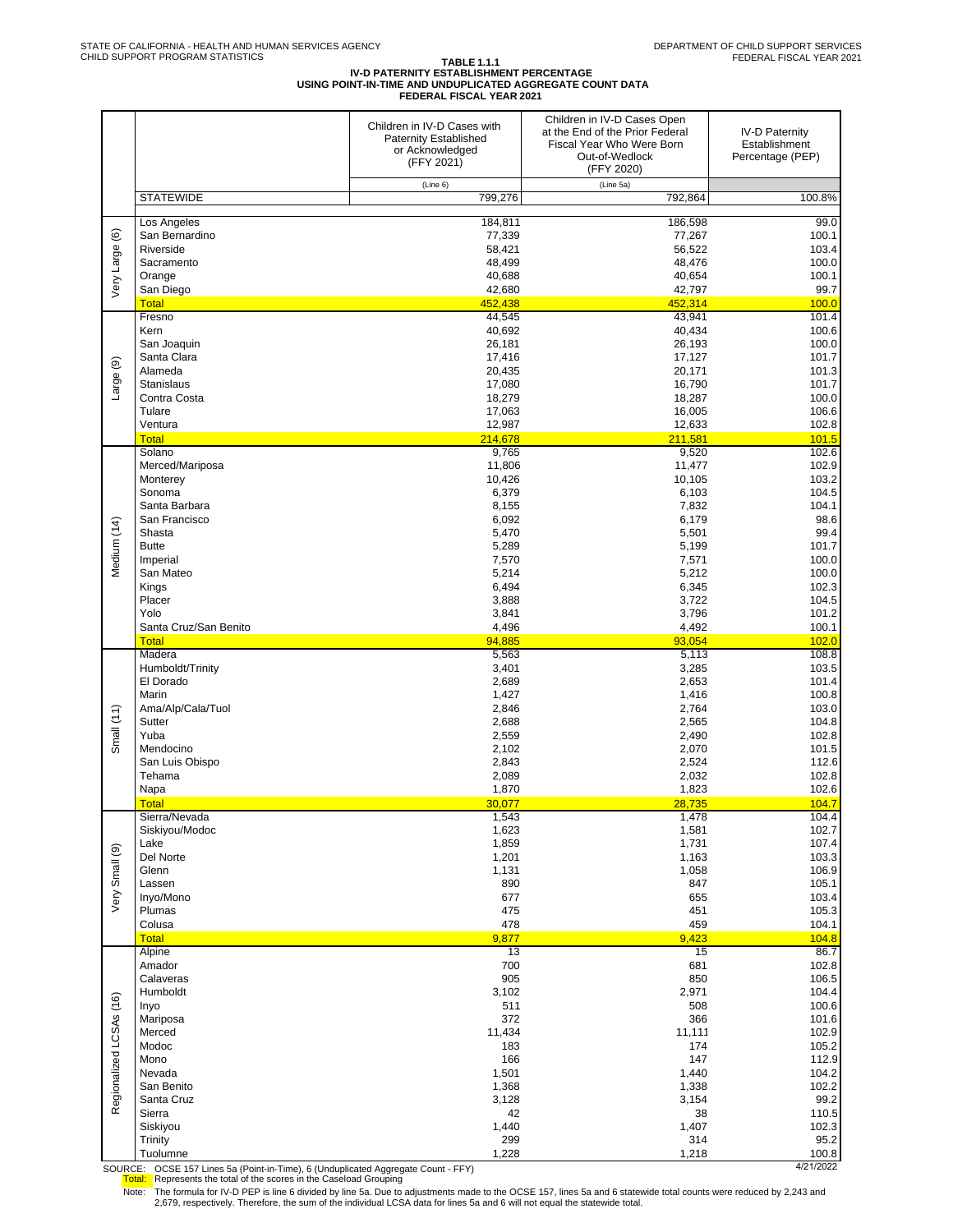# **TABLE 1.2 CASES WITH SUPPORT ORDERS ESTABLISHED USING POINT-IN-TIME DATA FEDERAL FISCAL YEAR 2021**

|                         |                                                     | Cases                 | Cases with Support<br><b>Orders Established</b> | Percent of Cases<br>with Support<br><b>Orders Established</b> |  |
|-------------------------|-----------------------------------------------------|-----------------------|-------------------------------------------------|---------------------------------------------------------------|--|
|                         | <b>STATEWIDE</b>                                    | (Line 1)<br>1,043,847 | (Line 2)<br>968,217                             | 92.8%                                                         |  |
|                         |                                                     |                       |                                                 |                                                               |  |
|                         | Los Angeles<br>San Bernardino                       | 216,706<br>90,833     | 196,720<br>82,489                               | 90.8<br>90.8                                                  |  |
|                         | Riverside                                           | 74,545                | 68,887                                          | 92.4                                                          |  |
|                         | Sacramento                                          | 67,177                | 62,864                                          | 93.6                                                          |  |
| Very Large (6)          | Orange<br>San Diego                                 | 57,329<br>58,875      | 54,083<br>51,841                                | 94.3<br>88.1                                                  |  |
|                         | <b>Total</b>                                        | 565,465               | 516,884                                         | 91.4                                                          |  |
|                         | Fresno                                              | 56,387                | 53,207                                          | 94.4                                                          |  |
|                         | Kern<br>San Joaquin                                 | 48,978<br>31,905      | 45,157<br>29,465                                | 92.2<br>92.4                                                  |  |
|                         | Santa Clara                                         | 27,426                | 26,119                                          | 95.2                                                          |  |
|                         | Alameda                                             | 29,249                | 27,352                                          | 93.5                                                          |  |
| -arge (9)               | Stanislaus<br>Contra Costa                          | 23,955<br>24,768      | 23,198<br>23,688                                | 96.8<br>95.6                                                  |  |
|                         | Tulare                                              | 22,088                | 20,566                                          | 93.1                                                          |  |
|                         | Ventura                                             | 17,846                | 17,114                                          | 95.9                                                          |  |
|                         | <b>Total</b>                                        | 282,602               | 265,866                                         | 94.1                                                          |  |
|                         | Solano<br>Merced/Mariposa                           | 13,777<br>15,182      | 13,236<br>14,173                                | 96.1<br>93.4                                                  |  |
|                         | Monterey                                            | 13,199                | 12,704                                          | 96.2                                                          |  |
|                         | Sonoma                                              | 10,001                | 9,622                                           | 96.2                                                          |  |
|                         | Santa Barbara<br>San Francisco                      | 10,858                | 10,329                                          | 95.1                                                          |  |
| Medium (14)             | Shasta                                              | 9,245<br>9,182        | 8,559<br>8,699                                  | 92.6<br>94.7                                                  |  |
|                         | <b>Butte</b>                                        | 9,009                 | 8,622                                           | 95.7                                                          |  |
|                         | Imperial                                            | 9,447                 | 8,581                                           | 90.8                                                          |  |
|                         | San Mateo<br>Kings                                  | 7,967<br>8,462        | 7,630<br>7,939                                  | 95.8<br>93.8                                                  |  |
|                         | Placer                                              | 6,359                 | 6,204                                           | 97.6                                                          |  |
|                         | Yolo                                                | 6,272                 | 5,976                                           | 95.3                                                          |  |
|                         | Santa Cruz/San Benito                               | 6,380                 | 5,912                                           | 92.7                                                          |  |
|                         | <b>Total</b><br>Madera                              | 135,340<br>6,341      | 128,186<br>6,009                                | 94.7<br>94.8                                                  |  |
|                         | Humboldt/Trinity                                    | 5,673                 | 5,351                                           | 94.3                                                          |  |
|                         | El Dorado                                           | 5,005                 | 4,872                                           | 97.3                                                          |  |
|                         | Marin<br>Ama/Alp/Cala/Tuol                          | 3,600<br>4,526        | 3,449<br>4,397                                  | 95.8<br>97.1                                                  |  |
| Small $(11)$            | Sutter                                              | 3,778                 | 3,482                                           | 92.2                                                          |  |
|                         | Yuba                                                | 3,501                 | 3,180                                           | 90.8                                                          |  |
|                         | Mendocino                                           | 3,019                 | 2,840                                           | 94.1                                                          |  |
|                         | San Luis Obispo<br>Tehama                           | 3,832<br>3,248        | 3,620<br>3,054                                  | 94.5<br>94.0                                                  |  |
|                         | Napa                                                | 2,894                 | 2,794                                           | 96.5                                                          |  |
|                         | <b>Total</b>                                        | 45,417                | 43,048                                          | 94.8                                                          |  |
|                         | Sierra/Nevada<br>Siskiyou/Modoc                     | 2,526<br>2,549        | 2,404<br>2,395                                  | 95.2<br>94.0                                                  |  |
|                         | Lake                                                | 2,482                 | 2,325                                           | 93.7                                                          |  |
|                         | Del Norte                                           | 2,019                 | 1,906                                           | 94.4                                                          |  |
|                         | Glenn                                               | 1,576                 | 1,526                                           | 96.8                                                          |  |
| Very Small (9)          | Lassen<br>Inyo/Mono                                 | 1,402<br>1,038        | 1,317<br>1,009                                  | 93.9<br>97.2                                                  |  |
|                         | Plumas                                              | 731                   | 715                                             | 97.8                                                          |  |
|                         | Colusa                                              | 700                   | 636                                             | 90.9                                                          |  |
|                         | <b>Total</b><br>Alpine                              | 15,023<br>37          | 14,233<br>37                                    | 94.7<br>100.0                                                 |  |
|                         | Amador                                              | 1,026                 | 1,002                                           | 97.7                                                          |  |
|                         | Calaveras                                           | 1,365                 | 1,318                                           | 96.6                                                          |  |
|                         | Humboldt                                            | 4,994                 | 4,703                                           | 94.2                                                          |  |
|                         | Inyo<br>Mariposa                                    | 840<br>639            | 822<br>575                                      | 97.9<br>90.0                                                  |  |
|                         | Merced                                              | 14,543                | 13,598                                          | 93.5                                                          |  |
|                         | Modoc                                               | 268                   | 243                                             | 90.7                                                          |  |
| Regionalized LCSAs (16) | Mono<br>Nevada                                      | 198<br>2,438          | 187<br>2,322                                    | 94.4<br>95.2                                                  |  |
|                         | San Benito                                          | 1,738                 | 1,641                                           | 94.4                                                          |  |
|                         | Santa Cruz                                          | 4,642                 | 4,271                                           | 92.0                                                          |  |
|                         | Sierra                                              | 88                    | 82                                              | 93.2                                                          |  |
|                         | Siskiyou<br>Trinity                                 | 2,281<br>679          | 2,152<br>648                                    | 94.3<br>95.4                                                  |  |
|                         | Tuolumne                                            | 2,098                 | 2,040                                           | 97.2                                                          |  |
| SOURCE:                 | OCSE 157 Lines 1 (Point-in-Time), 2 (Point-in-Time) |                       |                                                 | 4/21/2022                                                     |  |

<mark>Total: </mark>Represents the total of the scores in the Caseload Grouping<br>Note: The formula for Cases with Support Orders Established is line 2 divided by line 1.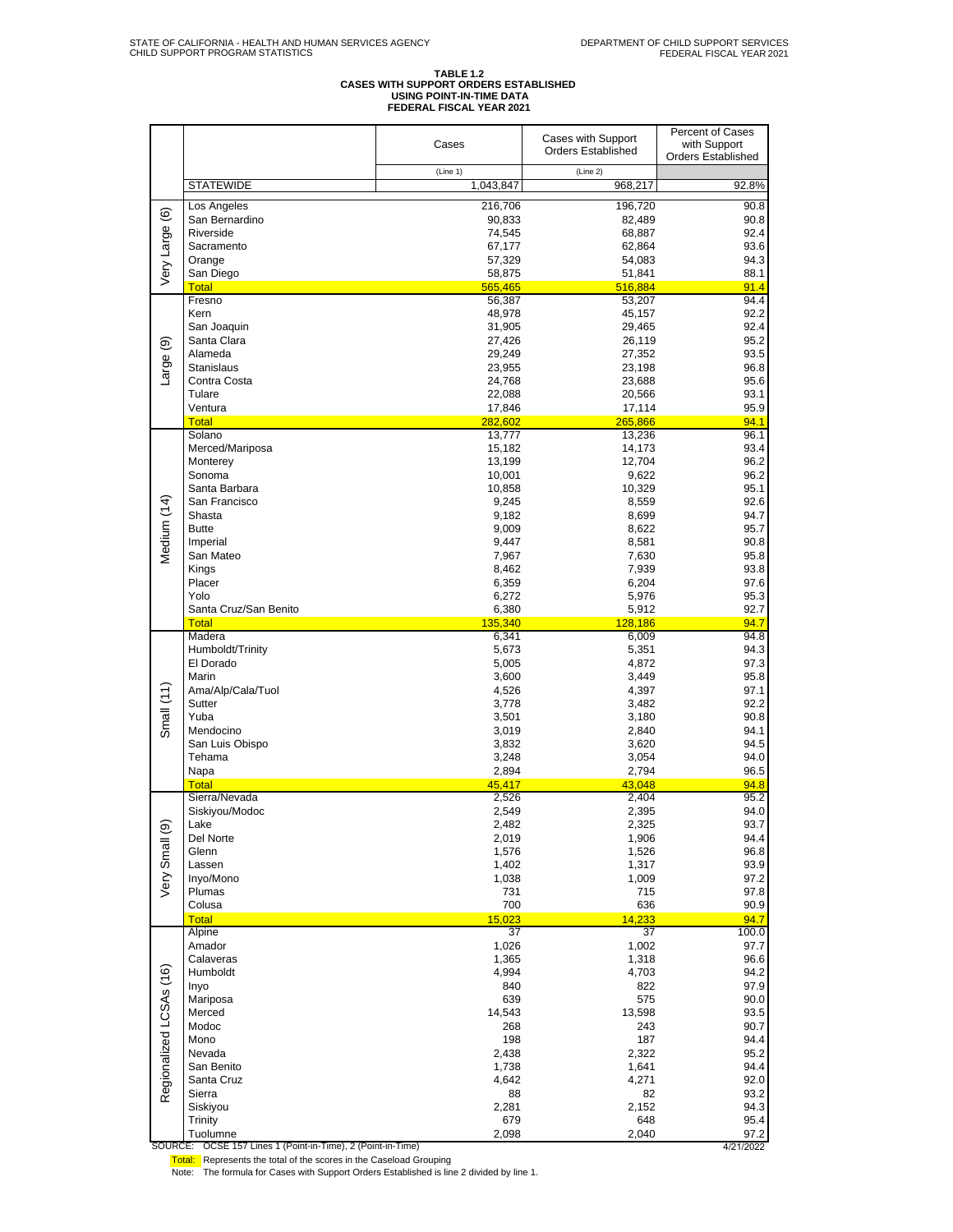# TABLE 1.3<br>COLLECTIONS ON CURRENT SUPPORT<br>USING CUMULATIVE DATA<br>FEDERAL FISCAL YEAR 2021

|                         |                                | <b>Current Support Due</b>      | <b>Current Support Distributed</b> | <b>Percent of Collections</b><br>on Current Support |
|-------------------------|--------------------------------|---------------------------------|------------------------------------|-----------------------------------------------------|
|                         | <b>STATEWIDE</b>               | (Line 24)<br>\$2,511,906,257    | (Line 25)<br>\$1,670,092,328       | 66.5%                                               |
|                         | Los Angeles                    | 499,947,092                     | 314,101,381                        | 62.8                                                |
| Very Large (6)          | San Bernardino                 | 201,813,522                     | 133,011,614                        | 65.9                                                |
|                         | Riverside                      | 190,038,201                     | 118,346,028                        | 62.3                                                |
|                         | Sacramento                     | 122,002,906                     | 81,545,840                         | 66.8                                                |
|                         | Orange<br>San Diego            | 182,824,817<br>175,309,512      | 123,916,259<br>122,881,282         | 67.8<br>70.1                                        |
|                         | <b>Total</b>                   | 1,371,936,049                   | 893,802,404                        | 65.1                                                |
|                         | Fresno                         | 100,210,650                     | 61,401,790                         | 61.3                                                |
|                         | Kern                           | 97,395,111                      | 59,548,384                         | 61.1                                                |
|                         | San Joaquin                    | 65,489,417                      | 43,837,966                         | 66.9                                                |
| $\circledcirc$          | Santa Clara                    | 82,668,614                      | 56,276,285                         | 68.1                                                |
| Large                   | Alameda<br><b>Stanislaus</b>   | 80,230,428                      | 54,417,886<br>37,902,292           | 67.8<br>66.2                                        |
|                         | Contra Costa                   | 57,219,315<br>71,713,860        | 52,003,286                         | 72.5                                                |
|                         | Tulare                         | 36,261,076                      | 26,997,567                         | 74.5                                                |
|                         | Ventura                        | 53,666,932                      | 36,985,114                         | 68.9                                                |
|                         | <b>Total</b>                   | 644,855,403                     | 429,370,570                        | 66.6                                                |
|                         | Solano                         | 40,224,332                      | 27,446,794                         | 68.2                                                |
|                         | Merced/Mariposa                | 29,342,092                      | 19,261,473                         | 65.6                                                |
|                         | Monterey<br>Sonoma             | 44,240,108<br>30,240,503        | 29,463,546<br>21,848,910           | 66.6<br>72.3                                        |
|                         | Santa Barbara                  | 30,235,713                      | 20,623,678                         | 68.2                                                |
|                         | San Francisco                  | 22,556,602                      | 16,547,183                         | 73.4                                                |
| Medium (14)             | Shasta                         | 16,173,922                      | 11,801,534                         | 73.0                                                |
|                         | <b>Butte</b>                   | 16,415,218                      | 10,470,617                         | 63.8                                                |
|                         | Imperial                       | 25,242,310                      | 17,756,912                         | 70.3                                                |
|                         | San Mateo                      | 29,843,553                      | 21,456,016                         | 71.9                                                |
|                         | Kings<br>Placer                | 14,370,006                      | 10,526,421                         | 73.3<br>76.2                                        |
|                         | Yolo                           | 25,914,637<br>13,656,832        | 19,743,454<br>10,149,529           | 74.3                                                |
|                         | Santa Cruz/San Benito          | 18,970,992                      | 13,058,359                         | 68.8                                                |
|                         | <b>Total</b>                   | 357,426,821                     | 250,154,425                        | 70.0                                                |
|                         | Madera                         | 12,599,892                      | 8,276,032                          | 65.7                                                |
|                         | Humboldt/Trinity               | 9,657,479                       | 6,575,946                          | 68.1                                                |
|                         | El Dorado<br>Marin             | 12,536,336                      | 9,107,193                          | 72.6                                                |
|                         | Ama/Alp/Cala/Tuol              | 10,330,744<br>10,774,821        | 8,184,048<br>7,935,145             | 79.2<br>73.6                                        |
| Small $(11)$            | Sutter                         | 7,615,440                       | 5,286,626                          | 69.4                                                |
|                         | Yuba                           | 6,639,825                       | 4,446,987                          | 67.0                                                |
|                         | Mendocino                      | 5,382,306                       | 3,726,887                          | 69.2                                                |
|                         | San Luis Obispo                | 15,428,142                      | 11,132,644                         | 72.2                                                |
|                         | Tehama                         | 6,377,612                       | 4,235,522                          | 66.4                                                |
|                         | Napa                           | 10,506,685                      | 7,618,178                          | 72.5                                                |
|                         | <u>l</u> otal<br>Sierra/Nevada | <u>107,849,283</u><br>5,678,802 | <u>76,525,208</u><br>4,313,444     | <u>71.0</u><br>76.0                                 |
|                         | Siskiyou/Modoc                 | 3,788,931                       | 2,636,545                          | 69.6                                                |
|                         | Lake                           | 5,011,012                       | 3,074,580                          | 61.4                                                |
| Very Small (9)          | Del Norte                      | 2,853,416                       | 1,761,120                          | 61.7                                                |
|                         | Glenn                          | 3,598,528                       | 2,313,149                          | 64.3                                                |
|                         | Lassen                         | 2,737,614                       | 1,832,774                          | 66.9<br>67.6                                        |
|                         | Inyo/Mono<br>Plumas            | 2,335,577<br>1,938,749          | 1,579,224<br>1,410,832             | 72.8                                                |
|                         | Colusa                         | 1,896,073                       | 1,318,053                          | 69.5                                                |
|                         | <b>Total</b>                   | 29,838,701                      | 20,239,721                         | 67.8                                                |
|                         | Alpine                         | 44,234                          | 17,768                             | 40.2                                                |
|                         | Amador                         | 2,992,642                       | 2,258,197                          | 75.5                                                |
|                         | Calaveras                      | 3,326,065                       | 2,340,938                          | 70.4                                                |
|                         | Humboldt<br>Inyo               | 8,624,141<br>1,716,742          | 5,874,377<br>1,146,370             | 68.1<br>66.8                                        |
|                         | Mariposa                       | 1,141,346                       | 827,551                            | 72.5                                                |
| Regionalized LCSAs (16) | Merced                         | 28,200,746                      | 18,433,922                         | 65.4                                                |
|                         | Modoc                          | 438,025                         | 294,463                            | 67.2                                                |
|                         | Mono                           | 618,835                         | 432,854                            | 69.9                                                |
|                         | Nevada                         | 5,558,024                       | 4,220,747                          | 75.9                                                |
|                         | San Benito                     | 5,757,757                       | 4,095,019                          | 71.1                                                |
|                         | Santa Cruz<br>Sierra           | 13,213,234<br>120,778           | 8,963,340<br>92,697                | 67.8<br>76.7                                        |
|                         | Siskiyou                       | 3,350,906                       | 2,342,082                          | 69.9                                                |
|                         | Trinity                        | 1,033,337                       | 701,569                            | 67.9                                                |
|                         | Tuolumne                       | 4,411,880                       | 3,318,241                          | 75.2                                                |

SOURCE: OCSE 157 Lines 24 (Cumulative - FFY), 25 (Cumulative - FFY) 4/21/2022

Total: Represents the total of the scores in the Caseload Grouping

Note: The formula for Collections on Current Support is line 25 divided by line 24.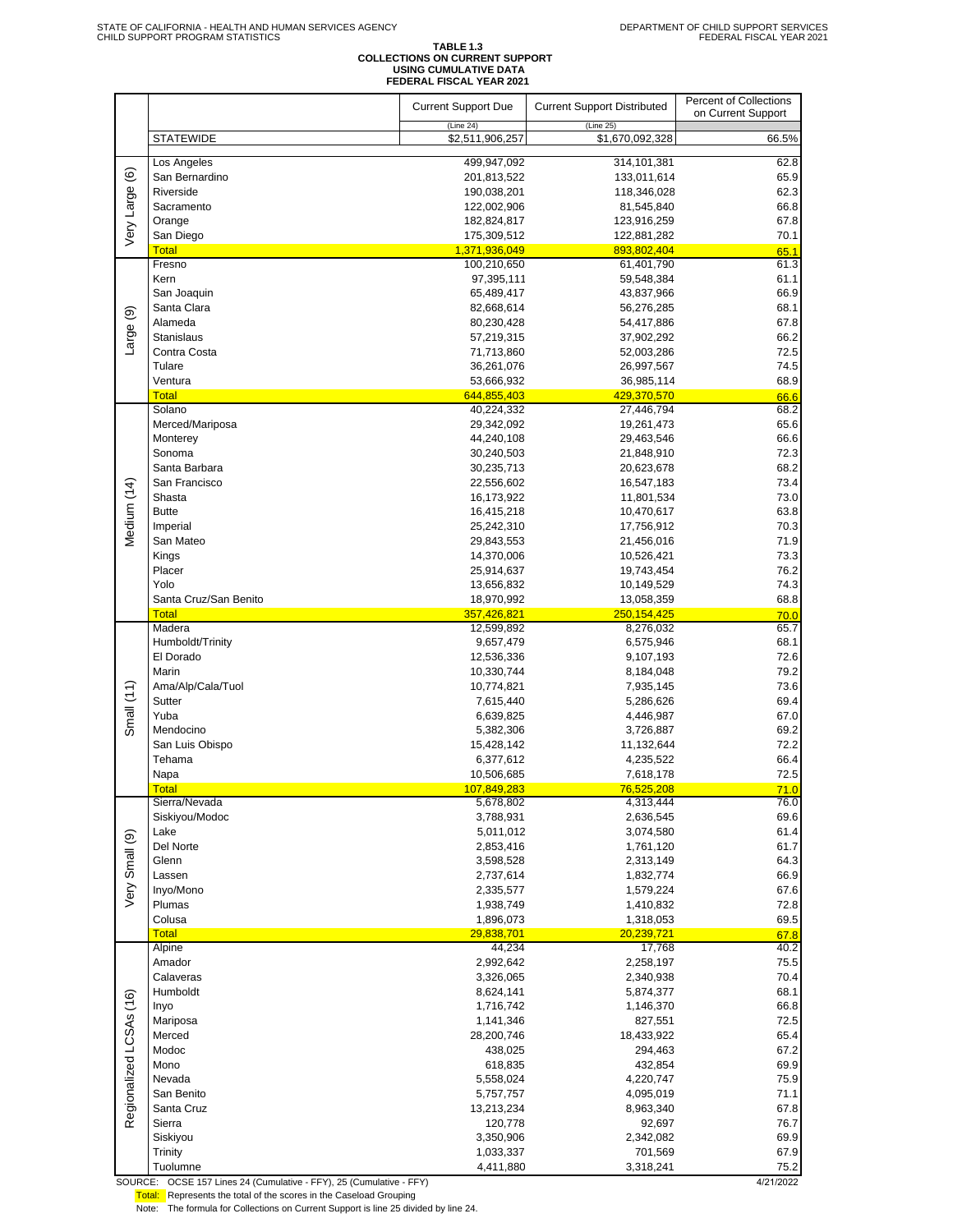### **TABLE 1.4 CASES WITH COLLECTIONS ON ARREARS USING UNDUPLICATED AGGREGATE COUNT DATA FEDERAL FISCAL YEAR 2021**

|                         |                               | Cases with<br><b>Arrears Due</b> | <b>Cases Paying</b>                | Percent of Cases with         |
|-------------------------|-------------------------------|----------------------------------|------------------------------------|-------------------------------|
|                         |                               | (Line 28)                        | <b>Toward Arrears</b><br>(Line 29) | <b>Collections on Arrears</b> |
|                         | <b>STATEWIDE</b>              | 797,487                          | 594,178                            | 74.5%                         |
|                         | Los Angeles                   | 160,622                          | 113,895                            | 70.9                          |
| Very Large (6)          | San Bernardino                | 66,070                           | 49,810                             | 75.4                          |
|                         | Riverside                     | 58,715                           | 42,881                             | 73.0                          |
|                         | Sacramento                    | 46,443                           | 35,452                             | 76.3                          |
|                         | Orange                        | 47,151                           | 34,532                             | 73.2                          |
|                         | San Diego<br><b>Total</b>     | 44,574<br>423,575                | 34,244<br>310,814                  | 76.8<br>73.4                  |
|                         | Fresno                        | 41,026                           | 29,912                             | 72.9                          |
|                         | Kern                          | 36,400                           | 25,767                             | 70.8                          |
|                         | San Joaquin                   | 21,039                           | 15,842                             | 75.3                          |
|                         | Santa Clara                   | 24,086                           | 18,907                             | 78.5                          |
|                         | Alameda                       | 20,829                           | 16,227                             | 77.9                          |
| Large (9)               | <b>Stanislaus</b>             | 18,980                           | 14,395                             | 75.8                          |
|                         | Contra Costa                  | 18,645                           | 14,473                             | 77.6                          |
|                         | Tulare                        | 15,205                           | 11,775                             | 77.4                          |
|                         | Ventura                       | 15,314                           | 11,807                             | 77.1                          |
|                         | <b>Total</b>                  | 211,524                          | 159,105                            | 75.2                          |
|                         | Solano<br>Merced/Mariposa     | 11,992<br>12,024                 | 9,329<br>8,877                     | 77.8<br>73.8                  |
|                         | Monterey                      | 12,153                           | 9,007                              | 74.1                          |
|                         | Sonoma                        | 8,679                            | 6,727                              | 77.5                          |
|                         | Santa Barbara                 | 8,687                            | 6,652                              | 76.6                          |
|                         | San Francisco                 | 7,026                            | 5,519                              | 78.6                          |
| Medium (14)             | Shasta                        | 7,943                            | 6,278                              | 79.0                          |
|                         | <b>Butte</b>                  | 7,936                            | 5,964                              | 75.2                          |
|                         | Imperial                      | 7,657                            | 5,649                              | 73.8                          |
|                         | San Mateo                     | 6,821                            | 5,200                              | 76.2                          |
|                         | Kings                         | 5,867                            | 4,585                              | 78.1                          |
|                         | Placer                        | 5,304                            | 4,307                              | 81.2                          |
|                         | Yolo                          | 5,336                            | 4,158                              | 77.9                          |
|                         | Santa Cruz/San Benito         | 5,407                            | 4,174                              | 77.2                          |
|                         | <b>Total</b><br>Madera        | 112,832<br>4,561                 | 86,426<br>3,481                    | 76.6<br>76.3                  |
|                         | Humboldt/Trinity              | 4,371                            | 3,383                              | 77.4                          |
|                         | El Dorado                     | 4,287                            | 3,328                              | 77.6                          |
|                         | Marin                         | 3,377                            | 2,370                              | 70.2                          |
|                         | Ama/Alp/Cala/Tuol             | 3,666                            | 2,893                              | 78.9                          |
| Small(11)               | Sutter                        | 3,015                            | 2,311                              | 76.7                          |
|                         | Yuba                          | 2,691                            | 2,066                              | 76.8                          |
|                         | Mendocino                     | 2,419                            | 1,832                              | 75.7                          |
|                         | San Luis Obispo               | 2,957                            | 2,352                              | 79.5                          |
|                         | Tehama                        | 2,926                            | 2,255                              | 77.1                          |
|                         | Napa                          | 2,593                            | 2,024                              | 78.1                          |
|                         | <b>Total</b><br>Sierra/Nevada | 36,863                           | 28,295<br>1,641                    | 76.8<br>81.6                  |
|                         | Siskiyou/Modoc                | 2,010<br>2,100                   | 1,584                              | 75.4                          |
|                         | Lake                          | 2,066                            | 1,573                              | 76.1                          |
|                         | Del Norte                     | 1,893                            | 1,318                              | 69.6                          |
|                         | Glenn                         | 1,401                            | 1,035                              | 73.9                          |
| Very Small (9)          | Lassen                        | 1,224                            | 860                                | 70.3                          |
|                         | Inyo/Mono                     | 845                              | 610                                | 72.2                          |
|                         | Plumas                        | 620                              | 498                                | 80.3                          |
|                         | Colusa                        | 534                              | 419                                | 78.5                          |
|                         | <b>Total</b>                  | 12,693                           | 9,538                              | 75.1                          |
|                         | Alpine                        | 31                               | 22                                 | 71.0                          |
|                         | Amador<br>Calaveras           | 822<br>1,091                     | 659<br>836                         | 80.2<br>76.6                  |
|                         | Humboldt                      | 3,759                            | 2,901                              | 77.2                          |
|                         | Inyo                          | 688                              | 493                                | 71.7                          |
|                         | Mariposa                      | 424                              | 320                                | 75.5                          |
|                         | Merced                        | 11,600                           | 8,557                              | 73.8                          |
|                         | Modoc                         | 202                              | 142                                | 70.3                          |
|                         | Mono                          | 157                              | 117                                | 74.5                          |
|                         | Nevada                        | 1,936                            | 1,580                              | 81.6                          |
|                         | San Benito                    | 1,531                            | 1,187                              | 77.5                          |
| Regionalized LCSAs (16) | Santa Cruz                    | 3,876                            | 2,987                              | 77.1                          |
|                         | Sierra                        | 74                               | 61                                 | 82.4                          |
|                         | Siskiyou                      | 1,898                            | 1,442                              | 76.0                          |
|                         | Trinity<br>Tuolumne           | 612<br>1,722                     | 482                                | 78.8<br>79.9                  |
|                         |                               |                                  | 1,376                              |                               |

SOURCE: OCSE 157 Lines 28 (Unduplicated Aggregate Count - FFY), 29 (Unduplicated Aggregate Count - FFY) 4/21/2022

Total: Represents the total of the scores in the Caseload Grouping

Note: The formula for Cases with Collections on Arrears is line 29 divided by line 28.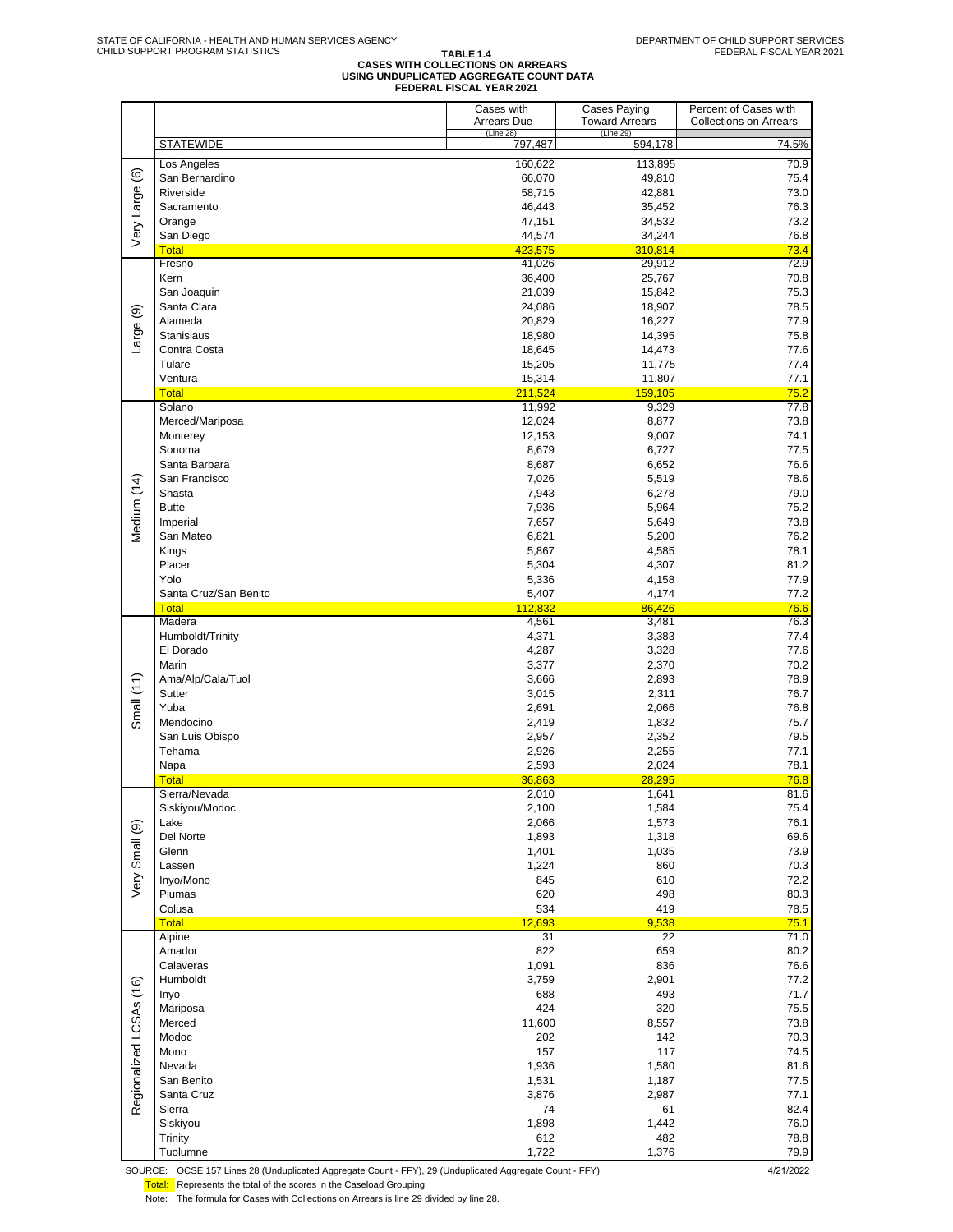### **TABLE 1.5 COST EFFECTIVENESS USING CUMULATIVE DATA FEDERAL FISCAL YEAR 2021**

|                         |                                                                                                                                                                                                                     | Expenditures *                   | Collections **                         | Cost<br>Effectiveness |
|-------------------------|---------------------------------------------------------------------------------------------------------------------------------------------------------------------------------------------------------------------|----------------------------------|----------------------------------------|-----------------------|
|                         | <b>STATEWIDE</b>                                                                                                                                                                                                    | (Lines 1c, 7)<br>\$1,014,896,498 | (Lines 4b, 4c, 8, 11)                  | \$2.68                |
|                         |                                                                                                                                                                                                                     |                                  | \$2,715,962,028                        |                       |
|                         | Los Angeles                                                                                                                                                                                                         | 201,555,604                      | 546,668,309                            | 2.71                  |
|                         | San Bernardino<br>Riverside                                                                                                                                                                                         | 47,817,050<br>45,717,257         | 215,606,203<br>195,445,228             | 4.51<br>4.28          |
|                         | Sacramento                                                                                                                                                                                                          | 35,624,228                       | 139,778,163                            | 3.92                  |
|                         | Orange                                                                                                                                                                                                              | 50,321,767                       | 188,931,580                            | 3.75                  |
| Very Large (6)          | San Diego                                                                                                                                                                                                           | 45,393,969                       | 185,444,194                            | 4.09                  |
|                         | <b>Total</b><br>Fresno                                                                                                                                                                                              | 426,429,875<br>25,974,495        | 1,471,873,677<br>107,658,691           | 3.45<br>4.14          |
|                         | Kern                                                                                                                                                                                                                | 22,297,363                       | 98,624,512                             | 4.42                  |
|                         | San Joaquin                                                                                                                                                                                                         | 16,955,890                       | 68,462,133                             | 4.04                  |
|                         | Santa Clara<br>Alameda                                                                                                                                                                                              | 33,968,594                       | 94,010,655                             | 2.77<br>3.76          |
| Large (9)               | Stanislaus                                                                                                                                                                                                          | 23,368,655<br>14,456,276         | 87,798,332<br>62,829,649               | 4.35                  |
|                         | Contra Costa                                                                                                                                                                                                        | 19,245,731                       | 78,292,423                             | 4.07                  |
|                         | Tulare                                                                                                                                                                                                              | 14,729,137                       | 43,468,145                             | 2.95                  |
|                         | Ventura<br><b>Total</b>                                                                                                                                                                                             | 14,605,175<br>185,601,315        | 57,819,713<br><mark>698,964,254</mark> | 3.96<br>3.77          |
|                         | Solano                                                                                                                                                                                                              | 12,953,695                       | 42,489,570                             | 3.28                  |
|                         | Merced/Mariposa                                                                                                                                                                                                     | 8,593,479                        | 31,338,521                             | 3.65                  |
|                         | Monterey                                                                                                                                                                                                            | 11,278,847                       | 46,759,427                             | 4.15                  |
|                         | Sonoma<br>Santa Barbara                                                                                                                                                                                             | 11,766,228<br>9,399,768          | 32,900,793<br>30,768,490               | 2.80<br>3.27          |
|                         | San Francisco                                                                                                                                                                                                       | 12,135,399                       | 25,705,198                             | 2.12                  |
|                         | Shasta                                                                                                                                                                                                              | 6,353,418                        | 20,639,143                             | 3.25                  |
| Medium (14)             | <b>Butte</b>                                                                                                                                                                                                        | 5,801,825                        | 19,272,162                             | 3.32                  |
|                         | Imperial<br>San Mateo                                                                                                                                                                                               | 5,207,570<br>12,851,069          | 26,651,556<br>32,333,364               | 5.12<br>2.52          |
|                         | Kings                                                                                                                                                                                                               | 4,390,297                        | 16,807,250                             | 3.83                  |
|                         | Placer                                                                                                                                                                                                              | 6,544,002                        | 28,124,226                             | 4.30                  |
|                         | Yolo                                                                                                                                                                                                                | 6,086,393                        | 16,718,209                             | 2.75                  |
|                         | Santa Cruz/San Benito<br><b>Total</b>                                                                                                                                                                               | 6,795,764<br>120, 157, 755       | 20,677,284<br><u>391,185,195</u>       | 3.04<br>3.26          |
|                         | Madera                                                                                                                                                                                                              | 3,124,209                        | 12,549,244                             | 4.02                  |
|                         | Humboldt/Trinity                                                                                                                                                                                                    | 4,239,973                        | 11,025,368                             | 2.60                  |
|                         | El Dorado<br>Marin                                                                                                                                                                                                  | 4,513,489                        | 14,407,338                             | 3.19                  |
|                         | Ama/Alp/Cala/Tuol                                                                                                                                                                                                   | 3,279,464<br>3,952,880           | 14,272,754<br>12,270,722               | 4.35<br>3.10          |
|                         | Sutter                                                                                                                                                                                                              | 1,872,917                        | 8,821,324                              | 4.71                  |
| Small $(11)$            | Yuba                                                                                                                                                                                                                | 3,327,035                        | 7,548,518                              | 2.27                  |
|                         | Mendocino<br>San Luis Obispo                                                                                                                                                                                        | 2,662,153<br>4,454,502           | 6,321,774<br>14,847,055                | 2.37<br>3.33          |
|                         | Tehama                                                                                                                                                                                                              | 1,987,758                        | 7,332,633                              | 3.69                  |
|                         | Napa                                                                                                                                                                                                                | 3,891,633                        | 10,776,653                             | 2.77                  |
|                         | <b>Total</b>                                                                                                                                                                                                        | 37,306,013                       | 120,173,384                            | 3.22                  |
|                         | Sierra/Nevada<br>Siskiyou/Modoc                                                                                                                                                                                     | 2,249,728<br>1,857,185           | 6,889,696<br>4,790,189                 | 3.06<br>2.58          |
| ெ                       | Lake                                                                                                                                                                                                                | 2,450,613                        | 5,527,515                              | 2.26                  |
|                         | Del Norte                                                                                                                                                                                                           | 1,796,037                        | 3,423,177                              | 1.91                  |
| Very Small              | Glenn                                                                                                                                                                                                               | 779,882                          | 3,789,494                              | 4.86                  |
|                         | Lassen<br>Inyo/Mono                                                                                                                                                                                                 | 1,047,039<br>945,584             | 3,036,306<br>2,430,136                 | 2.90<br>2.57          |
|                         | Plumas                                                                                                                                                                                                              | 576,841                          | 2,079,392                              | 3.60                  |
|                         | Colusa                                                                                                                                                                                                              | 502,125                          | 1,960,549                              | 3.90                  |
|                         | <b>Total</b><br>Alpine                                                                                                                                                                                              | 12,205,034<br>n/a                | 33,926,455<br>n/a                      | 2.78<br>n/a           |
|                         | Amador                                                                                                                                                                                                              | n/a                              | n/a                                    | n/a                   |
|                         | Calaveras                                                                                                                                                                                                           | n/a                              | n/a                                    | n/a                   |
|                         | Humboldt                                                                                                                                                                                                            | n/a                              | n/a                                    | n/a                   |
|                         | Inyo<br>Mariposa                                                                                                                                                                                                    | n/a<br>n/a                       | n/a<br>n/a                             | n/a<br>n/a            |
|                         | Merced                                                                                                                                                                                                              | n/a                              | n/a                                    | n/a                   |
| Regionalized LCSAs (16) | Modoc                                                                                                                                                                                                               | n/a                              | n/a                                    | n/a                   |
|                         | Mono                                                                                                                                                                                                                | n/a                              | n/a                                    | n/a                   |
|                         | Nevada<br>San Benito                                                                                                                                                                                                | n/a<br>n/a                       | n/a<br>n/a                             | n/a<br>n/a            |
|                         | Santa Cruz                                                                                                                                                                                                          | n/a                              | n/a                                    | n/a                   |
|                         | Sierra                                                                                                                                                                                                              | n/a                              | n/a                                    | n/a                   |
|                         | Siskiyou                                                                                                                                                                                                            | n/a                              | n/a                                    | n/a                   |
|                         | Trinity<br>Tuolumne                                                                                                                                                                                                 | n/a<br>n/a                       | n/a<br>n/a                             | n/a<br>n/a            |
|                         | SOURCE: OCSE 396 Lines 1c (A+C) (Cumulative - FFY), 7 (A+C) (Cumulative - FFY); and OCSE 34 Lines 4b                                                                                                                |                                  |                                        | 4/21/2022             |
|                         | (Cumulative - FFY), 4c (Cumulative - FFY), 8 (Cumulative - FFY), 11 (Cumulative - FFY)<br>Due to adjustments, totals may not match those reported on the OCSE 34.                                                   |                                  |                                        |                       |
|                         | Total: Represents the total of the scores in the Caseload Grouping<br>The formula for Cost Effectiveness is the sum of lines 4b, 4c, 8 and 11 of the OCSE 34 divided by the difference of line 7 (A+C) and<br>Note: |                                  |                                        |                       |

line 1c (A+C) of the OCSE 396.<br>Cost Effectiveness data is not available (n/a) for regionalized LCSAs.<br>\* Total includes state-only costs of \$233,196,507.<br>\*\* Statewide total has been adjusted for suspended collections in the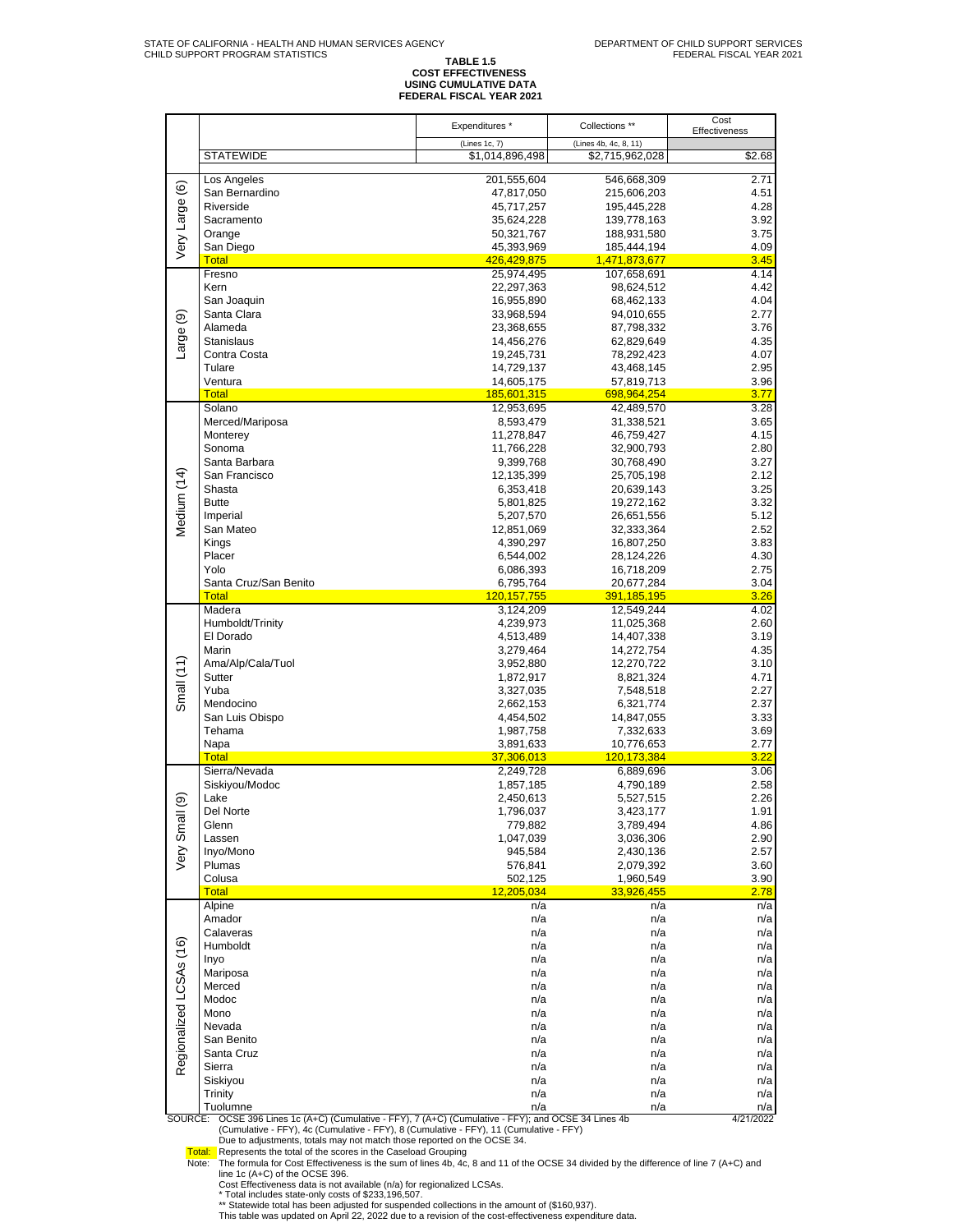|                         |                               | Percent of Cases with<br><b>Collections of Current</b><br>Support<br>(SPM 1)<br>From Table 6.4 | Average Amount<br>Distributed per Case<br>with a Collection<br>(SPM 2)<br>From Table 4.3 | Percent of Cases with<br>a Support Order<br><b>Established During</b><br><b>Report Period</b><br>(SPM 3)<br>From Table 3.5 | Percent of Cases<br>Requiring a Support<br>Order with Alleged<br>Fathers or Obligors<br>Served with a Summons<br>and Complaint<br>(SPM 5A)<br>From Table 3.3 | Percent of Cases with<br><b>Support Orders</b><br>Established with<br><b>Medical Support</b><br>Ordered and Provided<br>(SPM 5B)<br>From Table 3.9.2 | Complaints per<br>Ten Thousand<br>Cases<br>(SPM 5C)<br>From Table 8.1 |
|-------------------------|-------------------------------|------------------------------------------------------------------------------------------------|------------------------------------------------------------------------------------------|----------------------------------------------------------------------------------------------------------------------------|--------------------------------------------------------------------------------------------------------------------------------------------------------------|------------------------------------------------------------------------------------------------------------------------------------------------------|-----------------------------------------------------------------------|
|                         | <b>STATEWIDE</b>              | 87.3%                                                                                          | \$3,801                                                                                  | 33.5%                                                                                                                      | 29.4%                                                                                                                                                        | 37.2%                                                                                                                                                |                                                                       |
|                         | Los Angeles                   | 83.5                                                                                           | 4,007                                                                                    | 27.5                                                                                                                       | 25.0                                                                                                                                                         | 29.8                                                                                                                                                 | 11.352                                                                |
|                         | San Bernardino                | 88.9                                                                                           | 3,588                                                                                    | 30.1                                                                                                                       | 28.7                                                                                                                                                         | 40.7                                                                                                                                                 | 6.055                                                                 |
|                         | Riverside                     | 86.0                                                                                           | 3,773                                                                                    | 31.5                                                                                                                       | 30.3                                                                                                                                                         | 33.9                                                                                                                                                 | 3.354                                                                 |
|                         | Sacramento                    | 89.1                                                                                           | 3,382                                                                                    | 32.7                                                                                                                       | 28.9                                                                                                                                                         | 27.2                                                                                                                                                 | 2.977                                                                 |
| ery Large (6)           | Orange<br>San Diego           | 86.4<br>89.7                                                                                   | 4,426                                                                                    | 37.9                                                                                                                       | 30.5                                                                                                                                                         | 37.6                                                                                                                                                 | 4.186                                                                 |
|                         | <b>Total</b>                  | 86.4                                                                                           | 4,305<br>3,921                                                                           | 28.1<br>29.8                                                                                                               | 24.7<br>27.0                                                                                                                                                 | 58.8<br>35.6                                                                                                                                         | 4.076<br>6.968                                                        |
|                         | Fresno                        | 85.1                                                                                           | 3,010                                                                                    | 37.6                                                                                                                       | 36.7                                                                                                                                                         | 39.9                                                                                                                                                 | 2.128                                                                 |
|                         | Kern                          | 84.2                                                                                           | 3,196                                                                                    | 35.2                                                                                                                       | 31.9                                                                                                                                                         | 37.6                                                                                                                                                 | 2.246                                                                 |
|                         | San Joaquin                   | 88.3                                                                                           | 3,640                                                                                    | 33.6                                                                                                                       | 28.9                                                                                                                                                         | 37.0                                                                                                                                                 | 4.701                                                                 |
| ම                       | Santa Clara                   | 88.4                                                                                           | 4,245                                                                                    | 39.5                                                                                                                       | 33.4                                                                                                                                                         | 44.0                                                                                                                                                 | 0.000                                                                 |
|                         | Alameda<br>Stanislaus         | 87.6<br>88.4                                                                                   | 4,481<br>3,685                                                                           | 35.6<br>46.3                                                                                                               | 31.7<br>38.9                                                                                                                                                 | 42.2<br>33.8                                                                                                                                         | 3.077<br>3.757                                                        |
| Large                   | Contra Costa                  | 89.1                                                                                           | 4,387                                                                                    | 48.9                                                                                                                       | 30.8                                                                                                                                                         | 43.4                                                                                                                                                 | 4.441                                                                 |
|                         | Tulare                        | 92.9                                                                                           | 3,089                                                                                    | 33.0                                                                                                                       | 30.9                                                                                                                                                         | 33.7                                                                                                                                                 | 5.433                                                                 |
|                         | Ventura                       | 89.3                                                                                           | 4,026                                                                                    | 44.7                                                                                                                       | 38.1                                                                                                                                                         | 38.0                                                                                                                                                 | 10.086                                                                |
|                         | <b>Total</b>                  | 87.4                                                                                           | 3,669                                                                                    | 37.6                                                                                                                       | 33.1                                                                                                                                                         | 38.9                                                                                                                                                 | 3.432                                                                 |
|                         | Solano<br>Merced/Mariposa     | 90.4<br>85.8                                                                                   | 3,801<br>2,962                                                                           | 53.0<br>39.4                                                                                                               | 43.5<br>36.1                                                                                                                                                 | 42.3<br>35.5                                                                                                                                         | 8.710<br>1.976                                                        |
|                         | Monterey                      | 86.5                                                                                           | 4,304                                                                                    | 54.5                                                                                                                       | 33.6                                                                                                                                                         | 37.2                                                                                                                                                 | 5.303                                                                 |
|                         | Sonoma                        | 90.1                                                                                           | 3,962                                                                                    | 55.0                                                                                                                       | 48.1                                                                                                                                                         | 42.2                                                                                                                                                 | 4.000                                                                 |
|                         | Santa Barbara                 | 89.1                                                                                           | 3,816                                                                                    | 41.8                                                                                                                       | 30.2                                                                                                                                                         | 37.3                                                                                                                                                 | 7.368                                                                 |
| Medium (14)             | San Francisco                 | 90.5                                                                                           | 3,839                                                                                    | 34.5                                                                                                                       | 25.0                                                                                                                                                         | 45.3                                                                                                                                                 | 0.000                                                                 |
|                         | Shasta<br><b>Butte</b>        | 90.9<br>86.8                                                                                   | 2,830<br>2,857                                                                           | 38.2<br>36.5                                                                                                               | 24.2<br>23.8                                                                                                                                                 | 33.7<br>39.3                                                                                                                                         | 5.445<br>3.330                                                        |
|                         | Imperial                      | 87.9                                                                                           | 3,891                                                                                    | 34.2                                                                                                                       | 34.5                                                                                                                                                         | 40.5                                                                                                                                                 | 2.117                                                                 |
|                         | San Mateo                     | 89.0                                                                                           | 5,073                                                                                    | 46.1                                                                                                                       | 40.4                                                                                                                                                         | 39.5                                                                                                                                                 | 0.000                                                                 |
|                         | Kings                         | 91.3                                                                                           | 3,074                                                                                    | 40.7                                                                                                                       | 33.8                                                                                                                                                         | 45.3                                                                                                                                                 | 2.364                                                                 |
|                         | Placer                        | 92.7                                                                                           | 5,225                                                                                    | 56.1                                                                                                                       | 54.2                                                                                                                                                         | 44.6                                                                                                                                                 | 0.000                                                                 |
|                         | Yolo<br>Santa Cruz/San Benito | 90.5<br>87.5                                                                                   | 3,483<br>4,111                                                                           | 37.2<br>31.3                                                                                                               | 33.4<br>19.4                                                                                                                                                 | 37.1<br>38.1                                                                                                                                         | 14.349<br>6.270                                                       |
|                         | <b>Total</b>                  | 88.9                                                                                           | 3,775                                                                                    | 42.4                                                                                                                       | 33.9                                                                                                                                                         | 39.6                                                                                                                                                 | 4.359                                                                 |
|                         | Madera                        | 88.1                                                                                           | 2,913                                                                                    | 50.9                                                                                                                       | 32.4                                                                                                                                                         | 40.4                                                                                                                                                 | 1.577                                                                 |
|                         | Humboldt/Trinity              | 88.6                                                                                           | 2,788                                                                                    | 38.9                                                                                                                       | 25.6                                                                                                                                                         | 39.7                                                                                                                                                 | 10.576                                                                |
|                         | El Dorado                     | 91.2<br>91.2                                                                                   | 3,716                                                                                    | 50.0                                                                                                                       | 34.6                                                                                                                                                         | 38.7                                                                                                                                                 | 7.992                                                                 |
|                         | Marin<br>Ama/Alp/Cala/Tuol    | 91.7                                                                                           | 5,190<br>3,501                                                                           | 33.2<br>53.5                                                                                                               | 29.5<br>40.1                                                                                                                                                 | 42.8<br>40.4                                                                                                                                         | 2.778<br>6.628                                                        |
| Small $(11)$            | Sutter                        | 88.8                                                                                           | 3,267                                                                                    | 32.1                                                                                                                       | 27.3                                                                                                                                                         | 37.1                                                                                                                                                 | 0.000                                                                 |
|                         | Yuba                          | 87.9                                                                                           | 3,123                                                                                    | 30.2                                                                                                                       | 26.5                                                                                                                                                         | 41.7                                                                                                                                                 | 5.713                                                                 |
|                         | Mendocino                     | 88.9                                                                                           | 2,957                                                                                    | 37.5                                                                                                                       | 32.7                                                                                                                                                         | 31.5                                                                                                                                                 | 0.000                                                                 |
|                         | San Luis Obispo<br>Tehama     | 90.2<br>87.3                                                                                   | 4,820<br>2,840                                                                           | 45.4<br>39.7                                                                                                               | 35.4<br>28.1                                                                                                                                                 | 46.1<br>38.6                                                                                                                                         | 2.610<br>3.079                                                        |
|                         | Napa                          | 90.5                                                                                           | 4,226                                                                                    | 58.0                                                                                                                       | 32.7                                                                                                                                                         | 44.8                                                                                                                                                 | 0.000                                                                 |
|                         | <b>Total</b>                  | 89.5                                                                                           | 3,549                                                                                    | 42.3                                                                                                                       | 30.8                                                                                                                                                         | 40.2                                                                                                                                                 | 4.183                                                                 |
|                         | Sierra/Nevada                 | 91.9                                                                                           | 3,524                                                                                    | 40.8                                                                                                                       | 39.0                                                                                                                                                         | 39.2                                                                                                                                                 | 3.959                                                                 |
|                         | Siskiyou/Modoc                | 88.4                                                                                           | 2,619                                                                                    | 34.0                                                                                                                       | 25.0                                                                                                                                                         | 37.4                                                                                                                                                 | 0.000                                                                 |
|                         | Lake<br>Del Norte             | 89.3<br>83.7                                                                                   | 3,045<br>2,249                                                                           | 37.9                                                                                                                       | 33.4<br>29.4                                                                                                                                                 | 34.5<br>41.9                                                                                                                                         | 0.000<br>9.906                                                        |
| Small <sub>(9)</sub>    | Glenn                         | 84.7                                                                                           | 3,201                                                                                    | 36.7<br>58.0                                                                                                               | 46.0                                                                                                                                                         | 35.2                                                                                                                                                 | 0.000                                                                 |
|                         | Lassen                        | 86.9                                                                                           | 2,948                                                                                    | 51.5                                                                                                                       | 44.4                                                                                                                                                         | 41.6                                                                                                                                                 | 0.000                                                                 |
| Very                    | Inyo/Mono                     | 87.4                                                                                           | 3,271                                                                                    | 55.4                                                                                                                       | 50.0                                                                                                                                                         | 32.2                                                                                                                                                 | 9.634                                                                 |
|                         | Plumas                        | 92.6                                                                                           | 3,448                                                                                    | 62.2                                                                                                                       | 55.6                                                                                                                                                         | 35.5                                                                                                                                                 | 0.000                                                                 |
|                         | Colusa<br><b>Total</b>        | 90.7<br>88.3                                                                                   | 3,945<br>3,035                                                                           | 35.3<br>42.6                                                                                                               | 35.3<br>36.4                                                                                                                                                 | 29.9<br>37.1                                                                                                                                         | 0.000<br>2.663                                                        |
|                         | Alpine                        | 90.9                                                                                           | 2,223                                                                                    | 100.0                                                                                                                      | 200.0                                                                                                                                                        | 46.7                                                                                                                                                 | 0.000                                                                 |
|                         | Amador                        | 94.9                                                                                           | 3,932                                                                                    | 67.9                                                                                                                       | 39.5                                                                                                                                                         | 42.8                                                                                                                                                 | 0.000                                                                 |
|                         | Calaveras                     | 89.6                                                                                           | 3,564                                                                                    | 55.4                                                                                                                       | 42.0                                                                                                                                                         | 37.7                                                                                                                                                 | 7.326                                                                 |
|                         | Humboldt                      | 88.7                                                                                           | 2,790                                                                                    | 37.5                                                                                                                       | 25.5                                                                                                                                                         | 40.4                                                                                                                                                 | 12.014                                                                |
|                         | Inyo<br>Mariposa              | 85.6<br>93.3                                                                                   | 3,095<br>3,205                                                                           | 58.8<br>16.5                                                                                                               | 49.0<br>10.6                                                                                                                                                 | 32.3<br>31.6                                                                                                                                         | 11.905<br>0.000                                                       |
|                         | Merced                        | 85.5                                                                                           | 2,953                                                                                    | 40.3                                                                                                                       | 37.2                                                                                                                                                         | 35.7                                                                                                                                                 | 2.063                                                                 |
|                         | Modoc                         | 84.6                                                                                           | 3,264                                                                                    | 34.1                                                                                                                       | 19.5                                                                                                                                                         | 45.7                                                                                                                                                 | 0.000                                                                 |
|                         | Mono                          | 93.3                                                                                           | 3,978                                                                                    | 47.8                                                                                                                       | 52.2                                                                                                                                                         | 32.0                                                                                                                                                 | 0.000                                                                 |
|                         | Nevada                        | 91.8                                                                                           | 3,571                                                                                    | 40.2                                                                                                                       | 39.7                                                                                                                                                         | 39.0                                                                                                                                                 | 4.102                                                                 |
|                         | San Benito<br>Santa Cruz      | 90.2<br>86.4                                                                                   | 4,223<br>4,067                                                                           | 45.4<br>26.3                                                                                                               | 27.8<br>16.3                                                                                                                                                 | 40.8<br>37.0                                                                                                                                         | 17.261<br>2.154                                                       |
| Regionalized LCSAs (16) | Sierra                        | 97.1                                                                                           | 2,262                                                                                    | 50.0                                                                                                                       | 28.6                                                                                                                                                         | 45.7                                                                                                                                                 | 0.000                                                                 |
|                         | Siskiyou                      | 88.8                                                                                           | 2,555                                                                                    | 33.9                                                                                                                       | 26.0                                                                                                                                                         | 36.3                                                                                                                                                 | 0.000                                                                 |
|                         | Trinity                       | 87.6                                                                                           | 2,773                                                                                    | 50.0                                                                                                                       | 26.6                                                                                                                                                         | 33.0                                                                                                                                                 | 0.000                                                                 |
|                         | Tuolumne                      | 91.3                                                                                           | 3,266                                                                                    | 43.0                                                                                                                       | 37.8                                                                                                                                                         | 40.8                                                                                                                                                 | 9.533                                                                 |

SOURCE: OCSE 157 Lines 1, 2, 2e, 12, 17, 18, 21a; CS 1257 Lines 43, 44, 45; OCSE 34 Lines 4b, 4c, 8, 11; and CRTS Complaint Activity Report 4/21/2022<br> **Total:** Represents the total of the scores in the Caseload Grouping<br>
N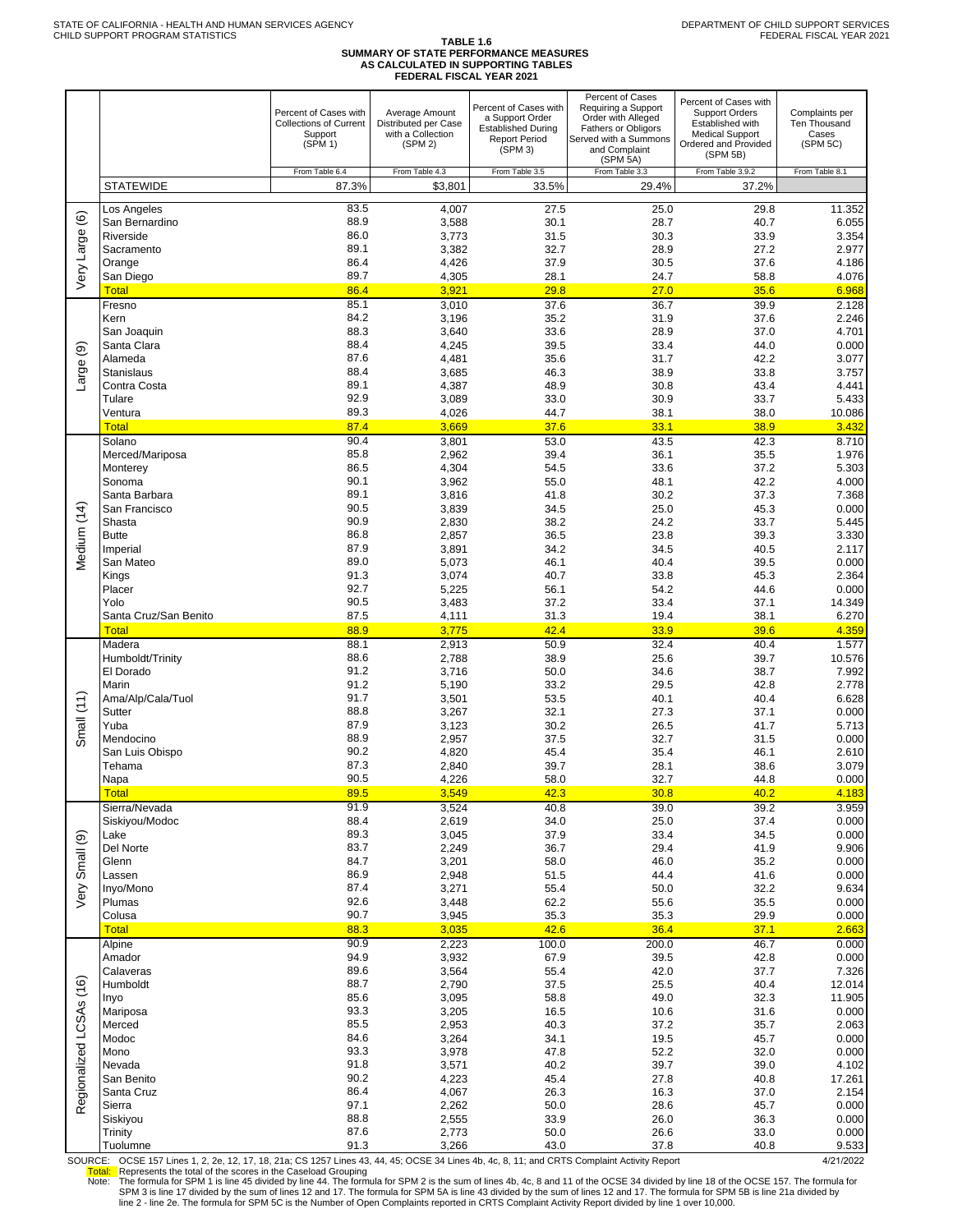### **TABLE 02.1 CHANGE IN STATEWIDE CASES USING POINT-IN-TIME DATA FEDERAL FISCAL YEARS 2020 and 2021**

|                         |                               | FFY 2020<br>Cases | Percent of Cases | FFY 2021<br>Cases | Percent of Cases |
|-------------------------|-------------------------------|-------------------|------------------|-------------------|------------------|
|                         |                               | (Line 1)          |                  | (Line 1)          |                  |
|                         | <b>STATEWIDE</b>              | 1,088,672         |                  | 1,043,847         |                  |
|                         | Los Angeles                   | 227,399           | 20.9             |                   | 20.8             |
| Very Large (6)          | San Bernardino                | 97,615            | 9.0              | 216,706<br>90,833 | 8.7              |
|                         | Riverside                     | 76,956            | 7.1              | 74.545            | 7.1              |
|                         | Sacramento                    | 69,169            | 6.4              | 67,177            | 6.4              |
|                         | Orange                        | 60,243            | 5.5              | 57,329            | 5.5              |
|                         | San Diego<br><b>Total</b>     | 59,883<br>591,265 | 5.5<br>54.3      | 58.875<br>565,465 | 5.6<br>54.2      |
|                         | Fresno                        | 58,121            | 5.3              | 56,387            | 5.4              |
|                         | Kern                          | 51,346            | 4.7              | 48.978            | 4.7              |
|                         | San Joaquin                   | 33,043            | 3.0              | 31,905            | 3.1              |
| $\circledcirc$          | Santa Clara<br>Alameda        | 28,656            | 2.6<br>2.7       | 27,426            | 2.6<br>2.8       |
| Large                   | <b>Stanislaus</b>             | 29,725<br>25,186  | 2.3              | 29.249<br>23,955  | 2.3              |
|                         | Contra Costa                  | 25,963            | 2.4              | 24,768            | 2.4              |
|                         | Tulare                        | 21,823            | 2.0              | 22.088            | 2.1              |
|                         | Ventura                       | 18,669            | 1.7              | 17.846            | 1.7              |
|                         | <b>Total</b><br>Solano        | 292,532<br>14,574 | 26.9<br>1.3      | 282,602<br>13.777 | 27.1<br>1.3      |
|                         | Merced/Mariposa               | 15,553            | 1.4              | 15,182            | 1.5              |
|                         | Monterey                      | 13,669            | 1.3              | 13,199            | 1.3              |
|                         | Sonoma                        | 10,370            | 1.0              | 10.001            | 1.0              |
|                         | Santa Barbara                 | 11,345            | 1.0              | 10.858            | 1.0              |
|                         | San Francisco<br>Shasta       | 9,753<br>10,049   | 0.9<br>0.9       | 9,245<br>9,182    | 0.9<br>0.9       |
| Medium (14)             | <b>Butte</b>                  | 9,465             | 0.9              | 9.009             | 0.9              |
|                         | Imperial                      | 9,664             | 0.9              | 9,447             | 0.9              |
|                         | San Mateo                     | 8,400             | 0.8              | 7,967             | 0.8              |
|                         | Kings<br>Placer               | 8,738             | 0.8              | 8.462             | 0.8<br>0.6       |
|                         | Yolo                          | 6,622<br>6,624    | 0.6<br>0.6       | 6,359<br>6,272    | 0.6              |
|                         | Santa Cruz/San Benito         | 6,686             | 0.6              | 6.380             | 0.6              |
|                         | <b>Total</b>                  | 141,512           | 13.0             | 135,340           | 13.0             |
|                         | Madera                        | 6,431             | 0.6              | 6,341             | 0.6              |
|                         | Humboldt/Trinity<br>El Dorado | 5,825<br>5,197    | 0.5<br>0.5       | 5.673<br>5,005    | 0.5<br>0.5       |
|                         | Marin                         | 4,038             | 0.4              | 3,600             | 0.3              |
|                         | Ama/Alp/Cala/Tuol             | 4,829             | 0.4              | 4.526             | 0.4              |
| Small $(11)$            | Sutter                        | 4,018             | 0.4              | 3.778             | 0.4              |
|                         | Yuba                          | 3,717             | 0.3              | 3,501             | 0.3<br>0.3       |
|                         | Mendocino<br>San Luis Obispo  | 3,310<br>3,774    | 0.3<br>0.3       | 3,019<br>3.832    | 0.4              |
|                         | Tehama                        | 3,429             | 0.3              | 3,248             | 0.3              |
|                         | Napa                          | 3,073             | 0.3              | 2,894             | 0.3              |
|                         | <b>Total</b><br>Sierra/Nevada | 47,641            | 4.4<br>0.2       | 45,417            | 4.4<br>0.2       |
|                         | Siskiyou/Modoc                | 2,642<br>2,675    | 0.2              | 2,526<br>2.549    | 0.2              |
| ම                       | Lake                          | 2,585             | 0.2              | 2.482             | 0.2              |
|                         | Del Norte                     | 2,185             | 0.2              | 2,019             | 0.2              |
| Very Small              | Glenn                         | 1,611             | 0.1              | 1,576             | 0.2<br>0.1       |
|                         | Lassen<br>Inyo/Mono           | 1,469<br>1,076    | 0.1<br>0.1       | 1.402<br>1,038    | 0.1              |
|                         | Plumas                        | 774               | 0.1              | 731               | 0.1              |
|                         | Colusa                        | 705               | 0.1              | 700               | 0.1              |
|                         | <b>Total</b>                  | 15,722            | 1.4              | 15,023            | 1.4              |
|                         | Alpine<br>Amador              | 35<br>1,104       | 0.0<br>0.1       | 37                | 0.0<br>0.1       |
|                         | Calaveras                     | 1,443             | 0.1              | 1.026<br>1,365    | 0.1              |
|                         | Humboldt                      | 5,018             | 0.5              | 4,994             | 0.5              |
|                         | Inyo                          | 875               | 0.1              | 840               | 0.1              |
| Regionalized LCSAs (16) | Mariposa<br>Merced            | 649               | 0.1<br>1.4       | 639               | 0.1<br>1.4       |
|                         | Modoc                         | 14,904<br>276     | 0.0              | 14,543<br>268     | 0.0              |
|                         | Mono                          | 201               | $0.0\,$          | 198               | 0.0              |
|                         | Nevada                        | 2,549             | 0.2              | 2,438             | 0.2              |
|                         | San Benito                    | 1,823             | 0.2              | 1,738             | 0.2              |
|                         | Santa Cruz<br>Sierra          | 4,863             | 0.4              | 4.642             | 0.4<br>0.0       |
|                         | Siskiyou                      | 93<br>2,399       | 0.0<br>0.2       | 88<br>2,281       | 0.2              |
|                         | Trinity                       | 807               | 0.1              | 679               | 0.1              |
|                         | Tuolumne                      | 2,247             | 0.2              | 2,098             | 0.2              |

SOURCE: OCSE 157 Line 1 (Point-in-Time) 4/21/2022

Total: Represents the total of the scores in the Caseload Grouping

Note: The Percent of Cases for each FFY are calculated by taking the individual LCSA data and dividing by the total statewide Cases for each FFY.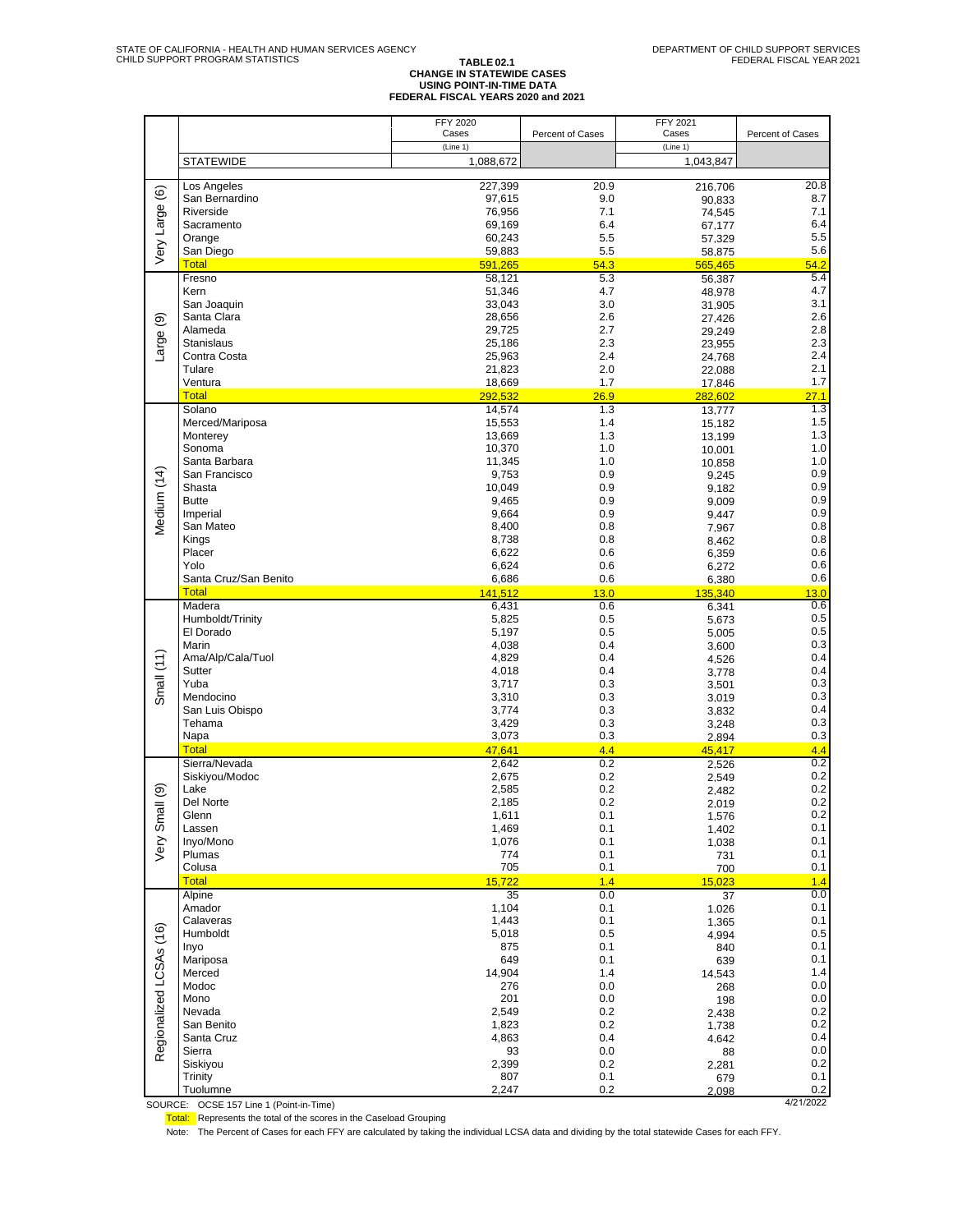# **TABLE 02.2 CHANGE IN LOCAL AGENCY CASES BY CASE TYPE USING POINT-IN-TIME DATA FEDERAL FISCAL YEARS 2020 and 2021**

|                         |                            |                  | <b>Total Cases</b> |                  |                 | <b>Current Assistance</b> |                    |                  | Former Assistance |                   |                 | <b>Never Assistance</b> |                  |
|-------------------------|----------------------------|------------------|--------------------|------------------|-----------------|---------------------------|--------------------|------------------|-------------------|-------------------|-----------------|-------------------------|------------------|
|                         |                            | FFY 2020         | FFY 2021           | % Change         | FFY 2020        | FFY 2021                  | $%$ Change         | FFY 2020         | FFY 2021          | % Change          | FFY 2020        | FFY 2021                | % Change         |
|                         |                            | (Line 1)         | (Line 1)           |                  | (Line 1)        | (Line 1)                  |                    | (Line 1)         | (Line 1)          |                   | (Line 1)        | (Line 1)                |                  |
|                         | <b>STATEWIDE</b>           | 1,088,672        | 1,043,847          | $-4.1%$          | 196,731         | 175,276                   | $-10.9%$           | 637,974          | 620,042           | $-2.8%$           | 253,967         | 248,529                 | $-2.1%$          |
|                         | Los Angeles                | 227,399          | 216,706            | $-4.7$           | 48,855          | 45,171                    | $-7.5$             | 127,141          | 122,010           | $-4.0$            | 51,403          | 49,525                  | $-3.7$           |
| $\circlede$             | San Bernardino             | 97,615           | 90,833             | $-6.9$           | 20,981          | 17,839                    | $-15.0$            | 59,429           | 56,663            | $-4.7$            | 17,205          | 16,331                  | $-5.1$           |
|                         | Riverside                  | 76,956           | 74,545             | $-3.1$           | 13,393          | 11,275                    | $-15.8$            | 46,172           | 45,929            | $-0.5$            | 17,391          | 17,341                  | $-0.3$           |
|                         | Sacramento                 | 69,169           | 67,177             | $-2.9$           | 11,363          | 10,150                    | $-10.7$            | 45,122           | 44,558            | $-1.2$            | 12,684          | 12,469                  | $-1.7$           |
|                         | Orange                     | 60,243           | 57,329             | $-4.8$           | 8,080           | 6,802                     | $-15.8$            | 29,687           | 28,685            | $-3.4$            | 22,476          | 21,842                  | $-2.8$           |
| Very Large              | San Diego                  | 59,883           | 58,875             | $-1.7$           | 8,639           | 7,801                     | $-9.7$             | 28,830           | 28,503            | $-1.1$            | 22,414          | 22,571                  | 0.7              |
|                         | <b>Total</b>               | 591,265          | 565,465            | $-4.4$           | 111,311         | 99,038                    | $-11.0$            | 336,381          | 326,348           | $-3.0$            | 143,573         | 140,079                 | $-2.4$           |
|                         | Fresno                     | 58,121           | 56,387             | $-3.0$           | 11,948          | 10,958                    | $-8.3$             | 39,071           | 38,354            | $-1.8$            | 7,102           | 7,075                   | $-0.4$           |
|                         | Kern                       | 51,346           | 48,978             | $-4.6$           | 12,593          | 11,311                    | $-10.2$            | 30,687           | 29,828            | $-2.8$            | 8,066           | 7,839                   | $-2.8$           |
|                         | San Joaquin                | 33,043<br>28,656 | 31,905             | $-3.4$           | 6,000           | 5,272                     | $-12.1$<br>$-11.8$ | 21,146           | 20,748<br>16,353  | $-1.9$<br>$-3.9$  | 5,897           | 5,885                   | $-0.2$<br>$-2.2$ |
| ම                       | Santa Clara<br>Alameda     | 29,725           | 27,426<br>29,249   | $-4.3$<br>$-1.6$ | 3,264<br>4,874  | 2,878<br>4,429            | $-9.1$             | 17,011<br>16,464 | 16,498            | 0.2               | 8,381<br>8,387  | 8,195<br>8,322          | $-0.8$           |
| Large                   | Stanislaus                 | 25,186           | 23,955             | $-4.9$           | 4,225           | 3,633                     | $-14.0$            | 16,638           | 16,033            | $-3.6$            | 4,323           | 4,289                   | $-0.8$           |
|                         | Contra Costa               | 25,963           | 24,768             | $-4.6$           | 3,493           | 2,998                     | $-14.2$            | 14,545           | 14,073            | $-3.2$            | 7,925           | 7,697                   | $-2.9$           |
|                         | Tulare                     | 21,823           | 22,088             | $1.2$            | 3,456           | 3,693                     | 6.9                | 14,540           | 14,585            | 0.3               | 3,827           | 3,810                   | $-0.4$           |
|                         | Ventura                    | 18,669           | 17,846             | $-4.4$           | 2,489           | 2,094                     | $-15.9$            | 10,266           | 9,982             | $-2.8$            | 5,914           | 5,770                   | $-2.4$           |
|                         | <b>Total</b>               | 292,532          | 282,602            | $-3.4$           | 52,342          | 47,266                    | $-9.7$             | 180,368          | 176,454           | $-2.2$            | 59,822          | 58,882                  | $-1.6$           |
|                         | Solano                     | 14,574           | 13,777             | $-5.5$           | 2,195           | 1,881                     | $-14.3$            | 8,627            | 8,272             | $-4.1$            | 3,752           | 3,624                   | $-3.4$           |
|                         | Merced/Mariposa            | 15,553           | 15,182             | $-2.4$           | 3,429           | 3,089                     | $-9.9$             | 9,951            | 9,973             | 0.2               | 2,173           | 2,120                   | $-2.4$           |
|                         | Monterey                   | 13,669           | 13,199             | $-3.4$           | 1,764           | 1,516                     | $-14.1$            | 8,105            | 7,882             | $-2.8$            | 3,800           | 3,801                   | 0.0              |
|                         | Sonoma                     | 10,370           | 10,001             | $-3.6$           | 1,160           | 982                       | $-15.3$            | 5,522            | 5,353             | $-3.1$            | 3,688           | 3,666                   | $-0.6$           |
|                         | Santa Barbara              | 11,345<br>9,753  | 10,858             | $-4.3$           | 1,869           | 1,643                     | $-12.1$            | 6,601            | 6,367             | $-3.5$<br>$-4.9$  | 2,875           | 2,848                   | $-0.9$           |
|                         | San Francisco<br>Shasta    | 10,049           | 9,245<br>9,182     | $-5.2$<br>$-8.6$ | 1,593<br>1,771  | 1,508<br>1,429            | $-5.3$<br>$-19.3$  | 5,421<br>6,500   | 5,157<br>6,078    | $-6.5$            | 2,739<br>1,778  | 2,580<br>1,675          | $-5.8$<br>$-5.8$ |
| Medium (14)             | <b>Butte</b>               | 9,465            | 9,009              | $-4.8$           | 1,539           | 1,301                     | $-15.5$            | 6,449            | 6,273             | $-2.7$            | 1,477           | 1,435                   | $-2.8$           |
|                         | Imperial                   | 9,664            | 9,447              | $-2.2$           | 1,956           | 1,819                     | $-7.0$             | 5,729            | 5,611             | $-2.1$            | 1,979           | 2,017                   | 1.9              |
|                         | San Mateo                  | 8,400            | 7,967              | $-5.2$           | 618             | 479                       | $-22.5$            | 3,828            | 3,593             | $-6.1$            | 3,954           | 3,895                   | $-1.5$           |
|                         | Kings                      | 8,738            | 8,462              | $-3.2$           | 1,868           | 1,686                     | $-9.7$             | 5,338            | 5,260             | $-1.5$            | 1,532           | 1,516                   | $-1.0$           |
|                         | Placer                     | 6,622            | 6,359              | $-4.0$           | 641             | 528                       | $-17.6$            | 3,423            | 3,312             | $-3.2$            | 2,558           | 2,519                   | $-1.5$           |
|                         | Yolo                       | 6,624            | 6,272              | $-5.3$           | 754             | 619                       | $-17.9$            | 4,339            | 4,156             | $-4.2$            | 1,531           | 1,497                   | $-2.2$           |
|                         | Santa Cruz/San Benito      | 6,686            | 6,380              | $-4.6$           | 971             | 854                       | $-12.0$            | 3,826            | 3,700             | $-3.3$            | 1,889           | 1,826                   | $-3.3$           |
|                         | <b>Total</b>               | 141,512<br>6,431 | 135,340<br>6,341   | $-4.4$<br>$-1.4$ | 22,128<br>1,618 | 19,334<br>1,449           | $-12.6$<br>$-10.4$ | 83,659<br>3,694  | 80,987<br>3,789   | $-3.2$<br>2.6     | 35,725<br>1,119 | 35,019<br>1,103         | $-2.0$<br>$-1.4$ |
|                         | Madera<br>Humboldt/Trinity | 5,825            | 5,673              | $-2.6$           | 1,087           | 986                       | $-9.3$             | 3,386            | 3,352             | $-1.0$            | 1,352           | 1,335                   | $-1.3$           |
|                         | El Dorado                  | 5,197            | 5,005              | $-3.7$           | 740             | 633                       | $-14.5$            | 3,114            | 3,021             | $-3.0$            | 1,343           | 1,351                   | 0.6              |
|                         | Marin                      | 4,038            | 3,600              | $-10.8$          | 390             | 350                       | $-10.3$            | 2,415            | 2,096             | $-13.2$           | 1,233           | 1,154                   | $-6.4$           |
|                         | Ama/Alp/Cala/Tuol          | 4,829            | 4,526              | $-6.3$           | 667             | 532                       | $-20.2$            | 3,029            | 2,868             | $-5.3$            | 1,133           | 1,126                   | $-0.6$           |
|                         | Sutter                     | 4,018            | 3,778              | $-6.0$           | 798             | 691                       | $-13.4$            | 2,444            | 2,362             | $-3.4$            | 776             | 725                     | $-6.6$           |
| Small(11)               | Yuba                       | 3,717            | 3,501              | $-5.8$           | 844             | 788                       | $-6.6$             | 2,233            | 2,094             | $-6.2$            | 640             | 619                     | $-3.3$           |
|                         | Mendocino                  | 3,310<br>3,774   | 3,019<br>3,832     | $-8.8$<br>1.5    | 516<br>622      | 443<br>603                | $-14.1$<br>$-3.1$  | 2,164<br>1,818   | 1,980<br>1,909    | $-8.5$<br>5.0     | 630<br>1,334    | 596<br>1,320            | $-5.4$<br>$-1.0$ |
|                         | San Luis Obispo<br>Tehama  | 3,429            | 3,248              | $-5.3$           | 739             | 606                       | $-18.0$            | 2,140            | 2,082             | $-2.7$            | 550             | 560                     | 1.8              |
|                         | Napa                       | 3,073            | 2,894              | $-5.8$           | 326             | 266                       | $-18.4$            | 1,519            | 1,450             | $-4.5$            | 1,228           | 1,178                   | $-4.1$           |
|                         | <b>Total</b>               | 47,641           | 45,417             | $-4.7$           | 8,347           | 7,347                     | $-12.0$            | 27,956           | 27,003            | $-3.4$            | 11,338          | 11,067                  | $-2.4$           |
|                         | Sierra/Nevada              | 2,642            | 2,526              | $-4.4$           | 388             | 337                       | $-13.1$            | 1,505            | 1,446             | $-3.9$            | 749             | 743                     | $-0.8$           |
|                         | Siskiyou/Modoc             | 2,675            | 2,549              | -4.7             | 415             | 350                       | $-15.7$            | 1,719            | 1,660             | $-3.4$            | 541             | 539                     | $-0.4$           |
| $\circledcirc$          | Lake                       | 2,585<br>2,185   | 2,482<br>2,019     | $-4.0$<br>$-7.6$ | 548<br>372      | 493<br>323                | $-10.0$<br>$-13.2$ | 1,577<br>1,467   | 1,529<br>1,377    | $-3.0$            | 460             | 460<br>319              | 0.0<br>$-7.8$    |
| Very Small              | Del Norte<br>Glenn         | 1,611            | 1,576              | $-2.2$           | 301             | 260                       | $-13.6$            | 1,001            | 1,004             | $-6.1$<br>0.3     | 346<br>309      | 312                     | 1.0              |
|                         | Lassen                     | 1,469            | 1,402              | $-4.6$           | 305             | 275                       | $-9.8$             | 896              | 855               | $-4.6$            | 268             | 272                     | $1.5$            |
|                         | Inyo/Mono                  | 1,076            | 1,038              | $-3.5$           | 83              | 81                        | $-2.4$             | 585              | 564               | $-3.6$            | 408             | 393                     | $-3.7$           |
|                         | Plumas                     | 774              | 731                | $-5.6$           | 107             | 94                        | $-12.1$            | 484              | 448               | $-7.4$            | 183             | 189                     | $3.3\,$          |
|                         | Colusa                     | 705              | 700                | $-0.7$           | 84              | 78                        | $-7.1$             | 376              | 367               | $-2.4$            | 245             | 255                     | 4.1              |
|                         | <b>Total</b>               | 15,722           | 15,023             | $-4.4$           | 2,603           | 2,291                     | $-12.0$            | 9,610            | 9,250             | $-3.7$            | 3,509           | 3,482                   | $-0.8$           |
|                         | Alpine                     | $\overline{35}$  | $\overline{37}$    | 5.7              | $\pmb{0}$       | $\pmb{0}$                 | $\star$            | $\overline{26}$  | 25                | $-3.8$            | 9               | 12                      | 33.3             |
|                         | Amador                     | 1,104            | 1,026              | $-7.1$           | 134             | 115                       | $-14.2$            | 671              | 613               | $-8.6$            | 299             | 298                     | $-0.3$           |
|                         | Calaveras                  | 1,443            | 1,365<br>4,994     | $-5.4$<br>$-0.5$ | 222<br>989      | 186<br>903                | $-16.2$<br>$-8.7$  | 903<br>2,816     | 862               | $-4.5$<br>2.6     | 318             | 317                     | $-0.3$<br>$-1.0$ |
|                         | Humboldt                   | 5,018<br>875     | 840                | $-4.0$           | 71              | 69                        | $-2.8$             | 503              | 2,890<br>485      | $-3.6$            | 1,213<br>301    | 1,201<br>286            | $-5.0$           |
|                         | Inyo<br>Mariposa           | 649              | 639                | $-1.5$           | 112             | 103                       | $-8.0$             | 385              | 389               | 1.0               | 152             | 147                     | $-3.3$           |
|                         | Merced                     | 14,904           | 14,543             | $-2.4$           | 3,317           | 2,986                     | $-10.0$            | 9,566            | 9,584             | 0.2               | 2,021           | 1,973                   | $-2.4$           |
|                         | Modoc                      | 276              | 268                | $-2.9$           | 74              | 54                        | $-27.0$            | 151              | 162               | 7.3               | 51              | 52                      | 2.0              |
|                         | Mono                       | 201              | 198                | $-1.5$           | 12              | 12                        | 0.0                | 82               | 79                | $-3.7$            | 107             | 107                     | 0.0              |
|                         | Nevada                     | 2,549            | 2,438              | $-4.4$           | 375             | 320                       | $-14.7$            | 1,447            | 1,401             | $-3.2$            | 727             | 717                     | $-1.4$           |
|                         | San Benito                 | 1,823            | 1,738              | $-4.7$           | 238             | 217                       | $-8.8$             | 1,123            | 1,060             | $-5.6$            | 462             | 461                     | $-0.2$           |
| Regionalized LCSAs (16) | Santa Cruz                 | 4,863            | 4,642              | $-4.5$           | 733             | 637                       | $-13.1$            | 2,703            | 2,640             | $-2.3$<br>$-22.4$ | 1,427           | 1,365                   | $-4.3$           |
|                         | Sierra<br>Siskiyou         | 93<br>2,399      | 88<br>2,281        | $-5.4$<br>$-4.9$ | 13<br>341       | 17<br>296                 | 30.8<br>$-13.2$    | 58<br>1,568      | 45<br>1,498       | $-4.5$            | 22<br>490       | 26<br>487               | 18.2<br>$-0.6$   |
|                         | Trinity                    | 807              | 679                | $-15.9$          | 98              | 83                        | $-15.3$            | 570              | 462               | $-18.9$           | 139             | 134                     | $-3.6$           |
|                         | Tuolumne                   | 2,247            | 2,098              | $-6.6$           | 311             | 231                       | $-25.7$            | 1,429            | 1,368             | $-4.3$            | 507             | 499                     | $-1.6$           |

SOURCE: OCSE 157 Line 1 (Point-in-Time) 4/21/2022

Total: Represents the total of the scores in the Caseload Grouping

Note: The Percent Change in Cases by Case Type is calculated by subtracting FFY 2020 from FFY 2021 and then dividing the difference by FFY 2020 in each assistance category.

\* There were no Current Assistance cases during the report period.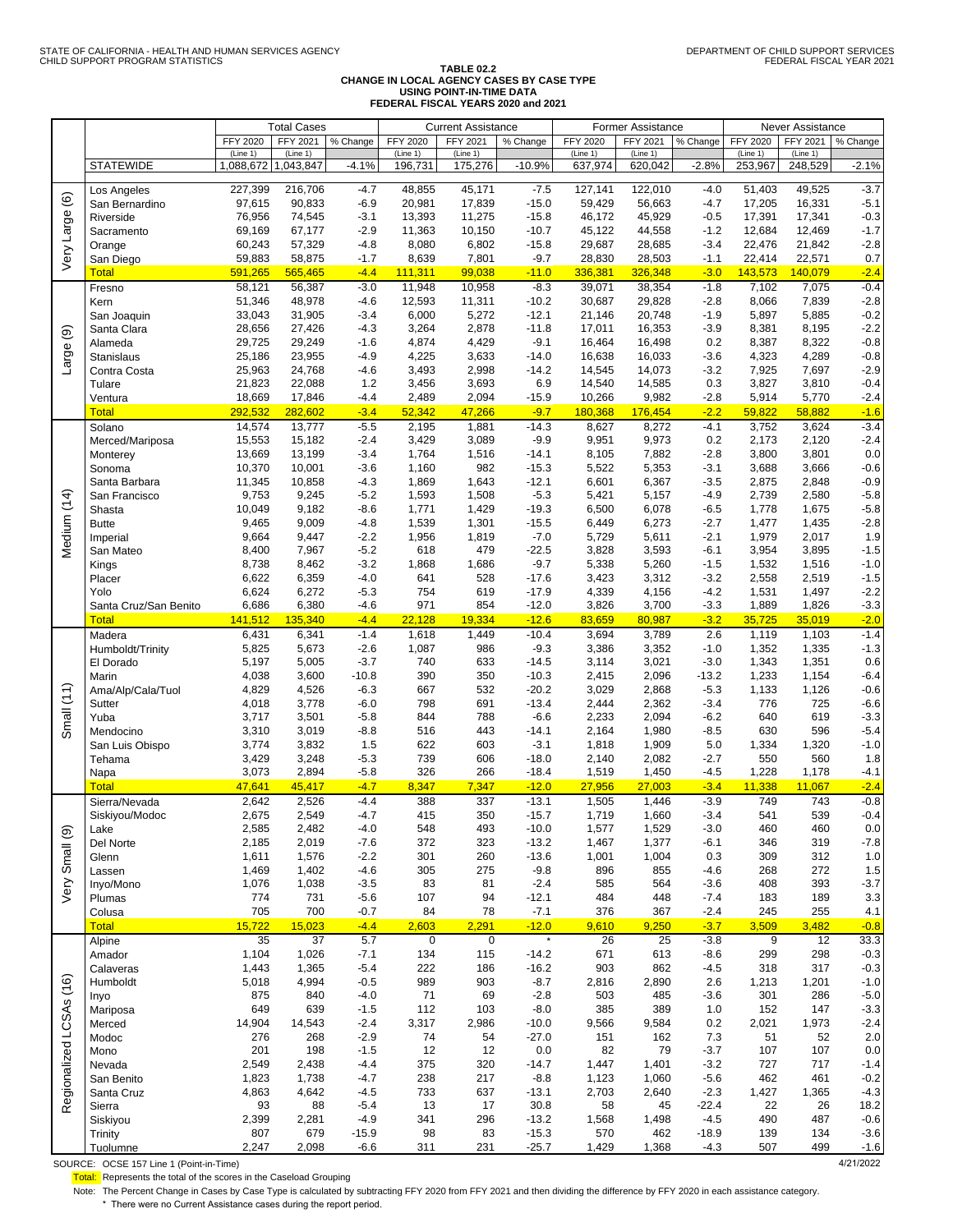|                         |                                         | Cases             | <b>Current Assistance</b> |              | Former Assistance        |              | Never Assistance |              |
|-------------------------|-----------------------------------------|-------------------|---------------------------|--------------|--------------------------|--------------|------------------|--------------|
|                         |                                         | (Line 1)          | Cases                     | Percentage   | Cases                    | Percentage   | Cases            | Percentage   |
|                         | <b>STATEWIDE</b>                        | 1,043,847         | 175,276                   | 16.8%        | 620,042                  | 59.4%        | 248,529          | 23.8%        |
|                         |                                         |                   |                           |              |                          |              |                  |              |
|                         | Los Angeles<br>San Bernardino           | 216,706<br>90,833 | 45,171<br>17,839          | 20.8<br>19.6 | 122,010<br>56,663        | 56.3<br>62.4 | 49,525<br>16,331 | 22.9<br>18.0 |
|                         | Riverside                               | 74,545            | 11,275                    | 15.1         | 45,929                   | 61.6         | 17,341           | 23.3         |
|                         | Sacramento                              | 67,177            | 10,150                    | 15.1         | 44,558                   | 66.3         | 12,469           | 18.6         |
|                         | Orange                                  | 57,329            | 6,802                     | 11.9         | 28,685                   | 50.0         | 21,842           | 38.1         |
| Very Large (6)          | San Diego                               | 58,875            | 7,801                     | 13.3         | 28,503                   | 48.4         | 22,571           | 38.3         |
|                         | <b>Total</b>                            | 565,465           | 99,038                    | 17.5         | 326,348                  | 57.7         | 140,079          | 24.8         |
|                         | Fresno                                  | 56,387            | 10,958                    | 19.4         | 38,354                   | 68.0         | 7,075            | 12.5         |
|                         | Kern                                    | 48,978            | 11,311                    | 23.1         | 29,828                   | 60.9         | 7,839            | 16.0         |
|                         | San Joaquin                             | 31,905            | 5,272                     | 16.5         | 20,748                   | 65.0         | 5,885            | 18.4         |
|                         | Santa Clara                             | 27,426            | 2,878                     | 10.5         | 16,353                   | 59.6         | 8,195            | 29.9         |
|                         | Alameda<br><b>Stanislaus</b>            | 29,249<br>23,955  | 4,429<br>3,633            | 15.1<br>15.2 | 16,498<br>16,033         | 56.4<br>66.9 | 8,322<br>4,289   | 28.5<br>17.9 |
| Large (9)               | Contra Costa                            | 24,768            | 2,998                     | 12.1         | 14,073                   | 56.8         | 7,697            | 31.1         |
|                         | Tulare                                  | 22,088            | 3,693                     | 16.7         | 14,585                   | 66.0         | 3,810            | 17.2         |
|                         | Ventura                                 | 17,846            | 2,094                     | 11.7         | 9,982                    | 55.9         | 5,770            | 32.3         |
|                         | <b>Total</b>                            | 282,602           | 47,266                    | 16.7         | 176,454                  | 62.4         | 58,882           | 20.8         |
|                         | Solano                                  | 13,777            | 1,881                     | 13.7         | 8,272                    | 60.0         | 3,624            | 26.3         |
|                         | Merced/Mariposa                         | 15,182            | 3,089                     | 20.3         | 9,973                    | 65.7         | 2,120            | 14.0         |
|                         | Monterey                                | 13,199            | 1,516                     | 11.5         | 7,882                    | 59.7         | 3,801            | 28.8         |
|                         | Sonoma                                  | 10,001            | 982                       | 9.8          | 5,353                    | 53.5         | 3,666            | 36.7         |
|                         | Santa Barbara                           | 10,858            | 1,643                     | 15.1         | 6,367                    | 58.6         | 2,848            | 26.2         |
|                         | San Francisco                           | 9,245             | 1,508                     | 16.3         | 5,157                    | 55.8         | 2,580            | 27.9         |
|                         | Shasta<br><b>Butte</b>                  | 9,182<br>9,009    | 1,429<br>1,301            | 15.6<br>14.4 | 6,078<br>6,273           | 66.2<br>69.6 | 1,675            | 18.2<br>15.9 |
|                         | Imperial                                | 9,447             | 1,819                     | 19.3         | 5,611                    | 59.4         | 1,435<br>2,017   | 21.4         |
| Medium (14)             | San Mateo                               | 7,967             | 479                       | 6.0          | 3,593                    | 45.1         | 3,895            | 48.9         |
|                         | Kings                                   | 8,462             | 1,686                     | 19.9         | 5,260                    | 62.2         | 1,516            | 17.9         |
|                         | Placer                                  | 6,359             | 528                       | 8.3          | 3,312                    | 52.1         | 2,519            | 39.6         |
|                         | Yolo                                    | 6,272             | 619                       | 9.9          | 4,156                    | 66.3         | 1,497            | 23.9         |
|                         | Santa Cruz/San Benito                   | 6,380             | 854                       | 13.4         | 3,700                    | 58.0         | 1,826            | 28.6         |
|                         | <b>Total</b>                            | 135,340           | 19,334                    | 14.3         | 80,987                   | 59.8         | 35,019           | 25.9         |
|                         | Madera                                  | 6,341             | 1,449                     | 22.9         | 3,789                    | 59.8         | 1,103            | 17.4         |
|                         | Humboldt/Trinity                        | 5,673             | 986                       | 17.4         | 3,352                    | 59.1         | 1,335            | 23.5         |
|                         | El Dorado<br>Marin                      | 5,005<br>3,600    | 633<br>350                | 12.6<br>9.7  | 3,021<br>2,096           | 60.4<br>58.2 | 1,351<br>1,154   | 27.0<br>32.1 |
|                         | Ama/Alp/Cala/Tuol                       | 4,526             | 532                       | 11.8         | 2,868                    | 63.4         | 1,126            | 24.9         |
| Small $(11)$            | <b>Sutter</b>                           | 3,778             | 691                       | 18.3         | 2,362                    | 62.5         | 725              | 19.2         |
|                         | Yuba                                    | 3,501             | 788                       | 22.5         | 2,094                    | 59.8         | 619              | 17.7         |
|                         | Mendocino                               | 3,019             | 443                       | 14.7         | 1,980                    | 65.6         | 596              | 19.7         |
|                         | San Luis Obispo                         | 3,832             | 603                       | 15.7         | 1,909                    | 49.8         | 1,320            | 34.4         |
|                         | Tehama                                  | 3,248             | 606                       | 18.7         | 2,082                    | 64.1         | 560              | 17.2         |
|                         | Napa                                    | 2,894             | 266                       | 9.2          | 1,450                    | 50.1         | 1,178            | 40.7         |
|                         | <b>Total</b>                            | 45,417            | 7,347                     | 16.2         | 27,003                   | 59.5         | 11,067           | 24.4         |
|                         | Sierra/Nevada<br>Siskiyou/Modoc         | 2,526<br>2,549    | 337<br>350                | 13.3<br>13.7 | 1,446<br>1,660           | 57.2<br>65.1 | 743<br>539       | 29.4<br>21.1 |
|                         | Lake                                    | 2,482             | 493                       | 19.9         | 1,529                    | 61.6         | 460              | 18.5         |
|                         | Del Norte                               | 2,019             | 323                       | 16.0         | 1,377                    | 68.2         | 319              | 15.8         |
|                         | Glenn                                   | 1,576             | 260                       | 16.5         | 1,004                    | 63.7         | 312              | 19.8         |
|                         | Lassen                                  | 1,402             | 275                       | 19.6         | 855                      | 61.0         | 272              | 19.4         |
| Very Small (9)          | Inyo/Mono                               | 1,038             | 81                        | 7.8          | 564                      | 54.3         | 393              | 37.9         |
|                         | Plumas                                  | 731               | 94                        | 12.9         | 448                      | 61.3         | 189              | 25.9         |
|                         | Colusa                                  | 700               | 78                        | 11.1         | 367                      | 52.4         | 255              | 36.4         |
|                         | <b>Total</b>                            | 15,023<br>37      | 2,291<br>$\mathsf 0$      | 15.2<br>0.0  | 9,250<br>$\overline{25}$ | 61.6         | 3,482            | 23.2         |
|                         | Alpine<br>Amador                        | 1,026             | 115                       | 11.2         | 613                      | 67.6<br>59.7 | 12<br>298        | 32.4<br>29.0 |
|                         | Calaveras                               | 1,365             | 186                       | 13.6         | 862                      | 63.2         | 317              | 23.2         |
|                         | Humboldt                                | 4,994             | 903                       | 18.1         | 2,890                    | 57.9         | 1,201            | 24.0         |
|                         | Inyo                                    | 840               | 69                        | 8.2          | 485                      | 57.7         | 286              | 34.0         |
|                         | Mariposa                                | 639               | 103                       | 16.1         | 389                      | 60.9         | 147              | 23.0         |
|                         | Merced                                  | 14,543            | 2,986                     | 20.5         | 9,584                    | 65.9         | 1,973            | 13.6         |
|                         | Modoc                                   | 268               | 54                        | 20.1         | 162                      | 60.4         | 52               | 19.4         |
|                         | Mono                                    | 198               | 12                        | 6.1          | 79                       | 39.9         | 107              | 54.0         |
| Regionalized LCSAs (16) | Nevada<br>San Benito                    | 2,438<br>1,738    | 320<br>217                | 13.1<br>12.5 | 1,401<br>1,060           | 57.5<br>61.0 | 717<br>461       | 29.4<br>26.5 |
|                         | Santa Cruz                              | 4,642             | 637                       | 13.7         | 2,640                    | 56.9         | 1,365            | 29.4         |
|                         | Sierra                                  | 88                | 17                        | 19.3         | 45                       | 51.1         | 26               | 29.5         |
|                         | Siskiyou                                | 2,281             | 296                       | 13.0         | 1,498                    | 65.7         | 487              | 21.4         |
|                         | Trinity                                 | 679               | 83                        | 12.2         | 462                      | 68.0         | 134              | 19.7         |
|                         | Tuolumne                                | 2,098             | 231                       | 11.0         | 1,368                    | 65.2         | 499              | 23.8         |
|                         | SOURCE: OCSE 157 Line 1 (Point-in-Time) |                   |                           |              |                          |              |                  | 4/21/2022    |

Total: Represents the total of the scores in the Caseload Grouping

Note: The Percentage of Cases in each assistance category is calculated by dividing the number of Cases in each assistance category by the total number of Cases for each individual LCSA.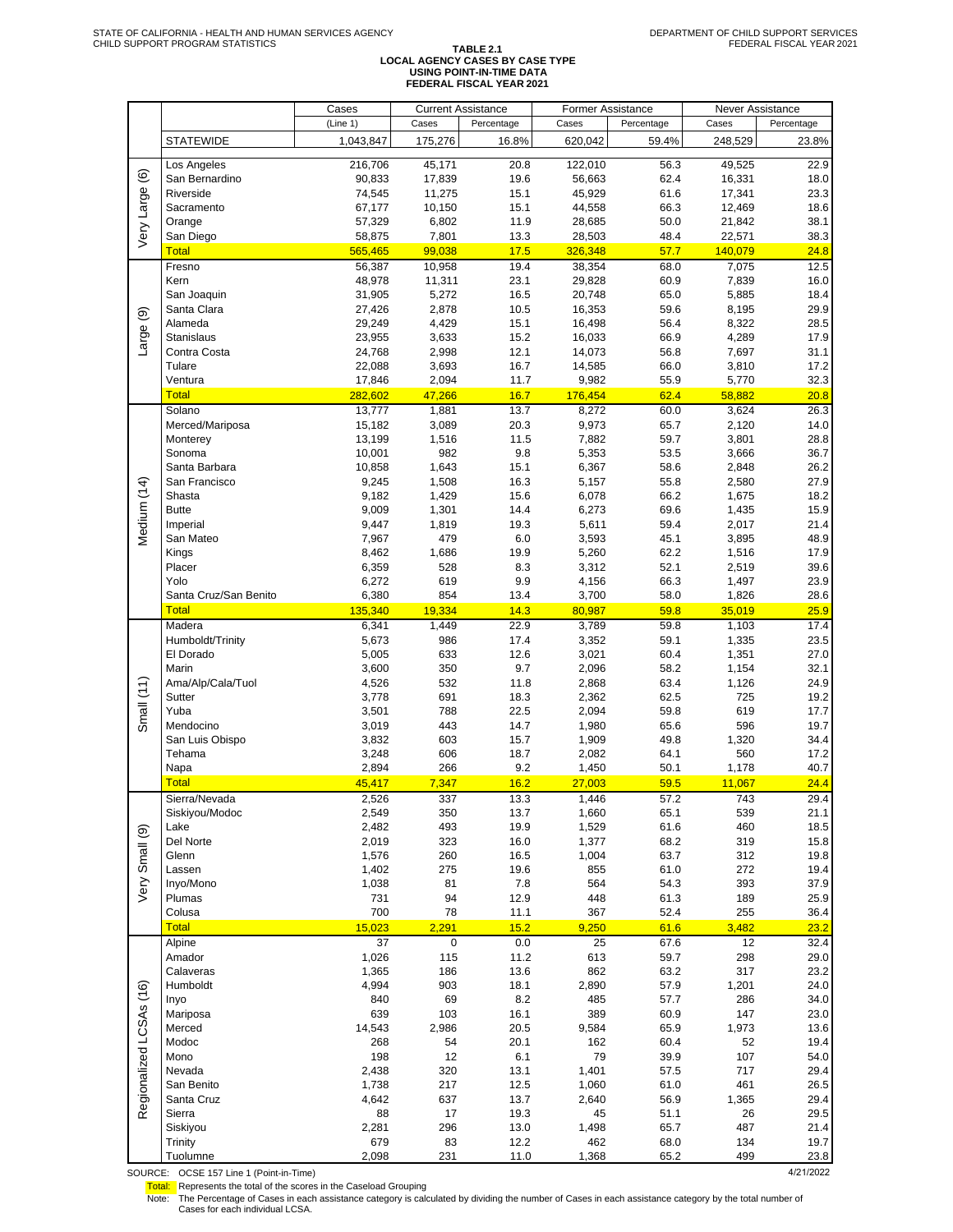# **TABLE 2.7 CHILDREN IN IV-D CASES USING POINT-IN-TIME DATA FEDERAL FISCAL YEAR 2021**

|                         |                                                    | Cases                 | Children in IV-D Cases |
|-------------------------|----------------------------------------------------|-----------------------|------------------------|
|                         | <b>STATEWIDE</b>                                   | (Line 1)<br>1,043,847 | (Line 4)<br>1,041,908  |
|                         | Los Angeles                                        | 216,706               | 222,225                |
|                         | San Bernardino                                     | 90,833                | 97,822                 |
|                         | Riverside                                          | 74,545                | 79,286                 |
|                         | Sacramento                                         | 67,177                | 63,623                 |
| Very Large (6)          | Orange                                             | 57,329                | 57,981                 |
|                         | San Diego<br><b>Total</b>                          | 58,875<br>565,465     | 61,609<br>582,546      |
|                         | Fresno                                             | 56,387                | 57,958                 |
|                         | Kern                                               | 48,978                | 52,403                 |
|                         | San Joaquin                                        | 31,905                | 33,648                 |
|                         | Santa Clara<br>Alameda                             | 27,426<br>29,249      | 23,038<br>27,243       |
| Large (9)               | <b>Stanislaus</b>                                  | 23,955                | 22,559                 |
|                         | Contra Costa                                       | 24,768                | 23,969                 |
|                         | Tulare                                             | 22,088                | 23,264                 |
|                         | Ventura                                            | 17,846                | 17,370                 |
|                         | <b>Total</b><br>Solano                             | 282,602<br>13,777     | 281,452<br>12,149      |
|                         | Merced/Mariposa                                    | 15,182                | 15,678                 |
|                         | Monterey                                           | 13,199                | 13,224                 |
|                         | Sonoma                                             | 10,001                | 9,088                  |
|                         | Santa Barbara                                      | 10,858                | 11,188                 |
| Medium (14)             | San Francisco<br>Shasta                            | 9,245<br>9,182        | 7,699<br>7,598         |
|                         | <b>Butte</b>                                       | 9,009                 | 7,320                  |
|                         | Imperial                                           | 9,447                 | 10,385                 |
|                         | San Mateo                                          | 7,967                 | 7,231                  |
|                         | Kings                                              | 8,462                 | 8,415                  |
|                         | Placer<br>Yolo                                     | 6,359<br>6,272        | 6,409<br>5,209         |
|                         | Santa Cruz/San Benito                              | 6,380                 | 6,162                  |
|                         | <b>Total</b>                                       | <b>135,340</b>        | 127,755                |
|                         | Madera                                             | 6,341                 | 7,307                  |
|                         | Humboldt/Trinity<br>El Dorado                      | 5,673<br>5,005        | 4,874<br>4,288         |
|                         | Marin                                              | 3,600                 | 2,124                  |
|                         | Ama/Alp/Cala/Tuol                                  | 4,526                 | 3,970                  |
| Small $(11)$            | Sutter                                             | 3,778                 | 3,773                  |
|                         | Yuba                                               | 3,501                 | 3,459                  |
|                         | Mendocino                                          | 3,019<br>3,832        | 2,720<br>4,334         |
|                         | San Luis Obispo<br>Tehama                          | 3,248                 | 2,901                  |
|                         | Napa                                               | 2,894                 | 2,717                  |
|                         | <u>Total</u>                                       | 45,417                | 42,467                 |
|                         | Sierra/Nevada                                      | 2,526                 | 2,168                  |
|                         | Siskiyou/Modoc<br>Lake                             | 2,549<br>2,482        | 2,303<br>2,390         |
|                         | Del Norte                                          | 2,019                 | 1,569                  |
|                         | Glenn                                              | 1,576                 | 1,534                  |
|                         | Lassen                                             | 1,402                 | 1,241                  |
| Very Small (9)          | Inyo/Mono<br>Plumas                                | 1,038<br>731          | 900<br>686             |
|                         | Colusa                                             | 700                   | 758                    |
|                         | <u>Total</u>                                       | 15,023                | 13,549                 |
|                         | Alpine                                             | 37                    | 20                     |
|                         | Amador<br>Calaveras                                | 1,026<br>1,365        | 971<br>1,285           |
|                         | Humboldt                                           | 4,994                 | 4,436                  |
|                         | Inyo                                               | 840                   | 685                    |
|                         | Mariposa                                           | 639                   | 632                    |
|                         | Merced                                             | 14,543                | 15,046                 |
|                         | Modoc<br>Mono                                      | 268<br>198            | 283<br>215             |
|                         | Nevada                                             | 2,438                 | 2,103                  |
|                         | San Benito                                         | 1,738                 | 1,780                  |
| Regionalized LCSAs (16) | Santa Cruz                                         | 4,642                 | 4,382                  |
|                         | Sierra                                             | 88                    | 65                     |
|                         | Siskiyou<br>Trinity                                | 2,281<br>679          | 2,020<br>438           |
|                         | Tuolumne                                           | 2,098                 | 1,694                  |
| SOLIDOE:                | OCSE 157 Lines 1 (Doint-in-Time) A (Doint-in-Time) |                       | 1/21/2022              |

SOURCE: OCSE 157 Lines 1 (Point-in-Time), 4 (Point-in-Time)<br> **Total:** Represents the total of the scores in the Caseload Grouping<br>
Note: There is no calculation in this table, only data. Due to adjustments made to the OCSE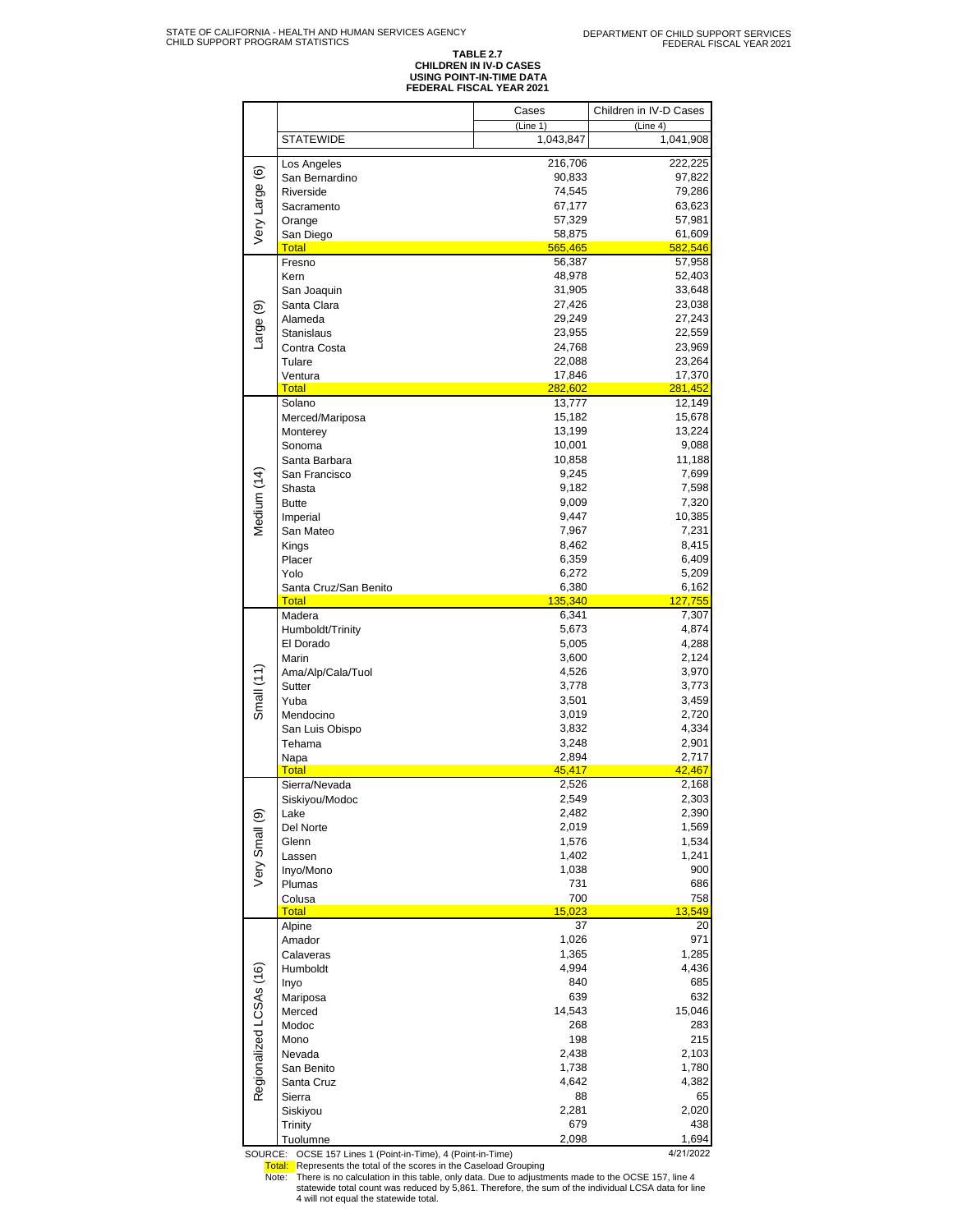# TABLE 3.3<br>SERVICE OF SUMMONS AND COMPLAINT<br>FEDERAL FISCAL YEAR 2021<br>FEDERAL FISCAL YEAR 2021

|                         |                               | <b>Cases Requiring</b><br>a Support Order | Cases with Alleged Fathers or<br><b>Obligors Successfully</b><br>Served with a Summons and<br>Complaint During the Fiscal Year | Percent of Cases Requiring a<br>Support Order with Alleged Fathers<br>or Obligors Served with a Summons<br>and Complaint<br>(SPM 5A) |
|-------------------------|-------------------------------|-------------------------------------------|--------------------------------------------------------------------------------------------------------------------------------|--------------------------------------------------------------------------------------------------------------------------------------|
|                         | <b>STATEWIDE</b>              | (Line 12 + Line 17)<br>148,643            | (Line 43)<br>43,749                                                                                                            | 29.4%                                                                                                                                |
|                         |                               |                                           |                                                                                                                                |                                                                                                                                      |
|                         | Los Angeles<br>San Bernardino | 37,205<br>15,553                          | 9,288<br>4,457                                                                                                                 | 25.0<br>28.7                                                                                                                         |
|                         | Riverside                     | 11,256                                    | 3,410                                                                                                                          | 30.3                                                                                                                                 |
|                         | Sacramento                    | 8,849                                     | 2,561                                                                                                                          | 28.9                                                                                                                                 |
| Very Large (6)          | Orange                        | 6,265<br>11,083                           | 1,913<br>2,734                                                                                                                 | 30.5<br>24.7                                                                                                                         |
|                         | San Diego<br><b>Total</b>     | 90,211                                    | 24,363                                                                                                                         | 27.0                                                                                                                                 |
|                         | Fresno                        | 7,321                                     | 2,684                                                                                                                          | 36.7                                                                                                                                 |
|                         | Kern                          | 9,590                                     | 3,056                                                                                                                          | 31.9                                                                                                                                 |
|                         | San Joaquin<br>Santa Clara    | 4,637<br>2,757                            | 1,341<br>921                                                                                                                   | 28.9<br>33.4                                                                                                                         |
| Large (9)               | Alameda                       | 3,704                                     | 1,176                                                                                                                          | 31.7                                                                                                                                 |
|                         | <b>Stanislaus</b>             | 1,983                                     | 771                                                                                                                            | 38.9                                                                                                                                 |
|                         | Contra Costa                  | 2,454                                     | 757                                                                                                                            | 30.8                                                                                                                                 |
|                         | Tulare<br>Ventura             | 2,767<br>1,540                            | 855<br>586                                                                                                                     | 30.9<br>38.1                                                                                                                         |
|                         | <b>Total</b>                  | 36,753                                    | 12,147                                                                                                                         | 33.1                                                                                                                                 |
|                         | Solano                        | 1,392                                     | 606                                                                                                                            | 43.5                                                                                                                                 |
|                         | Merced/Mariposa               | 2,088                                     | 754                                                                                                                            | 36.1                                                                                                                                 |
|                         | Monterey<br>Sonoma            | 1,330<br>912                              | 447<br>439                                                                                                                     | 33.6<br>48.1                                                                                                                         |
|                         | Santa Barbara                 | 1,237                                     | 373                                                                                                                            | 30.2                                                                                                                                 |
|                         | San Francisco                 | 1,145                                     | 286                                                                                                                            | 25.0                                                                                                                                 |
| Medium (14)             | Shasta                        | 1,004                                     | 243                                                                                                                            | 24.2                                                                                                                                 |
|                         | <b>Butte</b><br>Imperial      | 790<br>1,522                              | 188<br>525                                                                                                                     | 23.8<br>34.5                                                                                                                         |
|                         | San Mateo                     | 726                                       | 293                                                                                                                            | 40.4                                                                                                                                 |
|                         | Kings                         | 1,091                                     | 369                                                                                                                            | 33.8                                                                                                                                 |
|                         | Placer                        | 421                                       | 228                                                                                                                            | 54.2                                                                                                                                 |
|                         | Yolo<br>Santa Cruz/San Benito | 575<br>780                                | 192<br>151                                                                                                                     | 33.4<br>19.4                                                                                                                         |
|                         | <b>Total</b>                  | 15,013                                    | 5,094                                                                                                                          | 33.9                                                                                                                                 |
|                         | Madera                        | 902                                       | 292                                                                                                                            | 32.4                                                                                                                                 |
|                         | Humboldt/Trinity<br>El Dorado | 602<br>338                                | 154<br>117                                                                                                                     | 25.6<br>34.6                                                                                                                         |
|                         | Marin                         | 244                                       | 72                                                                                                                             | 29.5                                                                                                                                 |
|                         | Ama/Alp/Cala/Tuol             | 329                                       | 132                                                                                                                            | 40.1                                                                                                                                 |
| Small $(11)$            | Sutter                        | 557                                       | 152                                                                                                                            | 27.3                                                                                                                                 |
|                         | Yuba<br>Mendocino             | 600<br>333                                | 159<br>109                                                                                                                     | 26.5<br>32.7                                                                                                                         |
|                         | San Luis Obispo               | 449                                       | 159                                                                                                                            | 35.4                                                                                                                                 |
|                         | Tehama                        | 398                                       | 112                                                                                                                            | 28.1                                                                                                                                 |
|                         | Napa<br><b>Total</b>          | 281<br>5,033                              | 92<br>1,550                                                                                                                    | 32.7<br>30.8                                                                                                                         |
|                         | Sierra/Nevada                 | 223                                       | 87                                                                                                                             | 39.0                                                                                                                                 |
|                         | Siskiyou/Modoc                | 268                                       | 67                                                                                                                             | 25.0                                                                                                                                 |
|                         | Lake                          | 311                                       | 104                                                                                                                            | 33.4                                                                                                                                 |
|                         | Del Norte<br>Glenn            | 221<br>174                                | 65<br>80                                                                                                                       | 29.4<br>46.0                                                                                                                         |
| Very Small (9)          | Lassen                        | 198                                       | 88                                                                                                                             | 44.4                                                                                                                                 |
|                         | Inyo/Mono                     | 74                                        | 37                                                                                                                             | 50.0                                                                                                                                 |
|                         | Plumas                        | 45                                        | 25                                                                                                                             | 55.6                                                                                                                                 |
|                         | Colusa<br><b>Total</b>        | 119<br>1,633                              | 42<br>595                                                                                                                      | 35.3<br>36.4                                                                                                                         |
|                         | Alpine                        | $\mathbf{1}$                              | $\overline{2}$                                                                                                                 | 200.0                                                                                                                                |
|                         | Amador                        | 81                                        | 32                                                                                                                             | 39.5                                                                                                                                 |
|                         | Calaveras<br>Humboldt         | 112<br>538                                | 47<br>137                                                                                                                      | 42.0<br>25.5                                                                                                                         |
|                         | Inyo                          | 51                                        | 25                                                                                                                             | 49.0                                                                                                                                 |
|                         | Mariposa                      | 85                                        | 9                                                                                                                              | 10.6                                                                                                                                 |
| Regionalized LCSAs (16) | Merced                        | 2,003                                     | 745                                                                                                                            | 37.2                                                                                                                                 |
|                         | Modoc<br>Mono                 | 41<br>23                                  | 8<br>12                                                                                                                        | 19.5<br>52.2                                                                                                                         |
|                         | Nevada                        | 209                                       | 83                                                                                                                             | 39.7                                                                                                                                 |
|                         | San Benito                    | 205                                       | 57                                                                                                                             | 27.8                                                                                                                                 |
|                         | Santa Cruz<br>Sierra          | 575                                       | 94<br>4                                                                                                                        | 16.3                                                                                                                                 |
|                         | Siskiyou                      | 14<br>227                                 | 59                                                                                                                             | 28.6<br>26.0                                                                                                                         |
|                         | Trinity                       | 64                                        | 17                                                                                                                             | 26.6                                                                                                                                 |
|                         | Tuolumne                      | 135                                       | 51                                                                                                                             | 37.8                                                                                                                                 |

SOURCE: OCSE 157 Lines 12 (Point-in-Time), 17 (Unduplicated Aggregate Count - FFY); and CS 1257 Line 43 (Unduplicated Aggregate Count - FFY) 4/21/2022<br>T<mark>otal: </mark>Represents the total of the scores in the Caseload Gro

Note: The formula for SPM 5A is line 43 divided by the sum of lines 12 and 17.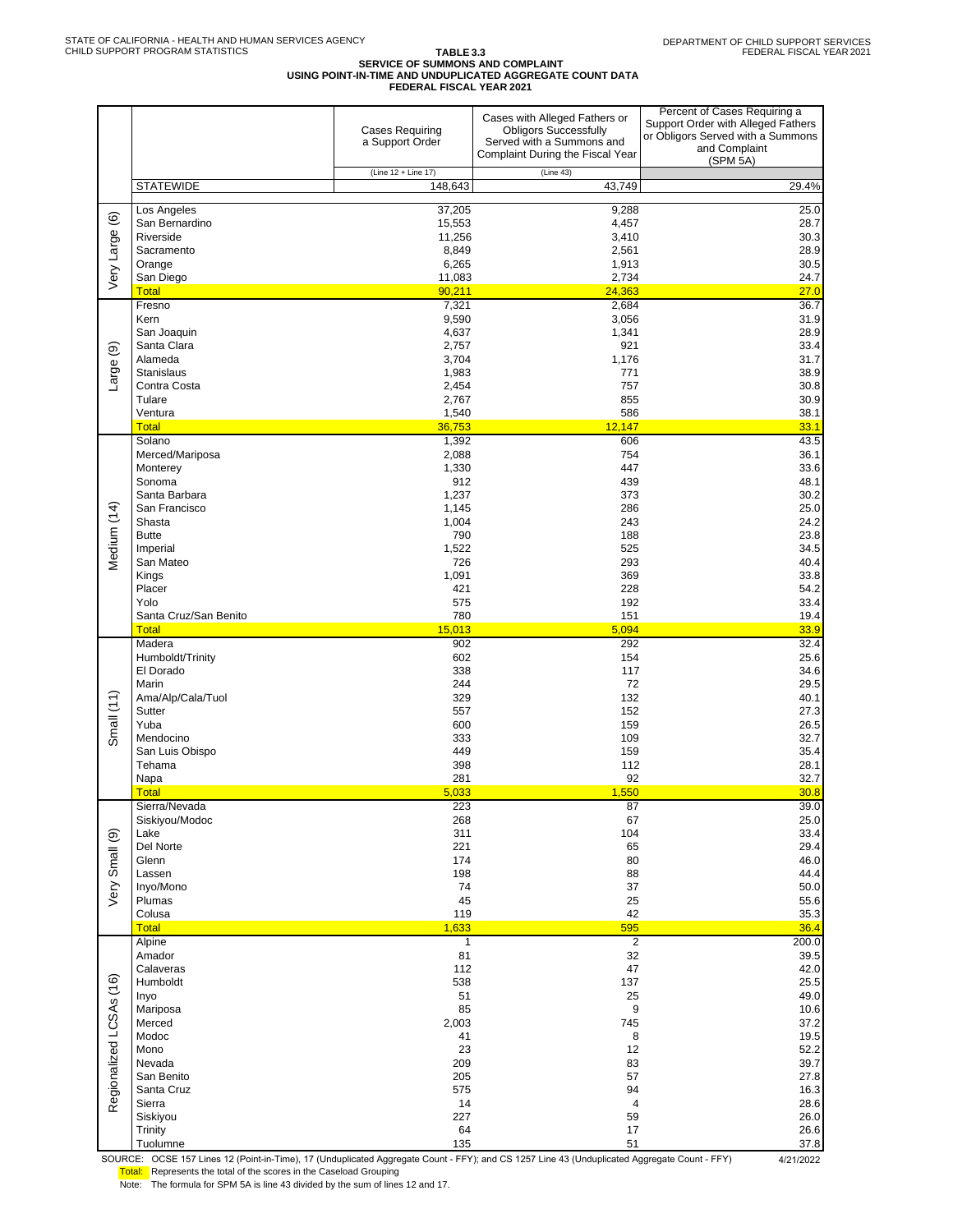# TABLE 3.4<br>STATEWIDE COMPARISON OF SUPPORT ORDERS ESTABLISHED<br>ISING POINT-IN-TIME DATA<br>FEDERAL FISCAL YEAR 2021

|                         |                                                             | Cases            | Percent of Cases | Cases with<br><b>Support Orders</b><br>Established | Percent of<br>Cases with Support<br><b>Orders Established</b> | Support Order to<br><b>Cases Differential</b> |
|-------------------------|-------------------------------------------------------------|------------------|------------------|----------------------------------------------------|---------------------------------------------------------------|-----------------------------------------------|
|                         |                                                             | (Line 1)         |                  | (Line 2)                                           |                                                               |                                               |
|                         | <b>STATEWIDE</b>                                            | 1,043,847        |                  | 968,217                                            |                                                               |                                               |
|                         | Los Angeles                                                 | 216,706          | 20.8             | 196,720                                            | 20.3                                                          | $-0.5$                                        |
| Very Large (6)          | San Bernardino                                              | 90,833           | 8.7              | 82,489                                             | 8.5                                                           | $-0.2$                                        |
|                         | Riverside                                                   | 74,545           | 7.1              | 68,887                                             | 7.1                                                           | 0.0                                           |
|                         | Sacramento<br>Orange                                        | 67,177<br>57,329 | 6.4<br>5.5       | 62,864<br>54,083                                   | 6.5<br>5.6                                                    | 0.1<br>0.1                                    |
|                         | San Diego                                                   | 58,875           | 5.6              | 51,841                                             | 5.4                                                           | $-0.2$                                        |
|                         | <b>Total</b>                                                | 565,465          | 54.2             | 516,884                                            | 53.4                                                          | $-0.8$                                        |
|                         | Fresno                                                      | 56,387           | 5.4              | 53,207                                             | 5.5                                                           | 0.1                                           |
|                         | Kern                                                        | 48,978           | 4.7              | 45,157                                             | 4.7                                                           | 0.0                                           |
|                         | San Joaquin                                                 | 31,905           | 3.1              | 29,465                                             | 3.0                                                           | $-0.1$                                        |
|                         | Santa Clara<br>Alameda                                      | 27,426<br>29,249 | 2.6<br>2.8       | 26,119<br>27,352                                   | 2.7<br>2.8                                                    | 0.1<br>0.0                                    |
| Large (9)               | Stanislaus                                                  | 23,955           | 2.3              | 23,198                                             | 2.4                                                           | 0.1                                           |
|                         | Contra Costa                                                | 24,768           | 2.4              | 23,688                                             | 2.4                                                           | 0.0                                           |
|                         | Tulare                                                      | 22,088           | 2.1              | 20,566                                             | 2.1                                                           | 0.0                                           |
|                         | Ventura                                                     | 17,846           | 1.7              | 17,114                                             | 1.8                                                           | 0.1                                           |
|                         | <b>Total</b>                                                | 282,602          | 27.1             | 265,866                                            | 27.5                                                          | 0.4                                           |
|                         | Solano                                                      | 13,777           | 1.3              | 13,236                                             | 1.4                                                           | 0.1                                           |
|                         | Merced/Mariposa                                             | 15,182           | 1.5<br>1.3       | 14,173                                             | 1.5                                                           | 0.0                                           |
|                         | Monterey<br>Sonoma                                          | 13,199<br>10,001 | 1.0              | 12,704<br>9,622                                    | 1.3<br>1.0                                                    | 0.0<br>0.0                                    |
|                         | Santa Barbara                                               | 10,858           | 1.0              | 10,329                                             | 1.1                                                           | 0.1                                           |
|                         | San Francisco                                               | 9,245            | 0.9              | 8,559                                              | 0.9                                                           | 0.0                                           |
| Medium (14)             | Shasta                                                      | 9,182            | 0.9              | 8,699                                              | 0.9                                                           | 0.0                                           |
|                         | <b>Butte</b>                                                | 9,009            | 0.9              | 8,622                                              | 0.9                                                           | 0.0                                           |
|                         | Imperial                                                    | 9,447            | 0.9              | 8,581                                              | 0.9                                                           | 0.0                                           |
|                         | San Mateo                                                   | 7,967            | 0.8              | 7,630                                              | 0.8                                                           | 0.0                                           |
|                         | Kings<br>Placer                                             | 8,462<br>6,359   | 0.8<br>0.6       | 7,939<br>6,204                                     | 0.8<br>0.6                                                    | 0.0<br>0.0                                    |
|                         | Yolo                                                        | 6,272            | 0.6              | 5,976                                              | 0.6                                                           | 0.0                                           |
|                         | Santa Cruz/San Benito                                       | 6,380            | 0.6              | 5,912                                              | 0.6                                                           | 0.0                                           |
|                         | <b>Total</b>                                                | 135,340          | 13.0             | 128,186                                            | 13.2                                                          | 0.2                                           |
|                         | Madera                                                      | 6,341            | 0.6              | 6,009                                              | 0.6                                                           | 0.0                                           |
|                         | Humboldt/Trinity                                            | 5,673            | 0.5              | 5,351                                              | 0.6                                                           | 0.1                                           |
|                         | El Dorado                                                   | 5,005            | 0.5              | 4,872                                              | 0.5                                                           | 0.0                                           |
|                         | Marin<br>Ama/Alp/Cala/Tuol                                  | 3,600<br>4,526   | 0.3<br>0.4       | 3,449<br>4,397                                     | 0.4<br>0.5                                                    | 0.1<br>0.1                                    |
| Small $(11)$            | Sutter                                                      | 3,778            | 0.4              | 3,482                                              | 0.4                                                           | 0.0                                           |
|                         | Yuba                                                        | 3,501            | 0.3              | 3,180                                              | 0.3                                                           | 0.0                                           |
|                         | Mendocino                                                   | 3,019            | 0.3              | 2,840                                              | 0.3                                                           | 0.0                                           |
|                         | San Luis Obispo                                             | 3,832            | 0.4              | 3,620                                              | 0.4                                                           | 0.0                                           |
|                         | Tehama                                                      | 3,248            | 0.3              | 3,054                                              | 0.3                                                           | 0.0                                           |
|                         | Napa<br><b>Total</b>                                        | 2,894<br>45,417  | 0.3<br>4.4       | 2,794<br>43.048                                    | 0.3<br>4.4                                                    | 0.0<br>0.0                                    |
|                         | Sierra/Nevada                                               | 2,526            | 0.2              | 2,404                                              | 0.2                                                           | 0.0                                           |
|                         | Siskiyou/Modoc                                              | 2,549            | 0.2              | 2,395                                              | 0.2                                                           | 0.0                                           |
|                         | Lake                                                        | 2,482            | 0.2              | 2,325                                              | 0.2                                                           | 0.0                                           |
| Very Small (9)          | Del Norte                                                   | 2,019            | 0.2              | 1,906                                              | 0.2                                                           | 0.0                                           |
|                         | Glenn                                                       | 1,576            | 0.2              | 1,526                                              | 0.2                                                           | 0.0                                           |
|                         | Lassen                                                      | 1,402            | 0.1              | 1,317                                              | 0.1                                                           | 0.0                                           |
|                         | Inyo/Mono<br>Plumas                                         | 1,038<br>731     | 0.1<br>0.1       | 1,009<br>715                                       | 0.1<br>0.1                                                    | 0.0<br>0.0                                    |
|                         | Colusa                                                      | 700              | 0.1              | 636                                                | 0.1                                                           | 0.0                                           |
|                         | <b>Total</b>                                                | 15,023           | 1.4              | 14,233                                             | 1.5                                                           | 0.1                                           |
|                         | Alpine                                                      | $\overline{37}$  | 0.0              | 37                                                 | 0.0                                                           | 0.0                                           |
|                         | Amador                                                      | 1,026            | 0.1              | 1,002                                              | 0.1                                                           | 0.0                                           |
|                         | Calaveras                                                   | 1,365            | 0.1              | 1,318                                              | 0.1                                                           | 0.0                                           |
|                         | Humboldt<br>Inyo                                            | 4,994<br>840     | 0.5<br>0.1       | 4,703<br>822                                       | 0.5<br>0.1                                                    | 0.0<br>0.0                                    |
|                         | Mariposa                                                    | 639              | 0.1              | 575                                                | 0.1                                                           | 0.0                                           |
| Regionalized LCSAs (16) | Merced                                                      | 14,543           | 1.4              | 13,598                                             | 1.4                                                           | 0.0                                           |
|                         | Modoc                                                       | 268              | 0.0              | 243                                                | 0.0                                                           | 0.0                                           |
|                         | Mono                                                        | 198              | 0.0              | 187                                                | 0.0                                                           | 0.0                                           |
|                         | Nevada                                                      | 2,438            | 0.2              | 2,322                                              | 0.2                                                           | 0.0                                           |
|                         | San Benito                                                  | 1,738            | 0.2              | 1,641                                              | 0.2                                                           | 0.0                                           |
|                         | Santa Cruz<br>Sierra                                        | 4,642<br>88      | 0.4<br>0.0       | 4,271<br>82                                        | 0.4<br>0.0                                                    | 0.0<br>0.0                                    |
|                         | Siskiyou                                                    | 2,281            | 0.2              | 2,152                                              | 0.2                                                           | 0.0                                           |
|                         | Trinity                                                     | 679              | 0.1              | 648                                                | 0.1                                                           | 0.0                                           |
|                         | Tuolumne                                                    | 2,098            | 0.2              | 2,040                                              | 0.2                                                           | 0.0                                           |
|                         | SOURCE: OCSE 157 Lines 1 (Point-in-Time), 2 (Point-in-Time) |                  |                  |                                                    |                                                               | 4/21/2022                                     |

Total: Represents the total of the scores in the Caseload Grouping

Note: The formula for Percent of Cases and Percent of Cases with Support Orders Established are calculated by taking the individual LCSA data and dividing by<br>the total Cases and Cases with Support Orders Established statew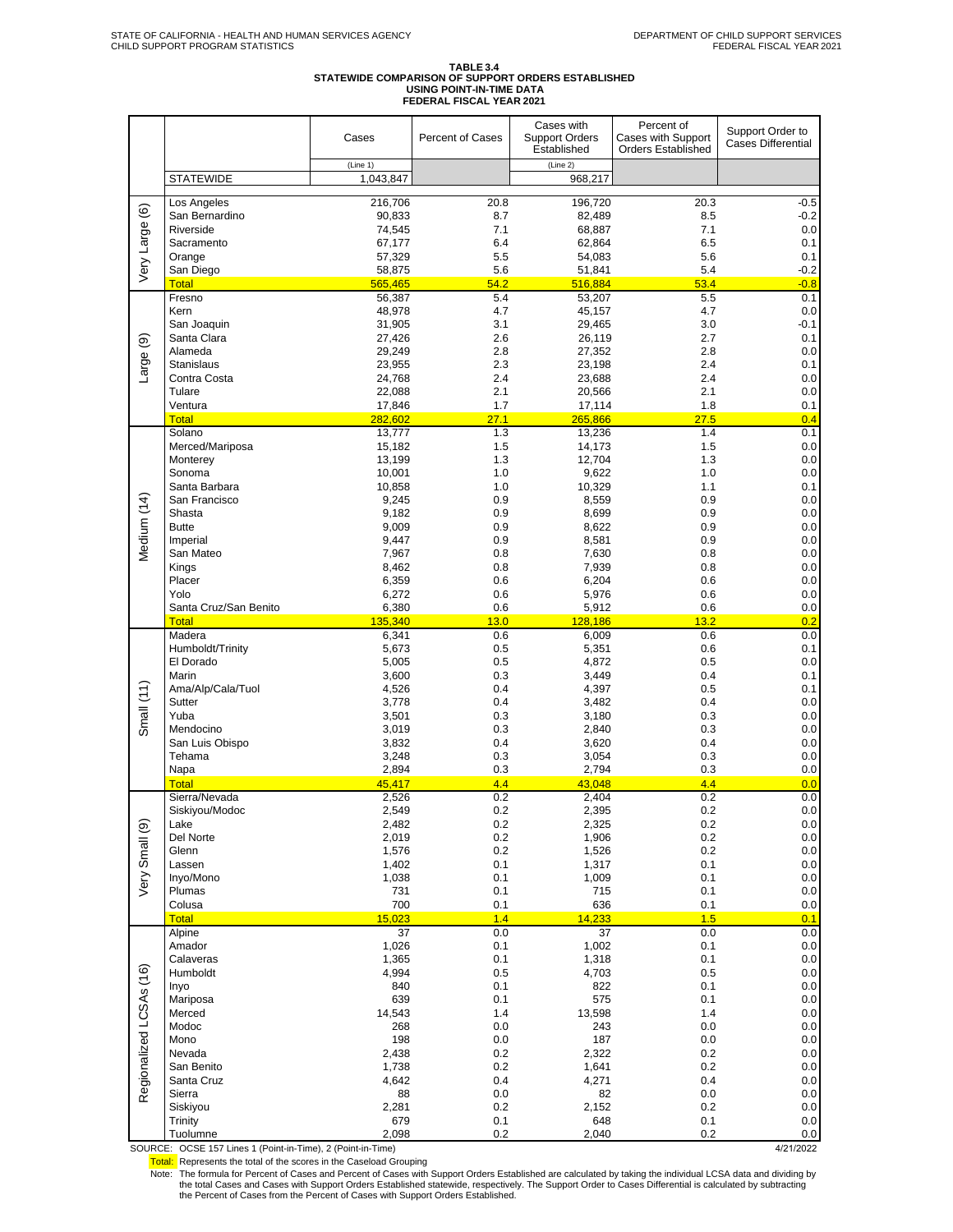# TABLE 3.5<br>SUPPORT ORDERS ESTABLISHED DURING REPORT PERIOD<br>ISING POINT-IN-TIME AND UNDUPLICATED AGGREGATE COUNT DATA<br>FEDERAL FISCAL YEAR 2021

|                         |                                 | Cases Requiring a<br>Support Order | Cases with Orders<br><b>Established During</b><br>the Fiscal Year | <b>Cases Requiring Services</b><br>to Establish a<br>Support Order | Percent of Cases with<br>a Support Order<br><b>Established During</b><br>Report Period (SPM 3) |
|-------------------------|---------------------------------|------------------------------------|-------------------------------------------------------------------|--------------------------------------------------------------------|------------------------------------------------------------------------------------------------|
|                         | <b>STATEWIDE</b>                | (Line 12 + Line 17)<br>148,643     | (Line 17)<br>49,842                                               | (Line 12)<br>98,801                                                | 33.5%                                                                                          |
|                         |                                 |                                    |                                                                   |                                                                    |                                                                                                |
|                         | Los Angeles<br>San Bernardino   | 37,205<br>15,553                   | 10,228<br>4,686                                                   | 26,977<br>10,867                                                   | 27.5<br>30.1                                                                                   |
| Very Large (6)          | Riverside                       | 11,256                             | 3,543                                                             | 7,713                                                              | 31.5                                                                                           |
|                         | Sacramento                      | 8,849                              | 2,894                                                             | 5,955                                                              | 32.7                                                                                           |
|                         | Orange                          | 6,265                              | 2,374                                                             | 3,891                                                              | 37.9                                                                                           |
|                         | San Diego<br><b>Total</b>       | 11,083<br>90,211                   | 3,115<br>26,840                                                   | 7,968<br>63,371                                                    | 28.1<br>29.8                                                                                   |
|                         | Fresno                          | 7,321                              | 2,753                                                             | 4,568                                                              | 37.6                                                                                           |
|                         | Kern                            | 9,590                              | 3,372                                                             | 6,218                                                              | 35.2                                                                                           |
|                         | San Joaquin                     | 4,637                              | 1,558                                                             | 3,079                                                              | 33.6                                                                                           |
|                         | Santa Clara<br>Alameda          | 2,757<br>3,704                     | 1,090                                                             | 1,667                                                              | 39.5<br>35.6                                                                                   |
| Large (9)               | <b>Stanislaus</b>               | 1,983                              | 1,318<br>919                                                      | 2,386<br>1,064                                                     | 46.3                                                                                           |
|                         | Contra Costa                    | 2,454                              | 1,201                                                             | 1,253                                                              | 48.9                                                                                           |
|                         | Tulare                          | 2,767                              | 914                                                               | 1,853                                                              | 33.0                                                                                           |
|                         | Ventura                         | 1,540                              | 689                                                               | 851                                                                | 44.7                                                                                           |
|                         | <b>Total</b><br>Solano          | 36,753<br>1,392                    | 13,814<br>738                                                     | 22,939<br>654                                                      | 37.6<br>53.0                                                                                   |
|                         | Merced/Mariposa                 | 2,088                              | 822                                                               | 1.266                                                              | 39.4                                                                                           |
|                         | Monterey                        | 1,330                              | 725                                                               | 605                                                                | 54.5                                                                                           |
|                         | Sonoma                          | 912                                | 502                                                               | 410                                                                | 55.0                                                                                           |
|                         | Santa Barbara                   | 1,237                              | 517                                                               | 720                                                                | 41.8                                                                                           |
| Medium (14)             | San Francisco<br>Shasta         | 1,145<br>1,004                     | 395<br>384                                                        | 750<br>620                                                         | 34.5<br>38.2                                                                                   |
|                         | <b>Butte</b>                    | 790                                | 288                                                               | 502                                                                | 36.5                                                                                           |
|                         | Imperial                        | 1,522                              | 520                                                               | 1,002                                                              | 34.2                                                                                           |
|                         | San Mateo                       | 726                                | 335                                                               | 391                                                                | 46.1                                                                                           |
|                         | Kings                           | 1,091                              | 444                                                               | 647                                                                | 40.7                                                                                           |
|                         | Placer<br>Yolo                  | 421<br>575                         | 236<br>214                                                        | 185<br>361                                                         | 56.1<br>37.2                                                                                   |
|                         | Santa Cruz/San Benito           | 780                                | 244                                                               | 536                                                                | 31.3                                                                                           |
|                         | <b>Total</b>                    | 15,013                             | 6,364                                                             | 8,649                                                              | 42.4                                                                                           |
|                         | Madera                          | 902                                | 459                                                               | 443                                                                | 50.9                                                                                           |
|                         | Humboldt/Trinity<br>El Dorado   | 602<br>338                         | 234<br>169                                                        | 368<br>169                                                         | 38.9<br>50.0                                                                                   |
|                         | Marin                           | 244                                | 81                                                                | 163                                                                | 33.2                                                                                           |
|                         | Ama/Alp/Cala/Tuol               | 329                                | 176                                                               | 153                                                                | 53.5                                                                                           |
| Small(11)               | Sutter                          | 557                                | 179                                                               | 378                                                                | 32.1                                                                                           |
|                         | Yuba                            | 600                                | 181                                                               | 419                                                                | 30.2                                                                                           |
|                         | Mendocino<br>San Luis Obispo    | 333<br>449                         | 125<br>204                                                        | 208<br>245                                                         | 37.5<br>45.4                                                                                   |
|                         | Tehama                          | 398                                | 158                                                               | 240                                                                | 39.7                                                                                           |
|                         | Napa                            | 281                                | 163                                                               | 118                                                                | 58.0                                                                                           |
|                         | <b>Total</b>                    | 5,033                              | 2,129                                                             | 2,904                                                              | 42.3                                                                                           |
|                         | Sierra/Nevada<br>Siskiyou/Modoc | 223<br>268                         | 91<br>91                                                          | 132<br>177                                                         | 40.8<br>34.0                                                                                   |
|                         | Lake                            | 311                                | 118                                                               | 193                                                                | 37.9                                                                                           |
|                         | Del Norte                       | 221                                | 81                                                                | 140                                                                | 36.7                                                                                           |
| Very Small (9)          | Glenn                           | 174                                | 101                                                               | 73                                                                 | 58.0                                                                                           |
|                         | Lassen                          | 198                                | 102                                                               | 96                                                                 | 51.5                                                                                           |
|                         | Inyo/Mono<br>Plumas             | 74<br>45                           | 41<br>28                                                          | 33<br>17                                                           | 55.4<br>62.2                                                                                   |
|                         | Colusa                          | 119                                | 42                                                                | $77 \,$                                                            | 35.3                                                                                           |
|                         | <b>Total</b>                    | 1,633                              | 695                                                               | 938                                                                | 42.6                                                                                           |
|                         | Alpine                          | $\overline{1}$                     | $\overline{1}$                                                    | $\overline{0}$                                                     | 100.0                                                                                          |
|                         | Amador                          | 81                                 | 55                                                                | 26                                                                 | 67.9                                                                                           |
|                         | Calaveras<br>Humboldt           | 112<br>538                         | 62<br>202                                                         | 50<br>336                                                          | 55.4<br>37.5                                                                                   |
|                         | Inyo                            | 51                                 | 30                                                                | 21                                                                 | 58.8                                                                                           |
| Regionalized LCSAs (16) | Mariposa                        | 85                                 | 14                                                                | 71                                                                 | 16.5                                                                                           |
|                         | Merced                          | 2,003                              | 808                                                               | 1,195                                                              | 40.3                                                                                           |
|                         | Modoc<br>Mono                   | 41<br>23                           | 14<br>11                                                          | 27<br>12                                                           | 34.1<br>47.8                                                                                   |
|                         | Nevada                          | 209                                | 84                                                                | 125                                                                | 40.2                                                                                           |
|                         | San Benito                      | 205                                | 93                                                                | 112                                                                | 45.4                                                                                           |
|                         | Santa Cruz                      | 575                                | 151                                                               | 424                                                                | 26.3                                                                                           |
|                         | Sierra                          | 14                                 | $\boldsymbol{7}$                                                  | $\overline{7}$                                                     | 50.0                                                                                           |
|                         | Siskiyou<br>Trinity             | 227<br>64                          | 77<br>32                                                          | 150<br>32                                                          | 33.9<br>50.0                                                                                   |
|                         | Tuolumne                        | 135                                | 58                                                                | 77                                                                 | 43.0                                                                                           |

SOURCE: OCSE 157 Lines 12 (Point-in-Time), 17 (Unduplicated Aggregate Count - FFY)<br>Total: Represents the total of the scores in the Caseload Grouping

Note: The formula for SPM 3 is line 17 divided by the sum of lines 12 and 17.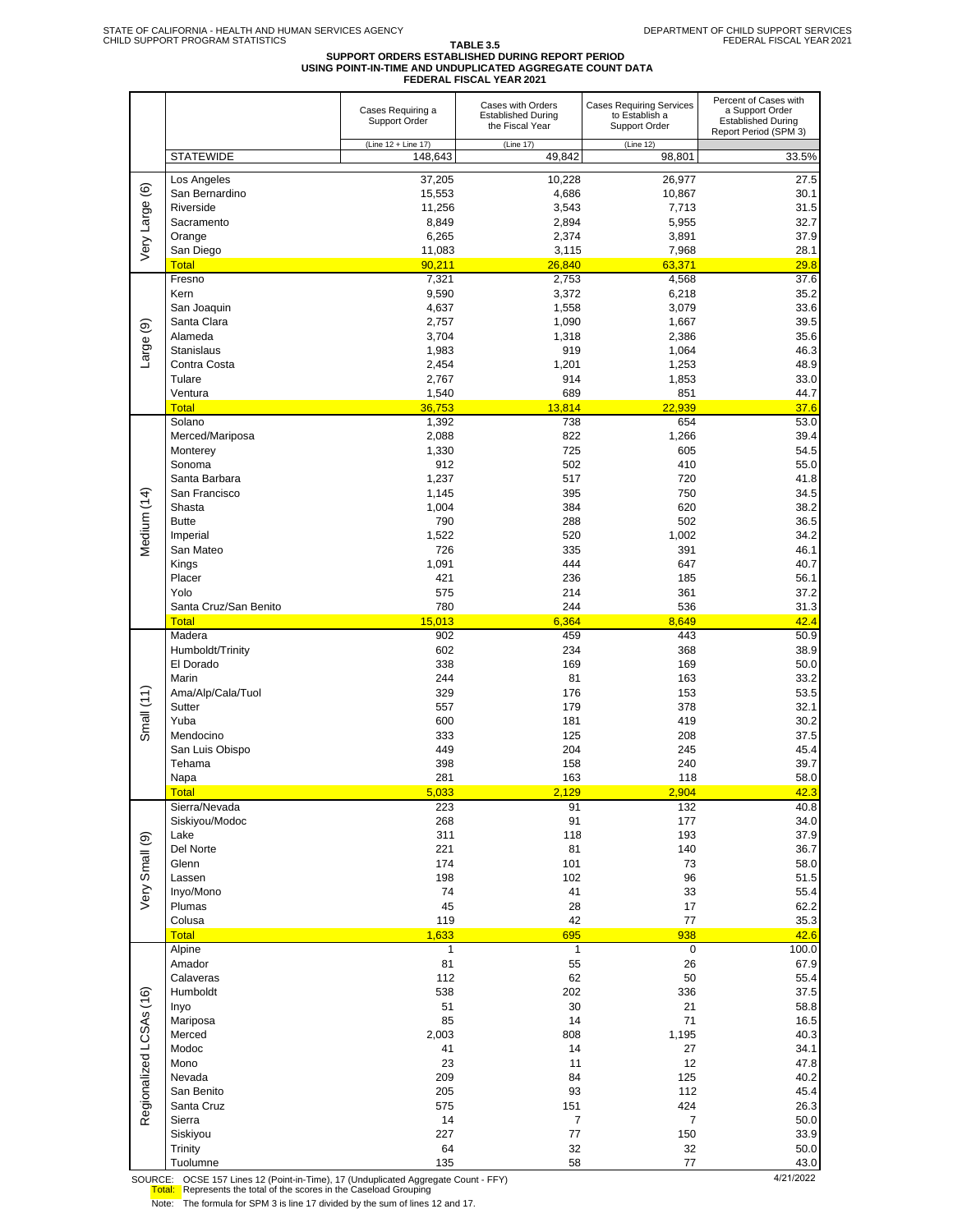# TABLE 3.7<br>SUPPORT ORDERS ESTABLISHED BY DEFAULT USING PRESUMED INCOME<br>FEDERAL FISCAL YEAR 2021<br>FEDERAL FISCAL YEAR 2021

| Established by Default Using<br><b>Established During the</b><br>Presumed Income<br><b>Fiscal Year</b> | Percent of Support Orders<br><b>Established by Default</b><br>Using Presumed Income |
|--------------------------------------------------------------------------------------------------------|-------------------------------------------------------------------------------------|
| (Line 49)<br>(Line 17)<br><b>STATEWIDE</b><br>5,178<br>49,842                                          | 10.4%                                                                               |
| 10,228<br>1,146<br>Los Angeles                                                                         | 11.2                                                                                |
| Very Large (6)<br>San Bernardino<br>4,686<br>457                                                       | 9.8                                                                                 |
| Riverside<br>3,543<br>522                                                                              | 14.7                                                                                |
| Sacramento<br>2,894<br>132<br>2,374<br>Orange<br>145                                                   | 4.6<br>6.1                                                                          |
| San Diego<br>3,115<br>376                                                                              | 12.1                                                                                |
| <b>Total</b><br>26,840<br>2,778                                                                        | 10.4                                                                                |
| Fresno<br>2,753<br>691<br>Kern<br>3,372<br>433                                                         | 25.1<br>12.8                                                                        |
| San Joaquin<br>1,558<br>140                                                                            | 9.0                                                                                 |
| Santa Clara<br>1,090<br>59<br>$\circledcirc$                                                           | 5.4                                                                                 |
| Alameda<br>265<br>1,318<br>Large<br><b>Stanislaus</b><br>919<br>108                                    | 20.1                                                                                |
| Contra Costa<br>97<br>1,201                                                                            | 11.8<br>8.1                                                                         |
| Tulare<br>914<br>$\mathbf 0$                                                                           | 0.0                                                                                 |
| Ventura<br>689<br>34                                                                                   | 4.9                                                                                 |
| <b>Total</b><br>13,814<br>1,827<br>Solano<br>738<br>49                                                 | 13.2<br>6.6                                                                         |
| Merced/Mariposa<br>822<br>73                                                                           | 8.9                                                                                 |
| 725<br>108<br>Monterey                                                                                 | 14.9                                                                                |
| Sonoma<br>502<br>53<br>Santa Barbara<br>517<br>11                                                      | 10.6<br>2.1                                                                         |
| San Francisco<br>395<br>$\overline{2}$                                                                 | 0.5                                                                                 |
| $\overline{7}$<br>Shasta<br>384                                                                        | 1.8                                                                                 |
| <b>Butte</b><br>288<br>44                                                                              | 15.3                                                                                |
| Medium (14)<br>520<br>22<br>Imperial<br>San Mateo<br>335<br>18                                         | 4.2<br>5.4                                                                          |
| 444<br>Kings<br>1                                                                                      | 0.2                                                                                 |
| 5<br>Placer<br>236                                                                                     | 2.1                                                                                 |
| Yolo<br>214<br>$\pmb{0}$                                                                               | 0.0                                                                                 |
| Santa Cruz/San Benito<br>244<br>20<br>6,364<br><b>Total</b><br>413                                     | 8.2<br>6.5                                                                          |
| Madera<br>459<br>41                                                                                    | 8.9                                                                                 |
| Humboldt/Trinity<br>234<br>6                                                                           | 2.6                                                                                 |
| El Dorado<br>169<br>$\overline{2}$<br>Marin<br>81<br>3                                                 | 1.2<br>3.7                                                                          |
| Ama/Alp/Cala/Tuol<br>4<br>176                                                                          | 2.3                                                                                 |
| Small $(11)$<br>Sutter<br>4<br>179                                                                     | 2.2                                                                                 |
| Yuba<br>181<br>$\overline{7}$<br>Mendocino<br>125<br>8                                                 | 3.9<br>6.4                                                                          |
| San Luis Obispo<br>204<br>23                                                                           | 11.3                                                                                |
| Tehama<br>158<br>18                                                                                    | 11.4                                                                                |
| Napa<br>163<br>0                                                                                       | 0.0                                                                                 |
| 116<br><b>Total</b><br>2,129<br>Sierra/Nevada<br>91<br>4                                               | 5.4<br>4.4                                                                          |
| 91<br>$\pmb{0}$<br>Siskiyou/Modoc                                                                      | $0.0\,$                                                                             |
| 118<br>6<br>Lake                                                                                       | 5.1                                                                                 |
| Very Small (9)<br>Del Norte<br>81<br>$\pmb{0}$<br>$\overline{7}$<br>Glenn<br>101                       | $0.0\,$<br>6.9                                                                      |
| 102<br>20<br>Lassen                                                                                    | 19.6                                                                                |
| 3<br>Inyo/Mono<br>41                                                                                   | $7.3\,$                                                                             |
| Plumas<br>28<br>3<br>Colusa<br>42<br>1                                                                 | 10.7<br>2.4                                                                         |
| 44<br><b>Total</b><br>695                                                                              | 6.3                                                                                 |
| $\overline{1}$<br>$\overline{0}$<br>Alpine                                                             | 0.0                                                                                 |
| Amador<br>55<br>$\mathbf{1}$<br>Calaveras<br>62<br>$\overline{c}$                                      | 1.8<br>3.2                                                                          |
| 5<br>Humboldt<br>202                                                                                   | 2.5                                                                                 |
| 30<br>$\overline{\mathbf{c}}$<br>Inyo                                                                  | 6.7                                                                                 |
| 14<br>Mariposa<br>$\pmb{0}$                                                                            | $0.0\,$                                                                             |
| Merced<br>808<br>73<br>$\pmb{0}$<br>Modoc<br>14                                                        | 9.0<br>$0.0\,$                                                                      |
| Regionalized LCSAs (16)<br>Mono<br>11<br>$\mathbf{1}$                                                  | 9.1                                                                                 |
| 84<br>Nevada<br>4                                                                                      | 4.8                                                                                 |
| 93<br>9<br>San Benito<br>Santa Cruz<br>151<br>11                                                       | 9.7<br>7.3                                                                          |
| Sierra<br>$\boldsymbol{7}$<br>$\pmb{0}$                                                                | 0.0                                                                                 |
| Siskiyou<br>77<br>0                                                                                    | $0.0\,$                                                                             |
| 32<br>Trinity<br>1<br>Tuolumne<br>58<br>1                                                              | 3.1<br>1.7                                                                          |

SOURCE: OCSE 157 Line 17 (Unduplicated Aggregate Count - FFY); and CS 1257 Line 49 (Unduplicated Aggregate Count - FFY) 4/21/2022 Total: Represents the total of the scores in the Caseload Grouping

Note: The formula for Percent of Support Orders Established by Default Using Presumed Income is line 49 divided by line 17.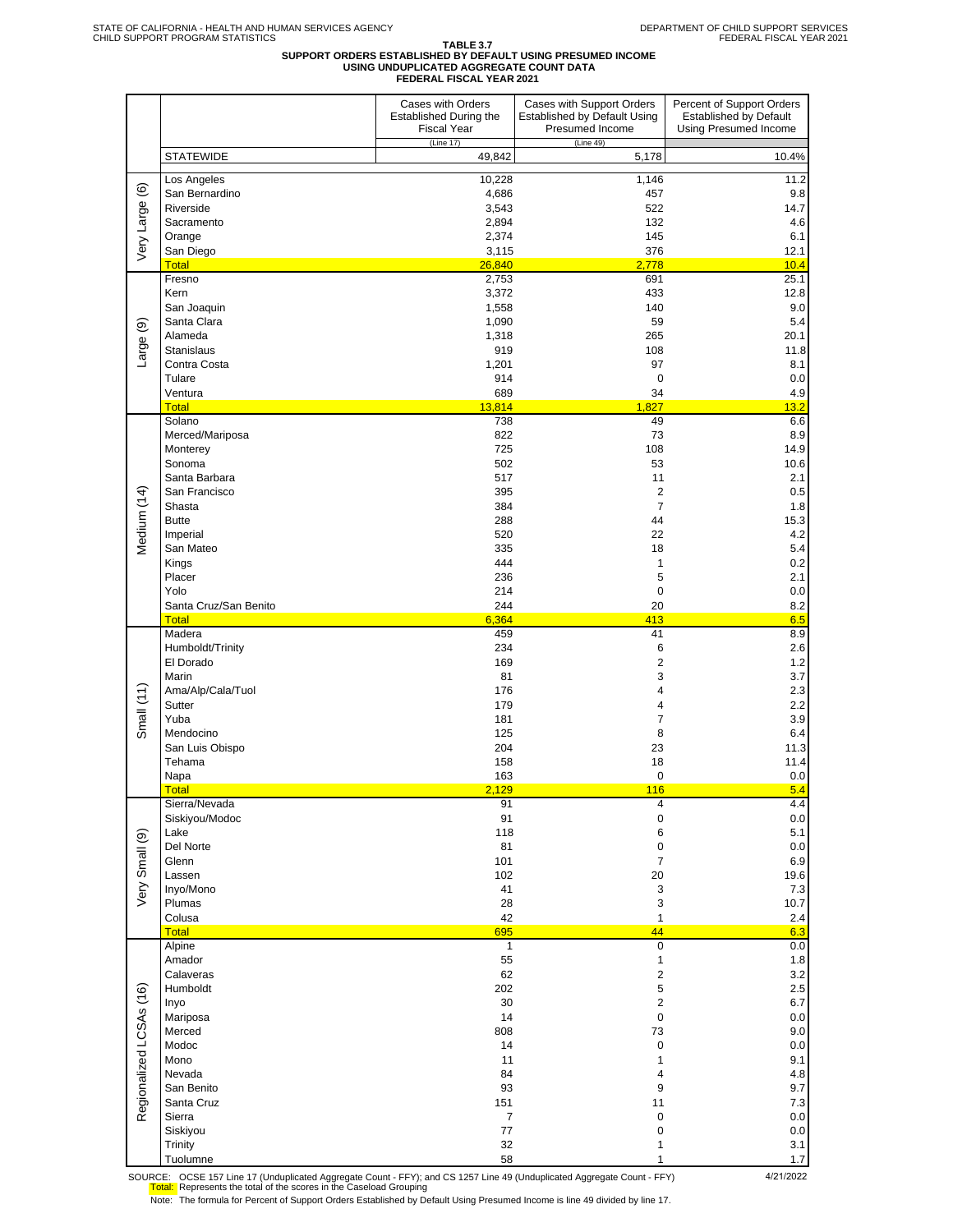# TABLE 3.9.1<br>CASES WITH SUPPORT ORDERS ESTABLISHED WITH MEDICAL SUPPORT ORDERED<br>ISING POINT-IN-TIME DATA<br>FEDERAL FISCAL YEAR 2021

|                         |                                       |                           |                                        |                                                 |                           | Percent of Cases with                     |
|-------------------------|---------------------------------------|---------------------------|----------------------------------------|-------------------------------------------------|---------------------------|-------------------------------------------|
|                         |                                       | Cases with Support        | Arrears-Only IV-D<br>Cases with Orders | Cases with Support<br><b>Orders Established</b> | Cases in Which<br>Medical | <b>Support Orders</b><br>Established with |
|                         |                                       | <b>Orders Established</b> | Established                            | (minus Arrears-Only)                            | Support is Ordered        | <b>Medical Support</b>                    |
|                         |                                       | (Line 2)                  | (Line 2e)                              | (Line 2 - Line 2e)                              | (Line 21)                 | Ordered                                   |
|                         | <b>STATEWIDE</b>                      | 968.217                   | 254,985                                | 713,232                                         | 652,825                   | 91.5%                                     |
|                         |                                       |                           |                                        |                                                 |                           |                                           |
| ම                       | Los Angeles                           | 196,720                   | 51,016                                 | 145,704                                         | 128,119                   | 87.9                                      |
|                         | San Bernardino<br>Riverside           | 82,489<br>68,887          | 19,333<br>16,207                       | 63,156<br>52,680                                | 61,169<br>50,547          | 96.9<br>96.0                              |
|                         | Sacramento                            | 62,864                    | 15,840                                 | 47,024                                          | 34,014                    | 72.3                                      |
| Very Large              | Orange                                | 54,083                    | 14,891                                 | 39.192                                          | 38,365                    | 97.9                                      |
|                         | San Diego                             | 51,841                    | 12,514                                 | 39,327                                          | 36,220                    | 92.1                                      |
|                         | <b>Total</b><br>Fresno                | 516,884<br>53,207         | 129,801<br>13,820                      | 387,083<br>39,387                               | 348,434<br>38,016         | 90.0<br>96.5                              |
|                         | Kern                                  | 45,157                    | 9,324                                  | 35,833                                          | 33,632                    | 93.9                                      |
|                         | San Joaquin                           | 29,465                    | 6,105                                  | 23,360                                          | 21,676                    | 92.8                                      |
| ම                       | Santa Clara                           | 26,119                    | 9,713                                  | 16,406                                          | 14,595                    | 89.0                                      |
| Large                   | Alameda<br><b>Stanislaus</b>          | 27,352<br>23,198          | 6,944<br>7,294                         | 20,408<br>15,904                                | 19,319<br>13,784          | 94.7<br>86.7                              |
|                         | Contra Costa                          | 23,688                    | 6,351                                  | 17,337                                          | 16,793                    | 96.9                                      |
|                         | Tulare                                | 20,566                    | 5,437                                  | 15,129                                          | 11,867                    | 78.4                                      |
|                         | Ventura                               | 17,114                    | 5,193                                  | 11,921                                          | 10,986                    | 92.2                                      |
|                         | <b>Total</b><br>Solano                | 265,866<br>13,236         | 70,181<br>4,433                        | 195,685<br>8,803                                | 180,668<br>8,626          | 92.3<br>98.0                              |
|                         | Merced/Mariposa                       | 14,173                    | 3,846                                  | 10,327                                          | 9,548                     | 92.5                                      |
|                         | Monterey                              | 12,704                    | 3,417                                  | 9,287                                           | 9,054                     | 97.5                                      |
|                         | Sonoma<br>Santa Barbara               | 9,622                     | 3,131                                  | 6,491<br>7,825                                  | 6,281                     | 96.8<br>96.7                              |
|                         | San Francisco                         | 10,329<br>8,559           | 2,504<br>3,040                         | 5,519                                           | 7,566<br>5,329            | 96.6                                      |
| Medium (14)             | Shasta                                | 8,699                     | 3,069                                  | 5,630                                           | 4,609                     | 81.9                                      |
|                         | <b>Butte</b>                          | 8,622                     | 3,130                                  | 5,492                                           | 5,268                     | 95.9                                      |
|                         | Imperial                              | 8,581                     | 2,096                                  | 6,485                                           | 6,220                     | 95.9<br>92.2                              |
|                         | San Mateo<br>Kings                    | 7,630<br>7,939            | 2,365<br>2,206                         | 5,265<br>5,733                                  | 4,856<br>5,592            | 97.5                                      |
|                         | Placer                                | 6,204                     | 1,597                                  | 4,607                                           | 4,358                     | 94.6                                      |
|                         | Yolo                                  | 5,976                     | 2,314                                  | 3,662                                           | 3,469                     | 94.7                                      |
|                         | Santa Cruz/San Benito<br><b>Total</b> | 5,912<br>128,186          | 1,730<br>38,878                        | 4,182<br>89,308                                 | 3,726<br>84,502           | 89.1<br>94.6                              |
|                         | Madera                                | 6,009                     | 811                                    | 5,198                                           | 4,954                     | 95.3                                      |
|                         | Humboldt/Trinity                      | 5,351                     | 1,636                                  | 3,715                                           | 3,518                     | 94.7                                      |
|                         | El Dorado                             | 4,872                     | 1,266                                  | 3,606                                           | 3,292                     | 91.3                                      |
|                         | Marin<br>Ama/Alp/Cala/Tuol            | 3,449<br>4,397            | 1,929<br>1,339                         | 1,520<br>3,058                                  | 1,391<br>2,934            | 91.5<br>95.9                              |
| Small $(11)$            | Sutter                                | 3,482                     | 818                                    | 2,664                                           | 2,502                     | 93.9                                      |
|                         | Yuba                                  | 3,180                     | 796                                    | 2,384                                           | 2,244                     | 94.1                                      |
|                         | Mendocino                             | 2,840                     | 920                                    | 1,920                                           | 1,857                     | 96.7                                      |
|                         | San Luis Obispo<br>Tehama             | 3,620<br>3,054            | 570<br>909                             | 3,050<br>2,145                                  | 2,952<br>2,056            | 96.8<br>95.9                              |
|                         | Napa                                  | 2,794                     | 792                                    | 2,002                                           | 1,961                     | 98.0                                      |
|                         | Total                                 | 43,048                    | 11,786                                 | 31,262                                          | 29,661                    | 94.9                                      |
|                         | Sierra/Nevada                         | 2,404                     | 829                                    | 1,575                                           | 1,534                     | 97.4                                      |
| ම                       | Siskiyou/Modoc<br>Lake                | 2,395<br>2,325            | 827<br>655                             | 1,568<br>1,670                                  | 1,514<br>1,587            | 96.6<br>95.0                              |
|                         | Del Norte                             | 1,906                     | 665                                    | 1,241                                           | 1,216                     | 98.0                                      |
| Small                   | Glenn                                 | 1,526                     | 362                                    | 1,164                                           | 1,134                     | 97.4                                      |
|                         | Lassen<br>Inyo/Mono                   | 1,317<br>1,009            | 359<br>314                             | 958<br>695                                      | 928<br>651                | 96.9<br>93.7                              |
| Very                    | Plumas                                | 715                       | 211                                    | 504                                             | 496                       | 98.4                                      |
|                         | Colusa                                | 636                       | 117                                    | 519                                             | 500                       | 96.3                                      |
|                         | <b>Total</b>                          | 14,233                    | 4,339                                  | 9,894                                           | 9,560                     | 96.6                                      |
|                         | Alpine<br>Amador                      | $\overline{37}$<br>1,002  | 22<br>256                              | 15<br>746                                       | 14<br>719                 | 93.3<br>96.4                              |
|                         | Calaveras                             | 1,318                     | 385                                    | 933                                             | 886                       | 95.0                                      |
|                         | Humboldt                              | 4,703                     | 1,340                                  | 3,363                                           | 3,199                     | 95.1                                      |
|                         | Inyo                                  | 822                       | 274                                    | 548                                             | 510                       | 93.1                                      |
| Regionalized LCSAs (16) | Mariposa<br>Merced                    | 575<br>13,598             | 122<br>3,724                           | 453<br>9,874                                    | 434<br>9,114              | 95.8<br>92.3                              |
|                         | Modoc                                 | 243                       | 68                                     | 175                                             | 168                       | 96.0                                      |
|                         | Mono                                  | 187                       | 40                                     | 147                                             | 141                       | 95.9                                      |
|                         | Nevada                                | 2,322                     | 793                                    | 1,529                                           | 1,490                     | 97.4                                      |
|                         | San Benito<br>Santa Cruz              | 1,641<br>4,271            | 379<br>1,351                           | 1,262<br>2,920                                  | 1,185<br>2,541            | 93.9<br>87.0                              |
|                         | Sierra                                | 82                        | 36                                     | 46                                              | 44                        | 95.7                                      |
|                         | Siskiyou                              | 2,152                     | 759                                    | 1,393                                           | 1,346                     | 96.6                                      |
|                         | Trinity                               | 648                       | 296                                    | 352                                             | 319                       | 90.6                                      |
|                         | Tuolumne                              | 2,040                     | 676                                    | 1,364                                           | 1,315                     | 96.4                                      |

SOURCE: OCSE 157 Lines 2 (Point-in-Time), 2e (Point-in-Time), 21 (Point-in-Time) 4/21/2022 Total: Represents the total of the scores in the Caseload Grouping

Note: The formula for Percent of Cases with Support Orders Established with Medical Support Ordered is calculated by dividing line 21 by line 2 - line 2e.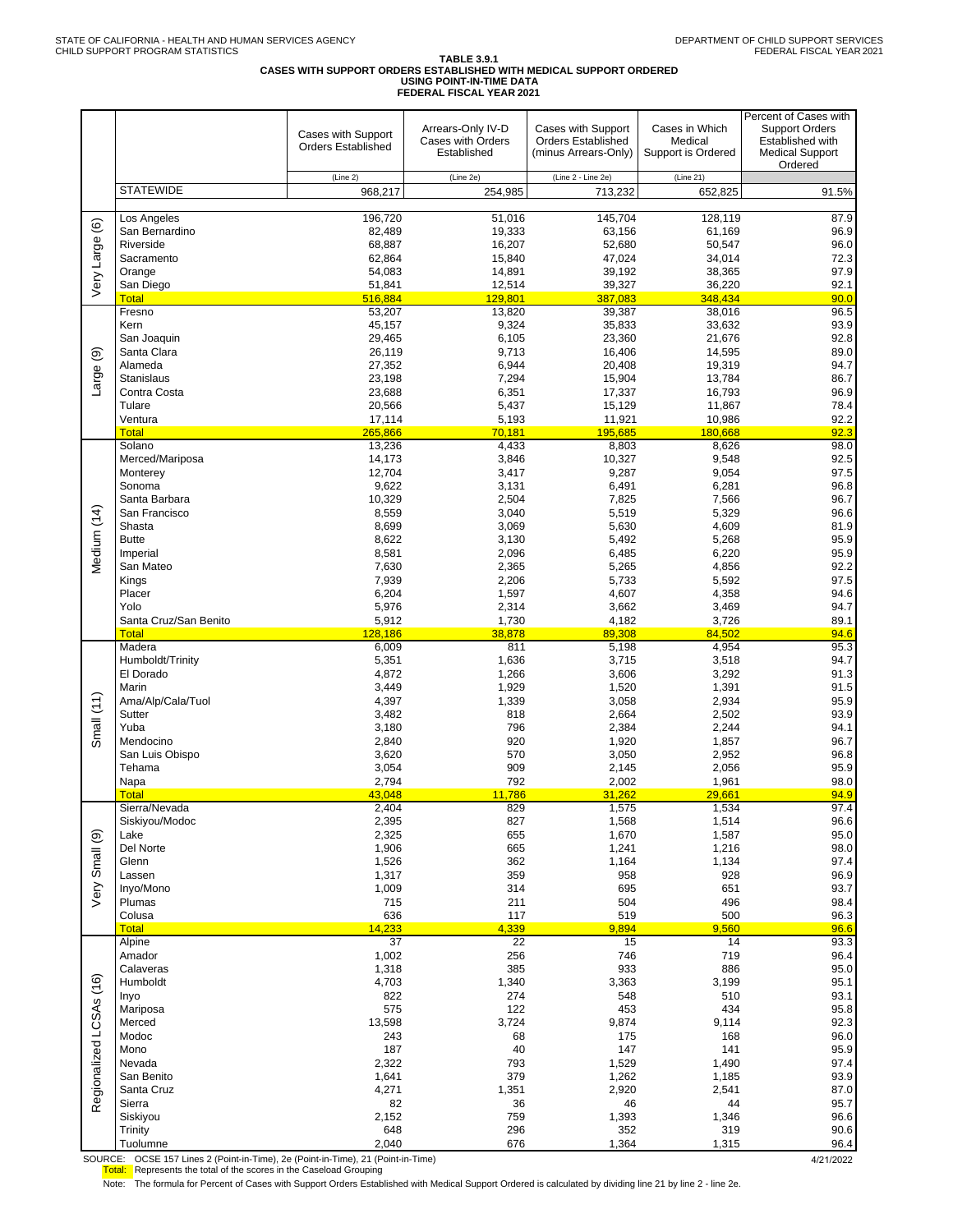# **TABLE 3.9.2 CASES WITH SUPPORT ORDERS ESTABLISHED WITH MEDICAL SUPPORT ORDERED AND PROVIDED USING POINT-IN-TIME AND UNDUPLICATED AGGREGATE COUNT DATA FEDERAL FISCAL YEAR 2021**

|                         |                       | Cases with                | Arrears-Only IV-D | Cases with Support        | Cases in Which     | Percent of Cases with<br><b>Support Orders</b> |
|-------------------------|-----------------------|---------------------------|-------------------|---------------------------|--------------------|------------------------------------------------|
|                         |                       | Support                   | Cases with Orders | <b>Orders Established</b> | Medical Support is | Established with Medical                       |
|                         |                       | <b>Orders Established</b> | Established       | (minus Arrears-Only)      | Ordered and        | Support Ordered and                            |
|                         |                       |                           |                   |                           | Provided           | Provided (SPM 5B)                              |
|                         |                       | (Line 2)                  | (Line 2e)         | (Line 2 - Line 2e)        | (Line 21a)         |                                                |
|                         | <b>STATEWIDE</b>      | 968,217                   | 254,985           | 713,232                   | 265,551            | 37.2%                                          |
|                         | Los Angeles           | 196,720                   | 51,016            | 145,704                   | 43,463             | 29.8                                           |
| $\circledcirc$          | San Bernardino        |                           |                   |                           |                    |                                                |
|                         | Riverside             | 82,489                    | 19,333            | 63,156                    | 25,723             | 40.7                                           |
|                         |                       | 68,887                    | 16,207            | 52,680                    | 17,868             | 33.9                                           |
| Very Large              | Sacramento            | 62,864                    | 15,840            | 47,024                    | 12,812             | 27.2                                           |
|                         | Orange                | 54,083                    | 14,891            | 39,192                    | 14,746             | 37.6                                           |
|                         | San Diego             | 51,841                    | 12,514            | 39,327                    | 23,109             | 58.8                                           |
|                         | <b>Total</b>          | 516,884                   | 129,801           | 387,083                   | 137,721            | 35.6                                           |
|                         | Fresno                | 53,207                    | 13,820            | 39,387                    | 15,715             | 39.9                                           |
|                         | Kern                  | 45,157                    | 9,324             | 35,833                    | 13,490             | 37.6                                           |
|                         | San Joaquin           | 29,465                    | 6,105             | 23,360                    | 8,635              | 37.0                                           |
| Le) arge                | Santa Clara           | 26,119                    | 9,713             | 16,406                    | 7,217              | 44.0                                           |
|                         | Alameda               | 27,352                    | 6,944             | 20,408                    | 8,612              | 42.2                                           |
|                         | <b>Stanislaus</b>     | 23,198                    | 7,294             | 15,904                    | 5,374              | 33.8                                           |
|                         | Contra Costa          | 23,688                    | 6,351             | 17,337                    | 7,530              | 43.4                                           |
|                         | Tulare                | 20,566                    | 5,437             | 15,129                    | 5,103              | 33.7                                           |
|                         | Ventura               | 17,114                    | 5,193             | 11,921                    | 4,532              | 38.0                                           |
|                         | <b>Total</b>          | 265,866                   | 70,181            | 195,685                   | 76,208             | 38.9                                           |
|                         | Solano                | 13,236                    | 4,433             | 8,803                     | 3,724              | 42.3                                           |
|                         | Merced/Mariposa       | 14,173                    | 3,846             | 10,327                    | 3,669              | 35.5                                           |
|                         | Monterey              | 12,704                    | 3,417             | 9,287                     | 3,454              | 37.2                                           |
|                         | Sonoma                | 9,622                     | 3,131             | 6,491                     | 2,736              | 42.2                                           |
|                         | Santa Barbara         | 10,329                    | 2,504             | 7,825                     | 2,921              | 37.3                                           |
|                         | San Francisco         | 8,559                     | 3,040             | 5,519                     | 2,501              | 45.3                                           |
| Medium (14)             | Shasta                | 8,699                     | 3,069             | 5,630                     | 1,897              | 33.7                                           |
|                         | <b>Butte</b>          |                           |                   |                           |                    |                                                |
|                         |                       | 8,622                     | 3,130             | 5,492                     | 2,159              | 39.3                                           |
|                         | Imperial              | 8,581                     | 2,096             | 6,485                     | 2,629              | 40.5                                           |
|                         | San Mateo             | 7,630                     | 2,365             | 5,265                     | 2,081              | 39.5                                           |
|                         | Kings                 | 7,939                     | 2,206             | 5,733                     | 2,599              | 45.3                                           |
|                         | Placer                | 6,204                     | 1,597             | 4,607                     | 2,053              | 44.6                                           |
|                         | Yolo                  | 5,976                     | 2,314             | 3,662                     | 1,358              | 37.1                                           |
|                         | Santa Cruz/San Benito | 5,912                     | 1,730             | 4,182                     | 1,595              | 38.1                                           |
|                         | <b>Total</b>          | 128,186                   | 38,878            | 89,308                    | 35,376             | 39.6                                           |
|                         | Madera                | 6,009                     | 811               | 5,198                     | 2,102              | 40.4                                           |
|                         | Humboldt/Trinity      | 5,351                     | 1,636             | 3,715                     | 1,475              | 39.7                                           |
|                         | El Dorado             | 4,872                     | 1,266             | 3,606                     | 1,397              | 38.7                                           |
|                         | Marin                 | 3,449                     | 1,929             | 1,520                     | 651                | 42.8                                           |
|                         | Ama/Alp/Cala/Tuol     | 4,397                     | 1,339             | 3,058                     | 1,234              | 40.4                                           |
|                         | Sutter                | 3,482                     | 818               | 2,664                     | 988                | 37.1                                           |
| Small $(11)$            | Yuba                  | 3,180                     | 796               | 2,384                     | 995                | 41.7                                           |
|                         | Mendocino             | 2,840                     | 920               | 1,920                     | 605                | 31.5                                           |
|                         | San Luis Obispo       | 3,620                     | 570               | 3,050                     | 1,407              | 46.1                                           |
|                         | Tehama                | 3,054                     | 909               | 2,145                     | 828                | 38.6                                           |
|                         | Napa                  | 2,794                     | 792               | 2,002                     | 897                | 44.8                                           |
|                         | <b>Total</b>          | 43,048                    | 11,786            | 31,262                    | 12,579             | 40.2                                           |
|                         | Sierra/Nevada         | 2,404                     | 829               | 1,575                     | 618                | 39.2                                           |
|                         | Siskiyou/Modoc        | 2,395                     | 827               | 1,568                     | 586                | 37.4                                           |
|                         | Lake                  | 2,325                     | 655               | 1,670                     | 576                | 34.5                                           |
| Very Small (9)          | Del Norte             | 1,906                     | 665               | 1,241                     | 520                | 41.9                                           |
|                         | Glenn                 | 1,526                     | 362               | 1,164                     | 410                | 35.2                                           |
|                         | Lassen                | 1,317                     | 359               | 958                       | 399                | 41.6                                           |
|                         | Inyo/Mono             | 1,009                     | 314               | 695                       | 224                | 32.2                                           |
|                         | Plumas                | 715                       | 211               | 504                       | 179                | 35.5                                           |
|                         | Colusa                | 636                       | 117               | 519                       | 155                | 29.9                                           |
|                         | <b>Total</b>          | 14,233                    | 4,339             | 9,894                     | 3,667              | 37.1                                           |
|                         | Alpine                | 37                        | 22                | 15                        | $\overline{7}$     | 46.7                                           |
|                         | Amador                | 1,002                     | 256               | 746                       | 319                | 42.8                                           |
|                         | Calaveras             | 1,318                     | 385               | 933                       | 352                | 37.7                                           |
|                         | Humboldt              | 4,703                     | 1,340             | 3,363                     | 1,359              | 40.4                                           |
|                         | Inyo                  | 822                       | 274               | 548                       | 177                | 32.3                                           |
|                         | Mariposa              | 575                       | 122               | 453                       | 143                | 31.6                                           |
|                         | Merced                | 13,598                    | 3,724             | 9,874                     | 3,526              | 35.7                                           |
|                         | Modoc                 | 243                       | 68                | 175                       | 80                 | 45.7                                           |
|                         | Mono                  | 187                       | 40                | 147                       | 47                 | 32.0                                           |
|                         | Nevada                | 2,322                     | 793               | 1,529                     | 597                | 39.0                                           |
|                         |                       |                           |                   |                           |                    |                                                |
|                         | San Benito            | 1,641                     | 379               | 1,262                     | 515                | 40.8                                           |
| Regionalized LCSAs (16) | Santa Cruz            | 4,271                     | 1,351             | 2,920                     | 1,080              | 37.0                                           |
|                         | Sierra                | 82                        | 36                | 46                        | 21                 | 45.7                                           |
|                         | Siskiyou              | 2,152                     | 759               | 1,393                     | 506                | 36.3                                           |
|                         | Trinity               | 648                       | 296               | 352                       | 116                | 33.0                                           |
|                         | Tuolumne              | 2,040                     | 676               | 1,364                     | 556                | 40.8                                           |

SOURCE: OCSE 157 Lines 2 (Point-in-Time), 2e (Point-in-Time), 21a (Point-in-Time and Unduplicated Aggregate Count - FFY) 4/21/2022

Total: Represents the total of the scores in the Caseload Grouping

Note: The formula for SPM 5B is line 21a divided by line 2 - line 2e.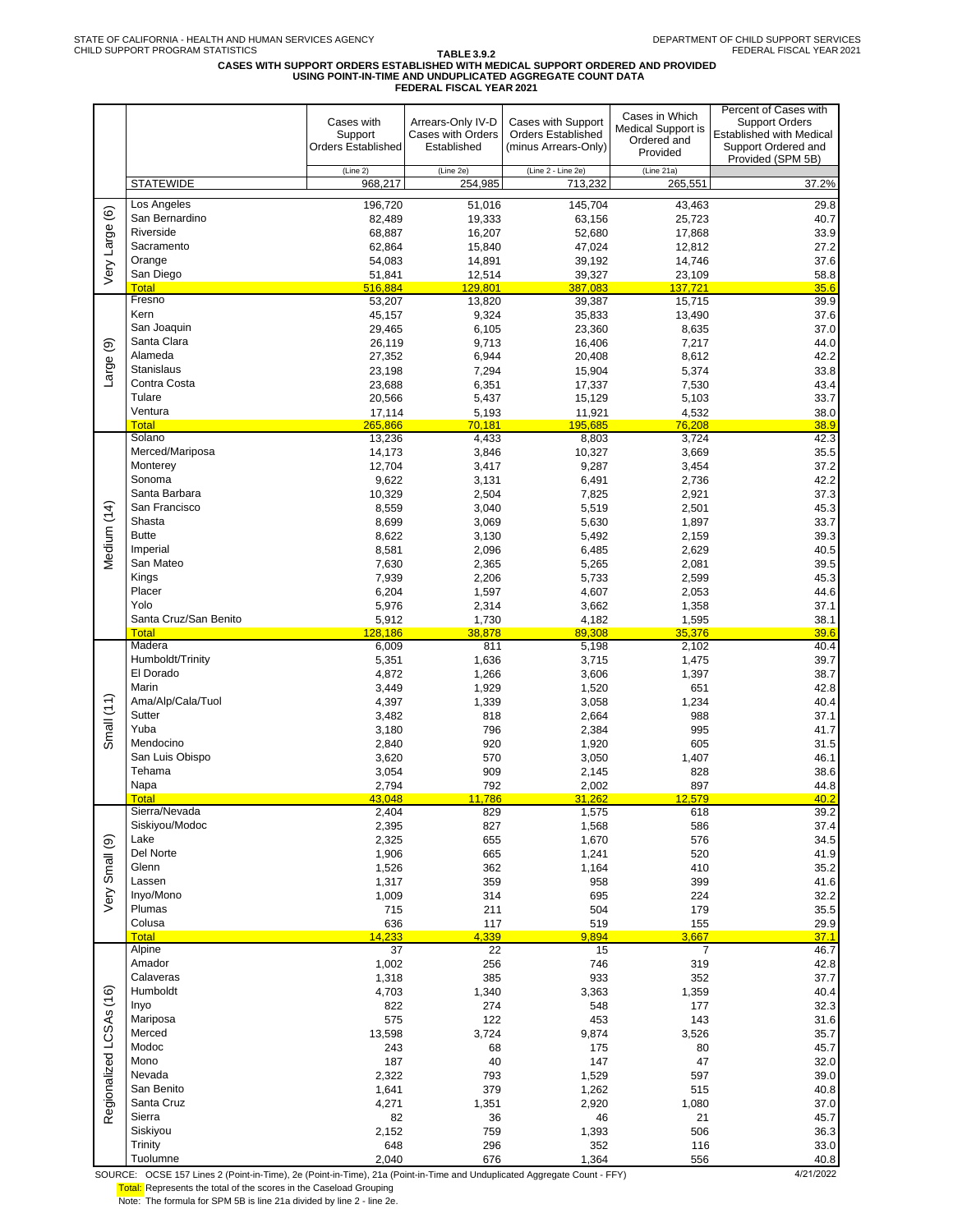# TABLE 3.10.2<br>STATEWIDE COMPARISON OF CASES WITH SUPPORT ORDERS ESTABLISHED,<br>HEALTH INSURANCE ORDERED AND HEALTH INSURANCE PROVIDED AS ORDERED<br>FEDERAL FISCAL YEAR 2021<br>FEDERAL FISCAL YEAR 2021

| (Line 2 - Line 2e)<br>(Line 22)<br>(Line 23)<br><b>STATEWIDE</b><br>713,232<br>652,200<br>155,710<br>19.6<br>Los Angeles<br>145,704<br>20.4<br>127,981<br>18,359<br>$\circledcirc$<br>8.9<br>San Bernardino<br>63,156<br>61,114<br>9.4<br>14,217<br>Very Large<br>Riverside<br>52,680<br>7.4<br>50,503<br>7.7<br>10,126<br>Sacramento<br>47,024<br>6.6<br>33,929<br>5.2<br>7,928<br>39,192<br>5.5<br>38,347<br>5.9<br>9,489<br>Orange<br>San Diego<br>39,327<br>5.5<br>20,646<br>5.5<br>36,114<br>387,083<br>54.3<br>347,988<br>53.4<br>80,765<br><b>Total</b><br>39,387<br>5.5<br>38,003<br>5.8<br>Fresno<br>6,699<br>35,833<br>5.0<br>33,614<br>5.2<br>6,823<br>Kern<br>23,360<br>3.3<br>21,665<br>3.3<br>5,538<br>San Joaquin<br>2.2<br>Santa Clara<br>16,406<br>2.3<br>14,579<br>5,779<br>$\circledcirc$<br>Alameda<br>20,408<br>2.9<br>19,304<br>3.0<br>5,143<br>Large<br><b>Stanislaus</b><br>15,904<br>2.2<br>2.1<br>13,778<br>3,157<br>Contra Costa<br>17,337<br>2.4<br>16,785<br>2.6<br>5,191<br>15,129<br>2.1<br>11,863<br>1.8<br>Tulare<br>3,276<br>Ventura<br>11,921<br>1.7<br>10,974<br>1.7<br>3,111<br><b>Total</b><br>195,685<br>27.4<br>180,565<br>27.7<br>44,717<br>8,803<br>1.2<br>8,624<br>1.3<br>2,222<br>Solano<br>Merced/Mariposa<br>10,327<br>1.4<br>9,543<br>1.5<br>1,737<br>9,287<br>1.3<br>9,046<br>1.4<br>2,193<br>Monterey<br>6,491<br>0.9<br>6,276<br>1.0<br>1,624<br>Sonoma<br>Santa Barbara<br>7,561<br>7,825<br>1.1<br>1.2<br>1,715<br>Vledium (14)<br>San Francisco<br>5,519<br>0.8<br>5,326<br>0.8<br>1,554<br>Shasta<br>0.8<br>4,609<br>0.7<br>5,630<br>1,068<br><b>Butte</b><br>5,492<br>5,264<br>0.8<br>0.8<br>1,149<br>0.9<br>6,219<br>1.0<br>Imperial<br>6,485<br>1,243<br>San Mateo<br>5,265<br>0.7<br>4,849<br>0.7<br>1,684<br>5,733<br>0.8<br>5,591<br>0.9<br>Kings<br>1,336<br>Placer<br>4,607<br>0.6<br>4,355<br>0.7<br>1,658<br>Yolo<br>3,662<br>0.5<br>3,466<br>0.5<br>916 | Percent of Cases<br>Where Health<br>Insurance is<br>Provided as Ordered |
|--------------------------------------------------------------------------------------------------------------------------------------------------------------------------------------------------------------------------------------------------------------------------------------------------------------------------------------------------------------------------------------------------------------------------------------------------------------------------------------------------------------------------------------------------------------------------------------------------------------------------------------------------------------------------------------------------------------------------------------------------------------------------------------------------------------------------------------------------------------------------------------------------------------------------------------------------------------------------------------------------------------------------------------------------------------------------------------------------------------------------------------------------------------------------------------------------------------------------------------------------------------------------------------------------------------------------------------------------------------------------------------------------------------------------------------------------------------------------------------------------------------------------------------------------------------------------------------------------------------------------------------------------------------------------------------------------------------------------------------------------------------------------------------------------------------------------------------------------------------------------------------------------------------------------|-------------------------------------------------------------------------|
|                                                                                                                                                                                                                                                                                                                                                                                                                                                                                                                                                                                                                                                                                                                                                                                                                                                                                                                                                                                                                                                                                                                                                                                                                                                                                                                                                                                                                                                                                                                                                                                                                                                                                                                                                                                                                                                                                                                          |                                                                         |
|                                                                                                                                                                                                                                                                                                                                                                                                                                                                                                                                                                                                                                                                                                                                                                                                                                                                                                                                                                                                                                                                                                                                                                                                                                                                                                                                                                                                                                                                                                                                                                                                                                                                                                                                                                                                                                                                                                                          | 11.8<br>9.1                                                             |
|                                                                                                                                                                                                                                                                                                                                                                                                                                                                                                                                                                                                                                                                                                                                                                                                                                                                                                                                                                                                                                                                                                                                                                                                                                                                                                                                                                                                                                                                                                                                                                                                                                                                                                                                                                                                                                                                                                                          | 6.5<br>5.1                                                              |
|                                                                                                                                                                                                                                                                                                                                                                                                                                                                                                                                                                                                                                                                                                                                                                                                                                                                                                                                                                                                                                                                                                                                                                                                                                                                                                                                                                                                                                                                                                                                                                                                                                                                                                                                                                                                                                                                                                                          | 6.1                                                                     |
|                                                                                                                                                                                                                                                                                                                                                                                                                                                                                                                                                                                                                                                                                                                                                                                                                                                                                                                                                                                                                                                                                                                                                                                                                                                                                                                                                                                                                                                                                                                                                                                                                                                                                                                                                                                                                                                                                                                          | 13.3<br>51.9                                                            |
|                                                                                                                                                                                                                                                                                                                                                                                                                                                                                                                                                                                                                                                                                                                                                                                                                                                                                                                                                                                                                                                                                                                                                                                                                                                                                                                                                                                                                                                                                                                                                                                                                                                                                                                                                                                                                                                                                                                          | 4.3                                                                     |
|                                                                                                                                                                                                                                                                                                                                                                                                                                                                                                                                                                                                                                                                                                                                                                                                                                                                                                                                                                                                                                                                                                                                                                                                                                                                                                                                                                                                                                                                                                                                                                                                                                                                                                                                                                                                                                                                                                                          | 4.4<br>3.6                                                              |
|                                                                                                                                                                                                                                                                                                                                                                                                                                                                                                                                                                                                                                                                                                                                                                                                                                                                                                                                                                                                                                                                                                                                                                                                                                                                                                                                                                                                                                                                                                                                                                                                                                                                                                                                                                                                                                                                                                                          | 3.7                                                                     |
|                                                                                                                                                                                                                                                                                                                                                                                                                                                                                                                                                                                                                                                                                                                                                                                                                                                                                                                                                                                                                                                                                                                                                                                                                                                                                                                                                                                                                                                                                                                                                                                                                                                                                                                                                                                                                                                                                                                          | 3.3<br>2.0                                                              |
|                                                                                                                                                                                                                                                                                                                                                                                                                                                                                                                                                                                                                                                                                                                                                                                                                                                                                                                                                                                                                                                                                                                                                                                                                                                                                                                                                                                                                                                                                                                                                                                                                                                                                                                                                                                                                                                                                                                          | 3.3                                                                     |
|                                                                                                                                                                                                                                                                                                                                                                                                                                                                                                                                                                                                                                                                                                                                                                                                                                                                                                                                                                                                                                                                                                                                                                                                                                                                                                                                                                                                                                                                                                                                                                                                                                                                                                                                                                                                                                                                                                                          | 2.1<br>2.0                                                              |
|                                                                                                                                                                                                                                                                                                                                                                                                                                                                                                                                                                                                                                                                                                                                                                                                                                                                                                                                                                                                                                                                                                                                                                                                                                                                                                                                                                                                                                                                                                                                                                                                                                                                                                                                                                                                                                                                                                                          | 28.7                                                                    |
|                                                                                                                                                                                                                                                                                                                                                                                                                                                                                                                                                                                                                                                                                                                                                                                                                                                                                                                                                                                                                                                                                                                                                                                                                                                                                                                                                                                                                                                                                                                                                                                                                                                                                                                                                                                                                                                                                                                          | 1.4<br>1.1                                                              |
|                                                                                                                                                                                                                                                                                                                                                                                                                                                                                                                                                                                                                                                                                                                                                                                                                                                                                                                                                                                                                                                                                                                                                                                                                                                                                                                                                                                                                                                                                                                                                                                                                                                                                                                                                                                                                                                                                                                          | 1.4                                                                     |
|                                                                                                                                                                                                                                                                                                                                                                                                                                                                                                                                                                                                                                                                                                                                                                                                                                                                                                                                                                                                                                                                                                                                                                                                                                                                                                                                                                                                                                                                                                                                                                                                                                                                                                                                                                                                                                                                                                                          | 1.0<br>1.1                                                              |
|                                                                                                                                                                                                                                                                                                                                                                                                                                                                                                                                                                                                                                                                                                                                                                                                                                                                                                                                                                                                                                                                                                                                                                                                                                                                                                                                                                                                                                                                                                                                                                                                                                                                                                                                                                                                                                                                                                                          | 1.0                                                                     |
|                                                                                                                                                                                                                                                                                                                                                                                                                                                                                                                                                                                                                                                                                                                                                                                                                                                                                                                                                                                                                                                                                                                                                                                                                                                                                                                                                                                                                                                                                                                                                                                                                                                                                                                                                                                                                                                                                                                          | 0.7                                                                     |
|                                                                                                                                                                                                                                                                                                                                                                                                                                                                                                                                                                                                                                                                                                                                                                                                                                                                                                                                                                                                                                                                                                                                                                                                                                                                                                                                                                                                                                                                                                                                                                                                                                                                                                                                                                                                                                                                                                                          | 0.7<br>0.8                                                              |
|                                                                                                                                                                                                                                                                                                                                                                                                                                                                                                                                                                                                                                                                                                                                                                                                                                                                                                                                                                                                                                                                                                                                                                                                                                                                                                                                                                                                                                                                                                                                                                                                                                                                                                                                                                                                                                                                                                                          | 1.1                                                                     |
|                                                                                                                                                                                                                                                                                                                                                                                                                                                                                                                                                                                                                                                                                                                                                                                                                                                                                                                                                                                                                                                                                                                                                                                                                                                                                                                                                                                                                                                                                                                                                                                                                                                                                                                                                                                                                                                                                                                          | 0.9<br>1.1                                                              |
|                                                                                                                                                                                                                                                                                                                                                                                                                                                                                                                                                                                                                                                                                                                                                                                                                                                                                                                                                                                                                                                                                                                                                                                                                                                                                                                                                                                                                                                                                                                                                                                                                                                                                                                                                                                                                                                                                                                          | 0.6                                                                     |
| 4,182<br>Santa Cruz/San Benito<br>0.6<br>3,718<br>0.6<br>1,079<br>89,308<br>84,447<br><b>Total</b><br>12.5<br>12.9<br>21,178                                                                                                                                                                                                                                                                                                                                                                                                                                                                                                                                                                                                                                                                                                                                                                                                                                                                                                                                                                                                                                                                                                                                                                                                                                                                                                                                                                                                                                                                                                                                                                                                                                                                                                                                                                                             | 0.7<br>13.6                                                             |
| 0.7<br>4,952<br>991<br>5,198<br>0.8<br>Madera                                                                                                                                                                                                                                                                                                                                                                                                                                                                                                                                                                                                                                                                                                                                                                                                                                                                                                                                                                                                                                                                                                                                                                                                                                                                                                                                                                                                                                                                                                                                                                                                                                                                                                                                                                                                                                                                            | 0.6                                                                     |
| Humboldt/Trinity<br>3,715<br>0.5<br>3,516<br>0.5<br>670<br>El Dorado<br>3,606<br>0.5<br>3,290<br>0.5<br>914                                                                                                                                                                                                                                                                                                                                                                                                                                                                                                                                                                                                                                                                                                                                                                                                                                                                                                                                                                                                                                                                                                                                                                                                                                                                                                                                                                                                                                                                                                                                                                                                                                                                                                                                                                                                              | 0.4<br>0.6                                                              |
| Marin<br>1,520<br>0.2<br>1,388<br>0.2<br>482                                                                                                                                                                                                                                                                                                                                                                                                                                                                                                                                                                                                                                                                                                                                                                                                                                                                                                                                                                                                                                                                                                                                                                                                                                                                                                                                                                                                                                                                                                                                                                                                                                                                                                                                                                                                                                                                             | 0.3                                                                     |
| (11)<br>Ama/Alp/Cala/Tuol<br>3,058<br>2,934<br>0.4<br>794<br>0.4<br>Sutter<br>2,664<br>0.4<br>2,501<br>0.4<br>535                                                                                                                                                                                                                                                                                                                                                                                                                                                                                                                                                                                                                                                                                                                                                                                                                                                                                                                                                                                                                                                                                                                                                                                                                                                                                                                                                                                                                                                                                                                                                                                                                                                                                                                                                                                                        | 0.5<br>0.3                                                              |
| Small<br>Yuba<br>2,384<br>0.3<br>2,242<br>0.3<br>478                                                                                                                                                                                                                                                                                                                                                                                                                                                                                                                                                                                                                                                                                                                                                                                                                                                                                                                                                                                                                                                                                                                                                                                                                                                                                                                                                                                                                                                                                                                                                                                                                                                                                                                                                                                                                                                                     | 0.3                                                                     |
| 0.3<br>1,857<br>0.3<br>279<br>Mendocino<br>1,920<br>San Luis Obispo<br>3,050<br>2,952<br>0.5<br>945<br>0.4                                                                                                                                                                                                                                                                                                                                                                                                                                                                                                                                                                                                                                                                                                                                                                                                                                                                                                                                                                                                                                                                                                                                                                                                                                                                                                                                                                                                                                                                                                                                                                                                                                                                                                                                                                                                               | 0.2<br>0.6                                                              |
| 2,145<br>0.3<br>2,053<br>0.3<br>384<br>Tehama                                                                                                                                                                                                                                                                                                                                                                                                                                                                                                                                                                                                                                                                                                                                                                                                                                                                                                                                                                                                                                                                                                                                                                                                                                                                                                                                                                                                                                                                                                                                                                                                                                                                                                                                                                                                                                                                            | 0.2                                                                     |
| 2,002<br>0.3<br>1,961<br>0.3<br>672<br>Napa<br>31,262<br>4.4<br>4.5<br><u>Total</u><br>29,646<br>7,144                                                                                                                                                                                                                                                                                                                                                                                                                                                                                                                                                                                                                                                                                                                                                                                                                                                                                                                                                                                                                                                                                                                                                                                                                                                                                                                                                                                                                                                                                                                                                                                                                                                                                                                                                                                                                   | 0.4<br>4.6                                                              |
| 1,534<br>Sierra/Nevada<br>1,575<br>0.2<br>0.2<br>384                                                                                                                                                                                                                                                                                                                                                                                                                                                                                                                                                                                                                                                                                                                                                                                                                                                                                                                                                                                                                                                                                                                                                                                                                                                                                                                                                                                                                                                                                                                                                                                                                                                                                                                                                                                                                                                                     | 0.2                                                                     |
| $0.2\,$<br>1,568<br>1,511<br>0.2<br>327<br>Siskiyou/Modoc<br>1,670<br>0.2<br>1,585<br>0.2<br>199<br>Lake                                                                                                                                                                                                                                                                                                                                                                                                                                                                                                                                                                                                                                                                                                                                                                                                                                                                                                                                                                                                                                                                                                                                                                                                                                                                                                                                                                                                                                                                                                                                                                                                                                                                                                                                                                                                                 | $0.2\,$<br>0.1                                                          |
| Del Norte<br>1,241<br>0.2<br>1,216<br>0.2<br>306                                                                                                                                                                                                                                                                                                                                                                                                                                                                                                                                                                                                                                                                                                                                                                                                                                                                                                                                                                                                                                                                                                                                                                                                                                                                                                                                                                                                                                                                                                                                                                                                                                                                                                                                                                                                                                                                         | 0.2                                                                     |
| Small <sub>(9)</sub><br>1,164<br>0.2<br>1,134<br>0.2<br>152<br>Glenn<br>958<br>0.1<br>928<br>0.1<br>179<br>Lassen                                                                                                                                                                                                                                                                                                                                                                                                                                                                                                                                                                                                                                                                                                                                                                                                                                                                                                                                                                                                                                                                                                                                                                                                                                                                                                                                                                                                                                                                                                                                                                                                                                                                                                                                                                                                        | 0.1<br>0.1                                                              |
| Very<br>Invo/Mono<br>695<br>0.1<br>650<br>0.1<br>165                                                                                                                                                                                                                                                                                                                                                                                                                                                                                                                                                                                                                                                                                                                                                                                                                                                                                                                                                                                                                                                                                                                                                                                                                                                                                                                                                                                                                                                                                                                                                                                                                                                                                                                                                                                                                                                                     | 0.1                                                                     |
| 504<br>0.1<br>496<br>0.1<br>104<br>Plumas<br>519<br>90<br>0.1<br>500<br>0.1<br>Colusa                                                                                                                                                                                                                                                                                                                                                                                                                                                                                                                                                                                                                                                                                                                                                                                                                                                                                                                                                                                                                                                                                                                                                                                                                                                                                                                                                                                                                                                                                                                                                                                                                                                                                                                                                                                                                                    | 0.1<br>0.1                                                              |
| 9,894<br>1.4<br>1.5<br>1,906<br><b>Total</b><br>9,554                                                                                                                                                                                                                                                                                                                                                                                                                                                                                                                                                                                                                                                                                                                                                                                                                                                                                                                                                                                                                                                                                                                                                                                                                                                                                                                                                                                                                                                                                                                                                                                                                                                                                                                                                                                                                                                                    | 1.2                                                                     |
| 15<br>0.0<br>14<br>0.0<br>4<br>Alpine<br>0.1<br>719<br>0.1<br>234<br>Amador<br>746                                                                                                                                                                                                                                                                                                                                                                                                                                                                                                                                                                                                                                                                                                                                                                                                                                                                                                                                                                                                                                                                                                                                                                                                                                                                                                                                                                                                                                                                                                                                                                                                                                                                                                                                                                                                                                       | 0.0<br>0.2                                                              |
| 933<br>0.1<br>886<br>0.1<br>207<br>Calaveras                                                                                                                                                                                                                                                                                                                                                                                                                                                                                                                                                                                                                                                                                                                                                                                                                                                                                                                                                                                                                                                                                                                                                                                                                                                                                                                                                                                                                                                                                                                                                                                                                                                                                                                                                                                                                                                                             | 0.1                                                                     |
| 3,363<br>0.5<br>0.5<br>618<br>Humboldt<br>3,197                                                                                                                                                                                                                                                                                                                                                                                                                                                                                                                                                                                                                                                                                                                                                                                                                                                                                                                                                                                                                                                                                                                                                                                                                                                                                                                                                                                                                                                                                                                                                                                                                                                                                                                                                                                                                                                                          | 0.4                                                                     |
| 548<br>0.1<br>509<br>0.1<br>129<br>Inyo<br>453<br>0.1<br>434<br>0.1<br>82<br>Mariposa                                                                                                                                                                                                                                                                                                                                                                                                                                                                                                                                                                                                                                                                                                                                                                                                                                                                                                                                                                                                                                                                                                                                                                                                                                                                                                                                                                                                                                                                                                                                                                                                                                                                                                                                                                                                                                    | 0.1<br>0.1                                                              |
| 9,874<br>1.4<br>9,109<br>Merced<br>1.4<br>1,655                                                                                                                                                                                                                                                                                                                                                                                                                                                                                                                                                                                                                                                                                                                                                                                                                                                                                                                                                                                                                                                                                                                                                                                                                                                                                                                                                                                                                                                                                                                                                                                                                                                                                                                                                                                                                                                                          | 1.1                                                                     |
| 175<br>0.0<br>0.0<br>Modoc<br>168<br>41<br>147<br>0.0<br>141<br>0.0<br>36<br>Mono                                                                                                                                                                                                                                                                                                                                                                                                                                                                                                                                                                                                                                                                                                                                                                                                                                                                                                                                                                                                                                                                                                                                                                                                                                                                                                                                                                                                                                                                                                                                                                                                                                                                                                                                                                                                                                        | 0.0<br>$0.0\,$                                                          |
| Regionalized LCSAs (16)<br>1,529<br>0.2<br>1,490<br>Nevada<br>0.2<br>370                                                                                                                                                                                                                                                                                                                                                                                                                                                                                                                                                                                                                                                                                                                                                                                                                                                                                                                                                                                                                                                                                                                                                                                                                                                                                                                                                                                                                                                                                                                                                                                                                                                                                                                                                                                                                                                 | 0.2                                                                     |
| 1,262<br>0.2<br>1,183<br>0.2<br>382<br>San Benito<br>2,920<br>0.4<br>2,535<br>0.4<br>697<br>Santa Cruz                                                                                                                                                                                                                                                                                                                                                                                                                                                                                                                                                                                                                                                                                                                                                                                                                                                                                                                                                                                                                                                                                                                                                                                                                                                                                                                                                                                                                                                                                                                                                                                                                                                                                                                                                                                                                   | 0.2<br>0.4                                                              |
| 46<br>0.0<br>44<br>0.0<br>14<br>Sierra                                                                                                                                                                                                                                                                                                                                                                                                                                                                                                                                                                                                                                                                                                                                                                                                                                                                                                                                                                                                                                                                                                                                                                                                                                                                                                                                                                                                                                                                                                                                                                                                                                                                                                                                                                                                                                                                                   | $0.0\,$                                                                 |
| 1,393<br>0.2<br>1,343<br>0.2<br>Siskiyou<br>286<br>352<br>0.0<br>319<br>0.0<br>52<br>Trinity                                                                                                                                                                                                                                                                                                                                                                                                                                                                                                                                                                                                                                                                                                                                                                                                                                                                                                                                                                                                                                                                                                                                                                                                                                                                                                                                                                                                                                                                                                                                                                                                                                                                                                                                                                                                                             | 0.2<br>$0.0\,$                                                          |
| 1,364<br>0.2<br>0.2<br>349<br>Tuolumne<br>1,315<br>SOURCE: OCSE 157 Lines 2 (Point-in-Time), 2e (Point-in-Time), 22 (Point-in-Time), 23 (Point-in-Time)                                                                                                                                                                                                                                                                                                                                                                                                                                                                                                                                                                                                                                                                                                                                                                                                                                                                                                                                                                                                                                                                                                                                                                                                                                                                                                                                                                                                                                                                                                                                                                                                                                                                                                                                                                  | 0.2                                                                     |

formula for Percent of Cases Where Health Insurance is Ordered is the individual LCSA data for line 22 divided by the statewide total for line 22. The formula for Percent of Cases<br>Where Health Insurance is Provided as Orde <mark>Total:</mark> Represents the total of the scores in the Caseload Grouping<br>Note: The formula for Percent of Cases with Support Orders Established (minus Arrears-Only) is the individual LCSA data for lines 2 - 2e divided by the s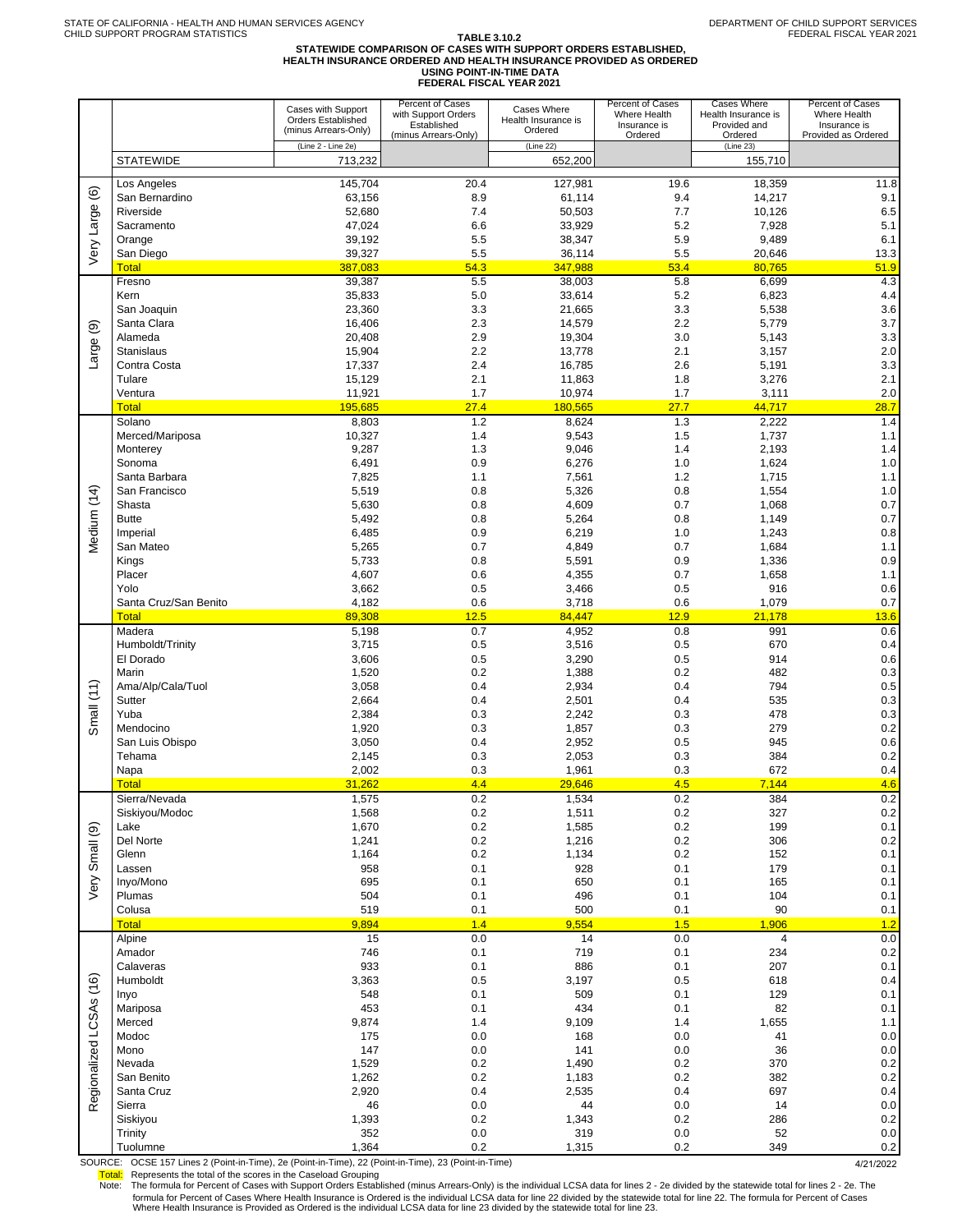#### **TABLE 3.12 CASES WITH SUPPORT ORDERS ESTABLISHED BY DEFAULT USING PRESUMED INCOME USING UNDUPLICATED AGGREGATE COUNT DATA**

| FEDERAL FISCAL YEAR 2021                                                                                                                                                                                              |                                                                                                                                                                                   |
|-----------------------------------------------------------------------------------------------------------------------------------------------------------------------------------------------------------------------|-----------------------------------------------------------------------------------------------------------------------------------------------------------------------------------|
| Cases with Orders<br>Cases with Support<br>Percent of Cases with<br><b>Support Orders</b><br><b>Established During the</b><br>Orders Established by<br><b>Fiscal Year</b><br>Default<br><b>Established by Default</b> | Percent of Cases with<br>Cases with Support Orders<br>Support Orders Established<br><b>Established by Default Using</b><br>by Default Using Presumed<br>Presumed Income<br>Income |
| (Line 17)<br>(Line 48)<br><b>STATEWIDE</b><br>27,744<br>49,842                                                                                                                                                        | (Line 49)<br>55.7%<br>5,178<br>18.7%                                                                                                                                              |
| Los Angeles                                                                                                                                                                                                           | 17.2                                                                                                                                                                              |
| 10,228                                                                                                                                                                                                                | 65.1                                                                                                                                                                              |
| 6,655                                                                                                                                                                                                                 | 1,146                                                                                                                                                                             |
| $\circlede$<br>San Bernardino<br>4,686<br>2,691                                                                                                                                                                       | 57.4<br>457<br>17.0                                                                                                                                                               |
| Riverside                                                                                                                                                                                                             | 68.2                                                                                                                                                                              |
| 3,543                                                                                                                                                                                                                 | 522                                                                                                                                                                               |
| 2,417                                                                                                                                                                                                                 | 21.6                                                                                                                                                                              |
| 2,894                                                                                                                                                                                                                 | 34.1                                                                                                                                                                              |
| 986                                                                                                                                                                                                                   | 132                                                                                                                                                                               |
| Sacramento                                                                                                                                                                                                            | 13.4                                                                                                                                                                              |
| Very Large<br>2,374<br>872<br>Orange                                                                                                                                                                                  | 36.7<br>145<br>16.6                                                                                                                                                               |
| 1,473                                                                                                                                                                                                                 | 47.3                                                                                                                                                                              |
| San Diego                                                                                                                                                                                                             | 376                                                                                                                                                                               |
| 3,115                                                                                                                                                                                                                 | 25.5                                                                                                                                                                              |
| <b>Total</b>                                                                                                                                                                                                          | 2,778                                                                                                                                                                             |
| 26,840                                                                                                                                                                                                                | 18.4                                                                                                                                                                              |
| 15,094                                                                                                                                                                                                                | 56.2                                                                                                                                                                              |
| 2,753                                                                                                                                                                                                                 | 74.1                                                                                                                                                                              |
| 2,041                                                                                                                                                                                                                 | 691                                                                                                                                                                               |
| Fresno                                                                                                                                                                                                                | 33.9                                                                                                                                                                              |
| 3,372                                                                                                                                                                                                                 | 65.2                                                                                                                                                                              |
| 2,197                                                                                                                                                                                                                 | 433                                                                                                                                                                               |
| Kern                                                                                                                                                                                                                  | 19.7                                                                                                                                                                              |
| San Joaquin                                                                                                                                                                                                           | 57.0                                                                                                                                                                              |
| 1,558                                                                                                                                                                                                                 | 140                                                                                                                                                                               |
| 888                                                                                                                                                                                                                   | 15.8                                                                                                                                                                              |
| Santa Clara<br>1,090<br>426<br>$\circledcirc$                                                                                                                                                                         | 39.1<br>59<br>13.8                                                                                                                                                                |
| 1,318<br>1,048<br>Alameda<br>arge                                                                                                                                                                                     | 79.5<br>265<br>25.3                                                                                                                                                               |
| Stanislaus                                                                                                                                                                                                            | 54.8                                                                                                                                                                              |
| 919                                                                                                                                                                                                                   | 108                                                                                                                                                                               |
| 504                                                                                                                                                                                                                   | 21.4                                                                                                                                                                              |
| Contra Costa                                                                                                                                                                                                          | 40.8                                                                                                                                                                              |
| 1,201                                                                                                                                                                                                                 | 97                                                                                                                                                                                |
| 490                                                                                                                                                                                                                   | 19.8                                                                                                                                                                              |
| Tulare                                                                                                                                                                                                                | 70.4                                                                                                                                                                              |
| 914                                                                                                                                                                                                                   | $\mathbf 0$                                                                                                                                                                       |
| 643                                                                                                                                                                                                                   | 0.0                                                                                                                                                                               |
| 689                                                                                                                                                                                                                   | 52.0                                                                                                                                                                              |
| 358                                                                                                                                                                                                                   | 34                                                                                                                                                                                |
| Ventura                                                                                                                                                                                                               | 9.5                                                                                                                                                                               |
| <b>Total</b>                                                                                                                                                                                                          | 1,827                                                                                                                                                                             |
| 13,814                                                                                                                                                                                                                | 21.3                                                                                                                                                                              |
| 8,595                                                                                                                                                                                                                 | 62.2                                                                                                                                                                              |
| 738                                                                                                                                                                                                                   | 49                                                                                                                                                                                |
| 382                                                                                                                                                                                                                   | 12.8                                                                                                                                                                              |
| Solano                                                                                                                                                                                                                | 51.8                                                                                                                                                                              |
| 822                                                                                                                                                                                                                   | 73                                                                                                                                                                                |
| 437                                                                                                                                                                                                                   | 53.2                                                                                                                                                                              |
| Merced/Mariposa                                                                                                                                                                                                       | 16.7                                                                                                                                                                              |
| 725                                                                                                                                                                                                                   | 37.8                                                                                                                                                                              |
| 274                                                                                                                                                                                                                   | 39.4                                                                                                                                                                              |
| Monterey                                                                                                                                                                                                              | 108                                                                                                                                                                               |
| 502                                                                                                                                                                                                                   | 20.5                                                                                                                                                                              |
| 258                                                                                                                                                                                                                   | 51.4                                                                                                                                                                              |
| Sonoma                                                                                                                                                                                                                | 53                                                                                                                                                                                |
| Santa Barbara                                                                                                                                                                                                         | 30.2                                                                                                                                                                              |
| 517                                                                                                                                                                                                                   | 11                                                                                                                                                                                |
| 156                                                                                                                                                                                                                   | 7.1                                                                                                                                                                               |
| San Francisco                                                                                                                                                                                                         | 27.3                                                                                                                                                                              |
| 395                                                                                                                                                                                                                   | 2                                                                                                                                                                                 |
| 108                                                                                                                                                                                                                   | 1.9                                                                                                                                                                               |
| Shasta                                                                                                                                                                                                                | 33.9                                                                                                                                                                              |
| 384                                                                                                                                                                                                                   | $\overline{7}$                                                                                                                                                                    |
| 130                                                                                                                                                                                                                   | 5.4                                                                                                                                                                               |
| Medium (14)<br><b>Butte</b><br>288<br>127                                                                                                                                                                             | 44.1<br>44<br>34.6                                                                                                                                                                |
| 520                                                                                                                                                                                                                   | 61.3                                                                                                                                                                              |
| 319                                                                                                                                                                                                                   | 22                                                                                                                                                                                |
| Imperial                                                                                                                                                                                                              | 6.9                                                                                                                                                                               |
| San Mateo                                                                                                                                                                                                             | 42.1                                                                                                                                                                              |
| 335                                                                                                                                                                                                                   | 18                                                                                                                                                                                |
| 141                                                                                                                                                                                                                   | 12.8                                                                                                                                                                              |
| 174                                                                                                                                                                                                                   | 39.2                                                                                                                                                                              |
| Kings                                                                                                                                                                                                                 | 0.6                                                                                                                                                                               |
| 444                                                                                                                                                                                                                   | 1                                                                                                                                                                                 |
| Placer                                                                                                                                                                                                                | 42.8                                                                                                                                                                              |
| 236                                                                                                                                                                                                                   | 5                                                                                                                                                                                 |
| 101                                                                                                                                                                                                                   | 5.0                                                                                                                                                                               |
| Yolo                                                                                                                                                                                                                  | 61.2                                                                                                                                                                              |
| 214                                                                                                                                                                                                                   | $\mathbf 0$                                                                                                                                                                       |
| 131                                                                                                                                                                                                                   | 0.0                                                                                                                                                                               |
| Santa Cruz/San Benito                                                                                                                                                                                                 | 37.7                                                                                                                                                                              |
| 244                                                                                                                                                                                                                   | 20                                                                                                                                                                                |
| 92                                                                                                                                                                                                                    | 21.7                                                                                                                                                                              |
| <b>Total</b>                                                                                                                                                                                                          | 413                                                                                                                                                                               |
| 6,364                                                                                                                                                                                                                 | 14.6                                                                                                                                                                              |
| 2,830                                                                                                                                                                                                                 | 44.5                                                                                                                                                                              |
| 459                                                                                                                                                                                                                   | 24.0                                                                                                                                                                              |
| 171                                                                                                                                                                                                                   | 37.3                                                                                                                                                                              |
| Madera                                                                                                                                                                                                                | 41                                                                                                                                                                                |
| Humboldt/Trinity                                                                                                                                                                                                      | 41.5                                                                                                                                                                              |
| 234                                                                                                                                                                                                                   | 6                                                                                                                                                                                 |
| 97                                                                                                                                                                                                                    | 6.2                                                                                                                                                                               |
| El Dorado                                                                                                                                                                                                             | 7.1                                                                                                                                                                               |
| 169                                                                                                                                                                                                                   | 16.6                                                                                                                                                                              |
| 28                                                                                                                                                                                                                    | $\overline{2}$                                                                                                                                                                    |
| 81                                                                                                                                                                                                                    | 45.7                                                                                                                                                                              |
| 37                                                                                                                                                                                                                    | 3                                                                                                                                                                                 |
| Marin                                                                                                                                                                                                                 | 8.1                                                                                                                                                                               |
| Ama/Alp/Cala/Tuol                                                                                                                                                                                                     | 51.1                                                                                                                                                                              |
| 176                                                                                                                                                                                                                   | 4.4                                                                                                                                                                               |
| 90                                                                                                                                                                                                                    | 4                                                                                                                                                                                 |
| (11)<br>Sutter<br>179<br>96                                                                                                                                                                                           | 53.6<br>4.2<br>4                                                                                                                                                                  |
| Small<br>Yuba<br>181<br>107<br>125<br>56<br>Mendocino                                                                                                                                                                 | 59.1<br>$\overline{7}$<br>6.5<br>44.8<br>8<br>14.3                                                                                                                                |
| San Luis Obispo                                                                                                                                                                                                       | 46.6                                                                                                                                                                              |
| 204                                                                                                                                                                                                                   | 23                                                                                                                                                                                |
| 95                                                                                                                                                                                                                    | 24.2                                                                                                                                                                              |
| 158                                                                                                                                                                                                                   | 52.5                                                                                                                                                                              |
| 83                                                                                                                                                                                                                    | 18                                                                                                                                                                                |
| Tehama                                                                                                                                                                                                                | 21.7                                                                                                                                                                              |
| 163                                                                                                                                                                                                                   | 0.0                                                                                                                                                                               |
| 60                                                                                                                                                                                                                    | 36.8                                                                                                                                                                              |
| Napa                                                                                                                                                                                                                  | $\mathbf 0$                                                                                                                                                                       |
| <b>Total</b>                                                                                                                                                                                                          | 12.6                                                                                                                                                                              |
| 2,129                                                                                                                                                                                                                 | 116                                                                                                                                                                               |
| 920                                                                                                                                                                                                                   | 43.2                                                                                                                                                                              |
| Sierra/Nevada                                                                                                                                                                                                         | 37.4                                                                                                                                                                              |
| 91                                                                                                                                                                                                                    | 11.8                                                                                                                                                                              |
| 34                                                                                                                                                                                                                    | $\overline{4}$                                                                                                                                                                    |
| 91                                                                                                                                                                                                                    | $0.0\,$                                                                                                                                                                           |
| 38                                                                                                                                                                                                                    | 41.8                                                                                                                                                                              |
| Siskiyou/Modoc                                                                                                                                                                                                        | $\mathbf 0$                                                                                                                                                                       |
| 118                                                                                                                                                                                                                   | 39.0                                                                                                                                                                              |
| 46                                                                                                                                                                                                                    | 6                                                                                                                                                                                 |
| Lake                                                                                                                                                                                                                  | 13.0                                                                                                                                                                              |
| Del Norte                                                                                                                                                                                                             | $0.0\,$                                                                                                                                                                           |
| 81                                                                                                                                                                                                                    | 1.2                                                                                                                                                                               |
| $\mathbf{1}$                                                                                                                                                                                                          | 0                                                                                                                                                                                 |
| Small (9)<br>Glenn<br>101<br>57<br>102<br>71<br>Lassen                                                                                                                                                                | $\overline{7}$<br>12.3<br>56.4<br>$20\,$<br>28.2<br>69.6                                                                                                                          |
| ery<br>Inyo/Mono<br>41<br>18                                                                                                                                                                                          | 43.9<br>3<br>16.7                                                                                                                                                                 |
| Plumas<br>28<br>16<br>><br>42                                                                                                                                                                                         | 18.8<br>57.1<br>3<br>$\mathbf{1}$                                                                                                                                                 |
| Colusa                                                                                                                                                                                                                | $4.2\,$                                                                                                                                                                           |
| 24                                                                                                                                                                                                                    | 57.1                                                                                                                                                                              |
| <b>Total</b>                                                                                                                                                                                                          | 44                                                                                                                                                                                |
| 695                                                                                                                                                                                                                   | $14.4$                                                                                                                                                                            |
| 305                                                                                                                                                                                                                   | 43.9                                                                                                                                                                              |
| $\mathbf{1}$                                                                                                                                                                                                          | $\overline{0}$                                                                                                                                                                    |
| Alpine                                                                                                                                                                                                                | 0.0                                                                                                                                                                               |
| $\mathbf{1}$                                                                                                                                                                                                          | 100.0                                                                                                                                                                             |
| 55                                                                                                                                                                                                                    | $4.8\,$                                                                                                                                                                           |
| 21                                                                                                                                                                                                                    | 38.2                                                                                                                                                                              |
| Amador                                                                                                                                                                                                                | $\mathbf{1}$                                                                                                                                                                      |
| 62                                                                                                                                                                                                                    | $\overline{\mathbf{c}}$                                                                                                                                                           |
| Calaveras                                                                                                                                                                                                             | 5.3                                                                                                                                                                               |
| 38                                                                                                                                                                                                                    | 61.3                                                                                                                                                                              |
| 202                                                                                                                                                                                                                   | 5.7                                                                                                                                                                               |
| Humboldt                                                                                                                                                                                                              | 5                                                                                                                                                                                 |
| 87                                                                                                                                                                                                                    | 43.1                                                                                                                                                                              |
| 30                                                                                                                                                                                                                    | $\overline{c}$                                                                                                                                                                    |
| 13                                                                                                                                                                                                                    | 43.3                                                                                                                                                                              |
| Inyo                                                                                                                                                                                                                  | 15.4                                                                                                                                                                              |
| Mariposa                                                                                                                                                                                                              | $\pmb{0}$                                                                                                                                                                         |
| 14                                                                                                                                                                                                                    | $0.0\,$                                                                                                                                                                           |
| 5                                                                                                                                                                                                                     | 35.7                                                                                                                                                                              |
| Merced                                                                                                                                                                                                                | 53.5                                                                                                                                                                              |
| 808                                                                                                                                                                                                                   | 73                                                                                                                                                                                |
| 432                                                                                                                                                                                                                   | 16.9                                                                                                                                                                              |
| Modoc                                                                                                                                                                                                                 | $0.0\,$                                                                                                                                                                           |
| 14                                                                                                                                                                                                                    | 28.6                                                                                                                                                                              |
| 4                                                                                                                                                                                                                     | $\mathbf 0$                                                                                                                                                                       |
| Regionalized LCSAs (16)<br>Mono<br>11<br>5<br>Nevada<br>84<br>33                                                                                                                                                      | 45.5<br>20.0<br>1<br>12.1<br>39.3<br>4                                                                                                                                            |
| 93                                                                                                                                                                                                                    | 32.3                                                                                                                                                                              |
| 30                                                                                                                                                                                                                    | 9                                                                                                                                                                                 |
| San Benito                                                                                                                                                                                                            | 30.0                                                                                                                                                                              |
| Santa Cruz                                                                                                                                                                                                            | 17.7                                                                                                                                                                              |
| 151                                                                                                                                                                                                                   | 41.1                                                                                                                                                                              |
| 62                                                                                                                                                                                                                    | 11                                                                                                                                                                                |
| $\overline{7}$                                                                                                                                                                                                        | $0.0\,$                                                                                                                                                                           |
| $\mathbf{1}$                                                                                                                                                                                                          | 14.3                                                                                                                                                                              |
| Sierra                                                                                                                                                                                                                | $\mathbf 0$                                                                                                                                                                       |
| 77                                                                                                                                                                                                                    | $0.0\,$                                                                                                                                                                           |
| Siskiyou                                                                                                                                                                                                              | 44.2                                                                                                                                                                              |
| 34                                                                                                                                                                                                                    | $\mathbf 0$                                                                                                                                                                       |
| 32                                                                                                                                                                                                                    | $10.0\,$                                                                                                                                                                          |
| 10                                                                                                                                                                                                                    | 31.3                                                                                                                                                                              |
| Trinity                                                                                                                                                                                                               | 1                                                                                                                                                                                 |
| 58                                                                                                                                                                                                                    | $3.3\,$                                                                                                                                                                           |
| 30                                                                                                                                                                                                                    | 51.7                                                                                                                                                                              |
| Tuolumne                                                                                                                                                                                                              | 1                                                                                                                                                                                 |

<mark>Total:</mark> Represents the total of the scores in the Caseload Grouping<br>Note: The formula for Percent of Cases with Support Orders Established by Default is line 48 divided by line 17. The formula for Percent of Cases with Su SOURCE: OCSE 157 Lines 17 (Unduplicated Aggregate Count - FFY); and CS 1257 Lines 48 (Unduplicated Aggregate Count - FFY), 49 (Unduplicated Aggregate Count - FFY) 4/21/2022

Presumed Income is line 49 divided by line 48.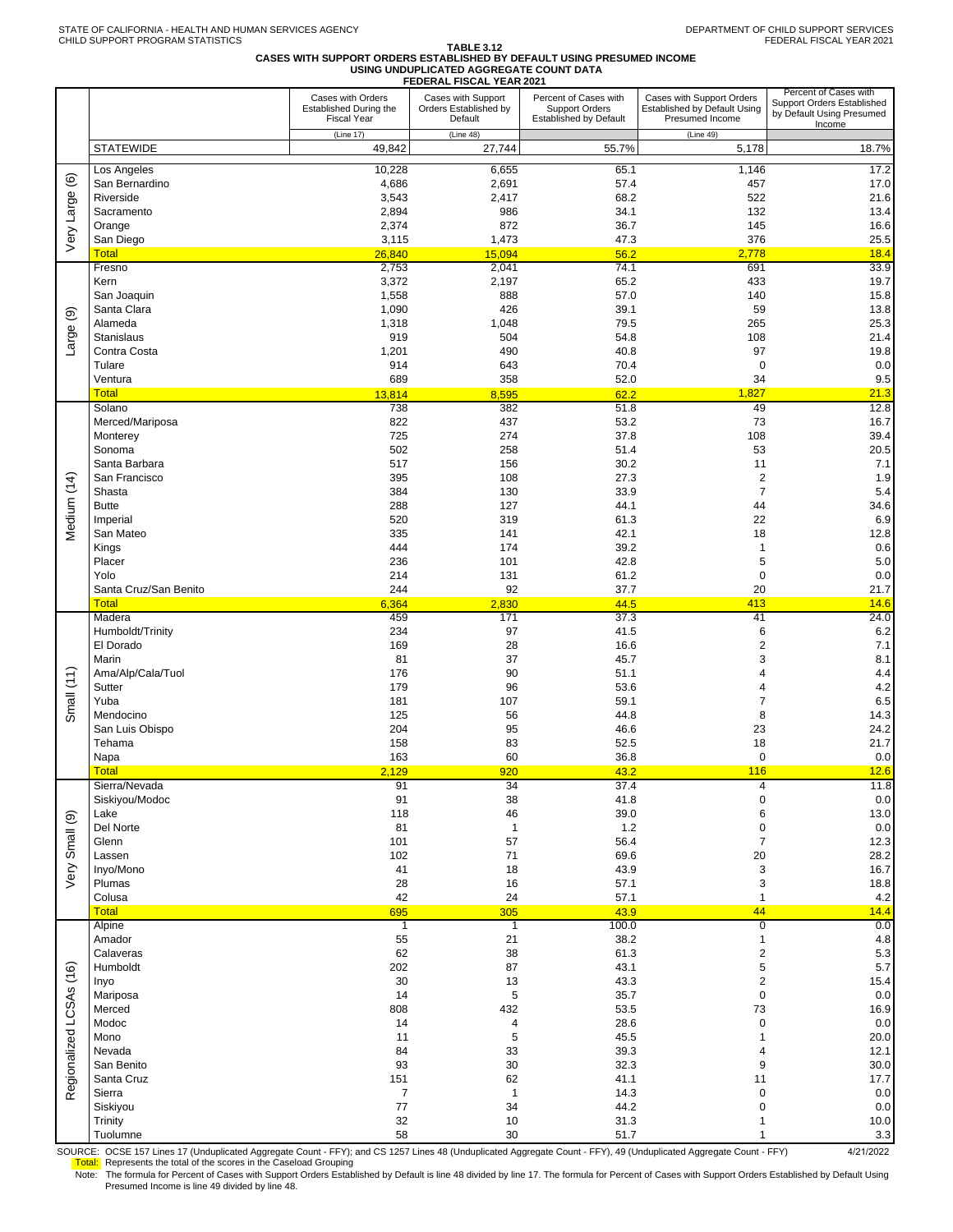#### **TABLE 04.1 STATEWIDE COMPARISON OF DISTRIBUTED COLLECTIONS USING CUMULATIVE DATA FEDERAL FISCAL YEARS 2020 and 2021**

|                         |                                                                                                                 | <b>FFY 2020</b><br>Distributed Collections * | Percent of Distributed<br>Collections | FFY 2021<br>Distributed Collections ** | Percent of Distributed<br>Collections |
|-------------------------|-----------------------------------------------------------------------------------------------------------------|----------------------------------------------|---------------------------------------|----------------------------------------|---------------------------------------|
|                         |                                                                                                                 | (Lines 4b, 4c, 8, 11)                        |                                       | (Lines 4b, 4c, 8, 11)                  |                                       |
|                         | <b>STATEWIDE</b>                                                                                                | \$2,823,986,035                              |                                       | \$2,715,962,028                        |                                       |
|                         | Los Angeles                                                                                                     | 567,123,269                                  | 20.1                                  | 546,668,309                            | 20.1                                  |
|                         | San Bernardino                                                                                                  | 222,784,322                                  | 7.9                                   | 215,606,203                            | 7.9                                   |
|                         | Riverside                                                                                                       | 201,178,821                                  | 7.1                                   | 195,445,228                            | 7.2                                   |
|                         | Sacramento<br>Orange                                                                                            | 145,604,393<br>199,045,343                   | 5.2<br>7.0                            | 139,778,163                            | 5.1<br>7.0                            |
| Very Large (6)          | San Diego                                                                                                       | 193,506,292                                  | 6.9                                   | 188,931,580<br>185,444,194             | 6.8                                   |
|                         | <b>Total</b>                                                                                                    | 1,529,242,441                                | 54.2                                  | 1,471,873,677                          | 54.2                                  |
|                         | Fresno                                                                                                          | 111,285,883                                  | 3.9                                   | 107,658,691                            | 4.0                                   |
|                         | Kern                                                                                                            | 101,039,102                                  | 3.6                                   | 98,624,512                             | 3.6                                   |
|                         | San Joaquin<br>Santa Clara                                                                                      | 71,081,784<br>99,285,626                     | 2.5<br>3.5                            | 68,462,133<br>94,010,655               | 2.5<br>3.5                            |
|                         | Alameda                                                                                                         | 89,512,100                                   | 3.2                                   | 87,798,332                             | 3.2                                   |
| Large (9)               | Stanislaus                                                                                                      | 63,663,597                                   | 2.3                                   | 62,829,649                             | 2.3                                   |
|                         | Contra Costa                                                                                                    | 81,511,424                                   | 2.9                                   | 78,292,423                             | 2.9                                   |
|                         | Tulare                                                                                                          | 46,411,062                                   | 1.6<br>2.2                            | 43,468,145                             | 1.6                                   |
|                         | Ventura<br><b>Total</b>                                                                                         | 62,143,419<br>725,933,996                    | 25.7                                  | 57,819,713<br>698,964,254              | 2.1<br>25.7                           |
|                         | Solano                                                                                                          | 44,517,604                                   | 1.6                                   | 42,489,570                             | 1.6                                   |
|                         | Merced/Mariposa                                                                                                 | 32,430,413                                   | 1.1                                   | 31,338,521                             | 1.2                                   |
|                         | Monterey                                                                                                        | 47,773,682                                   | 1.7                                   | 46,759,427                             | 1.7                                   |
|                         | Sonoma                                                                                                          | 33,986,588                                   | 1.2                                   | 32,900,793                             | 1.2                                   |
|                         | Santa Barbara<br>San Francisco                                                                                  | 32,370,546<br>27,611,836                     | 1.1<br>1.0                            | 30,768,490<br>25,705,198               | 1.1<br>0.9                            |
|                         | Shasta                                                                                                          | 21,568,399                                   | 0.8                                   | 20,639,143                             | 0.8                                   |
|                         | <b>Butte</b>                                                                                                    | 20,927,602                                   | 0.7                                   | 19,272,162                             | 0.7                                   |
| Medium (14)             | Imperial                                                                                                        | 27,965,201                                   | 1.0                                   | 26,651,556                             | 1.0                                   |
|                         | San Mateo                                                                                                       | 33,239,303                                   | 1.2                                   | 32,333,364                             | 1.2                                   |
|                         | Kings<br>Placer                                                                                                 | 17,903,264<br>29,151,187                     | 0.6<br>1.0                            | 16,807,250<br>28,124,226               | 0.6<br>1.0                            |
|                         | Yolo                                                                                                            | 17,273,043                                   | 0.6                                   | 16,718,209                             | 0.6                                   |
|                         | Santa Cruz/San Benito                                                                                           | 21,261,403                                   | 0.8                                   | 20,677,284                             | 0.8                                   |
|                         | <b>Total</b>                                                                                                    | 407,980,073                                  | 14.4                                  | <u>391,185,195</u>                     | 14.4                                  |
|                         | Madera                                                                                                          | 12,923,940<br>11,941,821                     | 0.5                                   | 12,549,244                             | 0.5                                   |
|                         | Humboldt/Trinity<br>El Dorado                                                                                   | 15,029,403                                   | 0.4<br>0.5                            | 11,025,368<br>14,407,338               | 0.4<br>0.5                            |
|                         | Marin                                                                                                           | 14,377,702                                   | 0.5                                   | 14,272,754                             | 0.5                                   |
|                         | Ama/Alp/Cala/Tuol                                                                                               | 13,095,308                                   | 0.5                                   | 12,270,722                             | 0.5                                   |
| Small $(11)$            | Sutter                                                                                                          | 9,560,189                                    | 0.3                                   | 8,821,324                              | 0.3                                   |
|                         | Yuba<br>Mendocino                                                                                               | 7,982,912<br>6,671,197                       | 0.3<br>0.2                            | 7,548,518<br>6,321,774                 | 0.3<br>0.2                            |
|                         | San Luis Obispo                                                                                                 | 14,940,115                                   | 0.5                                   | 14,847,055                             | 0.5                                   |
|                         | Tehama                                                                                                          | 7,736,216                                    | 0.3                                   | 7,332,633                              | 0.3                                   |
|                         | Napa                                                                                                            | 11,299,766                                   | 0.4                                   | 10,776,653                             | 0.4                                   |
|                         | <b>Total</b><br>Sierra/Nevada                                                                                   | 125,558,570                                  | 4.4                                   | 120,173,384                            | 4.4<br>0.3                            |
|                         | Siskiyou/Modoc                                                                                                  | 7,365,497<br>4,907,217                       | 0.3<br>0.2                            | 6,889,696<br>4,790,189                 | 0.2                                   |
| ಲ                       | Lake                                                                                                            | 5,527,980                                    | 0.2                                   | 5,527,515                              | $0.2\,$                               |
|                         | Del Norte                                                                                                       | 3,679,021                                    | 0.1                                   | 3,423,177                              | 0.1                                   |
|                         | Glenn                                                                                                           | 3,897,289                                    | 0.1                                   | 3,789,494                              | 0.1                                   |
|                         | Lassen<br>Inyo/Mono                                                                                             | 3,050,936<br>2,796,818                       | 0.1<br>0.1                            | 3,036,306<br>2,430,136                 | 0.1<br>0.1                            |
| Very Small              | Plumas                                                                                                          | 2,193,735                                    | 0.1                                   | 2,079,392                              | 0.1                                   |
|                         | Colusa                                                                                                          | 2,010,974                                    | 0.1                                   | 1,960,549                              | 0.1                                   |
|                         | <b>Total</b>                                                                                                    | 35,429,466                                   | 1.3                                   | 33,926,455                             | 1.2                                   |
|                         | Alpine                                                                                                          | 48,314                                       | 0.0                                   | 60,033                                 | 0.0                                   |
|                         | Amador<br>Calaveras                                                                                             | 3,519,479<br>3,731,042                       | 0.1<br>0.1                            | 3,224,362<br>3,642,866                 | 0.1<br>0.1                            |
|                         | Humboldt                                                                                                        | 10,050,089                                   | 0.4                                   | 9,544,759                              | 0.4                                   |
|                         | Inyo                                                                                                            | 2,092,759                                    | 0.1                                   | 1,841,340                              | 0.1                                   |
| Regionalized LCSAs (16) | Mariposa                                                                                                        | 1,304,402                                    | 0.0                                   | 1,214,755                              | 0.0                                   |
|                         | Merced                                                                                                          | 31,126,011                                   | 1.1                                   | 30,123,766                             | 1.1                                   |
|                         | Modoc<br>Mono                                                                                                   | 483,838<br>704,059                           | 0.0<br>0.0                            | 538,517<br>588,796                     | 0.0<br>0.0                            |
|                         | Nevada                                                                                                          | 7,170,111                                    | 0.3                                   | 6,731,354                              | 0.2                                   |
|                         | San Benito                                                                                                      | 6,081,569                                    | 0.2                                   | 6,000,559                              | 0.2                                   |
|                         | Santa Cruz                                                                                                      | 15,179,834                                   | 0.5                                   | 14,676,725                             | 0.5                                   |
|                         | Sierra                                                                                                          | 195,386                                      | 0.0                                   | 158,342                                | 0.0                                   |
|                         | Siskiyou<br>Trinity                                                                                             | 4,423,379<br>1,891,732                       | 0.2<br>0.1                            | 4,251,672<br>1,480,609                 | 0.2<br>0.1                            |
|                         | Tuolumne                                                                                                        | 5,796,474                                    | 0.2                                   | 5,343,461                              | 0.2                                   |
|                         | SOURCE: OCSE 34 Lines 4b (Cumulative - FFY), 4c (Cumulative - FFY), 8 (Cumulative - FFY), 11 (Cumulative - FFY) |                                              |                                       |                                        | 4/21/2022                             |

SOURCE: OCSE 34 Lines 4b (Cumulative - FFY), 4c (Cumulative - FFY), 8 (Cumulative - FFY), 11 (Cumulative - FFY)<br>Due to adjustments, totals may not match those reported on the OCSE 34.<br>Total: Represents the total of the sco

Distributed Collections.<br>\* Statewide total for FFY 2020 has been adjusted for suspended collections in the amount of (\$158,511).<br>\*\* Statewide total for FFY 2021 has been adjusted for suspended collections in the amount of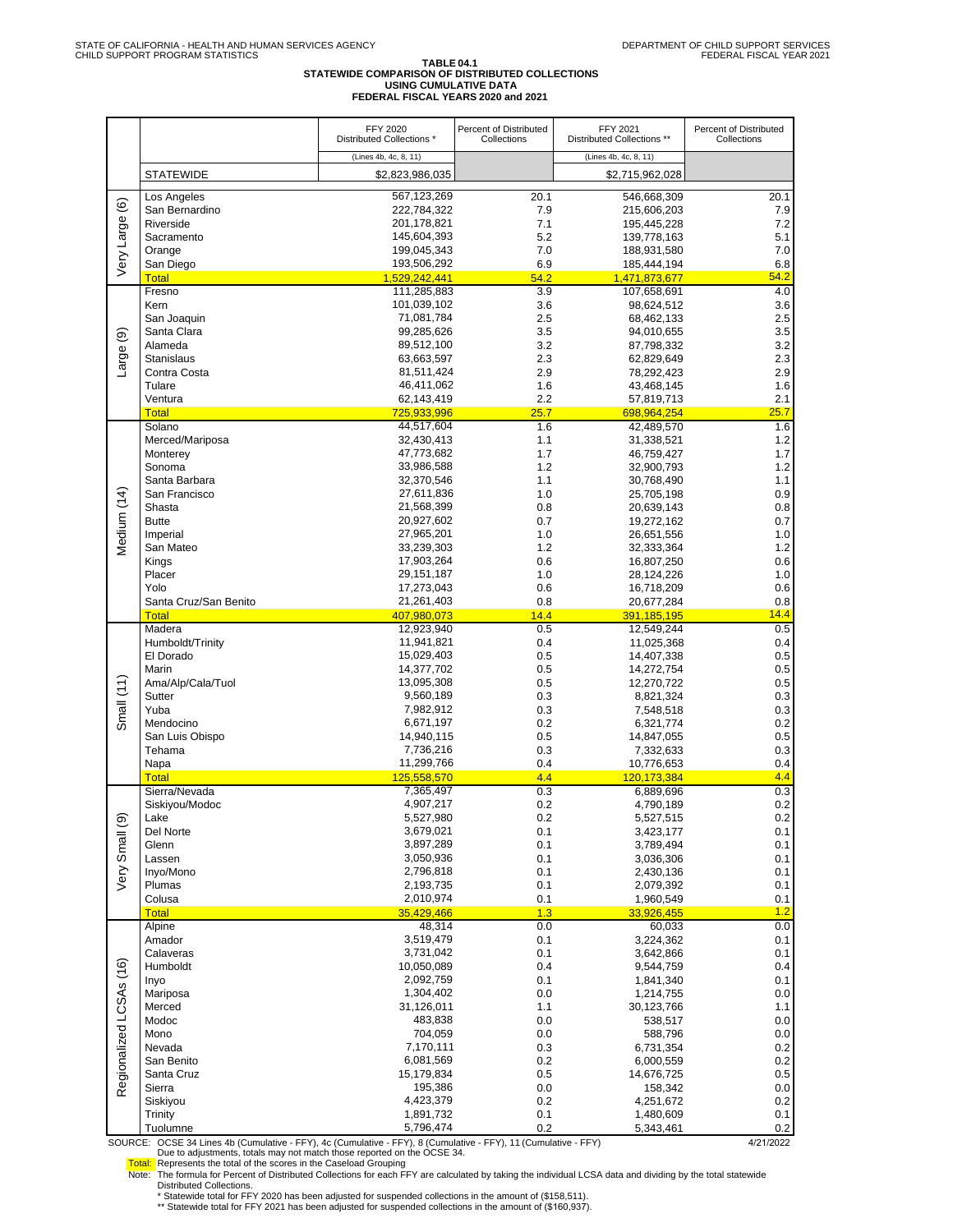#### **TABLE 04.2 CHANGE IN LOCAL AGENCY DISTRIBUTED COLLECTIONS USING CUMULATIVE DATA**

**FEDERAL FISCAL YEARS 2020 and 2021**

|                         |                                                                                                                 | FFY 2020<br>Distributed<br>Collections * | FFY 2021<br>Distributed<br>Collections ** | Annual Change in<br>Distributed<br>Collections | Percent Change in<br>Annual Distributed<br>Collections |
|-------------------------|-----------------------------------------------------------------------------------------------------------------|------------------------------------------|-------------------------------------------|------------------------------------------------|--------------------------------------------------------|
|                         | <b>STATEWIDE</b>                                                                                                | (Lines 4b, 4c, 8, 11)<br>\$2,823,986,035 | (Lines 4b, 4c, 8, 11)<br>\$2,715,962,028  | -\$108,024,007                                 | $-3.8%$                                                |
|                         | Los Angeles                                                                                                     | 567,123,269                              | 546,668,309                               | (20, 454, 960)                                 | $-3.6$                                                 |
| Very Large (6)          | San Bernardino                                                                                                  | 222,784,322                              | 215,606,203                               | (7, 178, 120)                                  | $-3.2$                                                 |
|                         | Riverside                                                                                                       | 201,178,821                              | 195,445,228                               | (5,733,593)                                    | $-2.8$                                                 |
|                         | Sacramento                                                                                                      | 145,604,393                              | 139,778,163                               | (5,826,230)                                    | $-4.0$                                                 |
|                         | Orange<br>San Diego                                                                                             | 199,045,343<br>193,506,292               | 188,931,580<br>185,444,194                | (10, 113, 764)<br>(8,062,097)                  | $-5.1$<br>$-4.2$                                       |
|                         | <b>Total</b>                                                                                                    | 1,529,242,441                            | 1,471,873,677                             | (57, 368, 764)                                 | $-3.8$                                                 |
|                         | Fresno                                                                                                          | 111,285,883                              | 107,658,691                               | (3,627,192)                                    | $-3.3$                                                 |
|                         | Kern                                                                                                            | 101,039,102                              | 98,624,512                                | (2,414,590)                                    | $-2.4$                                                 |
|                         | San Joaquin                                                                                                     | 71,081,784                               | 68,462,133                                | (2,619,651)                                    | $-3.7$                                                 |
| ම                       | Santa Clara<br>Alameda                                                                                          | 99,285,626<br>89,512,100                 | 94,010,655<br>87,798,332                  | (5,274,970)<br>(1,713,768)                     | $-5.3$<br>$-1.9$                                       |
| Large                   | Stanislaus                                                                                                      | 63,663,597                               | 62,829,649                                | (833, 948)                                     | $-1.3$                                                 |
|                         | Contra Costa                                                                                                    | 81,511,424                               | 78,292,423                                | (3,219,001)                                    | $-3.9$                                                 |
|                         | Tulare                                                                                                          | 46,411,062                               | 43,468,145                                | (2,942,918)                                    | $-6.3$                                                 |
|                         | Ventura                                                                                                         | 62,143,419                               | 57,819,713                                | (4,323,706)                                    | $-7.0$                                                 |
|                         | <b>Total</b>                                                                                                    | 725,933,996                              | 698,964,254                               | <u>(26,969,742)</u>                            | $-3.7$                                                 |
|                         | Solano<br>Merced/Mariposa                                                                                       | 44,517,604<br>32,430,413                 | 42,489,570<br>31,338,521                  | (2,028,034)<br>(1,091,891)                     | $-4.6$<br>$-3.4$                                       |
|                         | Monterey                                                                                                        | 47,773,682                               | 46,759,427                                | (1,014,255)                                    | $-2.1$                                                 |
|                         | Sonoma                                                                                                          | 33,986,588                               | 32,900,793                                | (1,085,796)                                    | $-3.2$                                                 |
|                         | Santa Barbara                                                                                                   | 32,370,546                               | 30,768,490                                | (1,602,056)                                    | $-4.9$                                                 |
|                         | San Francisco                                                                                                   | 27,611,836                               | 25,705,198                                | (1,906,638)                                    | $-6.9$                                                 |
|                         | Shasta<br><b>Butte</b>                                                                                          | 21,568,399<br>20,927,602                 | 20,639,143<br>19,272,162                  | (929, 256)<br>(1,655,439)                      | $-4.3$<br>$-7.9$                                       |
| Medium (14)             | Imperial                                                                                                        | 27,965,201                               | 26,651,556                                | (1,313,645)                                    | $-4.7$                                                 |
|                         | San Mateo                                                                                                       | 33,239,303                               | 32,333,364                                | (905, 939)                                     | $-2.7$                                                 |
|                         | Kings                                                                                                           | 17,903,264                               | 16,807,250                                | (1,096,014)                                    | $-6.1$                                                 |
|                         | Placer                                                                                                          | 29,151,187                               | 28,124,226                                | (1,026,961)                                    | $-3.5$                                                 |
|                         | Yolo<br>Santa Cruz/San Benito                                                                                   | 17,273,043<br>21,261,403                 | 16,718,209                                | (554, 834)                                     | $-3.2$<br>$-2.7$                                       |
|                         | Total                                                                                                           | 407,980,073                              | 20,677,284<br>391,185,195                 | (584, 118)<br>(16, 794, 878)                   | $-4.1$                                                 |
|                         | Madera                                                                                                          | 12,923,940                               | 12,549,244                                | (374, 695)                                     | $-2.9$                                                 |
|                         | Humboldt/Trinity                                                                                                | 11,941,821                               | 11,025,368                                | (916, 453)                                     | -7.7                                                   |
|                         | El Dorado                                                                                                       | 15,029,403                               | 14,407,338                                | (622,066)                                      | $-4.1$                                                 |
|                         | Marin                                                                                                           | 14,377,702                               | 14,272,754                                | (104, 949)                                     | $-0.7$                                                 |
| Small $(11)$            | Ama/Alp/Cala/Tuol<br>Sutter                                                                                     | 13,095,308<br>9,560,189                  | 12,270,722<br>8,821,324                   | (824, 586)<br>(738, 865)                       | $-6.3$<br>$-7.7$                                       |
|                         | Yuba                                                                                                            | 7,982,912                                | 7,548,518                                 | (434, 394)                                     | $-5.4$                                                 |
|                         | Mendocino                                                                                                       | 6,671,197                                | 6,321,774                                 | (349, 423)                                     | $-5.2$                                                 |
|                         | San Luis Obispo                                                                                                 | 14,940,115                               | 14,847,055                                | (93,060)                                       | $-0.6$                                                 |
|                         | Tehama                                                                                                          | 7,736,216                                | 7,332,633                                 | (403, 583)                                     | $-5.2$<br>$-4.6$                                       |
|                         | Napa<br><b>Total</b>                                                                                            | 11,299,766<br>125,558,570                | 10,776,653<br>120, 173, 384               | (523, 113)<br>(5,385,186)                      | $-4.3$                                                 |
|                         | Sierra/Nevada                                                                                                   | 7,365,497                                | 6,889,696                                 | (475, 801)                                     | $-6.5$                                                 |
|                         | Siskiyou/Modoc                                                                                                  | 4,907,217                                | 4,790,189                                 | (117, 027)                                     | $-2.4$                                                 |
|                         | Lake                                                                                                            | 5,527,980                                | 5,527,515                                 | (465)                                          | 0.0                                                    |
|                         | Del Norte                                                                                                       | 3,679,021                                | 3,423,177                                 | (255, 844)                                     | $-7.0$                                                 |
| Very Small (9)          | Glenn<br>Lassen                                                                                                 | 3,897,289<br>3,050,936                   | 3,789,494                                 | (107, 795)                                     | $-2.8$<br>$-0.5$                                       |
|                         | Inyo/Mono                                                                                                       | 2,796,818                                | 3,036,306<br>2,430,136                    | (14, 630)<br>(366, 682)                        | -13.1                                                  |
|                         | Plumas                                                                                                          | 2,193,735                                | 2,079,392                                 | (114, 343)                                     | $-5.2$                                                 |
|                         | Colusa                                                                                                          | 2,010,974                                | 1,960,549                                 | (50, 425)                                      | $-2.5$                                                 |
|                         | <b>Total</b>                                                                                                    | 35,429,466                               | 33,926,455                                | (1,503,012)                                    | $-4.2$                                                 |
|                         | Alpine                                                                                                          | 48,314                                   | 60,033                                    | 11,719                                         | 24.3                                                   |
|                         | Amador<br>Calaveras                                                                                             | 3,519,479<br>3,731,042                   | 3,224,362<br>3,642,866                    | (295, 116)<br>(88, 176)                        | $-8.4$<br>$-2.4$                                       |
|                         | Humboldt                                                                                                        | 10,050,089                               | 9,544,759                                 | (505, 331)                                     | $-5.0$                                                 |
|                         | Inyo                                                                                                            | 2,092,759                                | 1,841,340                                 | (251, 420)                                     | $-12.0$                                                |
| Regionalized LCSAs (16) | Mariposa                                                                                                        | 1,304,402                                | 1,214,755                                 | (89, 647)                                      | $-6.9$                                                 |
|                         | Merced                                                                                                          | 31,126,011                               | 30,123,766                                | (1,002,245)                                    | $-3.2$                                                 |
|                         | Modoc<br>Mono                                                                                                   | 483,838<br>704,059                       | 538,517<br>588,796                        | 54,680<br>(115, 262)                           | 11.3<br>$-16.4$                                        |
|                         | Nevada                                                                                                          | 7,170,111                                | 6,731,354                                 | (438, 757)                                     | $-6.1$                                                 |
|                         | San Benito                                                                                                      | 6,081,569                                | 6,000,559                                 | (81,010)                                       | $-1.3$                                                 |
|                         | Santa Cruz                                                                                                      | 15,179,834                               | 14,676,725                                | (503, 108)                                     | $-3.3$                                                 |
|                         | Sierra                                                                                                          | 195,386<br>4,423,379                     | 158,342                                   | (37, 044)                                      | $-19.0$                                                |
|                         | Siskiyou<br>Trinity                                                                                             | 1,891,732                                | 4,251,672<br>1,480,609                    | (171, 707)<br>(411, 122)                       | $-3.9$<br>$-21.7$                                      |
|                         | Tuolumne                                                                                                        | 5,796,474                                | 5,343,461                                 | (453, 013)                                     | $-7.8$                                                 |
|                         | SOURCE: OCSE 34 Lines 4b (Cumulative - FFY), 4c (Cumulative - FFY), 8 (Cumulative - FFY), 11 (Cumulative - FFY) |                                          |                                           |                                                | 4/21/2022                                              |

SOURCE: OCSE 34 Lines 4b (Cumulative - FFY), 4c (Cumulative - FFY), 8 (Cumulative - FFY), 11 (Cumulative - FFY) Due to adjustments, totals may not match those reported on the OCSE 34.

Total: Represents the total of the scores in the Caseload Grouping

Note: The Annual Change in Distributed Collections is calculated by subtracting the FFY 2020 Distributed Collections from the FFY 2021 Distributed Collections.<br>The Percent Change in Annual Distributed Collections is calcul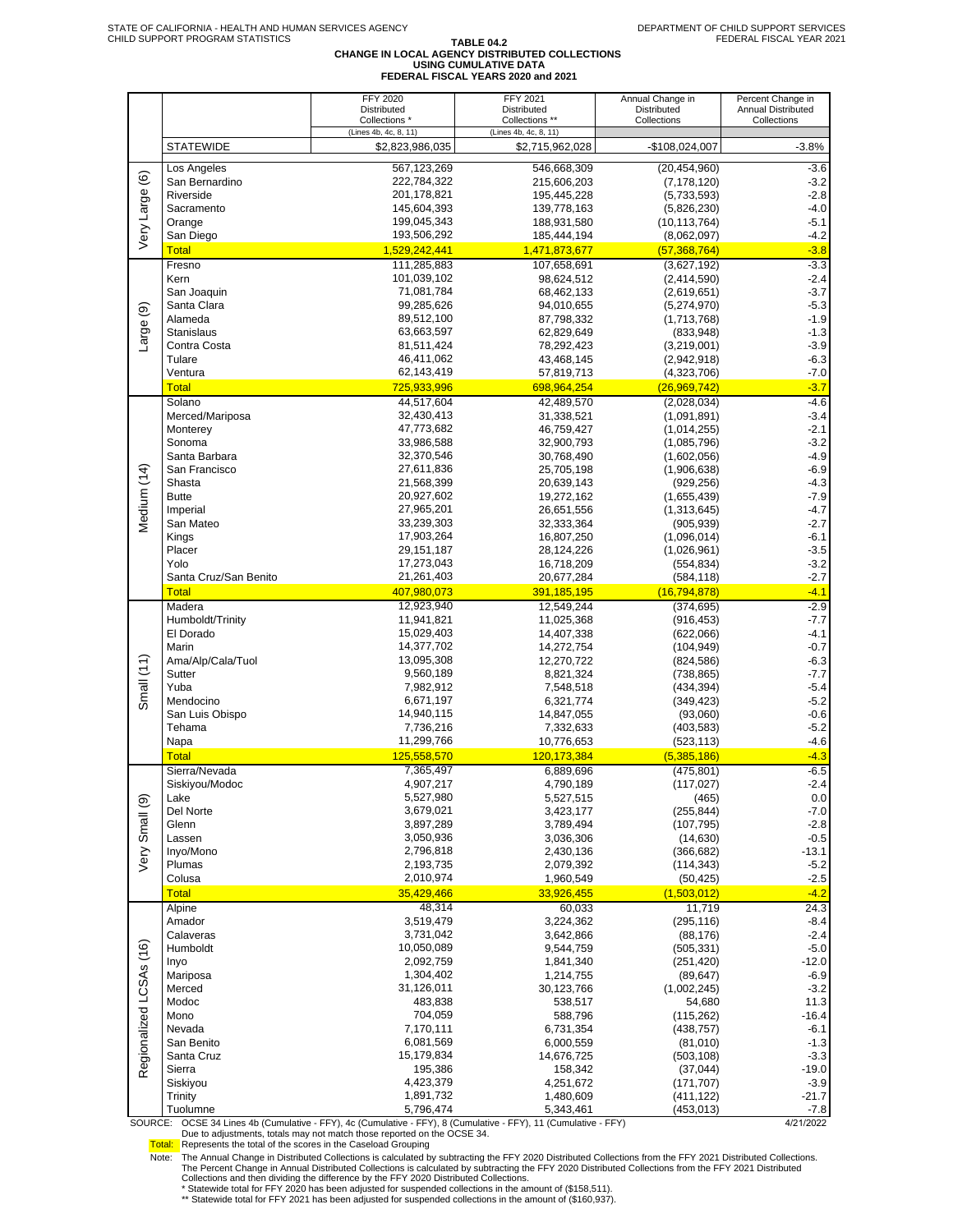#### **TABLE 4.1.1 LOCAL AGENCY DISTRIBUTED COLLECTIONS BY CASE TYPE USING CUMULATIVE DATA FEDERAL FISCAL YEAR 2021**

|                         |                                                                                                                 | Distributed<br>Collections *             | <b>Current Assistance</b>      |              | Former Assistance                               |              | Never Assistance                 |              | Other                          |                |
|-------------------------|-----------------------------------------------------------------------------------------------------------------|------------------------------------------|--------------------------------|--------------|-------------------------------------------------|--------------|----------------------------------|--------------|--------------------------------|----------------|
|                         |                                                                                                                 |                                          | <b>Distributed Collections</b> | Percentage   | <b>Distributed Collections</b><br>(Lines 4b, 8) | Percentage   | <b>Distributed Collections</b>   | Percentage   | <b>Distributed Collections</b> | Percentage     |
|                         | <b>STATEWIDE</b>                                                                                                | (Lines 4b, 4c, 8, 11)<br>\$2,715,962,028 | (Lines 4b, 8)<br>\$212,687,357 | 7.8%         | \$1,390,657,654                                 | 51.2%        | (Lines 4b, 8)<br>\$1,110,041,706 | 40.9%        | (Lines 4c, 11)<br>\$2,575,310  | 0.1%           |
|                         |                                                                                                                 |                                          |                                |              |                                                 |              |                                  |              |                                |                |
| $\circledcirc$          | Los Angeles<br>San Bernardino                                                                                   | 546,668,309<br>215,606,203               | 52,086,454<br>20,423,168       | 9.5<br>9.5   | 285,418,913<br>129,162,565                      | 52.2<br>59.9 | 208,460,560<br>65,891,829        | 38.1<br>30.6 | 702.382<br>128,641             | 0.1<br>0.1     |
|                         | Riverside                                                                                                       | 195,445,228                              | 14,817,911                     | 7.6          | 107,171,882                                     | 54.8         | 73,339,774                       | 37.5         | 115,661                        | 0.1            |
|                         | Sacramento                                                                                                      | 139,778,163                              | 11,123,795                     | 8.0          | 81,261,678                                      | 58.1         | 47,283,004                       | 33.8         | 109,687                        | 0.1            |
|                         | Orange                                                                                                          | 188,931,580                              | 9,745,428                      | 5.2          | 74,305,751                                      | 39.3         | 104,791,238                      | 55.5         | 89,163                         | 0.0            |
| Very Large              | San Diego                                                                                                       | 185,444,194                              | 8,827,539                      | 4.8          | 74,665,724                                      | 40.3         | 101,697,688                      | 54.8         | 253,243                        | 0.1            |
|                         | <b>Total</b><br>Fresno                                                                                          | 1,471,873,677<br>107,658,691             | 117,024,295                    | 8.0          | 751,986,514<br>68,946,471                       | 51.1         | 601,464,093                      | 40.9         | 1,398,776                      | 0.1<br>0.0     |
|                         | Kern                                                                                                            | 98,624,512                               | 12,587,132<br>11,130,574       | 11.7<br>11.3 | 56,528,562                                      | 64.0<br>57.3 | 26,080,631<br>30,945,915         | 24.2<br>31.4 | 44,458<br>19,461               | 0.0            |
|                         | San Joaquin                                                                                                     | 68,462,133                               | 5,170,444                      | 7.6          | 39,438,825                                      | 57.6         | 23,821,853                       | 34.8         | 31,012                         | 0.0            |
| ම                       | Santa Clara                                                                                                     | 94,010,655                               | 4,698,514                      | 5.0          | 45,538,490                                      | 48.4         | 43,604,609                       | 46.4         | 169,041                        | 0.2            |
|                         | Alameda                                                                                                         | 87,798,332                               | 5,508,535                      | 6.3          | 39,680,906                                      | 45.2         | 42,492,474                       | 48.4         | 116,418                        | 0.1            |
| Large                   | <b>Stanislaus</b>                                                                                               | 62,829,649                               | 5,763,329                      | 9.2          | 38,147,643                                      | 60.7         | 18,903,944                       | 30.1         | 14,734                         | 0.0            |
|                         | Contra Costa                                                                                                    | 78,292,423<br>43,468,145                 | 4,046,581                      | 5.2          | 32,721,861                                      | 41.8         | 41,384,444                       | 52.9         | 139,537                        | 0.2            |
|                         | Tulare<br>Ventura                                                                                               | 57,819,713                               | 4,068,911<br>3,703,627         | 9.4<br>6.4   | 26,429,795<br>25,401,804                        | 60.8<br>43.9 | 12,931,997<br>28,648,129         | 29.8<br>49.5 | 37,442<br>66,153               | 0.1<br>0.1     |
|                         | <b>Total</b>                                                                                                    | 698,964,254                              | 56,677,645                     | 8.1          | 372,834,357                                     | 53.3         | 268,813,996                      | 38.5         | 638,256                        | 0.1            |
|                         | Solano                                                                                                          | 42,489,570                               | 2,937,934                      | 6.9          | 21,635,562                                      | 50.9         | 17,894,957                       | 42.1         | 21,116                         | 0.0            |
|                         | Merced/Mariposa                                                                                                 | 31,338,521                               | 3,636,946                      | 11.6         | 19,423,274                                      | 62.0         | 8,257,110                        | 26.3         | 21,191                         | 0.1            |
|                         | Monterev                                                                                                        | 46,759,427                               | 2,971,284                      | 6.4          | 23,560,032                                      | 50.4         | 20,176,451                       | 43.1         | 51,660                         | 0.1            |
|                         | Sonoma                                                                                                          | 32,900,793<br>30,768,490                 | 1,457,449                      | 4.4          | 12,670,562                                      | 38.5         | 18,762,123                       | 57.0         | 10,659                         | 0.0            |
|                         | Santa Barbara<br>San Francisco                                                                                  | 25,705,198                               | 2,539,685<br>1,609,549         | 8.3<br>6.3   | 15,187,963<br>10,906,377                        | 49.4<br>42.4 | 13,021,635<br>13,115,548         | 42.3<br>51.0 | 19,208<br>73,725               | 0.1<br>0.3     |
|                         | Shasta                                                                                                          | 20,639,143                               | 1,970,632                      | 9.5          | 12,013,545                                      | 58.2         | 6,637,735                        | 32.2         | 17,231                         | 0.1            |
| Vledium (14)            | <b>Butte</b>                                                                                                    | 19,272,162                               | 1,886,707                      | 9.8          | 12,404,763                                      | 64.4         | 4,977,827                        | 25.8         | 2,865                          | 0.0            |
|                         | Imperial                                                                                                        | 26,651,556                               | 1,956,891                      | 7.3          | 14,893,455                                      | 55.9         | 9,800,721                        | 36.8         | 489                            | 0.0            |
|                         | San Mateo                                                                                                       | 32,333,364                               | 905,278                        | 2.8          | 9,509,251                                       | 29.4         | 21,809,390                       | 67.5         | 109,446                        | 0.3            |
|                         | Kings<br>Placer                                                                                                 | 16,807,250<br>28,124,226                 | 1,463,034<br>1,104,486         | 8.7<br>3.9   | 9,462,783<br>10,038,049                         | 56.3<br>35.7 | 5,880,812<br>16,951,474          | 35.0<br>60.3 | 621<br>30,217                  | 0.0<br>0.1     |
|                         | Yolo                                                                                                            | 16,718,209                               | 823,862                        | 4.9          | 8,485,936                                       | 50.8         | 7,399,977                        | 44.3         | 8,433                          | 0.1            |
|                         | Santa Cruz/San Benito                                                                                           | 20,677,284                               | 1,332,434                      | 6.4          | 10,014,366                                      | 48.4         | 9,299,655                        | 45.0         | 30,829                         | 0.1            |
|                         | <b>Total</b>                                                                                                    | 391,185,195                              | 26,596,170                     | 6.8          | 190,205,918                                     | 48.6         | 173,985,416                      | 44.5         | 397,691                        | 0.1            |
|                         | Madera                                                                                                          | 12,549,244                               | 1,881,429                      | 15.0         | 7,215,533                                       | 57.5         | 3,451,696                        | 27.5         | 585                            | 0.0            |
|                         | Humboldt/Trinity                                                                                                | 11,025,368                               | 1,014,139                      | 9.2          | 5,502,279                                       | 49.9         | 4,498,089                        | 40.8         | 10,862                         | 0.1            |
|                         | El Dorado<br>Marin                                                                                              | 14,407,338<br>14,272,754                 | 969,510<br>487,373             | 6.7<br>3.4   | 6,380,522<br>4,355,668                          | 44.3<br>30.5 | 7,054,394<br>9,392,356           | 49.0<br>65.8 | 2,912<br>37,357                | 0.0<br>0.3     |
|                         | Ama/Alp/Cala/Tuol                                                                                               | 12,270,722                               | 668,804                        | 5.5          | 6,359,492                                       | 51.8         | 5,236,334                        | 42.7         | 6,092                          | 0.0            |
| (11)                    | Sutter                                                                                                          | 8,821,324                                | 791,617                        | 9.0          | 4,825,888                                       | 54.7         | 3,172,833                        | 36.0         | 30,985                         | 0.4            |
| Small                   | Yuba                                                                                                            | 7,548,518                                | 919,754                        | 12.2         | 4,201,775                                       | 55.7         | 2,404,172                        | 31.8         | 22,818                         | 0.3            |
|                         | Mendocino                                                                                                       | 6,321,774                                | 486,040                        | 7.7          | 3,727,043                                       | 59.0         | 2,108,523                        | 33.4         | 167                            | 0.0            |
|                         | San Luis Obispo<br>Tehama                                                                                       | 14,847,055<br>7,332,633                  | 829,450<br>862,330             | 5.6<br>11.8  | 6,363,087<br>4,299,838                          | 42.9<br>58.6 | 7,643,411<br>2,170,161           | 51.5<br>29.6 | 11,107<br>304                  | 0.1<br>0.0     |
|                         | Napa                                                                                                            | 10,776,653                               | 533,818                        | 5.0          | 3,946,186                                       | 36.6         | 6,294,732                        | 58.4         | 1,917                          | 0.0            |
|                         | <b>Total</b>                                                                                                    | 120, 173, 384                            | 9,444,265                      | 7.9          | 57,177,311                                      | 47.6         | 53,426,701                       | 44.5         | 125,107                        | 0.1            |
|                         | Sierra/Nevada                                                                                                   | 6,889,696                                | 475,663                        | 6.9          | 3,152,216                                       | 45.8         | 3,251,073                        | 47.2         | 10,744                         | 0.2            |
|                         | Siskiyou/Modoc                                                                                                  | 4,790,189                                | 360,211                        | 7.5          | 2,993,707                                       | 62.5         | 1,436,158                        | 30.0         | 113                            | 0.0            |
| $\circledcirc$          | Lake                                                                                                            | 5,527,515                                | 605,795                        | 11.0         | 3,273,488                                       | 59.2         | 1,647,907                        | 29.8         | 325                            | $0.0\,$        |
| Small                   | Del Norte<br>Glenn                                                                                              | 3,423,177<br>3,789,494                   | 445,745<br>418,031             | 13.0<br>11.0 | 2,227,187<br>2,203,051                          | 65.1<br>58.1 | 746,708<br>1,168,319             | 21.8<br>30.8 | 3,538<br>92                    | 0.1<br>$0.0\,$ |
|                         | Lassen                                                                                                          | 3,036,306                                | 335,402                        | 11.0         | 1,698,374                                       | 55.9         | 1,002,338                        | 33.0         | 192                            | 0.0            |
| δĀ                      | Inyo/Mono                                                                                                       | 2,430,136                                | 104,787                        | 4.3          | 1,021,905                                       | 42.1         | 1,303,219                        | 53.6         | 225                            | 0.0            |
|                         | Plumas                                                                                                          | 2,079,392                                | 151,523                        | 7.3          | 1,019,628                                       | 49.0         | 908,173                          | 43.7         | 69                             | 0.0            |
|                         | Colusa                                                                                                          | 1,960,549<br>33,926,455                  | 51,806                         | 2.6          | 868,799                                         | 44.3         | 1,039,944                        | 53.0         | 0                              | 0.0<br>0.0     |
|                         | <b>Total</b><br>Alpine                                                                                          | 60,033                                   | 2,948,963<br>0                 | 8.7<br>0.0   | 18,458,354<br>35,659                            | 54.4<br>59.4 | 12,503,839<br>24,374             | 36.9<br>40.6 | 15,298<br>$\mathbf 0$          | 0.0            |
|                         | Amador                                                                                                          | 3,224,362                                | 199,318                        | 6.2          | 1,519,421                                       | 47.1         | 1,503,675                        | 46.6         | 1,948                          | 0.1            |
|                         | Calaveras                                                                                                       | 3,642,866                                | 210,945                        | 5.8          | 1,966,664                                       | 54.0         | 1,461,947                        | 40.1         | 3,310                          | 0.1            |
|                         | Humboldt                                                                                                        | 9,544,759                                | 913,235                        | 9.6          | 4,547,517                                       | 47.6         | 4,082,364                        | 42.8         | 1,642                          | 0.0            |
|                         | Inyo                                                                                                            | 1,841,340                                | 92,559                         | 5.0          | 866,984                                         | 47.1         | 881,572                          | 47.9         | 225                            | 0.0            |
| Regionalized LCSAs (16) | Mariposa<br>Merced                                                                                              | 1,214,755<br>30,123,766                  | 74,461<br>3,562,485            | 6.1<br>11.8  | 580,160<br>18,843,114                           | 47.8<br>62.6 | 560,119<br>7,696,991             | 46.1<br>25.6 | 15<br>21,176                   | 0.0<br>0.1     |
|                         | Modoc                                                                                                           | 538,517                                  | 37,389                         | 6.9          | 314,877                                         | 58.5         | 186,252                          | 34.6         | 0                              | 0.0            |
|                         | Mono                                                                                                            | 588,796                                  | 12,228                         | 2.1          | 154,921                                         | 26.3         | 421,648                          | 71.6         | 0                              | 0.0            |
|                         | Nevada                                                                                                          | 6,731,354                                | 465,743                        | 6.9          | 3,049,756                                       | 45.3         | 3,205,112                        | 47.6         | 10,744                         | 0.2            |
|                         | San Benito                                                                                                      | 6,000,559                                | 343,283                        | 5.7          | 3,138,852                                       | 52.3         | 2,516,768                        | 41.9         | 1,656                          | 0.0            |
|                         | Santa Cruz                                                                                                      | 14,676,725<br>158,342                    | 989,151                        | 6.7          | 6,875,514                                       | 46.8         | 6,782,888                        | 46.2         | 29,173                         | 0.2            |
|                         | Sierra<br>Siskiyou                                                                                              | 4,251,672                                | 9,921<br>322,822               | 6.3<br>7.6   | 102,460<br>2,678,831                            | 64.7<br>63.0 | 45,961<br>1,249,906              | 29.0<br>29.4 | $\pmb{0}$<br>113               | 0.0<br>0.0     |
|                         | Trinity                                                                                                         | 1,480,609                                | 100,903                        | 6.8          | 954,762                                         | 64.5         | 415,724                          | 28.1         | 9,220                          | 0.6            |
|                         | Tuolumne                                                                                                        | 5,343,461                                | 258,540                        | 4.8          | 2,837,748                                       | 53.1         | 2,246,338                        | 42.0         | 834                            | 0.0            |
|                         | SOURCE: OCSE 34 Lines 4b (Cumulative - FFY), 4c (Cumulative - FFY), 8 (Cumulative - FFY), 11 (Cumulative - FFY) |                                          |                                |              |                                                 |              |                                  |              |                                | 4/21/2022      |

SOURCE: OCSE 34 Lines 4b (Cumulative - FFY), 4c (Cumulative - FFY), 8 (Cumulative - FFY), 11 (Cumulative - FFY)<br>Due to adjustments, totals may not match those reported on the OCSE 34.<br>Total: Represents the total of the sco

Note: The Percentage of Distributed Collections in each assistance category is calculated by dividing the Distributed Collections in each assistance category by the total Distributed Collections for<br>each individual LCSA.<br>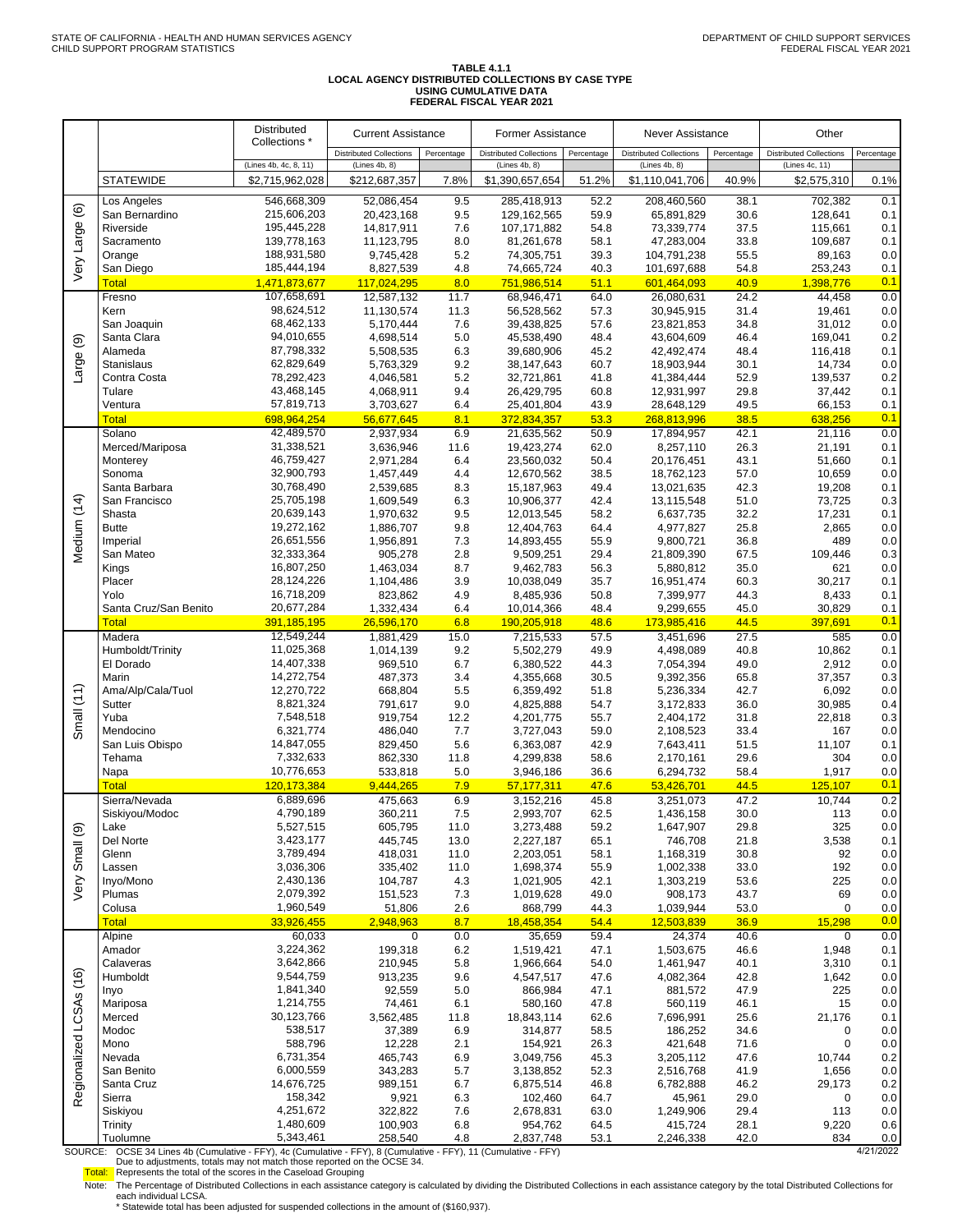# TABLE 4.2<br>LOCAL AGENCY DISTRIBUTED COLLECTIONS PER CASE<br>USING CUMULATIVE AND POINT-IN-TIME DATA<br>FEDERAL FISCAL YEAR 2021

|                         |                                                                                   | <b>Distributed</b>    |           | <b>Distributed Collections</b> |
|-------------------------|-----------------------------------------------------------------------------------|-----------------------|-----------|--------------------------------|
|                         |                                                                                   | Collections *         | Cases     | per Case                       |
|                         |                                                                                   | (Lines 4b, 4c, 8, 11) | (Line 1)  |                                |
|                         |                                                                                   |                       |           |                                |
|                         | <b>STATEWIDE</b>                                                                  | \$2,715,962,028       | 1,043,847 | \$2,602                        |
|                         |                                                                                   |                       |           |                                |
|                         | Los Angeles                                                                       | 546,668,309           | 216,706   | 2,523                          |
|                         | San Bernardino                                                                    | 215,606,203           | 90,833    | 2,374                          |
|                         | Riverside                                                                         | 195,445,228           | 74,545    | 2,622                          |
|                         | Sacramento                                                                        | 139,778,163           | 67,177    | 2,081                          |
|                         | Orange                                                                            | 188,931,580           | 57,329    | 3,296                          |
| Very Large (6)          | San Diego                                                                         | 185,444,194           | 58,875    | 3,150                          |
|                         | <b>Total</b>                                                                      | 1,471,873,677         | 565,465   | 2,603                          |
|                         | Fresno                                                                            | 107,658,691           | 56,387    | 1,909                          |
|                         | Kern                                                                              | 98,624,512            | 48,978    | 2,014                          |
|                         | San Joaquin                                                                       | 68,462,133            | 31,905    | 2,146                          |
|                         |                                                                                   |                       |           |                                |
|                         | Santa Clara                                                                       | 94,010,655            | 27,426    | 3,428                          |
| Large (9)               | Alameda                                                                           | 87,798,332            | 29,249    | 3,002                          |
|                         | Stanislaus                                                                        | 62,829,649            | 23,955    | 2,623                          |
|                         | Contra Costa                                                                      | 78,292,423            | 24,768    | 3,161                          |
|                         | Tulare                                                                            | 43,468,145            | 22,088    | 1,968                          |
|                         | Ventura                                                                           | 57,819,713            | 17,846    | 3,240                          |
|                         | <b>Total</b>                                                                      | 698,964,254           | 282,602   | 2,473                          |
|                         | Solano                                                                            | 42,489,570            | 13,777    | 3,084                          |
|                         | Merced/Mariposa                                                                   | 31,338,521            | 15,182    | 2,064                          |
|                         | Monterey                                                                          | 46,759,427            | 13,199    | 3,543                          |
|                         |                                                                                   |                       |           |                                |
|                         | Sonoma                                                                            | 32,900,793            | 10,001    | 3,290                          |
|                         | Santa Barbara                                                                     | 30,768,490            | 10,858    | 2,834                          |
|                         | San Francisco                                                                     | 25,705,198            | 9,245     | 2,780                          |
| Vledium (14)            | Shasta                                                                            | 20,639,143            | 9,182     | 2,248                          |
|                         | <b>Butte</b>                                                                      | 19,272,162            | 9,009     | 2,139                          |
|                         | Imperial                                                                          | 26,651,556            | 9,447     | 2,821                          |
|                         | San Mateo                                                                         | 32,333,364            | 7,967     | 4,058                          |
|                         | Kings                                                                             | 16,807,250            | 8,462     | 1,986                          |
|                         | Placer                                                                            |                       |           | 4,423                          |
|                         |                                                                                   | 28,124,226            | 6,359     |                                |
|                         | Yolo                                                                              | 16,718,209            | 6,272     | 2,666                          |
|                         | Santa Cruz/San Benito                                                             | 20,677,284            | 6,380     | 3,241                          |
|                         | <b>Total</b>                                                                      | 391,185,195           | 135,340   | 2,890                          |
|                         | Madera                                                                            | 12,549,244            | 6,341     | 1,979                          |
|                         | Humboldt/Trinity                                                                  | 11,025,368            | 5,673     | 1,943                          |
|                         | El Dorado                                                                         | 14,407,338            | 5,005     | 2,879                          |
|                         | Marin                                                                             | 14,272,754            | 3,600     | 3,965                          |
|                         | Ama/Alp/Cala/Tuol                                                                 | 12,270,722            | 4,526     | 2,711                          |
| Small $(11)$            | Sutter                                                                            | 8,821,324             | 3,778     | 2,335                          |
|                         | Yuba                                                                              | 7,548,518             | 3,501     | 2,156                          |
|                         | Mendocino                                                                         | 6,321,774             | 3,019     | 2,094                          |
|                         |                                                                                   |                       |           |                                |
|                         | San Luis Obispo                                                                   | 14,847,055            | 3,832     | 3,874                          |
|                         | Tehama                                                                            | 7,332,633             | 3,248     | 2,258                          |
|                         | Napa                                                                              | 10,776,653            | 2,894     | 3,724                          |
|                         | Total                                                                             | 120.173.384           | 45.417    | 2.646                          |
|                         | Sierra/Nevada                                                                     | 6,889,696             | 2,526     | 2,728                          |
|                         | Siskiyou/Modoc                                                                    | 4,790,189             | 2,549     | 1,879                          |
|                         | Lake                                                                              | 5,527,515             | 2,482     | 2,227                          |
| Very Small (9)          | Del Norte                                                                         | 3,423,177             | 2,019     | 1,695                          |
|                         | Glenn                                                                             | 3,789,494             | 1,576     | 2,405                          |
|                         | Lassen                                                                            | 3,036,306             | 1,402     | 2,166                          |
|                         | Inyo/Mono                                                                         |                       |           | 2,341                          |
|                         |                                                                                   | 2,430,136             | 1,038     |                                |
|                         | Plumas                                                                            | 2,079,392             | 731       | 2,845                          |
|                         | Colusa                                                                            | 1,960,549             | 700       | 2,801                          |
|                         | <b>Total</b>                                                                      | 33,926,455            | 15,023    | 2,258                          |
|                         | Alpine                                                                            | 60,033                | 37        | 1,623                          |
|                         | Amador                                                                            | 3,224,362             | 1,026     | 3,143                          |
|                         | Calaveras                                                                         | 3,642,866             | 1,365     | 2,669                          |
|                         | Humboldt                                                                          | 9,544,759             | 4,994     | 1,911                          |
|                         | Inyo                                                                              | 1,841,340             | 840       | 2,192                          |
| Regionalized LCSAs (16) | Mariposa                                                                          | 1,214,755             | 639       | 1,901                          |
|                         | Merced                                                                            | 30,123,766            | 14,543    | 2,071                          |
|                         | Modoc                                                                             |                       | 268       |                                |
|                         |                                                                                   | 538,517               |           | 2,009                          |
|                         | Mono                                                                              | 588,796               | 198       | 2,974                          |
|                         | Nevada                                                                            | 6,731,354             | 2,438     | 2,761                          |
|                         | San Benito                                                                        | 6,000,559             | 1,738     | 3,453                          |
|                         | Santa Cruz                                                                        | 14,676,725            | 4,642     | 3,162                          |
|                         | Sierra                                                                            | 158,342               | 88        | 1,799                          |
|                         | Siskiyou                                                                          | 4,251,672             | 2,281     | 1,864                          |
|                         | Trinity                                                                           | 1,480,609             | 679       | 2,181                          |
|                         | Tuolumne                                                                          | 5,343,461             | 2,098     | 2,547                          |
| SOURCE:                 | OCSE 34 Lines 4b (Cumulative - FFY), 4c (Cumulative - FFY), 8 (Cumulative - FFY), |                       |           | 4/21/2022                      |
|                         |                                                                                   |                       |           |                                |

SOURCE: OCSE 34 Lines 4b (Cumulative - FFY), 4c (Cumulative - FFY), 8 (Cumulative - FFY),<br>11 (Cumulative - FFY); and OCSE 157 Line 1 (Point-in-Time)<br>Due to adjustments, totals may not match those reported on the OCSE 34.<br>T

Note: The formula for Distributed Collections per Case is the sum of lines 4b, 4c, 8 and 11 of the OCSE 34 divided by line 1 of the OCSE 157.<br>\* Statewide total has been adjusted for suspended collections in the amount of (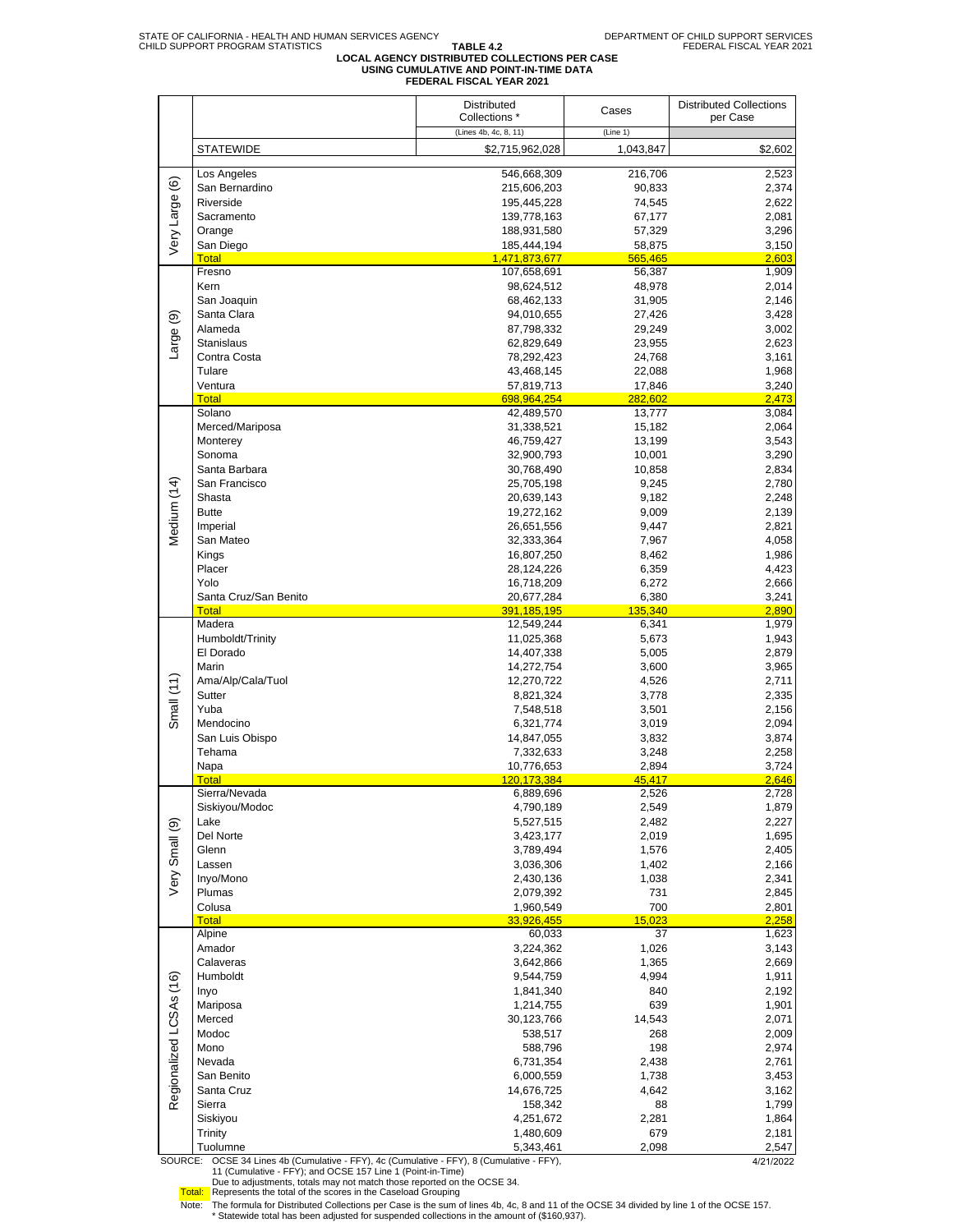# TABLE 4.3<br>DISTRIBUTED COLLECTIONS PER CASE WITH A COLLECTION<br>FEDERAL FISCAL YEAR 2021<br>FEDERAL FISCAL YEAR 2021

|                         |                                                                                                                                                                       | <b>Distributed</b>                       | Cases with Collections | Average Amount Distributed<br>per Case with |
|-------------------------|-----------------------------------------------------------------------------------------------------------------------------------------------------------------------|------------------------------------------|------------------------|---------------------------------------------|
|                         |                                                                                                                                                                       | Collections *                            |                        | a Collection (SPM 2)                        |
|                         | <b>STATEWIDE</b>                                                                                                                                                      | (Lines 4b, 4c, 8, 11)<br>\$2,715,962,028 | (Line 18)<br>714,607   | \$3,801                                     |
|                         | Los Angeles                                                                                                                                                           |                                          | 136,440                | 4,007                                       |
|                         | San Bernardino                                                                                                                                                        | 546,668,309<br>215,606,203               | 60,096                 | 3,588                                       |
| Very Large (6)          | Riverside                                                                                                                                                             | 195,445,228                              | 51,800                 | 3,773                                       |
|                         | Sacramento                                                                                                                                                            | 139,778,163                              | 41,336                 | 3,382                                       |
|                         | Orange                                                                                                                                                                | 188,931,580                              | 42,685                 | 4,426<br>4,305                              |
|                         | San Diego<br><b>Total</b>                                                                                                                                             | 185,444,194<br>1,471,873,677             | 43,072<br>375,429      | 3,921                                       |
|                         | Fresno                                                                                                                                                                | 107,658,691                              | 35,771                 | 3,010                                       |
|                         | Kern                                                                                                                                                                  | 98,624,512                               | 30,862                 | 3,196                                       |
|                         | San Joaquin<br>Santa Clara                                                                                                                                            | 68,462,133<br>94,010,655                 | 18,810<br>22,146       | 3,640<br>4,245                              |
|                         | Alameda                                                                                                                                                               | 87,798,332                               | 19,593                 | 4,481                                       |
| Large (9)               | <b>Stanislaus</b>                                                                                                                                                     | 62,829,649                               | 17,052                 | 3,685                                       |
|                         | Contra Costa                                                                                                                                                          | 78,292,423                               | 17,848                 | 4,387                                       |
|                         | Tulare                                                                                                                                                                | 43,468,145                               | 14,074                 | 3,089                                       |
|                         | Ventura<br><b>Total</b>                                                                                                                                               | 57,819,713<br>698,964,254                | 14,360<br>190,516      | 4,026<br>3,669                              |
|                         | Solano                                                                                                                                                                | 42,489,570                               | 11,178                 | 3,801                                       |
|                         | Merced/Mariposa                                                                                                                                                       | 31,338,521                               | 10,579                 | 2,962                                       |
|                         | Monterey                                                                                                                                                              | 46,759,427                               | 10,863                 | 4,304                                       |
|                         | Sonoma<br>Santa Barbara                                                                                                                                               | 32,900,793<br>30,768,490                 | 8,304<br>8,063         | 3,962<br>3,816                              |
|                         | San Francisco                                                                                                                                                         | 25,705,198                               | 6,695                  | 3,839                                       |
| Medium (14)             | Shasta                                                                                                                                                                | 20,639,143                               | 7,292                  | 2,830                                       |
|                         | <b>Butte</b>                                                                                                                                                          | 19,272,162                               | 6,745                  | 2,857                                       |
|                         | Imperial<br>San Mateo                                                                                                                                                 | 26,651,556                               | 6,849                  | 3,891<br>5,073                              |
|                         | Kings                                                                                                                                                                 | 32,333,364<br>16,807,250                 | 6,373<br>5,468         | 3,074                                       |
|                         | Placer                                                                                                                                                                | 28,124,226                               | 5,383                  | 5,225                                       |
|                         | Yolo                                                                                                                                                                  | 16,718,209                               | 4,800                  | 3,483                                       |
|                         | Santa Cruz/San Benito                                                                                                                                                 | 20,677,284                               | 5,030                  | 4,111                                       |
|                         | <b>Total</b><br>Madera                                                                                                                                                | 391,185,195<br>12,549,244                | 103,622<br>4,308       | 3,775<br>2,913                              |
|                         | Humboldt/Trinity                                                                                                                                                      | 11,025,368                               | 3,955                  | 2,788                                       |
|                         | El Dorado                                                                                                                                                             | 14,407,338                               | 3,877                  | 3,716                                       |
|                         | Marin<br>Ama/Alp/Cala/Tuol                                                                                                                                            | 14,272,754                               | 2,750                  | 5,190<br>3,501                              |
| Small $(11)$            | Sutter                                                                                                                                                                | 12,270,722<br>8,821,324                  | 3,505<br>2,700         | 3,267                                       |
|                         | Yuba                                                                                                                                                                  | 7,548,518                                | 2,417                  | 3,123                                       |
|                         | Mendocino                                                                                                                                                             | 6,321,774                                | 2,138                  | 2,957                                       |
|                         | San Luis Obispo                                                                                                                                                       | 14,847,055                               | 3,080                  | 4,820                                       |
|                         | Tehama<br>Napa                                                                                                                                                        | 7,332,633<br>10,776,653                  | 2,582<br>2,550         | 2,840<br>4,226                              |
|                         | <b>Total</b>                                                                                                                                                          | 120, 173, 384                            | 33,862                 | 3,549                                       |
|                         | Sierra/Nevada                                                                                                                                                         | 6,889,696                                | 1,955                  | 3,524                                       |
|                         | Siskiyou/Modoc                                                                                                                                                        | 4,790,189                                | 1,829                  | 2,619<br>3,045                              |
|                         | Lake<br>Del Norte                                                                                                                                                     | 5,527,515<br>3,423,177                   | 1,815<br>1,522         | 2,249                                       |
|                         | Glenn                                                                                                                                                                 | 3,789,494                                | 1,184                  | 3,201                                       |
|                         | Lassen                                                                                                                                                                | 3,036,306                                | 1,030                  | 2,948                                       |
| Very Small (9)          | Inyo/Mono                                                                                                                                                             | 2,430,136                                | 743                    | 3,271                                       |
|                         | Plumas<br>Colusa                                                                                                                                                      | 2,079,392<br>1,960,549                   | 603<br>497             | 3,448<br>3,945                              |
|                         | <b>Total</b>                                                                                                                                                          | 33,926,455                               | 11,178                 | 3,035                                       |
|                         | Alpine                                                                                                                                                                | 60,033                                   | 27                     | 2,223                                       |
|                         | Amador<br>Calaveras                                                                                                                                                   | 3,224,362<br>3,642,866                   | 820<br>1,022           | 3,932<br>3,564                              |
|                         | Humboldt                                                                                                                                                              | 9,544,759                                | 3,421                  | 2,790                                       |
| Regionalized LCSAs (16) | Inyo                                                                                                                                                                  | 1,841,340                                | 595                    | 3,095                                       |
|                         | Mariposa                                                                                                                                                              | 1,214,755                                | 379                    | 3,205                                       |
|                         | Merced                                                                                                                                                                | 30,123,766                               | 10,200                 | 2,953                                       |
|                         | Modoc<br>Mono                                                                                                                                                         | 538,517<br>588,796                       | 165<br>148             | 3,264<br>3,978                              |
|                         | Nevada                                                                                                                                                                | 6,731,354                                | 1,885                  | 3,571                                       |
|                         | San Benito                                                                                                                                                            | 6,000,559                                | 1,421                  | 4,223                                       |
|                         | Santa Cruz                                                                                                                                                            | 14,676,725                               | 3,609                  | 4,067                                       |
|                         | Sierra<br>Siskiyou                                                                                                                                                    | 158,342<br>4,251,672                     | 70<br>1,664            | 2,262<br>2,555                              |
|                         | Trinity                                                                                                                                                               | 1,480,609                                | 534                    | 2,773                                       |
|                         | Tuolumne                                                                                                                                                              | 5,343,461                                | 1,636                  | 3,266                                       |
| SOURCE:                 | OCSE 34 Lines 4b (Cumulative - FFY), 4c (Cumulative - FFY), 8 (Cumulative - FFY),<br>11 (Cumulative - FFY); and OCSE 157 Line 18 (Unduplicated Aggregate Count - FFY) |                                          |                        | 4/21/2022                                   |

11 (Cumulative - FFY); and OCSE 157 Line 18 (Unduplicated Aggregate Count - FFY)<br>Due to adjustments, totals may not match those reported on the OCSE 34.<br>
Total: Represents the total of the scores in the Caseload Grouping<br>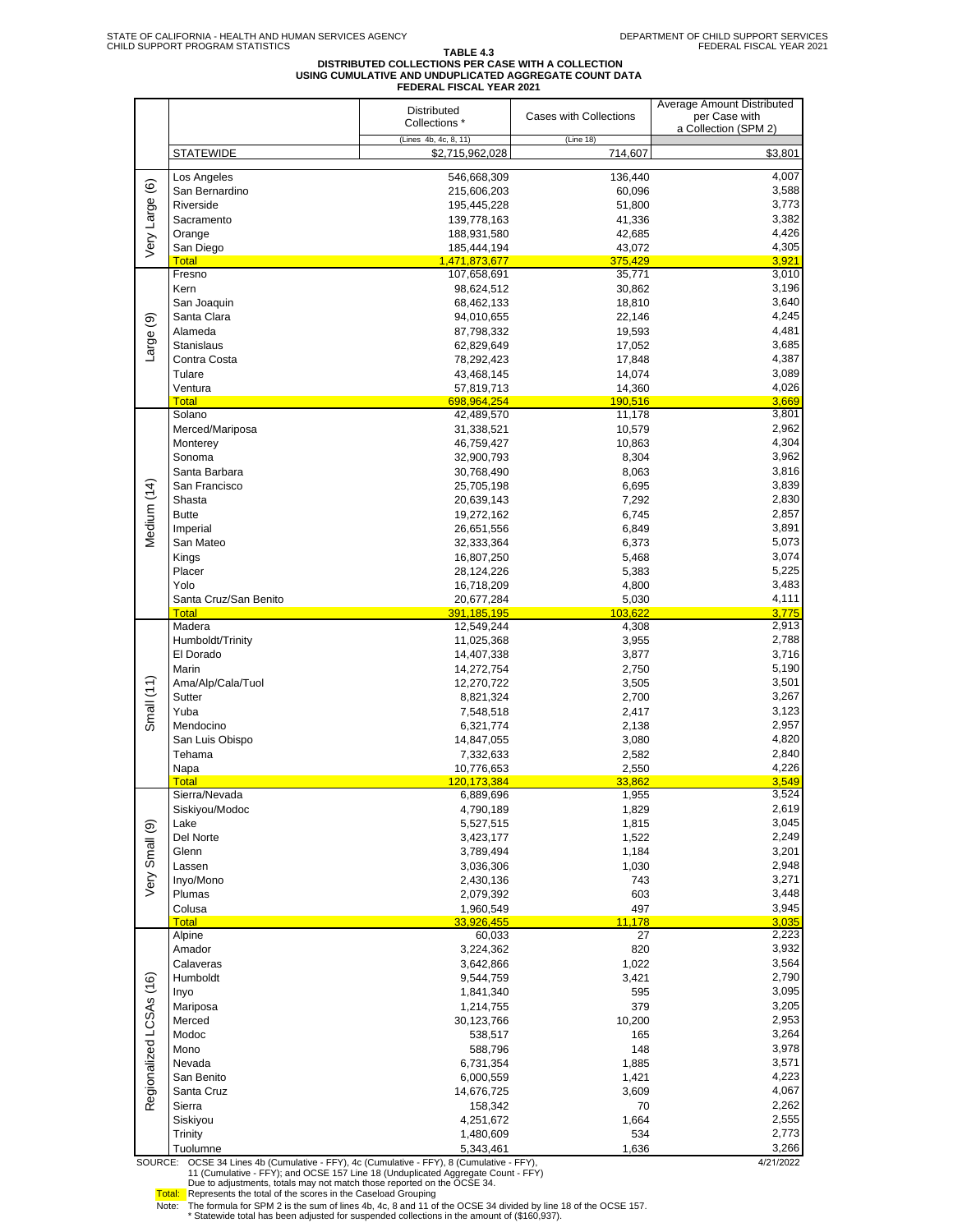### TABLE 4.4.1<br>LOCAL AGENCY COLLECTIONS RECEIVED BY SOURCE<br>USING CUMULATIVE DATA<br>FEDERAL FISCAL YEAR 2021

|                    |                                                                                                                                                                                                                                                  | Total                      | Offset of Federal Tax Refund |            | Offset of State Tax Refund |            | Offset of Unemployment Compensation |              | Income Withholding        |              | Other States           |            | <b>Other Countries</b> |            | <b>Other Sources</b>     |              |
|--------------------|--------------------------------------------------------------------------------------------------------------------------------------------------------------------------------------------------------------------------------------------------|----------------------------|------------------------------|------------|----------------------------|------------|-------------------------------------|--------------|---------------------------|--------------|------------------------|------------|------------------------|------------|--------------------------|--------------|
|                    |                                                                                                                                                                                                                                                  | Collections                | Collections                  | Percent    | Collections                | Percent    | Collections                         | Percent      | Collections               | Percent      | Collections            | Percent    | Collections            | Percent    | Collections              | Percent      |
|                    |                                                                                                                                                                                                                                                  | Received                   | Received                     | of Total   | Received                   | of Total   | Received                            | of Total     | Received                  | of Total     | Received               | of Total   | Received               | of Total   | Received                 | of Total     |
|                    |                                                                                                                                                                                                                                                  | (Line 2 - Total)           | (Line 2a)                    |            | (Line 2b)                  |            | (Line 2c)                           |              | (Line 2e)                 |              | (Line 2f)              |            | (Line 2g)              |            | (Line 2h)                |              |
|                    | <b>STATEWIDE</b>                                                                                                                                                                                                                                 | \$2,836,577,442            | \$207,890,020                | 7.3%       | \$43,413,707               | 1.5%       | \$314,772,033                       | 11.1%        | \$1,704,150,297           | 60.1%        | \$96,621,269           | 3.4%       | \$818,789              | 0.0%       | \$468,911,327            | 16.5%        |
|                    | Suspense *                                                                                                                                                                                                                                       | \$156,882,744              | \$7,468,753                  | 4.8%       | \$29,011                   | 0.0%       | $-$549,408$                         | $-0.4%$      | \$149,782,676             | 95.5%        | \$5,217                | 0.0%       | \$7,691                | 0.0%       | \$138,804                | 0.1%         |
|                    | Los Angeles                                                                                                                                                                                                                                      | 539,974,210                | 42,961,638                   | 8.0        | 9,629,428                  | 1.8        | 67,108,194                          | 12.4         | 308,113,499               | 57.1         | 13,267,353             | 2.5        | 141,779                | 0.0        | 98,752,320               | 18.3         |
| ©                  | San Bernardino                                                                                                                                                                                                                                   | 212,376,002                | 17,952,637                   | 8.5        | 3,729,278                  | 1.8        | 27,041,066                          | 12.7         | 127,400,312               | 60.0         | 6,717,308              | 3.2        | 49,306                 | 0.0        | 29,486,097               | 13.9         |
| Large              | Riverside                                                                                                                                                                                                                                        | 192,568,961                | 16,658,912                   | 8.7<br>8.1 | 3,166,468                  | 1.6<br>1.6 | 25,024,625                          | 13.0         | 110,149,466               | 57.2<br>56.8 | 7,068,647              | 3.7<br>3.6 | 15,702<br>43,366       | 0.0<br>0.0 | 30,485,140               | 15.8<br>16.1 |
|                    | Sacramento<br>Orange                                                                                                                                                                                                                             | 137,772,242<br>185,942,693 | 11,110,499<br>11,169,863     | 6.0        | 2,135,671<br>2,526,179     | 1.4        | 19,107,013<br>16,744,474            | 13.9<br>9.0  | 78,195,464<br>105,992,971 | 57.0         | 4,967,089<br>9,293,476 | 5.0        | 106,117                | 0.1        | 22,213,138<br>40,109,612 | 21.6         |
| Very               | San Diego                                                                                                                                                                                                                                        | 182,952,521                | 11,759,847                   | 6.4        | 2,537,043                  | 1.4        | 16,534,063                          | 9.0          | 109,641,133               | 59.9         | 11,679,215             | 6.4        | 66,238                 | 0.0        | 30,734,983               | 16.8         |
|                    | <b>Total</b>                                                                                                                                                                                                                                     | ,451,586,628               | 111,613,396                  | 7.7        | 23,724,066                 | 1.6        | 171,559,434                         | 11.8         | 839,492,845               | 57.8         | 52,993,088             | 3.7        | 422,509                | 0.0        | 251,781,290              | 17.3         |
|                    | Fresno                                                                                                                                                                                                                                           | 105,998,86                 | 10,666,481                   | 10.1       | 1,943,067                  | 1.8        | 16,812,975                          | 15.9         | 59.194.380                | 55.8         | 3,428,183              | 3.2        | 26,268                 | 0.0        | 13,927,507               | 13.1         |
|                    | Kern                                                                                                                                                                                                                                             | 97,131,290                 | 9,023,605                    | 9.3        | 1,685,422                  | 1.7        | 15,220,545                          | 15.7         | 54,878,444                | 56.5         | 1,831,301              | 1.9        | 36,081                 | 0.0        | 14,455,893               | 14.9         |
|                    | San Joaquin                                                                                                                                                                                                                                      | 67,572,682                 | 5,125,552                    | 7.6        | 1,259,163                  | 1.9        | 8,236,388                           | 12.2         | 41,477,480                | 61.4         | 1,957,863              | 2.9        | 865                    | 0.0        | 9,515,371                | 14.1         |
| $\circledcirc$     | Santa Clara<br>Alameda                                                                                                                                                                                                                           | 92,822,538<br>86,867,944   | 6,278,278<br>4,817,083       | 6.8<br>5.5 | 1,764,109<br>1,412,591     | 1.9<br>1.6 | 9,492,297<br>9,155,168              | 10.2<br>10.5 | 54,098,633<br>53,106,114  | 58.3<br>61.1 | 1,986,146<br>2,817,355 | 2.1<br>3.2 | 30,578<br>31,999       | 0.0<br>0.0 | 19,172,496<br>15,527,635 | 20.7<br>17.9 |
| Large              | Stanislaus                                                                                                                                                                                                                                       | 61,793,388                 | 4,984,890                    | 8.1        | 1,028,994                  | 1.7        | 7,863,289                           | 12.7         | 36,494,113                | 59.1         | 2,678,335              | 4.3        | 9,697                  | 0.0        | 8,734,070                | 14.1         |
|                    | Contra Costa                                                                                                                                                                                                                                     | 77.612.986                 | 4,074,789                    | 5.3        | 1,181,021                  | 1.5        | 7,906,612                           | 10.2         | 47.040.770                | 60.6         | 1,706,083              | 2.2        | 50,687                 | 0.1        | 15,653,024               | 20.2         |
|                    | Tulare                                                                                                                                                                                                                                           | 43,086,430                 | 3,496,158                    | 8.1        | 701,955                    | 1.6        | 5,185,817                           | 12.0         | 26,765,942                | 62.1         | 1,142,388              | 2.7        | 12,746                 | 0.0        | 5,781,423                | 13.4         |
|                    | Ventura                                                                                                                                                                                                                                          | 56,794,793                 | 3,627,437                    | 6.4        | 820,265                    | 1.4        | 5,759,974                           | 10.1         | 33,866,539                | 59.6         | 2,418,778              | 4.3        | 35,241                 | 0.1        | 10,266,559               | 18.1         |
|                    | <b>Total</b>                                                                                                                                                                                                                                     | 689,680,911                | 52,094,272                   | 7.6        | 11,796,588                 | 1.7        | 85,633,064                          | 12.4         | 406,922,414               | 59.0         | 19,966,433             | 2.9        | 234,162                | 0.0        | 113,033,977              | 16.4         |
|                    | Solano<br>Merced/Mariposa                                                                                                                                                                                                                        | 42,085,593<br>30,818,701   | 2,594,437<br>2,685,497       | 6.2<br>8.7 | 595,559<br>562,301         | 1.4<br>1.8 | 5,318,768<br>4,087,832              | 12.6<br>13.3 | 25,942,099<br>18,183,976  | 61.6<br>59.0 | 2,132,198<br>1,070,627 | 5.1<br>3.5 | 228<br>4,540           | 0.0<br>0.0 | 5,502,304<br>4,223,928   | 13.1<br>13.7 |
|                    | Monterey                                                                                                                                                                                                                                         | 46,379,824                 | 3,051,408                    | 6.6        | 586,525                    | 1.3        | 4,004,550                           | 8.6          | 28,886,890                | 62.3         | 1,621,950              | 3.5        | 1,617                  | 0.0        | 8,226,885                | 17.7         |
|                    | Sonoma                                                                                                                                                                                                                                           | 32,687,353                 | 1,590,479                    | 4.9        | 413,040                    | 1.3        | 3,240,971                           | 9.9          | 18,544,195                | 56.7         | 1,248,876              | 3.8        | 13,275                 | 0.0        | 7,636,518                | 23.4         |
|                    | Santa Barbara                                                                                                                                                                                                                                    | 30,327,597                 | 2,075,721                    | 6.8        | 452,124                    | 1.5        | 2,869,322                           | 9.5          | 17,762,486                | 58.6         | 881,816                | 2.9        | 8,182                  | 0.0        | 6,277,948                | 20.7         |
| (14)               | San Francisco                                                                                                                                                                                                                                    | 25,363,662                 | 1,271,630                    | 5.0        | 334,331                    | 1.3        | 2,735,558                           | 10.8         | 12,583,061                | 49.6         | 833,608                | 3.3        | 8,307                  | 0.0        | 7,597,168                | 30.0         |
|                    | Shasta                                                                                                                                                                                                                                           | 20,252,286                 | 1,730,097                    | 8.5        | 304,800                    | 1.5        | 2,443,214                           | 12.1         | 11,182,846                | 55.2         | 1,231,019              | 6.1        | 9,137                  | 0.0        | 3,351,173                | 16.5         |
| Medium             | Butte<br>Imperial                                                                                                                                                                                                                                | 18,967,433<br>26,398,645   | 1,883,965<br>2,286,517       | 9.9<br>8.7 | 322,845<br>423,611         | 1.7<br>1.6 | 2,887,935<br>2,744,069              | 15.2<br>10.4 | 9,841,033<br>17,221,516   | 51.9<br>65.2 | 1,384,714<br>789,689   | 7.3<br>3.0 | 0<br>807               | 0.0<br>0.0 | 2,646,941<br>2,932,436   | 14.0<br>11.1 |
|                    | San Mateo                                                                                                                                                                                                                                        | 32,052,709                 | 1,552,498                    | 4.8        | 532,289                    | 1.7        | 2,727,058                           | 8.5          | 18,417,403                | 57.5         | 1,100,190              | 3.4        | 31,009                 | 0.1        | 7,692,261                | 24.0         |
|                    | Kings                                                                                                                                                                                                                                            | 16,499,397                 | 1,295,495                    | 7.9        | 250,343                    | 1.5        | 2,001,418                           | 12.1         | 9,967,633                 | 60.4         | 909,962                | 5.5        | 1,569                  | 0.0        | 2,072,976                | 12.6         |
|                    | Placer                                                                                                                                                                                                                                           | 27,827,724                 | 1,292,646                    | 4.6        | 348,174                    | 1.3        | 2,269,032                           | 8.2          | 17,472,738                | 62.8         | 794,433                | 2.9        | 4,356                  | 0.0        | 5,646,344                | 20.3         |
|                    | Yolo                                                                                                                                                                                                                                             | 16,437,807                 | 1,244,812                    | 7.6        | 272,553                    | 1.7        | 1,989,895                           | 12.1         | 9,191,058                 | 55.9         | 681,483                | 4.1        | 7,729                  | 0.0        | 3,050,277                | 18.6         |
|                    | Santa Cruz/San Benito<br><b>Total</b>                                                                                                                                                                                                            | 20,414,403<br>386.513.133  | 1,317,312<br>25,872,511      | 6.5<br>6.7 | 340,866<br>5.739.360       | 1.7<br>1.5 | 2,069,433<br>41,389,055             | 10.1<br>10.7 | 11,681,216<br>226,878,148 | 57.2<br>58.7 | 657,111<br>15,337,677  | 3.2<br>4.0 | 20,035<br>110.792      | 0.1<br>0.0 | 4,328,429<br>71.185.589  | 21.2<br>18.4 |
|                    | Madera                                                                                                                                                                                                                                           | 12,380,744                 | 1,072,710                    | 8.7        | 206,077                    | 1.7        | 1,636,810                           | 13.2         | 6,818,455                 | 55.1         | 585,130                | 4.7        | 2,170                  | 0.0        | 2,059,393                | 16.6         |
|                    | Humboldt/Trinity                                                                                                                                                                                                                                 | 10,860,602                 | 858,339                      | 7.9        | 144,494                    | 1.3        | 1,343,772                           | 12.4         | 5,047,771                 | 46.5         | 723,636                | 6.7        | $\Omega$               | 0.0        | 2,742,590                | 25.3         |
|                    | El Dorado                                                                                                                                                                                                                                        | 14,138,778                 | 924,702                      | 6.5        | 202,458                    | 1.4        | 1,578,239                           | 11.2         | 8,355,077                 | 59.1         | 539,426                | 3.8        | 3,478                  | 0.0        | 2,535,398                | 17.9         |
|                    | Marin                                                                                                                                                                                                                                            | 14,110,185                 | 670,590                      | 4.8        | 124,533                    | 0.9        | 1,166,741                           | 8.3          | 4,908,779                 | 34.8         | 528,609                | 3.7        | 11,470                 | 0.1        | 6,699,464                | 47.5         |
| Small (11)         | Ama/Alp/Cala/Tuol                                                                                                                                                                                                                                | 12,156,824                 | 853,302                      | 7.0        | 172,634                    | 1.4        | 1,313,504                           | 10.8         | 7,349,830                 | 60.5         | 586,355                | 4.8        | 1,006<br>$\Omega$      | 0.0        | 1,880,193                | 15.5         |
|                    | Sutter<br>Yuba                                                                                                                                                                                                                                   | 8,700,569<br>7,443,266     | 701,932<br>690,451           | 8.1<br>9.3 | 141,992<br>123,072         | 1.6<br>1.7 | 1,129,505<br>1,039,469              | 13.0<br>14.0 | 4,899,529<br>4,194,907    | 56.3<br>56.4 | 405,675<br>403,188     | 4.7<br>5.4 | $\Omega$               | 0.0<br>0.0 | 1,421,936<br>992,179     | 16.3<br>13.3 |
|                    | Mendocino                                                                                                                                                                                                                                        | 6,219,778                  | 443,342                      | 7.1        | 101,253                    | 1.6        | 775,694                             | 12.5         | 3,178,506                 | 51.1         | 417,739                | 6.7        | $\Omega$               | 0.0        | 1,303,244                | 21.0         |
|                    | San Luis Obispo                                                                                                                                                                                                                                  | 14,646,242                 | 642,851                      | 4.4        | 178,146                    | 1.2        | 1,115,764                           | 7.6          | 9,310,390                 | 63.6         | 624,335                | 4.3        | $\Omega$               | 0.0        | 2,774,757                | 18.9         |
|                    | Tehama                                                                                                                                                                                                                                           | 7,188,274                  | 684,276                      | 9.5        | 120,878                    | 1.7        | 934,112                             | 13.0         | 3,953,788                 | 55.0         | 368,261                | 5.1        | $\Omega$               | 0.0        | 1,126,960                | 15.7         |
|                    | Napa                                                                                                                                                                                                                                             | 10,654,090                 | 507,557                      | 4.8        | 125,293                    | 1.2        | 896,635                             | 8.4          | 6,094,673                 | 57.2         | 512,725                | 4.8        | 24,509                 | 0.2        | 2,492,698                | 23.4         |
|                    | Total<br>Sierra/Nevada                                                                                                                                                                                                                           | 118,499,351<br>6,805,611   | 8,050,052<br>395,947         | 6.8<br>5.8 | 1,640,829<br>78,646        | 1.4<br>1.2 | 12,930,245<br>661,409               | 10.9<br>9.7  | 64,111,704<br>2,991,950   | 54.1<br>44.0 | 5,695,079<br>498,472   | 4.8<br>7.3 | 42,632<br>$\Omega$     | 0.0<br>0.0 | 26,028,812<br>2,179,188  | 22.0<br>32.0 |
|                    | Siskiyou/Modoc                                                                                                                                                                                                                                   | 4,717,335                  | 483,074                      | 10.2       | 67,915                     | 1.4        | 540,642                             | 11.5         | 2,045,190                 | 43.4         | 492,103                | 10.4       | $\mathbf 0$            | 0.0        | 1,088,411                | 23.1         |
|                    | Lake                                                                                                                                                                                                                                             | 5,426,284                  | 469,403                      | 8.7        | 81,197                     | 1.5        | 796,870                             | 14.7         | 3,017,530                 | 55.6         | 332,808                | 6.1        | 1,003                  | 0.0        | 727,473                  | 13.4         |
| @                  | Del Norte                                                                                                                                                                                                                                        | 3,322,002                  | 384,573                      | 11.6       | 60,154                     | 1.8        | 486,340                             | 14.6         | 1,513,147                 | 45.5         | 418,383                | 12.6       | $\mathbf 0$            | 0.0        | 459,405                  | 13.8         |
| Small              | Glenn                                                                                                                                                                                                                                            | 3,764,366                  | 342,552                      | 9.1        | 67,422                     | 1.8        | 487,188                             | 12.9         | 2,088,977                 | 55.5         | 155,461                | 4.1        | $\Omega$               | 0.0        | 622,766                  | 16.5         |
|                    | Lassen                                                                                                                                                                                                                                           | 3,009,202<br>2,399,523     | 276,002<br>203,515           | 9.2<br>8.5 | 35,740<br>32,343           | 1.2<br>1.3 | 281,453<br>180,101                  | 9.4          | 1,639,221                 | 54.5<br>55.0 | 286,746                | 9.5<br>7.6 | $\Omega$<br>$\Omega$   | 0.0<br>0.0 | 490,040<br>480,017       | 16.3<br>20.0 |
| Very               | Inyo/Mono<br>Plumas                                                                                                                                                                                                                              | 2,040,978                  | 121,777                      | 6.0        | 31,771                     | 1.6        | 164,055                             | 7.5<br>8.0   | 1,320,322<br>1,198,161    | 58.7         | 183,225<br>216,183     | 10.6       | $\mathbf 0$            | 0.0        | 309,032                  | 15.7         |
|                    | Colusa                                                                                                                                                                                                                                           | 1,929,373                  | 114,193                      | 5.9        | 28,666                     | 1.5        | 211,584                             | 11.0         | 1,148,013                 | 59.5         | 40,395                 | 2.1        | $\mathbf 0$            | 0.0        | 386,522                  | 20.0         |
|                    | Total                                                                                                                                                                                                                                            | 33,414,674                 | 2,791,037                    | 8.4        | 483,854                    | 1.4        | 3,809,642                           | 11.4         | 16.962.510                | 50.8         | 2,623,775              | 7.9        | 1,003                  | 0.0        | 6,742,853                | 20.2         |
|                    | Alpine                                                                                                                                                                                                                                           | 58,537                     | 15,605                       | 26.7       | 1,247                      | 2.1        | 4,668                               | 8.0          | 27,104                    | 46.3         | 3,386                  | 5.8        | 0                      | 0.0        | 6,529                    | 11.2         |
|                    | Amador                                                                                                                                                                                                                                           | 3,174,751                  | 188,520                      | 5.9        | 52,301                     | 1.6        | 277,067                             | 8.7          | 1,998,810                 | 63.0         | 121,684                | 3.8        | $\mathbf 0$            | 0.0        | 536,369                  | 16.9         |
|                    | Calaveras<br>Humboldt                                                                                                                                                                                                                            | 3,580,247<br>9,420,857     | 252,891<br>717,735           | 7.1<br>7.6 | 55,847<br>134,333          | 1.6<br>1.4 | 454,458<br>1,219,199                | 12.7<br>12.9 | 2,080,804<br>4,545,910    | 58.1<br>48.3 | 217,915<br>207,672     | 6.1<br>2.2 | $\Omega$<br>$\Omega$   | 0.0<br>0.0 | 518,333<br>2,596,008     | 14.5<br>27.6 |
| 6                  | nyo                                                                                                                                                                                                                                              | 1,818,407                  | 177,409                      | 9.8        | 25,107                     | 1.4        | 137,870                             | 7.6          | 1,040,943                 | 57.2         | 147,519                | 8.1        | $\Omega$               | 0.0        | 289,558                  | 15.9         |
|                    | Mariposa                                                                                                                                                                                                                                         | 1,197,567                  | 82,092                       | 6.9        | 15,147                     | 1.3        | 126,124                             | 10.5         | 733,053                   | 61.2         | 66,870                 | 5.6        | $\Omega$               | 0.0        | 174,280                  | 14.6         |
|                    | Merced                                                                                                                                                                                                                                           | 29,621,134                 | 2,603,404                    | 8.8        | 547,154                    | 1.8        | 3,961,708                           | 13.4         | 17,450,923                | 58.9         | 1,003,757              | 3.4        | 4,540                  | 0.0        | 4,049,648                | 13.7         |
| Regionalized LCSAs | Modoc                                                                                                                                                                                                                                            | 535,383                    | 65,571                       | 12.2       | 16,709                     | 3.1        | 48,731                              | 9.1          | 231,599                   | 43.3         | 39,843                 | 7.4        | $\Omega$               | 0.0        | 132,930                  | 24.8         |
|                    | Mono                                                                                                                                                                                                                                             | 581,116                    | 26,106                       | 4.5        | 7,235                      | 1.2        | 42,231                              | 7.3          | 279,379                   | 48.1         | 35,706                 | 6.1        | $\mathbf 0$            | 0.0        | 190,459                  | 32.8         |
|                    | Nevada                                                                                                                                                                                                                                           | 6,652,561<br>5,949,853     | 384,369<br>356,613           | 5.8<br>6.0 | 76,085<br>111,428          | 1.1<br>1.9 | 650,441<br>607,212                  | 9.8<br>10.2  | 2,918,531<br>3,619,105    | 43.9<br>60.8 | 469,346<br>209,551     | 7.1<br>3.5 | $\Omega$<br>$\Omega$   | 0.0<br>0.0 | 2,153,789<br>1,045,945   | 32.4<br>17.6 |
|                    | San Benito<br>Santa Cruz                                                                                                                                                                                                                         | 14,464,551                 | 960,700                      | 6.6        | 229,439                    | 1.6        | 1,462,221                           | 10.1         | 8,062,111                 | 55.7         | 447,560                | 3.1        | 20,035                 | 0.1        | 3,282,485                | 22.7         |
|                    | Sierra                                                                                                                                                                                                                                           | 153,050                    | 11,578                       | 7.6        | 2,561                      | 1.7        | 10,968                              | 7.2          | 73,418                    | 48.0         | 29,126                 | 19.0       | 0                      | 0.0        | 25,398                   | 16.6         |
|                    | Siskiyou                                                                                                                                                                                                                                         | 4,181,952                  | 417,503                      | 10.0       | 51,206                     | 1.2        | 491,911                             | 11.8         | 1,813,591                 | 43.4         | 452,259                | 10.8       | $\mathbf 0$            | 0.0        | 955,481                  | 22.8         |
|                    | Trinity                                                                                                                                                                                                                                          | 1,439,745                  | 140,604                      | 9.8        | 10,161                     | 0.7        | 124,573                             | 8.7          | 501,861                   | 34.9         | 515,963                | 35.8       | $\Omega$               | 0.0        | 146,582                  | 10.2         |
|                    | Tuolumne                                                                                                                                                                                                                                         | 5,343,289                  | 396,286                      | 7.4        | 63,239                     | 1.2        | 577,311                             | 10.8         | 3,243,113                 | 60.7         | 243,371                | 4.6        | 1,006                  | 0.0        | 818,963                  | 15.3         |
|                    | SOURCE: OCSE 34 Lines 2a, 2b, 2c, 2e, 2f, 2g, 2h (Cumulative - FFY)<br>Due to adjustments, totals may not match those reported on the OCSE 34.                                                                                                   |                            |                              |            |                            |            |                                     |              |                           |              |                        |            |                        |            |                          | 4/21/2022    |
|                    | Total: Represents the total of the scores in the Caseload Grouping                                                                                                                                                                               |                            |                              |            |                            |            |                                     |              |                           |              |                        |            |                        |            |                          |              |
|                    | Note: The formula for Percent of Total is calculated by dividing the individual LCSA collection for each collection category by the Total Collections Received by that LCSA.<br>* Statewide totals have been adjusted for suspended collections. |                            |                              |            |                            |            |                                     |              |                           |              |                        |            |                        |            |                          |              |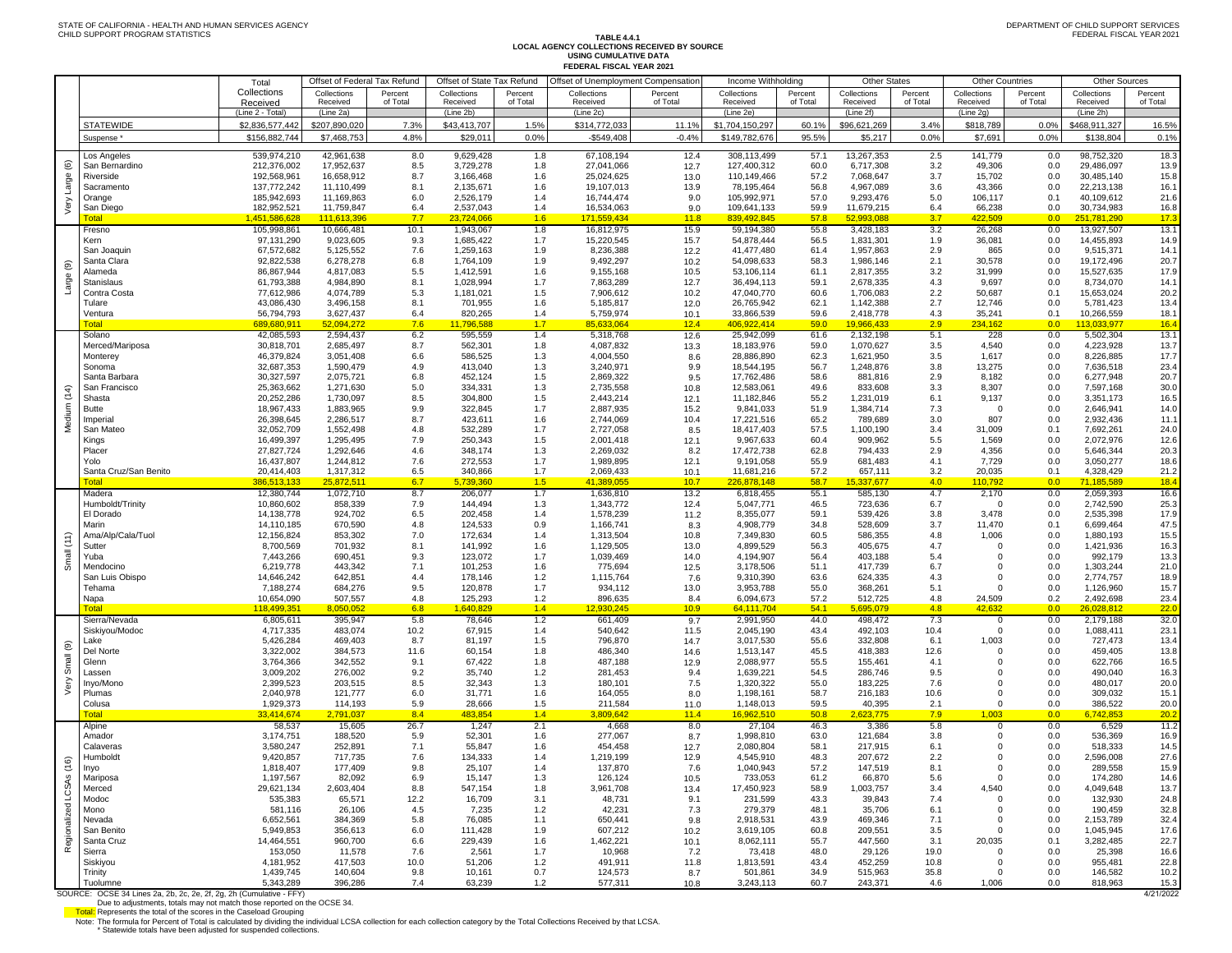# TABLE 4.7<br>LOCAL AGENCY INTERSTATE COLLECTIONS - COLLECTED FOR OTHER STATES<br>FEDERAL FISCAL YEAR 2021<br>FEDERAL FISCAL YEAR 2021

|                         |                                                                                                         | Distributed<br>Collections *             | Collections for<br>Other States ** | <b>Percent of Collections</b><br>for Other States |
|-------------------------|---------------------------------------------------------------------------------------------------------|------------------------------------------|------------------------------------|---------------------------------------------------|
|                         | <b>STATEWIDE</b>                                                                                        | (Lines 4b, 4c, 8, 11)<br>\$2,715,962,028 | (Line 4b)<br>\$95,930,027          | 3.5%                                              |
|                         | Los Angeles                                                                                             | 546,668,309                              | 22,943,533                         | 4.2                                               |
|                         | San Bernardino                                                                                          | 215,606,203                              | 6,027,220                          | 2.8                                               |
|                         | Riverside                                                                                               | 195,445,228                              | 6,379,287                          | 3.3                                               |
| Very Large (6)          | Sacramento                                                                                              | 139,778,163                              | 5,706,818                          | 4.1                                               |
|                         | Orange<br>San Diego                                                                                     | 188,931,580                              | 4,828,374<br>11,296,345            | 2.6<br>6.1                                        |
|                         | <b>Total</b>                                                                                            | 185,444,194<br>1,471,873,677             | 57,181,576                         | 3.9                                               |
|                         | Fresno                                                                                                  | 107,658,691                              | 2,717,799                          | 2.5                                               |
|                         | Kern                                                                                                    | 98,624,512                               | 2,581,653                          | 2.6                                               |
|                         | San Joaquin                                                                                             | 68,462,133                               | 2,471,498                          | 3.6                                               |
|                         | Santa Clara                                                                                             | 94,010,655                               | 2,810,258                          | 3.0                                               |
| Large (9)               | Alameda                                                                                                 | 87,798,332                               | 3,704,302                          | 4.2                                               |
|                         | Stanislaus                                                                                              | 62,829,649                               | 1,450,212                          | 2.3                                               |
|                         | Contra Costa                                                                                            | 78,292,423                               | 2,543,509                          | 3.2                                               |
|                         | Tulare<br>Ventura                                                                                       | 43,468,145<br>57,819,713                 | 801,103<br>1,651,032               | 1.8<br>2.9                                        |
|                         | <b>Total</b>                                                                                            | 698,964,254                              | 20,731,365                         | 3.0                                               |
|                         | Solano                                                                                                  | 42,489,570                               | 1,658,068                          | 3.9                                               |
|                         | Merced/Mariposa                                                                                         | 31,338,521                               | 737,157                            | 2.4                                               |
|                         | Monterey                                                                                                | 46,759,427                               | 1,241,525                          | 2.7                                               |
|                         | Sonoma                                                                                                  | 32,900,793                               | 767,324                            | 2.3                                               |
|                         | Santa Barbara                                                                                           | 30,768,490                               | 752,090                            | 2.4                                               |
|                         | San Francisco                                                                                           | 25,705,198                               | 962,983                            | 3.7                                               |
|                         | Shasta                                                                                                  | 20,639,143                               | 868,560                            | 4.2                                               |
|                         | <b>Butte</b>                                                                                            | 19,272,162                               | 783,607                            | 4.1                                               |
| Medium (14)             | Imperial<br>San Mateo                                                                                   | 26,651,556                               | 564,900                            | 2.1                                               |
|                         | Kings                                                                                                   | 32,333,364<br>16,807,250                 | 1,287,156<br>445,785               | 4.0<br>2.7                                        |
|                         | Placer                                                                                                  | 28,124,226                               | 726,994                            | 2.6                                               |
|                         | Yolo                                                                                                    | 16,718,209                               | 478,572                            | 2.9                                               |
|                         | Santa Cruz/San Benito                                                                                   | 20,677,284                               | 645,610                            | 3.1                                               |
|                         | <b>Total</b>                                                                                            | 391,185,195                              | 11,920,333                         | 3.0                                               |
|                         | Madera                                                                                                  | 12,549,244                               | 301,557                            | 2.4                                               |
|                         | Humboldt/Trinity                                                                                        | 11,025,368                               | 588,016                            | 5.3                                               |
|                         | El Dorado                                                                                               | 14,407,338                               | 606,886                            | 4.2                                               |
|                         | Marin                                                                                                   | 14,272,754                               | 403,342                            | 2.8<br>4.1                                        |
| Small $(11)$            | Ama/Alp/Cala/Tuol<br>Sutter                                                                             | 12,270,722<br>8,821,324                  | 497,587<br>277,504                 | 3.1                                               |
|                         | Yuba                                                                                                    | 7,548,518                                | 362,685                            | 4.8                                               |
|                         | Mendocino                                                                                               | 6,321,774                                | 302,442                            | 4.8                                               |
|                         | San Luis Obispo                                                                                         | 14,847,055                               | 510,932                            | 3.4                                               |
|                         | Tehama                                                                                                  | 7,332,633                                | 195,172                            | 2.7                                               |
|                         | Napa                                                                                                    | 10,776,653                               | 371,262                            | 3.4                                               |
|                         | <b>Total</b>                                                                                            | 120,173,384                              | 4,417,385                          | 3.7                                               |
|                         | Sierra/Nevada                                                                                           | 6,889,696                                | 348,596                            | 5.1                                               |
|                         | Siskiyou/Modoc<br>Lake                                                                                  | 4,790,189<br>5,527,515                   | 280,300<br>283,404                 | 5.9<br>5.1                                        |
| ெ                       | Del Norte                                                                                               | 3,423,177                                | 207,685                            | 6.1                                               |
|                         | Glenn                                                                                                   | 3,789,494                                | 117,902                            | 3.1                                               |
|                         | Lassen                                                                                                  | 3,036,306                                | 188,611                            | 6.2                                               |
| Very Small              | Inyo/Mono                                                                                               | 2,430,136                                | 113,966                            | 4.7                                               |
|                         | Plumas                                                                                                  | 2,079,392                                | 102,167                            | 4.9                                               |
|                         | Colusa                                                                                                  | 1,960,549                                | 32,520                             | 1.7                                               |
|                         | <b>Total</b>                                                                                            | 33,926,455                               | 1,675,151                          | 4.9                                               |
|                         | Alpine<br>Amador                                                                                        | 60,033<br>3,224,362                      | 7,953<br>161,679                   | 13.2                                              |
|                         | Calaveras                                                                                               | 3,642,866                                | 94,707                             | 5.0<br>2.6                                        |
|                         | Humboldt                                                                                                | 9,544,759                                | 566,776                            | 5.9                                               |
|                         | Inyo                                                                                                    | 1,841,340                                | 81,470                             | 4.4                                               |
|                         | Mariposa                                                                                                | 1,214,755                                | 59,355                             | 4.9                                               |
|                         | Merced                                                                                                  | 30,123,766                               | 677,802                            | 2.3                                               |
|                         | Modoc                                                                                                   | 538,517                                  | 40,183                             | 7.5                                               |
|                         | Mono                                                                                                    | 588,796                                  | 32,496                             | 5.5                                               |
|                         | Nevada                                                                                                  | 6,731,354                                | 332,595                            | 4.9                                               |
|                         | San Benito                                                                                              | 6,000,559                                | 145,259                            | 2.4                                               |
| Regionalized LCSAs (16) | Santa Cruz                                                                                              | 14,676,725                               | 500,351                            | 3.4                                               |
|                         | Sierra<br>Siskiyou                                                                                      | 158,342<br>4,251,672                     | 16,001<br>240,117                  | 10.1<br>5.6                                       |
|                         | Trinity                                                                                                 | 1,480,609                                | 21,239                             | 1.4                                               |
|                         | Tuolumne                                                                                                | 5,343,461                                | 233,248                            | 4.4                                               |
| SOURCE:                 | OCSE 34 Lines 4b (Cumulative - FFY), 4c (Cumulative - FFY), 8 (Cumulative - FFY), 11 (Cumulative - FFY) |                                          |                                    | 4/21/2022                                         |

SOURCE: OCSE 34 Lines 4b (Cumulative - FFY), 4c (Cumulative - FFY), 8 (Cumulative - FFY), 11 (Cumulative - FFY)<br>Due to adjustments, totals may not meatch those reported on the OCSE 34.<br>Total: Represents the total of the sc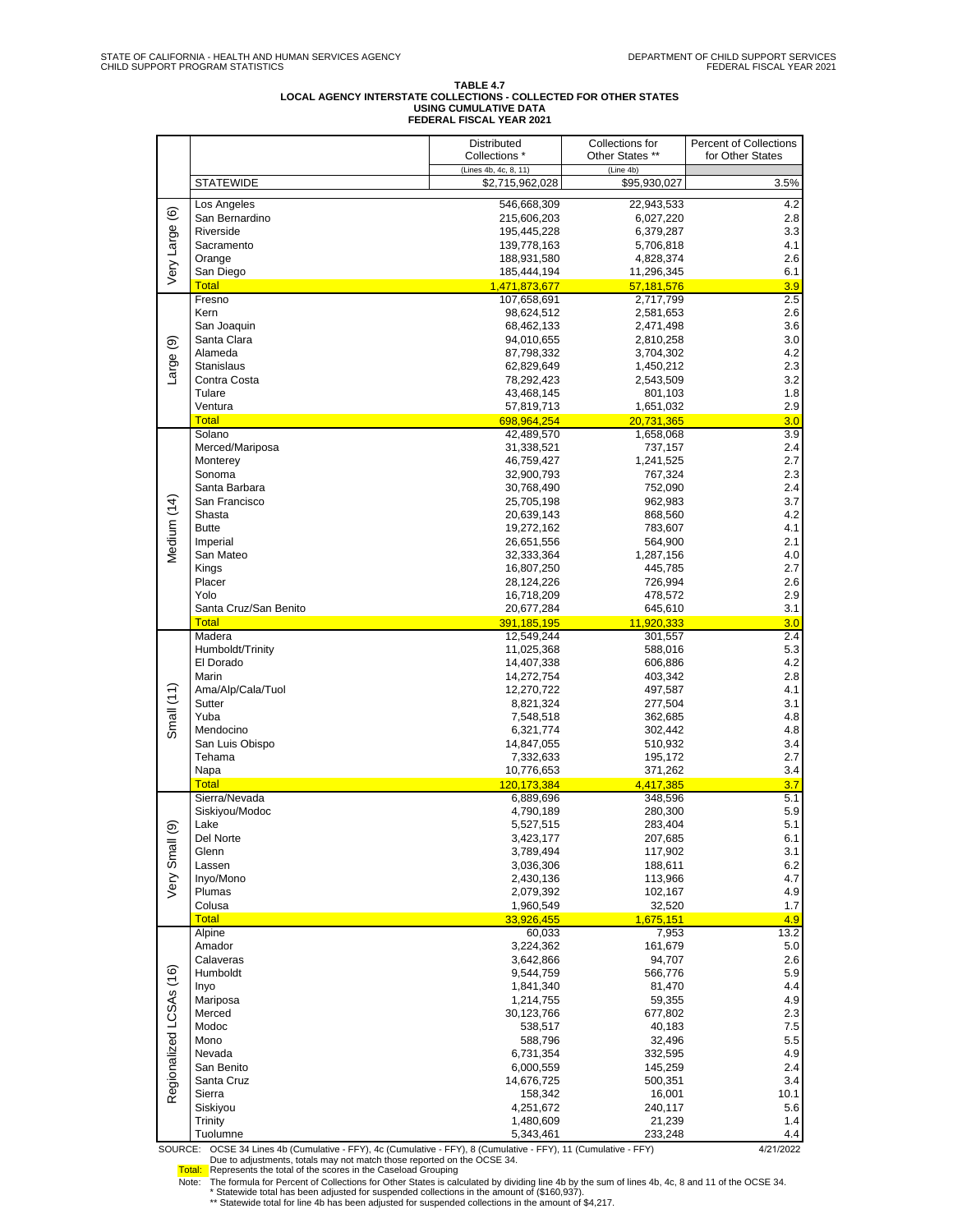# TABLE 4.9<br>LOCAL AGENCY CASES WITH SUPPORT ORDERS ESTABLISHED WITH A COLLECTION<br>ISING POINT-IN-TIME AND UNDUPLICATED AGGREGATE COUNT DATA<br>FEDERAL FISCAL YEAR 2021

|                         |                                 | Cases with Support<br><b>Orders Established</b> | <b>Cases with Collections</b> | <b>Percent of Cases</b><br>with Support Orders<br>Established with |
|-------------------------|---------------------------------|-------------------------------------------------|-------------------------------|--------------------------------------------------------------------|
|                         |                                 | (Line 2)                                        | (Line 18)                     | a Collection                                                       |
|                         | <b>STATEWIDE</b>                | 968,217                                         | 714,607                       | 73.8%                                                              |
|                         | Los Angeles                     | 196,720                                         | 136,440                       | 69.4                                                               |
| Very Large (6)          | San Bernardino                  | 82,489                                          | 60,096                        | 72.9                                                               |
|                         | Riverside                       | 68,887                                          | 51,800                        | 75.2                                                               |
|                         | Sacramento                      | 62,864                                          | 41,336                        | 65.8                                                               |
|                         | Orange<br>San Diego             | 54,083<br>51,841                                | 42,685<br>43,072              | 78.9                                                               |
|                         | <b>Total</b>                    | 516,884                                         | 375,429                       | 83.1<br>72.6                                                       |
|                         | Fresno                          | 53,207                                          | 35,771                        | 67.2                                                               |
|                         | Kern                            | 45,157                                          | 30,862                        | 68.3                                                               |
|                         | San Joaquin                     | 29,465                                          | 18,810                        | 63.8                                                               |
| Large (9)               | Santa Clara                     | 26,119                                          | 22,146                        | 84.8                                                               |
|                         | Alameda<br><b>Stanislaus</b>    | 27,352<br>23,198                                | 19,593<br>17,052              | 71.6<br>73.5                                                       |
|                         | Contra Costa                    | 23,688                                          | 17,848                        | 75.3                                                               |
|                         | Tulare                          | 20,566                                          | 14,074                        | 68.4                                                               |
|                         | Ventura                         | 17,114                                          | 14,360                        | 83.9                                                               |
|                         | <b>Total</b>                    | 265,866                                         | 190,516                       | 71.7                                                               |
|                         | Solano                          | 13,236<br>14,173                                | 11,178<br>10,579              | 84.5                                                               |
|                         | Merced/Mariposa<br>Monterey     | 12,704                                          | 10,863                        | 74.6<br>85.5                                                       |
|                         | Sonoma                          | 9,622                                           | 8,304                         | 86.3                                                               |
|                         | Santa Barbara                   | 10,329                                          | 8,063                         | 78.1                                                               |
|                         | San Francisco                   | 8,559                                           | 6,695                         | 78.2                                                               |
| Medium (14)             | Shasta                          | 8,699                                           | 7,292                         | 83.8                                                               |
|                         | <b>Butte</b>                    | 8,622<br>8,581                                  | 6,745<br>6,849                | 78.2                                                               |
|                         | Imperial<br>San Mateo           | 7,630                                           | 6,373                         | 79.8<br>83.5                                                       |
|                         | Kings                           | 7,939                                           | 5,468                         | 68.9                                                               |
|                         | Placer                          | 6,204                                           | 5,383                         | 86.8                                                               |
|                         | Yolo                            | 5,976                                           | 4,800                         | 80.3                                                               |
|                         | Santa Cruz/San Benito           | 5,912                                           | 5,030                         | 85.1                                                               |
|                         | <b>Total</b><br>Madera          | 128,186<br>6,009                                | 103,622<br>4,308              | 80.8<br>71.7                                                       |
|                         | Humboldt/Trinity                | 5,351                                           | 3,955                         | 73.9                                                               |
|                         | El Dorado                       | 4,872                                           | 3,877                         | 79.6                                                               |
|                         | Marin                           | 3,449                                           | 2,750                         | 79.7                                                               |
|                         | Ama/Alp/Cala/Tuol               | 4,397                                           | 3,505                         | 79.7                                                               |
| Small $(11)$            | Sutter<br>Yuba                  | 3,482<br>3,180                                  | 2,700<br>2,417                | 77.5<br>76.0                                                       |
|                         | Mendocino                       | 2,840                                           | 2,138                         | 75.3                                                               |
|                         | San Luis Obispo                 | 3,620                                           | 3,080                         | 85.1                                                               |
|                         | Tehama                          | 3,054                                           | 2,582                         | 84.5                                                               |
|                         | Napa                            | 2,794                                           | 2,550                         | 91.3                                                               |
|                         | <b>Total</b>                    | 43,048                                          | 33,862                        | 78.7                                                               |
|                         | Sierra/Nevada<br>Siskiyou/Modoc | 2,404<br>2,395                                  | 1,955<br>1,829                | 81.3<br>76.4                                                       |
|                         | Lake                            | 2,325                                           | 1,815                         | 78.1                                                               |
|                         | Del Norte                       | 1,906                                           | 1,522                         | 79.9                                                               |
| Very Small (9)          | Glenn                           | 1,526                                           | 1,184                         | 77.6                                                               |
|                         | Lassen                          | 1,317<br>1,009                                  | 1,030<br>743                  | 78.2                                                               |
|                         | Inyo/Mono<br>Plumas             | 715                                             | 603                           | 73.6<br>84.3                                                       |
|                         | Colusa                          | 636                                             | 497                           | 78.1                                                               |
|                         | <b>Total</b>                    | 14,233                                          | 11,178                        | 78.5                                                               |
|                         | Alpine                          | $\overline{37}$                                 | $\overline{27}$               | 73.0                                                               |
|                         | Amador                          | 1,002                                           | 820                           | 81.8                                                               |
|                         | Calaveras<br>Humboldt           | 1,318<br>4,703                                  | 1,022<br>3,421                | 77.5<br>72.7                                                       |
|                         | Inyo                            | 822                                             | 595                           | 72.4                                                               |
|                         | Mariposa                        | 575                                             | 379                           | 65.9                                                               |
|                         | Merced                          | 13,598                                          | 10,200                        | 75.0                                                               |
|                         | Modoc                           | 243                                             | 165                           | 67.9                                                               |
|                         | Mono<br>Nevada                  | 187<br>2,322                                    | 148<br>1,885                  | 79.1<br>81.2                                                       |
|                         | San Benito                      | 1,641                                           | 1,421                         | 86.6                                                               |
| Regionalized LCSAs (16) | Santa Cruz                      | 4,271                                           | 3,609                         | 84.5                                                               |
|                         | Sierra                          | 82                                              | 70                            | 85.4                                                               |
|                         | Siskiyou                        | 2,152                                           | 1,664                         | 77.3                                                               |
|                         | Trinity<br>Tuolumne             | 648<br>2,040                                    | 534<br>1,636                  | 82.4<br>80.2                                                       |
|                         |                                 |                                                 |                               |                                                                    |

SOURCE: OCSE 157 Lines 2 (Point-in-Time), 18 (Unduplicated Aggregate Count - FFY) 4/21/2022

Total: Represents the total of the scores in the Caseload Grouping

Note: The formula for Percent of Cases with Support Orders Established with a Collection is line 18 divided by line 2.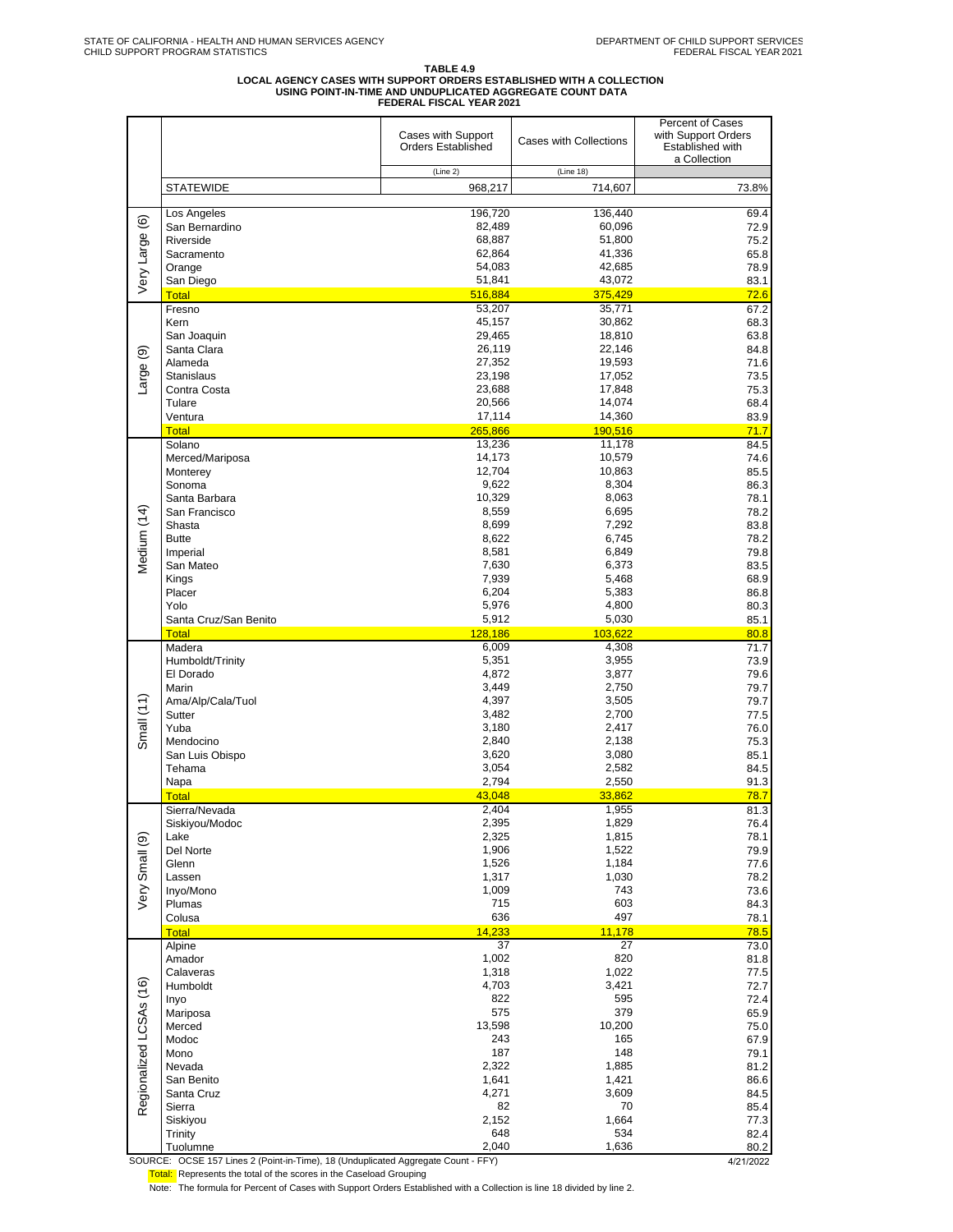# TABLE 4.9.1<br>LOCAL AGENCY CASES WITH SUPPORT ORDERS ESTABLISHED WITH A COLLECTION BY CASE TYPE<br>FEDERAL FISCAL YEAR 2021<br>FEDERAL FISCAL YEAR 2021

|                   |                                                                                   |                                      | <b>Current Assistance</b> |                                                  |                                  | Former Assistance         |                                           |                                      | Never Assistance          |                                           |
|-------------------|-----------------------------------------------------------------------------------|--------------------------------------|---------------------------|--------------------------------------------------|----------------------------------|---------------------------|-------------------------------------------|--------------------------------------|---------------------------|-------------------------------------------|
|                   |                                                                                   | Cases with                           |                           | Percent of<br>Cases with                         | Cases with                       |                           | Percent of<br>Cases with                  | Cases with                           |                           | Percent of<br>Cases with                  |
|                   |                                                                                   | <b>Support Orders</b><br>Established | Cases with<br>Collections | <b>Support Orders</b><br><b>Established with</b> | Support<br>Orders<br>Established | Cases with<br>Collections | <b>Support Orders</b><br>Established with | <b>Support Orders</b><br>Established | Cases with<br>Collections | <b>Support Orders</b><br>Established with |
|                   |                                                                                   | (Line 2)                             | (Line 18)                 | a Collection                                     | (Line 2)                         | (Line 18)                 | a Collection                              | (Line 2)                             | (Line 18)                 | a Collection                              |
|                   | <b>STATEWIDE</b>                                                                  | 135,995                              | 71,361                    | 52.5%                                            | 600,417                          | 440,766                   | 73.4%                                     | 231,805                              | 202,480                   | 87.3%                                     |
|                   |                                                                                   |                                      |                           |                                                  |                                  |                           |                                           |                                      |                           |                                           |
| $\circledcirc$    | Los Angeles<br>San Bernardino                                                     | 33,243<br>13,285                     | 16,019<br>6,877           | 48.2<br>51.8                                     | 117,962<br>54,211                | 82,742<br>40,111          | 70.1<br>74.0                              | 45,515<br>14,993                     | 37,679<br>13,108          | 82.8<br>87.4                              |
| Large             | Riverside                                                                         | 8,734                                | 4,811                     | 55.1                                             | 44,303                           | 33,171                    | 74.9                                      | 15,850                               | 13,818                    | 87.2                                      |
|                   | Sacramento                                                                        | 7,933                                | 3,914                     | 49.3                                             | 43,239                           | 27,660                    | 64.0                                      | 11,692                               | 9,762                     | 83.5                                      |
| ΘŊ                | Orange                                                                            | 5,396                                | 3,030                     | 56.2                                             | 27,877                           | 21,134                    | 75.8                                      | 20,810                               | 18,521                    | 89.0                                      |
|                   | San Diego                                                                         | 4,973                                | 2,852                     | 57.3                                             | 26,539                           | 21,577                    | 81.3                                      | 20,329                               | 18,643                    | 91.7                                      |
|                   | <b>Total</b><br>Fresno                                                            | 73,564<br>9,183                      | 37,503<br>4,910           | 51.0<br>53.5                                     | 314,131<br>37,385                | 226,395<br>25,398         | 72.1<br>67.9                              | 129,189<br>6,639                     | 111,531<br>5,463          | 86.3<br>82.3                              |
|                   | Kern                                                                              | 9,040                                | 4,504                     | 49.8                                             | 28,900                           | 20,186                    | 69.8                                      | 7,217                                | 6,172                     | 85.5                                      |
|                   | San Joaquin                                                                       | 4,157                                | 1,784                     | 42.9                                             | 19,898                           | 12,544                    | 63.0                                      | 5,410                                | 4,482                     | 82.8                                      |
| ම                 | Santa Clara<br>Alameda                                                            | 2,336                                | 1,313                     | 56.2                                             | 16,001                           | 13,674                    | 85.5                                      | 7,782                                | 7,159                     | 92.0<br>86.3                              |
| arge              | Stanislaus                                                                        | 3,565<br>3,186                       | 1,531<br>1,706            | 42.9<br>53.5                                     | 16,005<br>15,854                 | 11,347<br>11,755          | 70.9<br>74.1                              | 7,782<br>4,158                       | 6,715<br>3,591            | 86.4                                      |
|                   | Contra Costa                                                                      | 2,517                                | 1,407                     | 55.9                                             | 13,779                           | 10,031                    | 72.8                                      | 7,392                                | 6,410                     | 86.7                                      |
|                   | Tulare                                                                            | 2,893                                | 1,543                     | 53.3                                             | 14,090                           | 9,734                     | 69.1                                      | 3,583                                | 2,797                     | 78.1                                      |
|                   | Ventura                                                                           | 1,732                                | 1,164                     | 67.2                                             | 9,793                            | 8,071                     | 82.4                                      | 5,589                                | 5,125                     | 91.7                                      |
|                   | <b>Total</b><br>Solano                                                            | 38,609<br>1,607                      | 19,862<br>982             | 51.4<br>61.1                                     | 171,705<br>8,149                 | 122,740<br>6,878          | 71.5<br>84.4                              | 55,552<br>3,480                      | 47,914<br>3,318           | 86.3<br>95.3                              |
|                   | Merced/Mariposa                                                                   | 2,528                                | 1,441                     | 57.0                                             | 9,658                            | 7,347                     | 76.1                                      | 1,987                                | 1,791                     | 90.1                                      |
|                   | Monterey                                                                          | 1,330                                | 869                       | 65.3                                             | 7,761                            | 6,542                     | 84.3                                      | 3,613                                | 3,452                     | 95.5                                      |
|                   | Sonoma                                                                            | 835                                  | 524                       | 62.8                                             | 5,264                            | 4,449                     | 84.5                                      | 3,523                                | 3,331                     | 94.6                                      |
|                   | Santa Barbara<br>San Francisco                                                    | 1,390<br>1,081                       | 799<br>590                | 57.5<br>54.6                                     | 6,220<br>5,021                   | 4,844<br>3,892            | 77.9<br>77.5                              | 2,719<br>2,457                       | 2,420<br>2,213            | 89.0<br>90.1                              |
|                   | Shasta                                                                            | 1,199                                | 805                       | 67.1                                             | 5,908                            | 5,006                     | 84.7                                      | 1,592                                | 1,481                     | 93.0                                      |
| Medium (14)       | <b>Butte</b>                                                                      | 1,125                                | 724                       | 64.4                                             | 6,136                            | 4,839                     | 78.9                                      | 1,361                                | 1,182                     | 86.8                                      |
|                   | Imperial                                                                          | 1,312                                | 751                       | 57.2                                             | 5,404                            | 4,354                     | 80.6                                      | 1,865                                | 1,744                     | 93.5                                      |
|                   | San Mateo<br>Kings                                                                | 410<br>1,417                         | 232<br>577                | 56.6<br>40.7                                     | 3,542<br>5,113                   | 2,787<br>3,669            | 78.7<br>71.8                              | 3,678<br>1,409                       | 3,354<br>1,222            | 91.2<br>86.7                              |
|                   | Placer                                                                            | 477                                  | 332                       | 69.6                                             | 3,284                            | 2,764                     | 84.2                                      | 2,443                                | 2,287                     | 93.6                                      |
|                   | Yolo                                                                              | 516                                  | 283                       | 54.8                                             | 4,048                            | 3,236                     | 79.9                                      | 1,412                                | 1,281                     | 90.7                                      |
|                   | Santa Cruz/San Benito                                                             | 631                                  | 417                       | 66.1                                             | 3,583                            | 3,030                     | 84.6                                      | 1,698                                | 1,583                     | 93.2                                      |
|                   | <b>Total</b><br>Madera                                                            | 15,858<br>1,252                      | 9,326<br>735              | 58.8<br>58.7                                     | 79,091<br>3,724                  | 63,637<br>2,704           | 80.5<br>72.6                              | 33,237<br>1,033                      | 30,659<br>869             | 92.2<br>84.1                              |
|                   | Humboldt/Trinity                                                                  | 799                                  | 447                       | 55.9                                             | 3,278                            | 2,453                     | 74.8                                      | 1,274                                | 1,055                     | 82.8                                      |
|                   | El Dorado                                                                         | 564                                  | 372                       | 66.0                                             | 2,995                            | 2,325                     | 77.6                                      | 1,313                                | 1,180                     | 89.9                                      |
|                   | Marin                                                                             | 289                                  | 195                       | 67.5                                             | 2,071                            | 1,572                     | 75.9                                      | 1,089                                | 983                       | 90.3                                      |
| Small $(11)$      | Ama/Alp/Cala/Tuol<br>Sutter                                                       | 463<br>535                           | 238<br>282                | 51.4<br>52.7                                     | 2,837<br>2,271                   | 2,259<br>1,802            | 79.6<br>79.3                              | 1,097<br>676                         | 1,008<br>616              | 91.9<br>91.1                              |
|                   | Yuba                                                                              | 592                                  | 325                       | 54.9                                             | 2,012                            | 1,586                     | 78.8                                      | 576                                  | 506                       | 87.8                                      |
|                   | Mendocino                                                                         | 357                                  | 199                       | 55.7                                             | 1,929                            | 1,454                     | 75.4                                      | 554                                  | 485                       | 87.5                                      |
|                   | San Luis Obispo                                                                   | 499                                  | 248                       | 49.7                                             | 1,868                            | 1,616                     | 86.5                                      | 1,253                                | 1,216                     | 97.0                                      |
|                   | Tehama<br>Napa                                                                    | 495<br>224                           | 318<br>151                | 64.2<br>67.4                                     | 2,027<br>1,426                   | 1,782<br>1,285            | 87.9<br>90.1                              | 532<br>1,144                         | 482<br>1,114              | 90.6<br>97.4                              |
|                   | <b>Total</b>                                                                      | 6,069                                | 3,510                     | 57.8                                             | 26.438                           | 20,838                    | 78.8                                      | 10,541                               | 9,514                     | 90.3                                      |
|                   | Sierra/Nevada                                                                     | 280                                  | 144                       | 51.4                                             | 1.426                            | 1.162                     | 81.5                                      | 698                                  | 649                       | 93.0                                      |
|                   | Siskiyou/Modoc<br>Lake                                                            | 275                                  | 158                       | 57.5                                             | 1,618                            | 1,254                     | 77.5                                      | 502                                  | 417                       | 83.1                                      |
| ම                 | Del Norte                                                                         | 405<br>249                           | 250<br>175                | 61.7<br>70.3                                     | 1,484<br>1,352                   | 1,172<br>1,084            | 79.0<br>80.2                              | 436<br>305                           | 393<br>263                | 90.1<br>86.2                              |
| Small             | Glenn                                                                             | 237                                  | 164                       | 69.2                                             | 988                              | 766                       | 77.5                                      | 301                                  | 254                       | 84.4                                      |
|                   | Lassen                                                                            | 228                                  | 142                       | 62.3                                             | 837                              | 679                       | 81.1                                      | 252                                  | 209                       | 82.9                                      |
| ΘŊ                | Inyo/Mono<br>Plumas                                                               | 72<br>88                             | 40<br>55                  | 55.6<br>62.5                                     | 557<br>442                       | 389<br>375                | 69.8<br>84.8                              | 380<br>185                           | 314<br>173                | 82.6<br>93.5                              |
|                   | Colusa                                                                            | 61                                   | 32                        | 52.5                                             | 348                              | 275                       | 79.0                                      | 227                                  | 190                       | 83.7                                      |
|                   | <b>Total</b>                                                                      | 1,895                                | 1,160                     | 61.2                                             | 9,052                            | 7,156                     | 79.1                                      | 3,286                                | 2,862                     | 87.1                                      |
|                   | Alpine                                                                            | 0                                    | $\overline{0}$            |                                                  | 25                               | 17                        | 68.0                                      | $\overline{12}$                      | 10                        | 83.3                                      |
|                   | Amador<br>Calaveras                                                               | 103<br>155                           | 57<br>78                  | 55.3<br>50.3                                     | 606<br>854                       | 485<br>664                | 80.0<br>77.8                              | 293<br>309                           | 278<br>280                | 94.9<br>90.6                              |
| (16)              | Humboldt                                                                          | 733                                  | 407                       | 55.5                                             | 2,825                            | 2,067                     | 73.2                                      | 1,145                                | 947                       | 82.7                                      |
|                   | Inyo                                                                              | 64                                   | 35                        | 54.7                                             | 480                              | 339                       | 70.6                                      | 278                                  | 221                       | 79.5                                      |
|                   | Mariposa                                                                          | 68                                   | 33                        | 48.5                                             | 369                              | 237                       | 64.2                                      | 138                                  | 109                       | 79.0                                      |
|                   | Merced<br>Modoc                                                                   | 2,460<br>40                          | 1,408<br>20               | 57.2<br>50.0                                     | 9,289<br>155                     | 7,110<br>108              | 76.5<br>69.7                              | 1,849<br>48                          | 1,682<br>37               | 91.0<br>77.1                              |
|                   | Mono                                                                              | 8                                    | 5                         | 62.5                                             | 77                               | 50                        | 64.9                                      | 102                                  | 93                        | 91.2                                      |
|                   | Nevada                                                                            | 268                                  | 138                       | 51.5                                             | 1,381                            | 1,121                     | 81.2                                      | 673                                  | 626                       | 93.0                                      |
| egionalized LCSAs | San Benito                                                                        | 176                                  | 113                       | 64.2                                             | 1,041                            | 908                       | 87.2                                      | 424                                  | 400                       | 94.3                                      |
|                   | Santa Cruz<br>Sierra                                                              | 455<br>12                            | 304<br>6                  | 66.8<br>50.0                                     | 2,542<br>45                      | 2,122<br>41               | 83.5<br>91.1                              | 1,274<br>25                          | 1,183<br>23               | 92.9<br>92.0                              |
| $\alpha$          | Siskiyou                                                                          | 235                                  | 138                       | 58.7                                             | 1,463                            | 1,146                     | 78.3                                      | 454                                  | 380                       | 83.7                                      |
|                   | Trinity                                                                           | 66                                   | 40                        | 60.6                                             | 453                              | 386                       | 85.2                                      | 129                                  | 108                       | 83.7                                      |
|                   | Tuolumne                                                                          | 205                                  | 103                       | 50.2                                             | 1,352                            | 1,093                     | 80.8                                      | 483                                  | 440                       | 91.1                                      |
|                   | SOURCE: OCSE 157 Lines 2 (Point-in-Time), 18 (Unduplicated Aggregate Count - FFY) |                                      |                           |                                                  |                                  |                           |                                           |                                      |                           | 4/21/2022                                 |

Total: Represents the total of the scores in the Caseload Grouping

Note: The formula for Percent of Cases with Support Orders Established with a Collection for each assistance category is line 18 divided by line 2.<br>There were no Cases with Support Orders Established during the report peri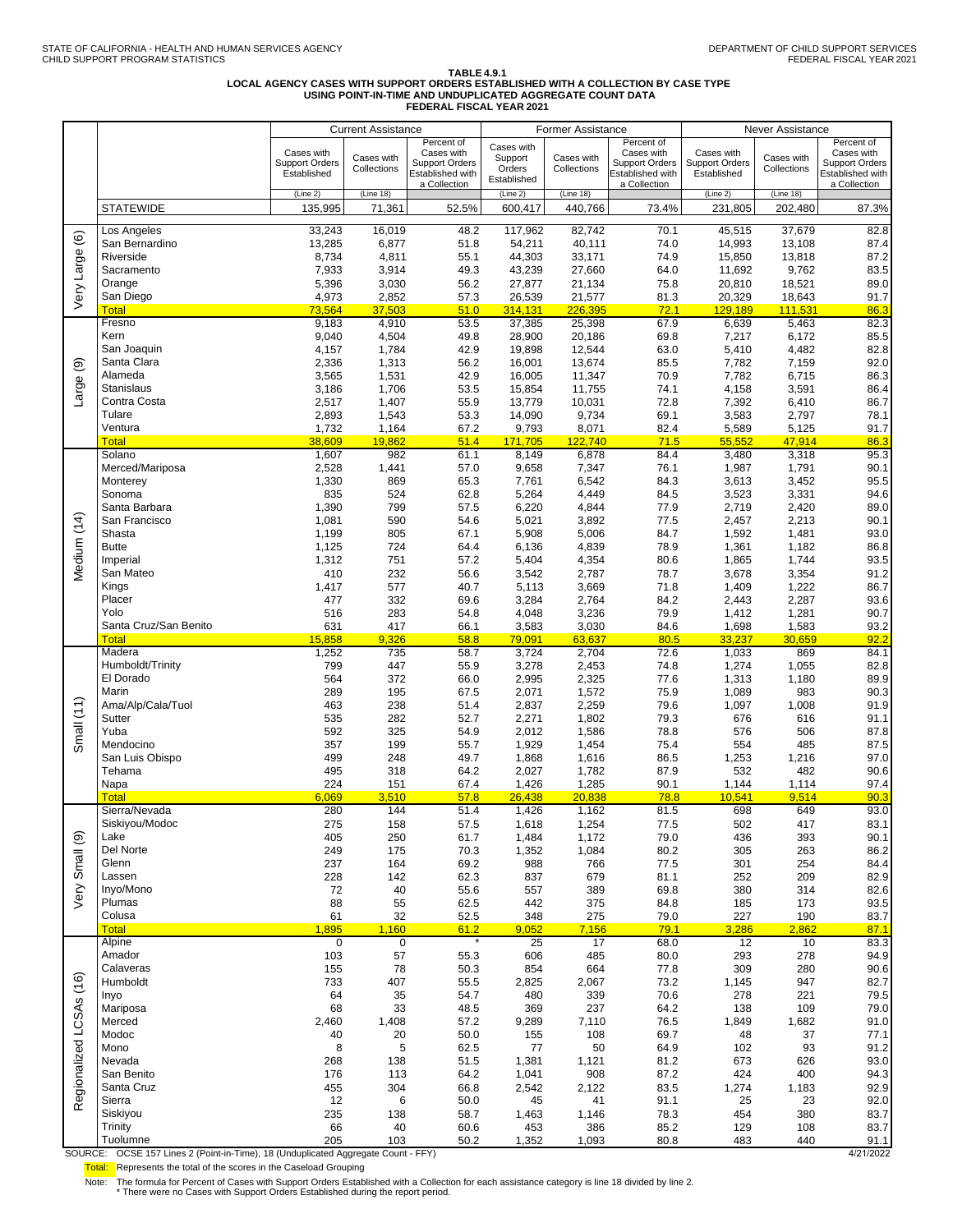# **TABLE 4.10 PERCENT OF CASES WITH A COLLECTION USING POINT-IN-TIME AND UNDUPLICATED AGGREGATE COUNT DATA FEDERAL FISCAL YEAR 2021**

|                         |                               | Cases                 | <b>Cases with Collections</b> | Percent of Cases with<br>a Collection |
|-------------------------|-------------------------------|-----------------------|-------------------------------|---------------------------------------|
|                         | <b>STATEWIDE</b>              | (Line 1)<br>1,043,847 | (Line 18)<br>714,607          | 68.5%                                 |
|                         |                               |                       |                               |                                       |
|                         | Los Angeles<br>San Bernardino | 216,706<br>90,833     | 136,440<br>60,096             | 63.0<br>66.2                          |
|                         | Riverside                     | 74,545                | 51,800                        | 69.5                                  |
|                         | Sacramento                    | 67,177                | 41,336                        | 61.5                                  |
| Very Large (6)          | Orange                        | 57,329                | 42,685                        | 74.5                                  |
|                         | San Diego<br><b>Total</b>     | 58,875<br>565,465     | 43,072<br>375,429             | 73.2<br>66.4                          |
|                         | Fresno                        | 56,387                | 35,771                        | 63.4                                  |
|                         | Kern                          | 48,978                | 30,862                        | 63.0                                  |
|                         | San Joaquin<br>Santa Clara    | 31,905                | 18,810                        | 59.0                                  |
|                         | Alameda                       | 27,426<br>29,249      | 22,146<br>19,593              | 80.7<br>67.0                          |
| Large (9)               | <b>Stanislaus</b>             | 23,955                | 17,052                        | 71.2                                  |
|                         | Contra Costa                  | 24,768                | 17,848                        | 72.1                                  |
|                         | Tulare                        | 22,088                | 14,074                        | 63.7                                  |
|                         | Ventura<br><b>Total</b>       | 17,846<br>282,602     | 14,360<br>190,516             | 80.5<br>67.4                          |
|                         | Solano                        | 13,777                | 11,178                        | 81.1                                  |
|                         | Merced/Mariposa               | 15,182                | 10,579                        | 69.7                                  |
|                         | Monterey                      | 13,199                | 10,863                        | 82.3                                  |
|                         | Sonoma<br>Santa Barbara       | 10,001                | 8,304                         | 83.0                                  |
|                         | San Francisco                 | 10,858<br>9,245       | 8,063<br>6,695                | 74.3<br>72.4                          |
| Medium (14)             | Shasta                        | 9,182                 | 7,292                         | 79.4                                  |
|                         | <b>Butte</b>                  | 9,009                 | 6,745                         | 74.9                                  |
|                         | Imperial                      | 9,447                 | 6,849                         | 72.5                                  |
|                         | San Mateo<br>Kings            | 7,967<br>8,462        | 6,373<br>5,468                | 80.0<br>64.6                          |
|                         | Placer                        | 6,359                 | 5,383                         | 84.7                                  |
|                         | Yolo                          | 6,272                 | 4,800                         | 76.5                                  |
|                         | Santa Cruz/San Benito         | 6,380                 | 5,030                         | 78.8                                  |
|                         | <b>Total</b><br>Madera        | 135,340               | 103,622                       | 76.6<br>67.9                          |
|                         | Humboldt/Trinity              | 6,341<br>5,673        | 4,308<br>3,955                | 69.7                                  |
|                         | El Dorado                     | 5,005                 | 3,877                         | 77.5                                  |
|                         | Marin                         | 3,600                 | 2,750                         | 76.4                                  |
|                         | Ama/Alp/Cala/Tuol<br>Sutter   | 4,526<br>3,778        | 3,505                         | 77.4                                  |
| Small $(11)$            | Yuba                          | 3,501                 | 2,700<br>2,417                | 71.5<br>69.0                          |
|                         | Mendocino                     | 3,019                 | 2,138                         | 70.8                                  |
|                         | San Luis Obispo               | 3,832                 | 3,080                         | 80.4                                  |
|                         | Tehama                        | 3,248                 | 2,582                         | 79.5                                  |
|                         | Napa<br><b>Total</b>          | 2,894<br>45,417       | 2,550<br>33,862               | 88.1<br>74.6                          |
|                         | Sierra/Nevada                 | 2,526                 | 1,955                         | 77.4                                  |
|                         | Siskiyou/Modoc                | 2,549                 | 1,829                         | 71.8                                  |
|                         | Lake                          | 2,482                 | 1,815                         | 73.1                                  |
|                         | Del Norte<br>Glenn            | 2,019<br>1,576        | 1,522<br>1,184                | 75.4<br>75.1                          |
|                         | Lassen                        | 1,402                 | 1,030                         | 73.5                                  |
| Very Small (9)          | Inyo/Mono                     | 1,038                 | 743                           | 71.6                                  |
|                         | Plumas                        | 731                   | 603                           | 82.5                                  |
|                         | Colusa<br><b>Total</b>        | 700<br>15,023         | 497<br>11,178                 | 71.0<br>74.4                          |
|                         | Alpine                        | 37                    | 27                            | 73.0                                  |
|                         | Amador                        | 1,026                 | 820                           | 79.9                                  |
|                         | Calaveras                     | 1,365                 | 1,022                         | 74.9                                  |
|                         | Humboldt<br>Inyo              | 4,994<br>840          | 3,421<br>595                  | 68.5<br>70.8                          |
| Regionalized LCSAs (16) | Mariposa                      | 639                   | 379                           | 59.3                                  |
|                         | Merced                        | 14,543                | 10,200                        | 70.1                                  |
|                         | Modoc                         | 268                   | 165                           | 61.6                                  |
|                         | Mono<br>Nevada                | 198<br>2,438          | 148<br>1,885                  | 74.7<br>77.3                          |
|                         | San Benito                    | 1,738                 | 1,421                         | 81.8                                  |
|                         | Santa Cruz                    | 4,642                 | 3,609                         | 77.7                                  |
|                         | Sierra                        | 88                    | 70                            | 79.5                                  |
|                         | Siskiyou<br>Trinity           | 2,281<br>679          | 1,664<br>534                  | 73.0<br>78.6                          |
|                         | Tuolumne                      | 2,098                 | 1,636                         | 78.0                                  |
|                         |                               |                       |                               | 10410000                              |

SOURCE: OCSE 157 Lines 1 (Point-in-Time), 18 (Unduplicated Aggregate Count - FFY) 4/21/2022 Total: Represents the total of the scores in the Caseload Grouping

Note: The formula for Percent of Cases with a Collection is line 18 divided by line 1.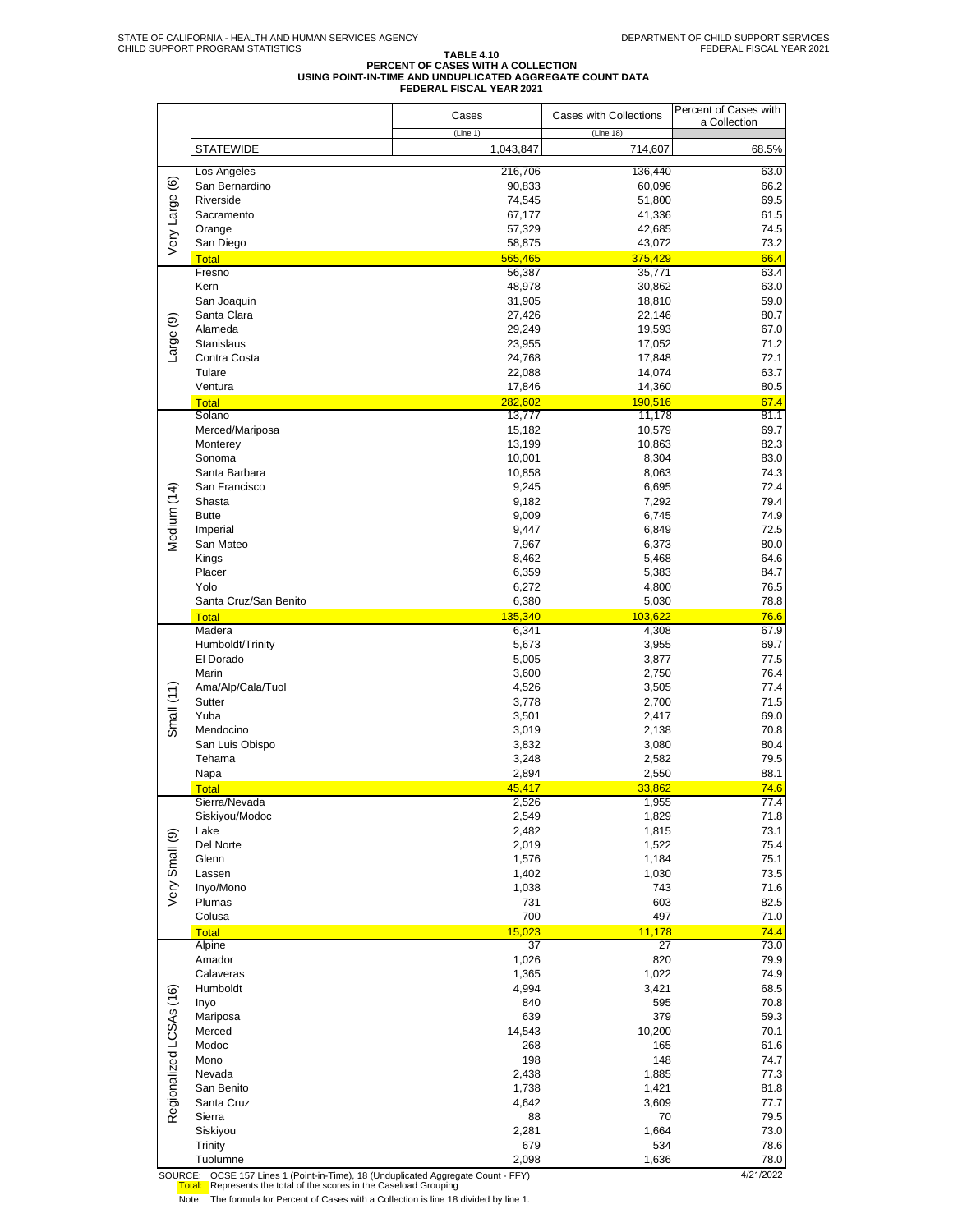### **TABLE 5.1 STATEWIDE COMPARISON OF UNDISTRIBUTED COLLECTIONS TO CASES USING POINT-IN-TIME DATA FEDERAL FISCAL YEAR 2021**

|                                                                                                      |                  |                  |                                    | Percent of       |
|------------------------------------------------------------------------------------------------------|------------------|------------------|------------------------------------|------------------|
|                                                                                                      | Cases            | Percent of Cases | Undistributed<br>Collections (UDC) | Undistributed    |
|                                                                                                      | (Line 1)         |                  | (UDC Report)                       | Collections      |
| <b>STATEWIDE</b>                                                                                     | 1,043,847        |                  | \$85,133,433                       |                  |
| Suspense <sup>*</sup>                                                                                |                  |                  | \$18,662,025                       |                  |
| Los Angeles                                                                                          | 216,706          | 20.8             | 16,824,066                         | 19.8             |
| San Bernardino                                                                                       | 90.833           | 8.7              | 5,284,105                          | 6.2              |
| Riverside                                                                                            | 74,545           | 7.1              | 4,999,742                          | 5.9              |
| Sacramento                                                                                           | 67,177           | 6.4              | 3,622,910                          | 4.3              |
| Orange                                                                                               | 57,329           | 5.5              | 3,309,938                          | 3.9              |
| Very Large (6)<br>San Diego                                                                          | 58,875           | 5.6              | 3,788,326                          | 4.4              |
| <b>Total</b>                                                                                         | 565,465          | 54.2             | 37,829,087                         | 44.4             |
| Fresno                                                                                               | 56,387           | 5.4              | 3,207,971                          | 3.8              |
| Kern                                                                                                 | 48,978           | 4.7              | 2,731,038                          | 3.2              |
| San Joaquin<br>Santa Clara                                                                           | 31,905           | 3.1<br>2.6       | 1,582,060                          | 1.9<br>2.5       |
| Large (9)<br>Alameda                                                                                 | 27,426<br>29,249 | 2.8              | 2,120,782<br>1,694,401             | 2.0              |
| <b>Stanislaus</b>                                                                                    | 23,955           | 2.3              | 1,494,982                          | 1.8              |
| Contra Costa                                                                                         | 24,768           | 2.4              | 1,461,227                          | 1.7              |
| Tulare                                                                                               | 22,088           | 2.1              | 1,216,788                          | 1.4              |
| Ventura                                                                                              | 17,846           | 1.7              | 1,052,897                          | 1.2              |
| <b>Total</b>                                                                                         | 282,602          | 27.1             | 16,562,146                         | 19.5             |
| Solano                                                                                               | 13,777           | 1.3              | 938,383                            | 1.1              |
| Merced/Mariposa                                                                                      | 15,182           | 1.5              | 880,034                            | 1.0              |
| Monterey                                                                                             | 13,199           | 1.3              | 862,457                            | 1.0              |
| Sonoma<br>Santa Barbara                                                                              | 10,001           | 1.0<br>1.0       | 684,044                            | 0.8<br>0.8       |
| San Francisco                                                                                        | 10,858<br>9,245  | 0.9              | 639,263<br>523,008                 | 0.6              |
| Medium (14)<br>Shasta                                                                                | 9,182            | 0.9              | 645,083                            | 0.8              |
| <b>Butte</b>                                                                                         | 9,009            | 0.9              | 638,866                            | 0.8              |
| Imperial                                                                                             | 9,447            | 0.9              | 836,058                            | 1.0              |
| San Mateo                                                                                            | 7,967            | 0.8              | 494,564                            | 0.6              |
| Kings                                                                                                | 8,462            | 0.8              | 356,616                            | 0.4              |
| Placer                                                                                               | 6,359            | 0.6              | 418,139                            | 0.5              |
| Yolo                                                                                                 | 6,272            | 0.6              | 334,520                            | 0.4              |
| Santa Cruz/San Benito<br><b>Total</b>                                                                | 6,380<br>135,340 | 0.6<br>13.0      | 432,039<br>8,683,075               | 0.5<br>10.2      |
| Madera                                                                                               | 6,341            | 0.6              | 345,823                            | 0.4              |
| Humboldt/Trinity                                                                                     | 5,673            | 0.5              | 281,109                            | 0.3              |
| El Dorado                                                                                            | 5,005            | 0.5              | 325,392                            | 0.4              |
| Marin                                                                                                | 3,600            | 0.3              | 248,291                            | 0.3              |
| Ama/Alp/Cala/Tuol                                                                                    | 4,526            | 0.4              | 303,758                            | 0.4              |
| Small $(11)$<br>Sutter                                                                               | 3,778            | 0.4              | 203,720                            | 0.2              |
| Yuba                                                                                                 | 3,501            | 0.3              | 196,876                            | 0.2              |
| Mendocino                                                                                            | 3,019            | 0.3              | 134,399                            | 0.2              |
| San Luis Obispo<br>Tehama                                                                            | 3,832<br>3,248   | 0.4<br>0.3       | 212,404<br>180,734                 | 0.2<br>0.2       |
| Napa                                                                                                 | 2,894            | 0.3              | 159,315                            | 0.2              |
| <b>Total</b>                                                                                         | 45,417           | 4.4              | 2,591,821                          | 3.0              |
| Sierra/Nevada                                                                                        | 2,526            | 0.2              | 140,842                            | 0.2              |
| Siskiyou/Modoc                                                                                       | 2,549            | 0.2              | 122,079                            | 0.1              |
| Lake                                                                                                 | 2,482            | 0.2              | 142,328                            | 0.2              |
| Del Norte                                                                                            | 2,019            | 0.2              | 100,354                            | 0.1              |
| Very Small (9)<br>Glenn                                                                              | 1,576            | 0.2              | 94,645                             | 0.1              |
| Lassen                                                                                               | 1,402            | 0.1              | 88,225                             | 0.1              |
| Inyo/Mono<br>Plumas                                                                                  | 1,038<br>731     | 0.1<br>0.1       | 35,046<br>31,091                   | 0.0<br>0.0       |
| Colusa                                                                                               | 700              | 0.1              | 50,672                             | 0.1              |
| <b>Total</b>                                                                                         | 15,023           | 1.4              | 805,281                            | 0.9              |
| Alpine                                                                                               | 37               | 0.0              | 2,706                              | 0.0              |
| Amador                                                                                               | 1,026            | 0.1              | 51,575                             | 0.1              |
| Calaveras                                                                                            | 1,365            | 0.1              | 94,626                             | 0.1              |
| Humboldt                                                                                             | 4,994            | 0.5              | 219,743                            | 0.3              |
| Inyo                                                                                                 | 840              | 0.1              | 30,591                             | 0.0              |
| Mariposa                                                                                             | 639              | 0.1              | 26,532                             | 0.0              |
| Merced<br>Modoc                                                                                      | 14,543<br>268    | 1.4<br>0.0       | 853,502<br>16,670                  | 1.0<br>0.0       |
| Mono                                                                                                 | 198              | 0.0              | 4,455                              | 0.0              |
| Nevada                                                                                               | 2,438            | 0.2              | 137,395                            | 0.2              |
| Regionalized LCSAs (16)<br>San Benito                                                                | 1,738            | 0.2              | 105,683                            | 0.1              |
| Santa Cruz                                                                                           | 4,642            | 0.4              | 326,356                            | 0.4              |
| Sierra                                                                                               | 88               | 0.0              | 3,446                              | 0.0              |
| Siskiyou                                                                                             | 2,281            | 0.2              | 105,408                            | 0.1              |
| Trinity                                                                                              | 679              | 0.1              | 61,366                             | 0.1              |
| Tuolumne<br>SOURCE: OCSE 157 Line 1 (Point-in-Time); and OCSE 34 - Part 2 UDC Report (Point-in-Time) | 2,098            | 0.2              | 154,850                            | 0.2<br>4/21/2022 |

SOURCE: OCSE 157 Line 1 (Point-in-Time); and OCSE 34 - Part 2 UDC Report (Point-in-Time)<br>Due to adjustments, totals may not match those reported on the OCSE 34.<br>Total: Represents the total of the scores in the Caseload Gro

Note: The Percent of Cases is calculated by taking the individual LCSA data and dividing by the statewide case total. The Percent of Undistributed<br>Collections is calculated by taking the individual LCSA data and dividing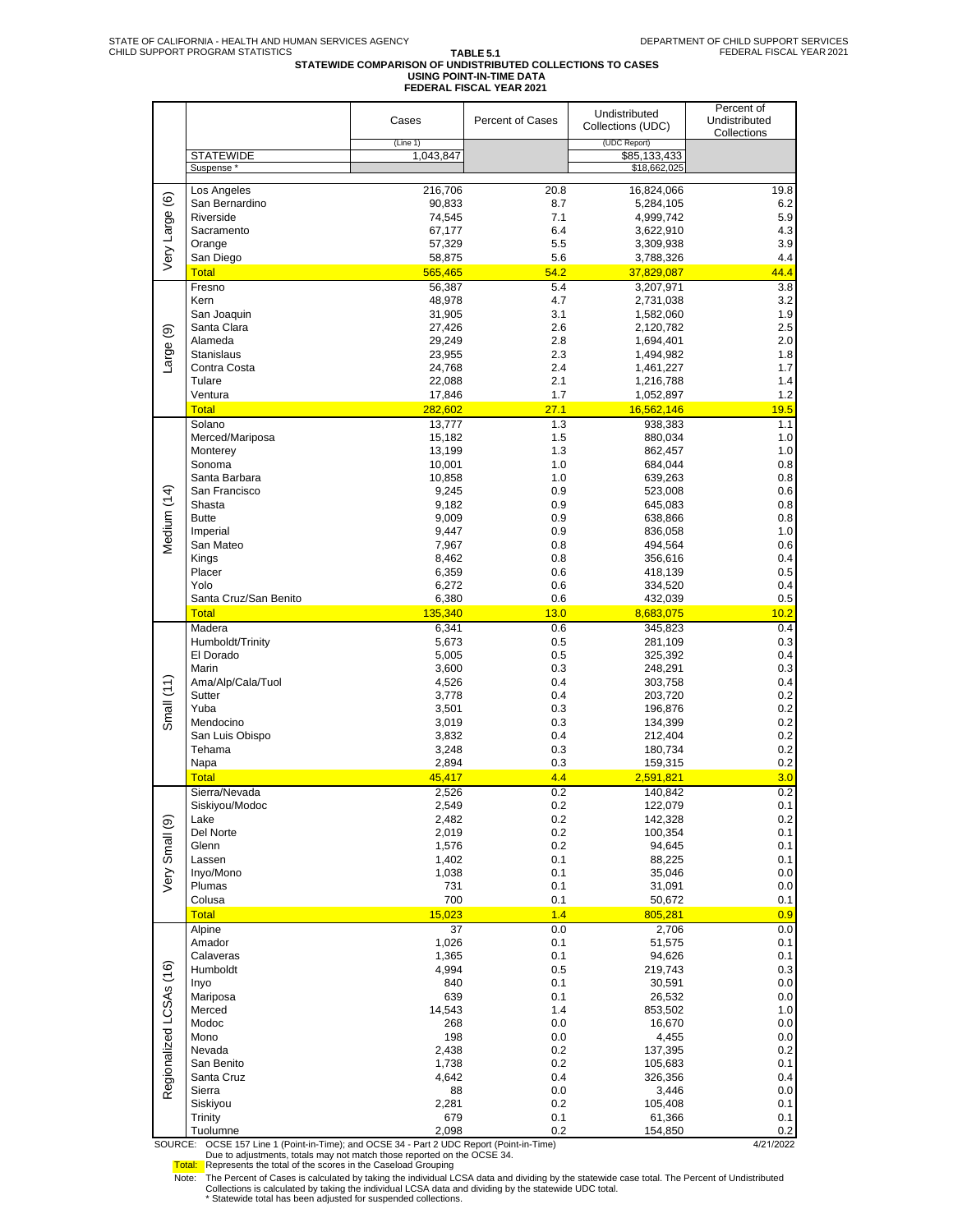#### **TABLE 6.4 LOCAL AGENCY CASES WITH COLLECTIONS OF CURRENT SUPPORT USING UNDUPLICATED AGGREGATE COUNT DATA FEDERAL FISCAL YEAR 2021**

|                         |                                                                                                        | Cases with Current Support Due | <b>Cases Paying Toward</b><br><b>Current Support</b> | Percent of Cases with<br>Collections<br>of Current Support<br>(SPM 1) |
|-------------------------|--------------------------------------------------------------------------------------------------------|--------------------------------|------------------------------------------------------|-----------------------------------------------------------------------|
|                         |                                                                                                        | (Line 44)                      | (Line 45)                                            |                                                                       |
|                         | <b>STATEWIDE</b>                                                                                       | 499,133                        | 435,549                                              | 87.3%                                                                 |
| $\circlede$             | Los Angeles<br>San Bernardino                                                                          | 97,811<br>43,407               | 81,691<br>38,580                                     | 83.5<br>88.9                                                          |
|                         | Riverside                                                                                              | 39,026                         | 33,574                                               | 86.0                                                                  |
| Very Large              | Sacramento                                                                                             | 25,083                         | 22,361                                               | 89.1                                                                  |
|                         | Orange<br>San Diego                                                                                    | 32,524<br>32,625               | 28,096<br>29,268                                     | 86.4<br>89.7                                                          |
|                         | <b>Total</b>                                                                                           | 270,476                        | 233,570                                              | 86.4                                                                  |
|                         | Fresno                                                                                                 | 24,304                         | 20,681                                               | 85.1                                                                  |
|                         | Kern<br>San Joaquin                                                                                    | 22,874<br>13,345               | 19,262<br>11,782                                     | 84.2<br>88.3                                                          |
| ම                       | Santa Clara                                                                                            | 13,665                         | 12,086                                               | 88.4                                                                  |
|                         | Alameda                                                                                                | 13,684                         | 11,991                                               | 87.6                                                                  |
| Large (                 | Stanislaus<br>Contra Costa                                                                             | 11,363<br>13,086               | 10,042<br>11,666                                     | 88.4<br>89.1                                                          |
|                         | Tulare                                                                                                 | 9,119                          | 8,469                                                | 92.9                                                                  |
|                         | Ventura                                                                                                | 10,059                         | 8,982                                                | 89.3                                                                  |
|                         | <b>Total</b><br>Solano                                                                                 | 131,499<br>7,742               | 114,961<br>6,997                                     | 87.4<br>90.4                                                          |
|                         | Merced/Mariposa                                                                                        | 7,785                          | 6,678                                                | 85.8                                                                  |
|                         | Monterey                                                                                               | 8,358                          | 7,233                                                | 86.5                                                                  |
|                         | Sonoma<br>Santa Barbara                                                                                | 5,939<br>6,027                 | 5,351<br>5,372                                       | 90.1<br>89.1                                                          |
|                         | San Francisco                                                                                          | 4,194                          | 3,796                                                | 90.5                                                                  |
| Medium (14)             | Shasta                                                                                                 | 4,108                          | 3,734                                                | 90.9                                                                  |
|                         | <b>Butte</b><br>Imperial                                                                               | 4,087<br>5,307                 | 3,546<br>4,665                                       | 86.8<br>87.9                                                          |
|                         | San Mateo                                                                                              | 4,569                          | 4,068                                                | 89.0                                                                  |
|                         | Kings                                                                                                  | 3,509                          | 3,202                                                | 91.3                                                                  |
|                         | Placer<br>Yolo                                                                                         | 4,039<br>2,740                 | 3,744<br>2,479                                       | 92.7<br>90.5                                                          |
|                         | Santa Cruz/San Benito                                                                                  | 3,627                          | 3,173                                                | 87.5                                                                  |
|                         | <b>Total</b>                                                                                           | 72,031                         | 64,038                                               | 88.9                                                                  |
|                         | Madera<br>Humboldt/Trinity                                                                             | 3,463<br>2,457                 | 3,052<br>2,177                                       | 88.1<br>88.6                                                          |
|                         | El Dorado                                                                                              | 2,305                          | 2,103                                                | 91.2                                                                  |
|                         | Marin                                                                                                  | 1,356                          | 1,236                                                | 91.2                                                                  |
| Small (11)              | Ama/Alp/Cala/Tuol<br>Sutter                                                                            | 2,223<br>1,739                 | 2,038<br>1,544                                       | 91.7<br>88.8                                                          |
|                         | Yuba                                                                                                   | 1,559                          | 1,371                                                | 87.9                                                                  |
|                         | Mendocino                                                                                              | 1,338                          | 1,190                                                | 88.9                                                                  |
|                         | San Luis Obispo<br>Tehama                                                                              | 2,721<br>1,601                 | 2,453<br>1,398                                       | 90.2<br>87.3                                                          |
|                         | Napa                                                                                                   | 1,824                          | 1,650                                                | 90.5                                                                  |
|                         | <b>Total</b>                                                                                           | 22,586                         | 20,212                                               | 89.5                                                                  |
|                         | Sierra/Nevada<br>Siskiyou/Modoc                                                                        | 1,190<br>1,134                 | 1,094<br>1,002                                       | 91.9<br>88.4                                                          |
|                         | Lake                                                                                                   | 1,277                          | 1,140                                                | 89.3                                                                  |
|                         | Del Norte                                                                                              | 914                            | 765                                                  | 83.7                                                                  |
| Very Small (9)          | Glenn<br>Lassen                                                                                        | 823<br>725                     | 697<br>630                                           | 84.7<br>86.9                                                          |
|                         | Inyo/Mono                                                                                              | 500                            | 437                                                  | 87.4                                                                  |
|                         | Plumas<br>Colusa                                                                                       | 394<br>397                     | 365<br>360                                           | 92.6<br>90.7                                                          |
|                         | <b>Total</b>                                                                                           | 7,354                          | 6,490                                                | 88.3                                                                  |
|                         | Alpine                                                                                                 | 11                             | 10                                                   | 90.9                                                                  |
|                         | Amador<br>Calaveras                                                                                    | 565<br>681                     | 536<br>610                                           | 94.9<br>89.6                                                          |
|                         | Humboldt                                                                                               | 2,199                          | 1,951                                                | 88.7                                                                  |
|                         | Inyo                                                                                                   | 381                            | 326                                                  | 85.6                                                                  |
|                         | Mariposa<br>Merced                                                                                     | 255<br>7,530                   | 238<br>6,440                                         | 93.3<br>85.5                                                          |
|                         | Modoc                                                                                                  | 123                            | 104                                                  | 84.6                                                                  |
| Regionalized LCSAs (16) | Mono                                                                                                   | 119                            | 111                                                  | 93.3                                                                  |
|                         | Nevada<br>San Benito                                                                                   | 1,156<br>1,046                 | 1,061<br>943                                         | 91.8<br>90.2                                                          |
|                         | Santa Cruz                                                                                             | 2,581                          | 2,230                                                | 86.4                                                                  |
|                         | Sierra                                                                                                 | 34                             | 33                                                   | 97.1                                                                  |
|                         | Siskiyou<br>Trinity                                                                                    | 1,011<br>258                   | 898<br>226                                           | 88.8<br>87.6                                                          |
|                         | Tuolumne                                                                                               | 966                            | 882                                                  | 91.3                                                                  |
|                         | SOURCE: CS 1257 Lines 44 (Unduplicated Aggregate Count - FFY), 45 (Unduplicated Aggregate Count - FFY) |                                |                                                      | 4/21/2022                                                             |

SOURCE: CS 1257 Lines 44 (Unduplicated Aggregate Count - FFY), 45 (Unduplicated Aggregate Count - FFY)

Total: Represents the total of the scores in the Caseload Grouping

respectively. Therefore, the sum of the individual LCSA data for lines 44 and 45 will not equal the statewide total. Note: The formula for SPM 1 is line 45 divided by line 44. Due to adjustments made to the CS 1257, lines 44 and 45 statewide total counts were reduced 4,813 and 3,722,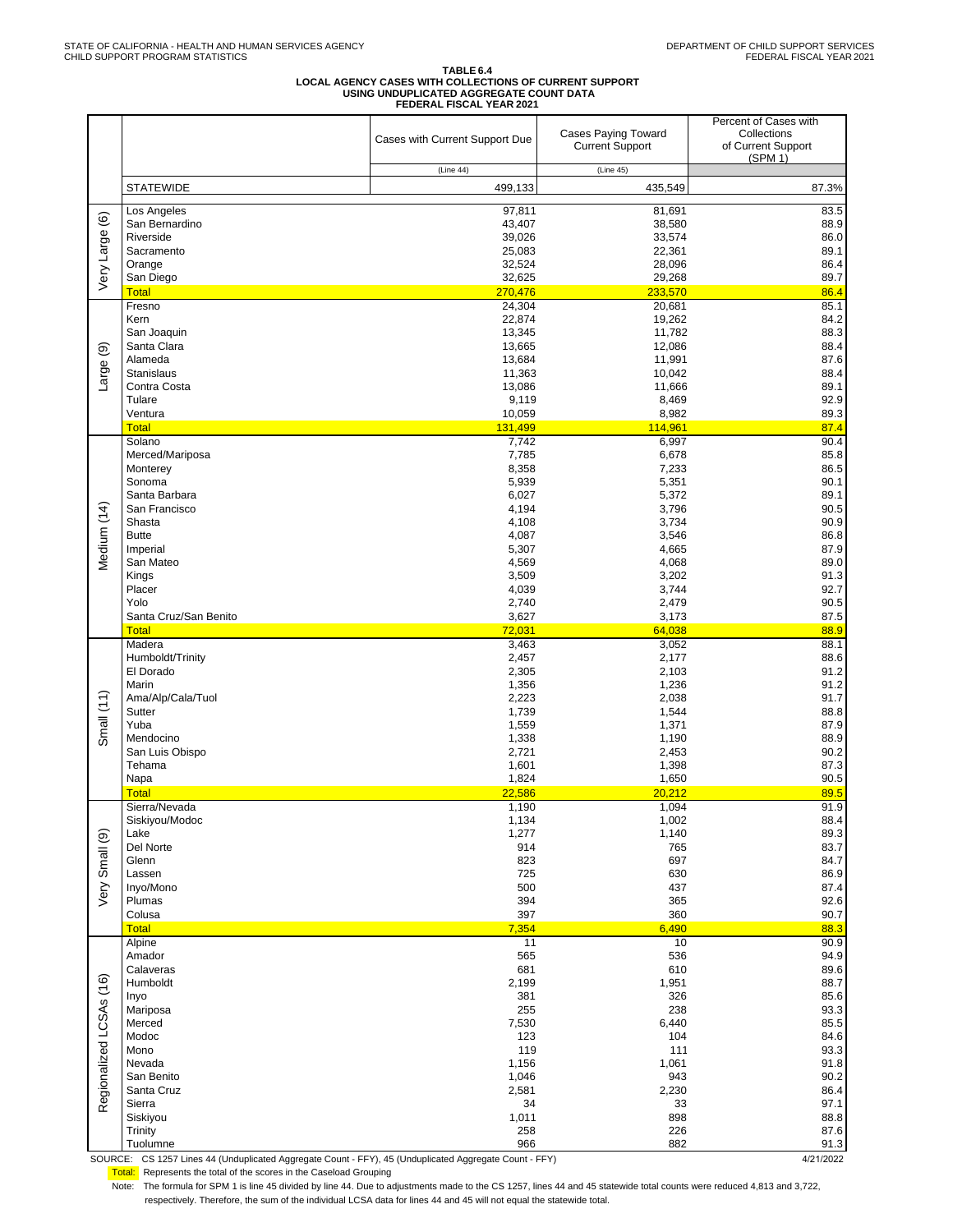# TABLE 7.2<br>LOCAL AGENCY ARREARS DUE BY CASE TYPE<br>USING CUMULATIVE DATA<br>FEDERAL FISCAL YEAR 2021

|                         |                                                 | <b>Total Arrears Due</b>     | <b>Current Assistance</b> |             | <b>Former Assistance</b>     |              | Never Assistance            |              |
|-------------------------|-------------------------------------------------|------------------------------|---------------------------|-------------|------------------------------|--------------|-----------------------------|--------------|
|                         |                                                 | (Line 26)                    | Arrears Due               | Percentage  | Arrears Due                  | Percentage   | Arrears Due                 | Percentage   |
|                         | <b>STATEWIDE</b>                                | \$17,085,078,231             | \$1,284,101,064           | 7.5%        | \$11,805,370,342             | 69.1%        | \$3,995,606,825             | 23.4%        |
|                         | Los Angeles                                     | 4,309,223,711                | 451,832,319               | 10.5        | 2,945,397,672                | 68.4         | 911,993,720                 | 21.2         |
| Very Large (6)          | San Bernardino                                  | 1,220,524,159                | 89,127,417                | 7.3         | 902,955,555                  | 74.0         | 228,441,187                 | 18.7         |
|                         | Riverside                                       | 1,185,768,349                | 83,761,781                | 7.1         | 823,832,083                  | 69.5         | 278,174,485                 | 23.5         |
|                         | Sacramento                                      | 931,366,907                  | 57,985,730                | 6.2         | 657,261,591                  | 70.6         | 216,119,587                 | 23.2         |
|                         | Orange                                          | 1,253,026,131                | 67,746,033                | 5.4         | 715,138,204                  | 57.1         | 470,141,895                 | 37.5         |
|                         | San Diego                                       | 784,389,026                  | 44,278,477                | 5.6         | 483,298,692                  | 61.6         | 256,811,856                 | 32.7         |
|                         | <b>Total</b>                                    | 9,684,298,284<br>740,883,088 | 794,731,758               | 8.2<br>10.2 | 6,527,883,797<br>590,096,527 | 67.4<br>79.6 | 2,361,682,729<br>75,356,267 | 24.4         |
|                         | Fresno<br>Kern                                  | 765,582,076                  | 75,430,295<br>88,506,814  | 11.6        | 576,331,063                  | 75.3         | 100,744,200                 | 10.2<br>13.2 |
|                         | San Joaquin                                     | 386,192,003                  | 25,274,988                | 6.5         | 287,658,890                  | 74.5         | 73,258,125                  | 19.0         |
| Large (9)               | Santa Clara                                     | 687,524,476                  | 30,907,056                | 4.5         | 469,076,904                  | 68.2         | 187,540,517                 | 27.3         |
|                         | Alameda                                         | 430,828,855                  | 21,178,084                | 4.9         | 263,348,634                  | 61.1         | 146,302,137                 | 34.0         |
|                         | <b>Stanislaus</b>                               | 397,384,433                  | 25,610,413                | 6.4         | 312,678,443                  | 78.7         | 59,095,577                  | 14.9         |
|                         | Contra Costa                                    | 431,728,251                  | 18,122,958                | 4.2         | 256,777,094                  | 59.5         | 156,828,199                 | 36.3         |
|                         | Tulare                                          | 254,801,055                  | 16,613,442                | 6.5         | 195,538,090                  | 76.7         | 42,649,523                  | 16.7         |
|                         | Ventura<br><b>Total</b>                         | 348,635,119<br>4.443.559.357 | 19,200,645<br>320,844,694 | 5.5<br>7.2  | 222,976,193<br>3,174,481,837 | 64.0<br>71.4 | 106,458,281<br>948,232,826  | 30.5<br>21.3 |
|                         | Solano                                          | 245,091,485                  | 10,819,301                | 4.4         | 168,042,286                  | 68.6         | 66,229,897                  | 27.0         |
|                         | Merced/Mariposa                                 | 202,683,486                  | 18,849,814                | 9.3         | 157, 197, 743                | 77.6         | 26,635,928                  | 13.1         |
|                         | Monterey                                        | 250, 152, 468                | 18,763,654                | 7.5         | 179,202,152                  | 71.6         | 52,186,662                  | 20.9         |
| Medium (14)             | Sonoma                                          | 152,003,213                  | 5,742,975                 | 3.8         | 97,939,568                   | 64.4         | 48,320,670                  | 31.8         |
|                         | Santa Barbara                                   | 151,740,966                  | 9,915,711                 | 6.5         | 105,525,065                  | 69.5         | 36,300,190                  | 23.9         |
|                         | San Francisco                                   | 132,711,525                  | 5,963,731                 | 4.5         | 87,285,001                   | 65.8         | 39,462,794                  | 29.7         |
|                         | Shasta                                          | 120,758,067                  | 7,073,740                 | 5.9         | 95,270,229                   | 78.9         | 18,414,098                  | 15.2         |
|                         | <b>Butte</b><br>Imperial                        | 137, 145, 133<br>152,461,354 | 8,541,642<br>10,363,591   | 6.2<br>6.8  | 113,987,478<br>118,555,361   | 83.1<br>77.8 | 14,616,014<br>23,542,402    | 10.7<br>15.4 |
|                         | San Mateo                                       | 159,832,226                  | 4,998,455                 | 3.1         | 85,555,486                   | 53.5         | 69,278,286                  | 43.3         |
|                         | Kings                                           | 97,244,603                   | 6,084,221                 | 6.3         | 77,115,188                   | 79.3         | 14,045,194                  | 14.4         |
|                         | Placer                                          | 98,644,823                   | 3,834,526                 | 3.9         | 58,689,700                   | 59.5         | 36,120,597                  | 36.6         |
|                         | Yolo                                            | 116,054,611                  | 4,388,521                 | 3.8         | 91,068,085                   | 78.5         | 20,598,005                  | 17.7         |
|                         | Santa Cruz/San Benito                           | 121,430,499                  | 5,789,529                 | 4.8         | 83,832,720                   | 69.0         | 31,808,249                  | 26.2         |
|                         | <b>Total</b>                                    | 2,137,954,460                | 121,129,411               | 5.7         | 1,519,266,064                | 71.1         | 497,558,985                 | 23.3         |
|                         | Madera                                          | 47,068,592<br>64,983,536     | 5,659,703<br>3,350,650    | 12.0<br>5.2 | 33,564,794<br>49,649,042     | 71.3<br>76.4 | 7,844,095<br>11,983,845     | 16.7         |
|                         | Humboldt/Trinity<br>El Dorado                   | 77,689,642                   | 4,510,090                 | 5.8         | 50,793,689                   | 65.4         | 22,385,863                  | 18.4<br>28.8 |
|                         | Marin                                           | 104,209,640                  | 4,846,671                 | 4.7         | 65,956,057                   | 63.3         | 33,406,912                  | 32.1         |
|                         | Ama/Alp/Cala/Tuol                               | 62,133,528                   | 1,730,861                 | 2.8         | 47,010,687                   | 75.7         | 13,391,981                  | 21.6         |
| Small $(11)$            | Sutter                                          | 44, 165, 317                 | 2,924,817                 | 6.6         | 33,208,958                   | 75.2         | 8,031,543                   | 18.2         |
|                         | Yuba                                            | 40,584,496                   | 3,313,845                 | 8.2         | 31,709,265                   | 78.1         | 5,561,386                   | 13.7         |
|                         | Mendocino                                       | 43,077,810                   | 2,065,530                 | 4.8         | 33,841,230                   | 78.6         | 7,171,050                   | 16.6         |
|                         | San Luis Obispo                                 | 39,921,902                   | 2,249,665                 | 5.6         | 22,774,947                   | 57.0         | 14,897,290                  | 37.3         |
|                         | Tehama<br>Napa                                  | 41,263,881<br>55,827,148     | 2,734,960<br>3,240,467    | 6.6<br>5.8  | 31,859,519<br>31,002,218     | 77.2<br>55.5 | 6,669,402<br>21,584,463     | 16.2<br>38.7 |
|                         | <b>Total</b>                                    | 620,925,491                  | 36,627,257                | 5.9         | 431,370,407                  | 69.5         | 152,927,828                 | 24.6         |
|                         | Sierra/Nevada                                   | 40,468,625                   | 1,279,656                 | 3.2         | 30,589,197                   | 75.6         | 8,599,771                   | 21.3         |
|                         | Siskiyou/Modoc                                  | 31,910,248                   | 1,473,338                 | 4.6         | 25,635,159                   | 80.3         | 4,801,751                   | 15.0         |
| $\circledcirc$          | Lake                                            | 33,647,384                   | 2,137,099                 | 6.4         | 25,466,799                   | 75.7         | 6,043,487                   | 18.0         |
|                         | Del Norte                                       | 25,886,727                   | 1,254,317                 | 4.8         | 21,419,214                   | 82.7         | 3,213,196                   | 12.4         |
| Small (                 | Glenn                                           | 17,832,516                   | 1,927,364                 | 10.8        | 13,364,734                   | 74.9         | 2,540,418                   | 14.2         |
|                         | Lassen<br>Inyo/Mono                             | 14,602,466<br>16,719,321     | 1,158,075<br>919,892      | 7.9<br>5.5  | 11,459,037<br>12,007,379     | 78.5<br>71.8 | 1,985,354<br>3,792,050      | 13.6<br>22.7 |
| ΘŅ<br>>                 | Plumas                                          | 9,309,397                    | 526,767                   | 5.7         | 6,585,735                    | 70.7         | 2,196,895                   | 23.6         |
|                         | Colusa                                          | 7,963,956                    | 91,437                    | 1.1         | 5,840,984                    | 73.3         | 2,031,535                   | 25.5         |
|                         | <b>Total</b>                                    | 198,340,640                  | 10,767,945                | 5.4         | 152.368.238                  | 76.8         | 35,204,457                  | 17.7         |
|                         | Alpine                                          | 843,705                      | 0                         | 0.0         | 773,143                      | 91.6         | 70,562                      | 8.4          |
|                         | Amador                                          | 12,135,196                   | 348,295                   | 2.9         | 8,423,080                    | 69.4         | 3,363,821                   | 27.7         |
|                         | Calaveras                                       | 18,280,504                   | 829,561                   | 4.5         | 14,332,713                   | 78.4         | 3,118,230                   | 17.1         |
|                         | Humboldt<br>Inyo                                | 53,104,927<br>14,489,594     | 2,995,290<br>727,192      | 5.6<br>5.0  | 40,527,317<br>10,858,785     | 76.3<br>74.9 | 9,582,320<br>2,903,618      | 18.0<br>20.0 |
|                         | Mariposa                                        | 5,891,541                    | 141,202                   | 2.4         | 4,556,374                    | 77.3         | 1,193,965                   | 20.3         |
| Regionalized LCSAs (16) | Merced                                          | 196,791,945                  | 18,708,612                | 9.5         | 152,641,369                  | 77.6         | 25,441,963                  | 12.9         |
|                         | Modoc                                           | 2,211,894                    | 274,620                   | 12.4        | 1,680,030                    | 76.0         | 257,244                     | 11.6         |
|                         | Mono                                            | 2,229,727                    | 192,701                   | 8.6         | 1,148,595                    | 51.5         | 888,432                     | 39.8         |
|                         | Nevada                                          | 39,136,148                   | 1,248,615                 | 3.2         | 29,636,071                   | 75.7         | 8,251,462                   | 21.1         |
|                         | San Benito                                      | 26,021,254                   | 1,817,164                 | 7.0         | 18,156,766                   | 69.8         | 6,047,323                   | 23.2         |
|                         | Santa Cruz                                      | 95,409,245                   | 3,972,365                 | 4.2         | 65,675,954                   | 68.8         | 25,760,926                  | 27.0         |
|                         | Sierra<br>Siskiyou                              | 1,332,476<br>29,698,354      | 31,041<br>1,198,718       | 2.3<br>4.0  | 953,126<br>23,955,129        | 71.5<br>80.7 | 348,309<br>4,544,506        | 26.1<br>15.3 |
|                         | Trinity                                         | 11,878,610                   | 355,359                   | 3.0         | 9,121,725                    | 76.8         | 2,401,525                   | 20.2         |
|                         | Tuolumne                                        | 30,874,123                   | 553,005                   | 1.8         | 23,481,751                   | 76.1         | 6,839,367                   | 22.2         |
|                         | SOURCE: OCSE 157 Line 26 (Cumulative -All FFYs) |                              |                           |             |                              |              |                             | 4/21/2022    |

Total: Represents the total of the scores in the Caseload Grouping

Note: The Percentage of Arrears Due by Case Type is calculated by dividing the Arrears Due in each assistance category by the Total Arrears Due for each individual LCSA.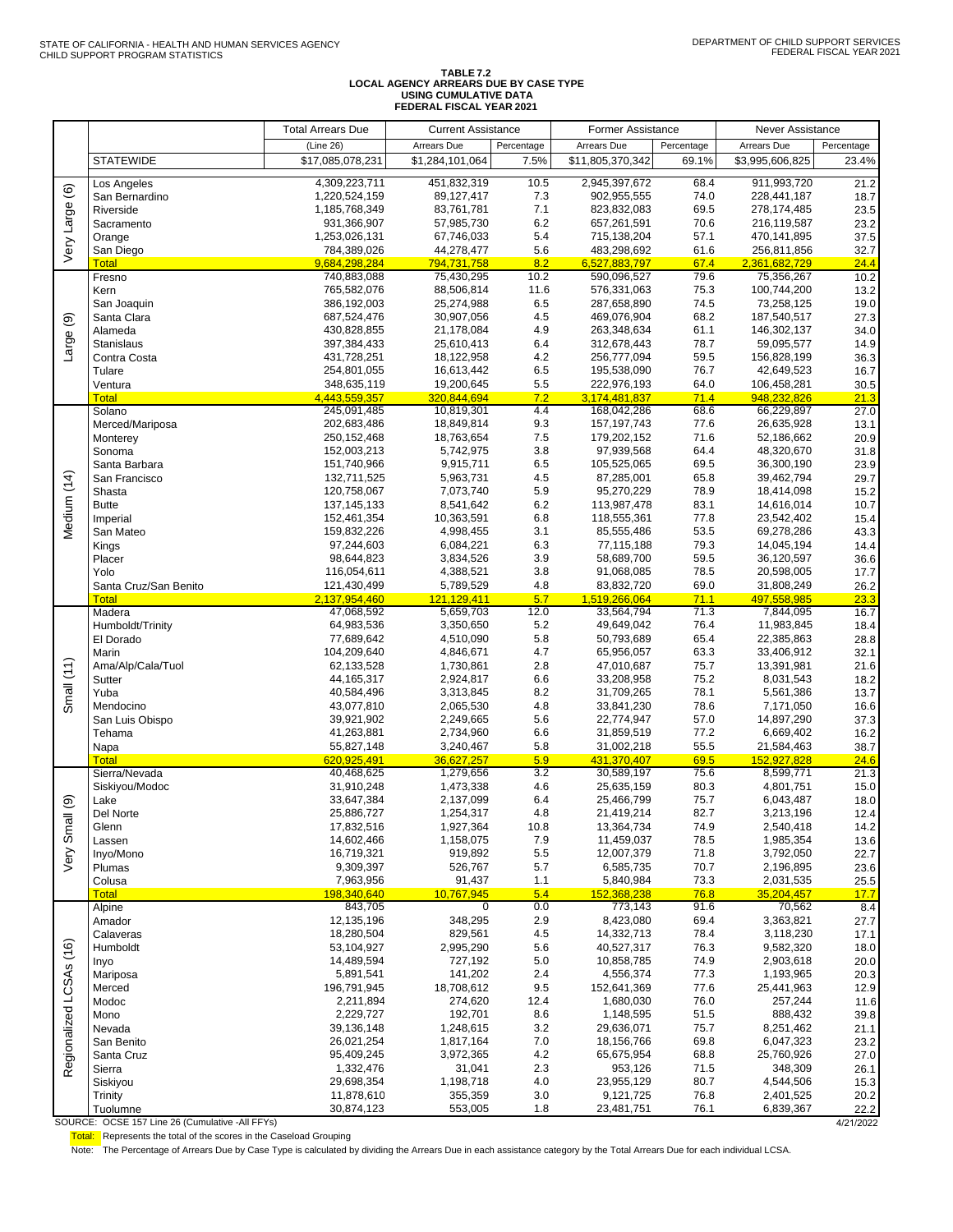#### **TABLE 8.1 COMPARISON OF RECEIVED COMPLAINTS TO CASES USING POINT-IN-TIME AND CUMULATIVE DATA FEDERAL FISCAL YEAR 2021**

|                                 |                              | Cases                    | Percent of<br>Cases | Number of Open<br>Complaints  | Percent of<br>Complaints | Complaints per<br><b>Ten Thousand Cases</b><br>(SPM 5C) |
|---------------------------------|------------------------------|--------------------------|---------------------|-------------------------------|--------------------------|---------------------------------------------------------|
|                                 | <b>STATEWIDE</b>             | (Line 1)<br>1,043,847    |                     | (CRTS Report)<br>573          |                          |                                                         |
|                                 | Los Angeles                  | 216,706                  | 20.8                | 246                           | 42.9                     | 11.352                                                  |
| $\circledcirc$<br>Large<br>Very | San Bernardino               | 90,833                   | 8.7                 | 55                            | 9.6                      | 6.055                                                   |
|                                 | Riverside<br>Sacramento      | 74,545<br>67,177         | 7.1<br>6.4          | 25<br>20                      | 4.4<br>3.5               | 3.354<br>2.977                                          |
|                                 | Orange                       | 57,329                   | 5.5                 | 24                            | 4.2                      | 4.186                                                   |
|                                 | San Diego<br><b>Total</b>    | 58,875<br>565,465        | 5.6<br>54.2         | 24<br>394                     | 4.2<br>68.8              | 4.076<br>6.968                                          |
|                                 | Fresno                       | 56,387                   | 5.4                 | $\overline{12}$               | 2.1                      | 2.128                                                   |
|                                 | Kern<br>San Joaquin          | 48,978<br>31,905         | 4.7<br>3.1          | 11<br>15                      | 1.9<br>2.6               | 2.246<br>4.701                                          |
|                                 | Santa Clara                  | 27,426                   | 2.6                 | $\mathbf 0$                   | 0.0                      | 0.000                                                   |
| Large (9)                       | Alameda<br><b>Stanislaus</b> | 29,249<br>23,955         | 2.8<br>2.3          | 9<br>9                        | 1.6<br>1.6               | 3.077<br>3.757                                          |
|                                 | Contra Costa                 | 24,768                   | 2.4                 | 11                            | 1.9                      | 4.441                                                   |
|                                 | Tulare                       | 22,088                   | 2.1                 | 12                            | 2.1                      | 5.433                                                   |
|                                 | Ventura<br><b>Total</b>      | 17,846<br>282.602        | 1.7<br>27.1         | 18<br>97                      | 3.1<br>16.9              | 10.086<br>3.432                                         |
|                                 | Solano                       | 13,777                   | 1.3                 | $\overline{12}$               | 2.1                      | 8.710                                                   |
|                                 | Merced/Mariposa<br>Monterey  | 15,182<br>13,199         | 1.5<br>1.3          | 3<br>$\overline{7}$           | 0.5<br>1.2               | 1.976<br>5.303                                          |
|                                 | Sonoma                       | 10,001                   | 1.0                 | 4                             | 0.7                      | 4.000                                                   |
|                                 | Santa Barbara                | 10,858                   | 1.0                 | 8<br>$\pmb{0}$                | 1.4<br>0.0               | 7.368<br>0.000                                          |
|                                 | San Francisco<br>Shasta      | 9,245<br>9,182           | 0.9<br>0.9          | 5                             | 0.9                      | 5.445                                                   |
| Medium (14)                     | <b>Butte</b>                 | 9,009                    | 0.9                 | 3                             | 0.5                      | 3.330                                                   |
|                                 | Imperial<br>San Mateo        | 9,447<br>7,967           | 0.9<br>0.8          | $\overline{2}$<br>$\pmb{0}$   | 0.3<br>0.0               | 2.117<br>0.000                                          |
|                                 | Kings                        | 8,462                    | 0.8                 | $\overline{2}$                | 0.3                      | 2.364                                                   |
|                                 | Placer<br>Yolo               | 6,359<br>6,272           | 0.6<br>0.6          | 0<br>9                        | 0.0<br>1.6               | 0.000<br>14.349                                         |
|                                 | Santa Cruz/San Benito        | 6,380                    | 0.6                 | 4                             | 0.7                      | 6.270                                                   |
|                                 | <b>Total</b>                 | 135,340                  | 13.0                | 59                            | 10.3                     | 4.359                                                   |
|                                 | Madera<br>Humboldt/Trinity   | 6,341<br>5,673           | 0.6<br>0.5          | $\overline{1}$<br>6           | 0.2<br>1.0               | 1.577<br>10.576                                         |
|                                 | El Dorado                    | 5,005                    | 0.5                 | 4                             | 0.7                      | 7.992                                                   |
|                                 | Marin<br>Ama/Alp/Cala/Tuol   | 3,600<br>4,526           | 0.3<br>0.4          | 1<br>3                        | 0.2<br>0.5               | 2.778<br>6.628                                          |
|                                 | Sutter                       | 3,778                    | 0.4                 | $\mathbf 0$                   | 0.0                      | 0.000                                                   |
| Small (11)                      | Yuba<br>Mendocino            | 3,501<br>3,019           | 0.3<br>0.3          | 2<br>$\pmb{0}$                | 0.3<br>0.0               | 5.713<br>0.000                                          |
|                                 | San Luis Obispo              | 3,832                    | 0.4                 | 1                             | 0.2                      | 2.610                                                   |
|                                 | Tehama<br>Napa               | 3,248<br>2,894           | 0.3<br>0.3          | 1<br>$\pmb{0}$                | 0.2<br>0.0               | 3.079<br>0.000                                          |
|                                 | <b>Total</b>                 | 45,417                   | 4.4                 | 19                            | 3.3                      | 4.183                                                   |
|                                 | Sierra/Nevada                | 2,526                    | 0.2                 | $\overline{1}$<br>$\mathbf 0$ | 0.2                      | 3.959                                                   |
|                                 | Siskiyou/Modoc<br>Lake       | 2,549<br>2,482           | 0.2<br>0.2          | 0                             | 0.0<br>0.0               | 0.000<br>0.000                                          |
| Small (9)                       | Del Norte                    | 2,019                    | $0.2\,$             | $\mathbf 2$                   | 0.3                      | 9.906                                                   |
|                                 | Glenn<br>Lassen              | 1,576<br>1,402           | 0.2<br>0.1          | $\pmb{0}$<br>0                | 0.0<br>0.0               | 0.000<br>0.000                                          |
| ery                             | Inyo/Mono                    | 1,038                    | 0.1                 | 1                             | 0.2                      | 9.634                                                   |
| >                               | Plumas<br>Colusa             | 731<br>700               | 0.1<br>0.1          | 0<br>$\pmb{0}$                | 0.0<br>0.0               | 0.000<br>0.000                                          |
|                                 | <b>Total</b>                 | 15,023                   | 1.4                 | $\overline{4}$                | 0.7                      | 2.663                                                   |
|                                 | Alpine<br>Amador             | $\overline{37}$<br>1,026 | 0.0<br>0.1          | $\overline{0}$<br>0           | 0.0<br>0.0               | 0.000<br>0.000                                          |
| Regionalized LCSAs (16)         | Calaveras                    | 1,365                    | 0.1                 | $\mathbf{1}$                  | 0.2                      | 7.326                                                   |
|                                 | Humboldt                     | 4,994                    | 0.5                 | 6                             | 1.0<br>0.2               | 12.014<br>11.905                                        |
|                                 | Inyo<br>Mariposa             | 840<br>639               | 0.1<br>0.1          | 1<br>$\pmb{0}$                | 0.0                      | 0.000                                                   |
|                                 | Merced                       | 14,543                   | 1.4                 | 3                             | 0.5                      | 2.063                                                   |
|                                 | Modoc<br>Mono                | 268<br>198               | 0.0<br>0.0          | $\pmb{0}$<br>0                | 0.0<br>0.0               | 0.000<br>0.000                                          |
|                                 | Nevada                       | 2,438                    | 0.2                 | 1                             | 0.2                      | 4.102                                                   |
|                                 | San Benito<br>Santa Cruz     | 1,738<br>4,642           | 0.2<br>0.4          | 3<br>1                        | 0.5<br>0.2               | 17.261<br>2.154                                         |
|                                 | Sierra                       | 88                       | 0.0                 | $\pmb{0}$                     | 0.0                      | 0.000                                                   |
|                                 | Siskiyou<br>Trinity          | 2,281<br>679             | 0.2<br>0.1          | 0<br>0                        | 0.0<br>0.0               | 0.000<br>0.000                                          |
|                                 | Tuolumne                     | 2,098                    | 0.2                 | $\overline{2}$                | 0.3                      | 9.533                                                   |

SOURCE: OCSE 157 Line 1 (Point-in-Time); and Complaint Resolution Tracking System (CRTS) Complaint Activity Report (Cumulative - FFY) as of 10/6/2021 4/21/2022

**Total:** Represents the total of the scores in the Caseload Grouping

Note: The Percent of Cases and Percent of Complaints are calculated by taking the individual LCSA data and dividing by the total Cases and Complaints statewide, respectively. The formula for SPM<br>5C is the Number of Open Co